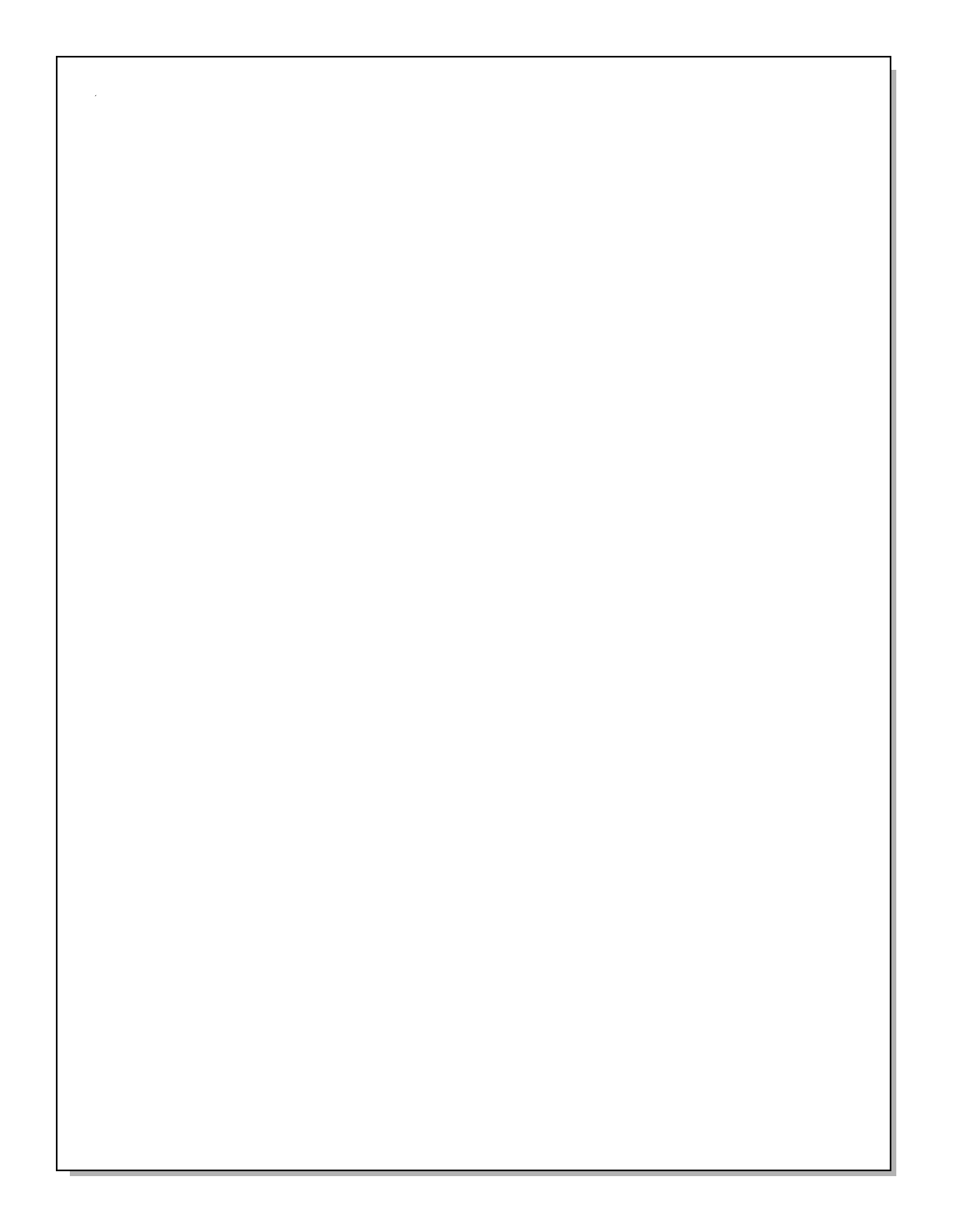| STATE OF ILLINOIS<br>COUNTY OF COOK                                                                                                                                                          |                   |
|----------------------------------------------------------------------------------------------------------------------------------------------------------------------------------------------|-------------------|
|                                                                                                                                                                                              |                   |
| IN THE CIRCUIT COURT OF COOK COUNTY, ILLINOIS<br>COUNTY DEPARTMENT, LAW DIVISION                                                                                                             |                   |
| ALVIN JONES, JR., as administrator )<br>of the estate of TONYA REAVES,<br>deceased and as Guardian of the<br>estate of ALVIN JONES, III,<br>Plaintiff,<br>VS.                                | No. 2013 L 000076 |
| PLANNED PARENTHOOD OF ILLINOIS,<br>MANDY GITTLER, M.D., NORTHWESTERN<br>MEMORIAL HOSPITAL, NORTHWESTERN<br>MEDICAL FACULTY FOUNDATION, TACOMA)<br>MCKNIGHT, M.D., AND JAMIE MCGUIRE,<br>M.D. |                   |
| Defendants.                                                                                                                                                                                  |                   |
| VIDEOTAPED DISCOVERY DEPOSITION                                                                                                                                                              |                   |
| Deposition of MANDY GITTLER, M.D., taken by the<br>Plaintiff herein, pursuant to notice and the provisions of<br>the Code of Civil Procedure of the State of Illinois and                    |                   |
| the Rules of the Supreme Court thereof pertaining to the                                                                                                                                     |                   |
| taking of depositions for the purpose of DISCOVERY, before                                                                                                                                   |                   |
| JOE NUNEZ-BEILE, a Notary Public within and for the County                                                                                                                                   |                   |
| of Cook and State of Illinois, on the 22nd day of August,                                                                                                                                    |                   |
| 2013, at the hour of 1:19 p.m., at 161 North Clark Street,                                                                                                                                   |                   |
| Chicago, Illinois.                                                                                                                                                                           |                   |
|                                                                                                                                                                                              |                   |
|                                                                                                                                                                                              |                   |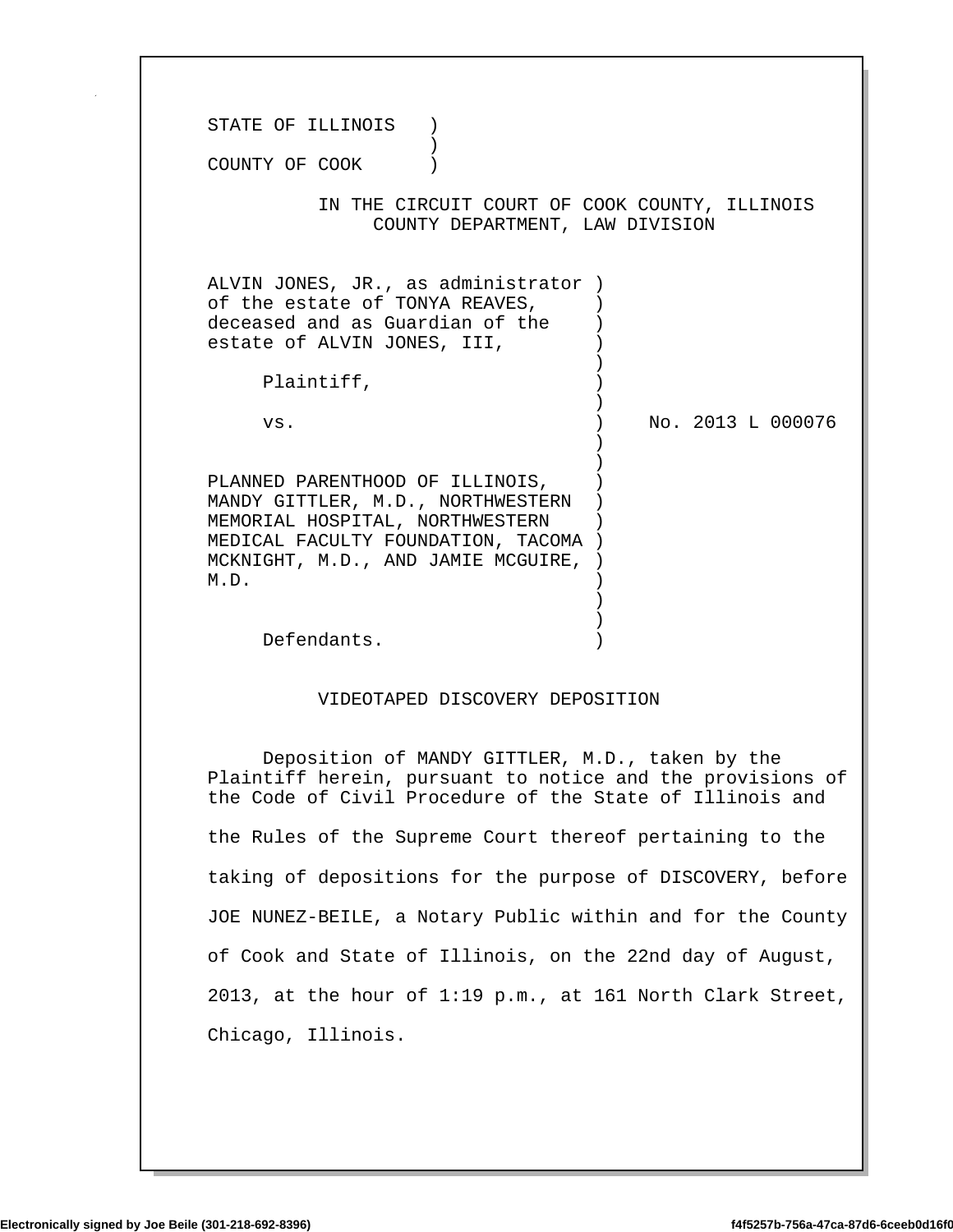Page 2

A P P E A R A N C E S

PHILLIPS LAW OFFICES 161 North Clark Street Suite 4925 Chicago, Illinois 60601 BY: MR. STEPHEN D. PHILLIPS

Appeared on behalf of the Plaintiff

PRETZEL & STOUFFER One South Wacker Drive Suite 2500 Chicago, Illinois 60606 BY: MR. BRIAN T. HENRY

> Appeared on behalf of the Defendant, Mandy Gittler, M.D. and Planned Parenthood.

DONOHUE BROWN MATHEWSON & SMYTH, LLC. 140 South Dearborn Suite 800 Chicago, Illinois 60603 BY: MR. STETSON F. ATWOOD

Appeared on behalf of the Defendant,

Northwestern Memorial Hospital, et al.

ALSO PRESENT:

CHRISTINE J. IVERSEN, J.D.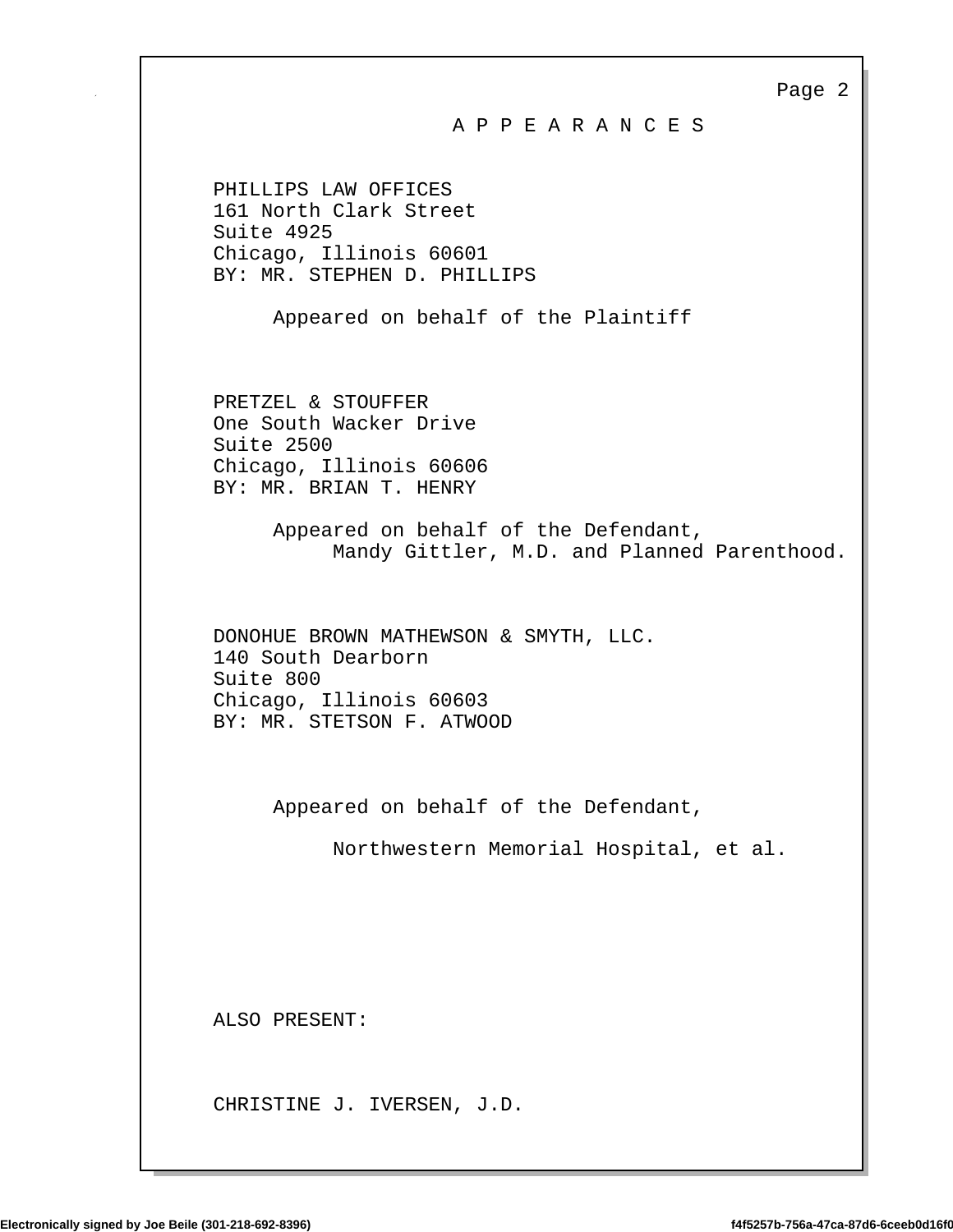|  | INDEX OF WITNESSES |  |
|--|--------------------|--|

## PAGE FOR THE PAGE FOR THE STATE OF THE STAGE FOR THE STAGE FOR THE STAGE OF THE STAGE OF THE STAGE OF THE STAGE OF THE STAGE OF THE STAGE OF THE STAGE OF THE STAGE OF THE STAGE OF THE STAGE OF THE STAGE OF THE STAGE OF THE

Page 3

## DR. MANDY GITTLER:

| Examination by: MR. PHILLIPS5           |  |
|-----------------------------------------|--|
| Examination by: MR. HENRY150            |  |
| Further Examination by: MR. PHILLIPS152 |  |
| Further Examination by: MR. HENRY160    |  |
| Examination by: MR. ATWOOD161           |  |
| Further Examination by: MR. PHILLIPS161 |  |

## INDEX OF EXHIBITS

| Plaintiff's Deposition Exhibit No. 19         |  |
|-----------------------------------------------|--|
| Plaintiff's Deposition Exhibit No. 282        |  |
| Plaintiff's Deposition Exhibit No. 352        |  |
| Plaintiff's Deposition Exhibit No. 455        |  |
| Plaintiff's Group Deposition Exhibit No. 5113 |  |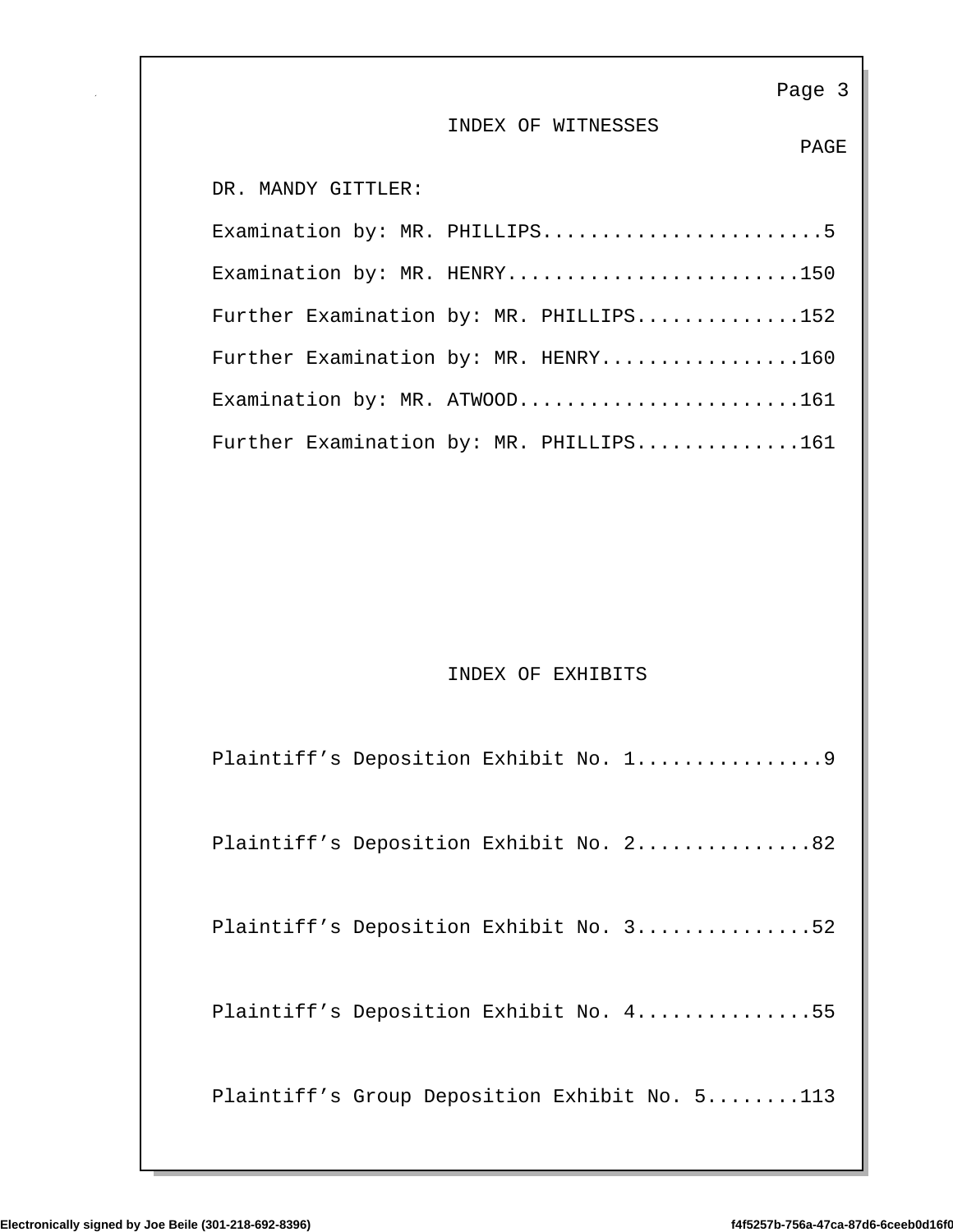is Joe Beile of Video Instanter. I'm the video recording device operator and officer for this deposition. Our business address is 134 North LaSalle Street, Suite 1400, Chicago, Illinois 60602. 7 This deposition is being video recorded and will be transcribed by nonstenographic means pursuant to Illinois Supreme Court Rule 206 and all other applicable State and Local Rules. 11 We are at 161 North Clark Street, in Chicago, Illinois, to take the videotaped discovery deposition of Mandy Gittler, M.D. in the matter of Alvin Jones vs. Planned Parenthood of Illinois, et al., Case No. 2013-L-000076, in the Circuit Court of Cook County Illinois; County Department, Law Division. Today's date is August 22, 2013, and the time is approximately 1:19 p.m. This deposition is being videotaped on behalf of the plaintiff and is being taken at the instance of the plaintiff. 22 Would the attorneys present please introduce themselves for the record.

1 THE REPORTER: For the record, my name

24 MR. PHILLIPS: Steve Phillips for the

Page 4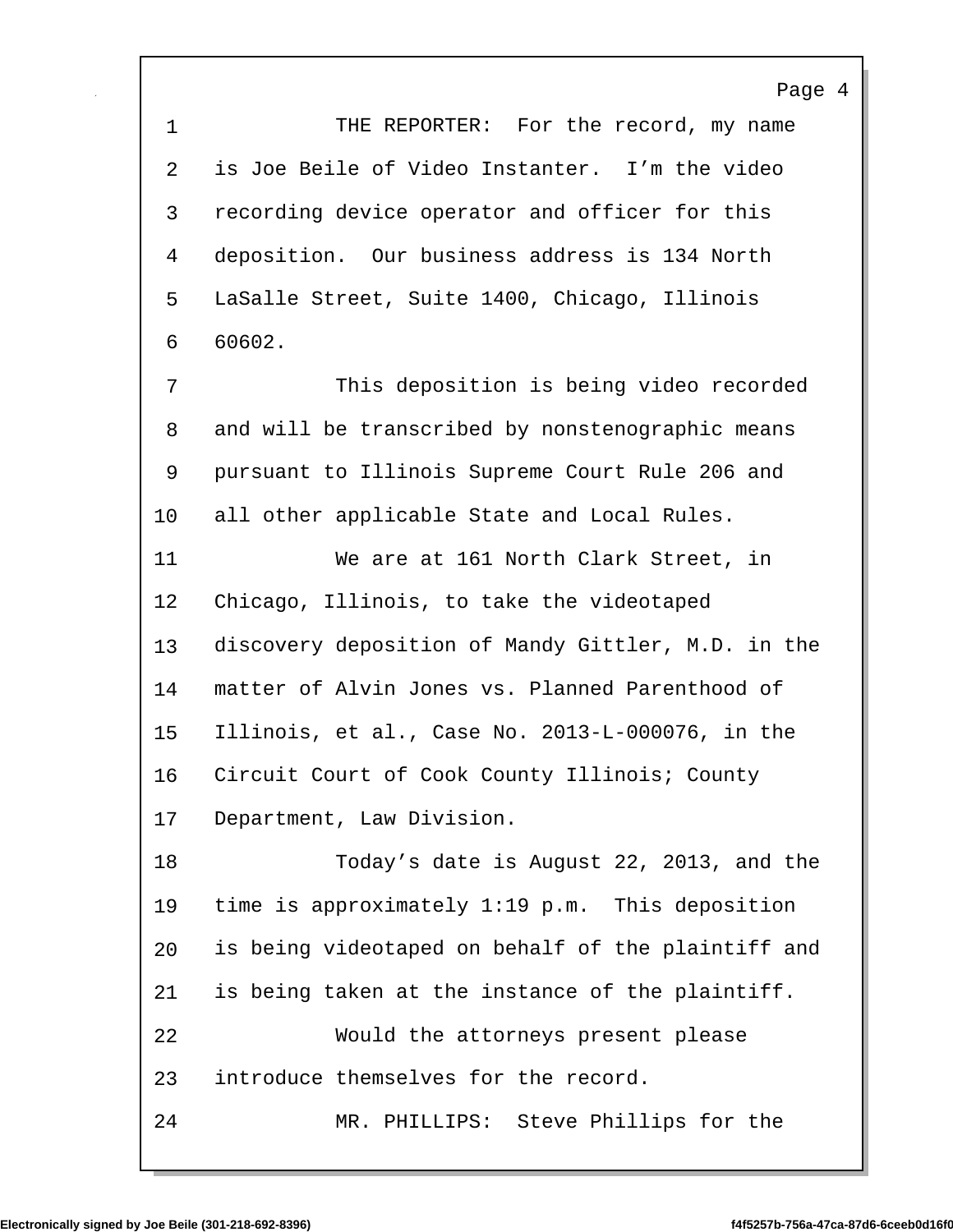Page 5 1 plaintiff. 2 MR. ATWOOD: Stetson Atwood on behalf of 3 Northwestern Memorial Hospital and those 4 defendants. 5 MR. HENRY: Brian Henry on behalf of Dr. 6 Gittler and Planned Parenthood of Illinois. 7 THE REPORTER: Would you please raise 8 your right hand? 9 (WHEREUPON, the witness 10 was duly sworn.) 11 E-X-A-M-I-N-A-T-I-O-N 12 BY MR. PHILLIPS: 13 Q. Would you state your full name and spell 14 your last name, please? 15 A. Mandy Lynn Gittler, G-I-T-T-L-E-R. 16 Q. Have you ever given a deposition before? 17 A. No. 18 Q. You understand I'm going to be asking 19 you a series of questions? 20 A. Yes. 21 Q. Mr. Atwood and your own lawyer, Mr. 22 Henry, may ask you questions as well. 23 A. Okay. 24 Q. If there's any question that I ask you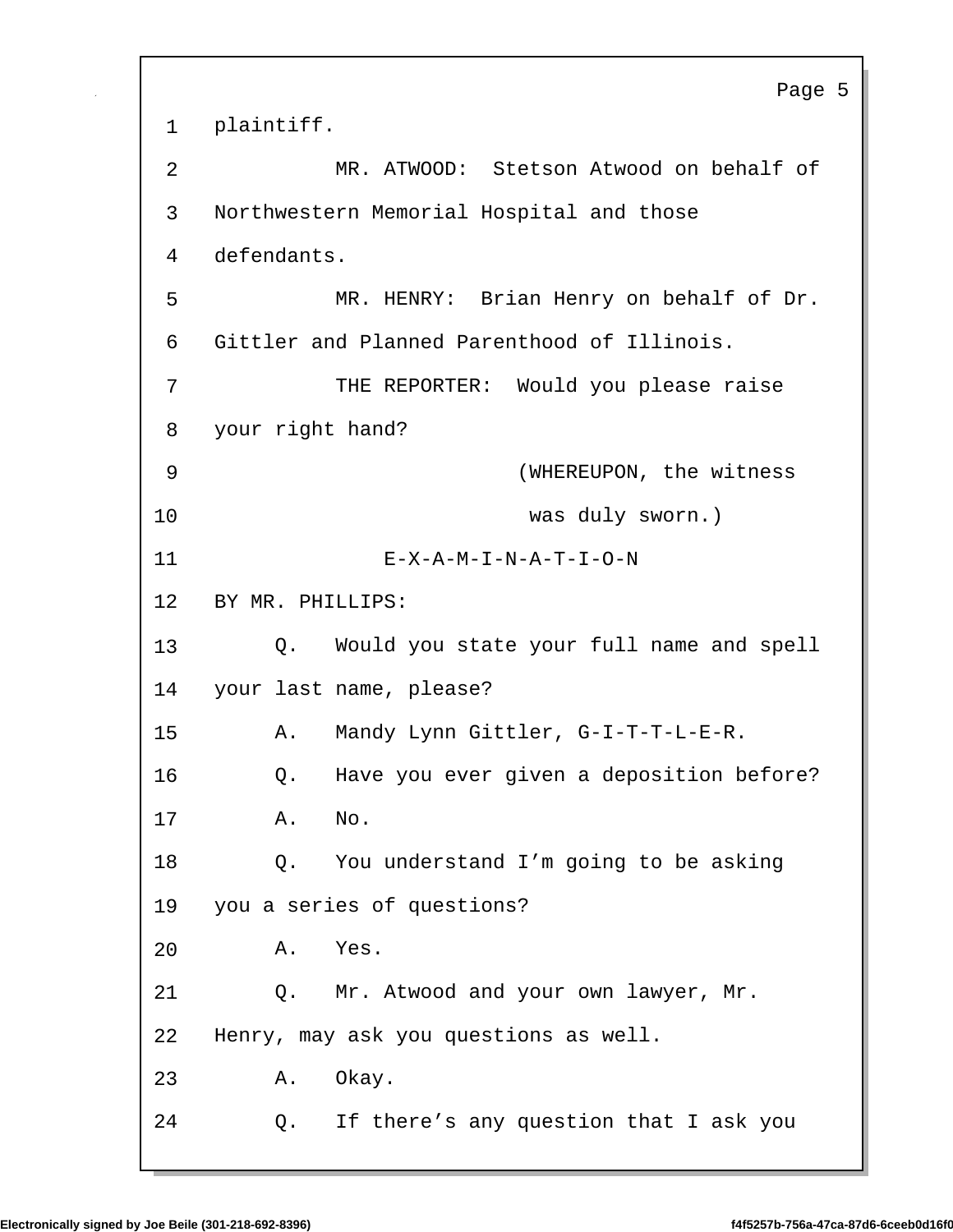|                | Page 6                                                   |  |
|----------------|----------------------------------------------------------|--|
| $\mathbf{1}$   | or any other lawyers ask you that you do not             |  |
| $\overline{a}$ | understand, will you stop us and let us know             |  |
| $\mathsf{3}$   | before you answer?                                       |  |
| 4              | Α.<br>Yes.                                               |  |
| 5              | Okay. Also, let me finish my questions.<br>Q.            |  |
| 6              | You may be anticipating where I'm going with a           |  |
| 7              | question but let me finish                               |  |
| 8              | Okay.<br>Α.                                              |  |
| 9              | Q.<br>Okay? Prior to the deposition today,               |  |
| 10             | did you review any documents other than the chart        |  |
| 11             | from Planned Parenthood?                                 |  |
| 12             | Yes.<br>Α.                                               |  |
| 13             | What else?<br>Q.                                         |  |
| 14             | The chart from Planned Parenthood.<br>Α.<br>$\mathbf{I}$ |  |
| 15             | received a copy of Northwestern's record.<br>I quess     |  |
| 16             | it's called a record, and I received a copy of a         |  |
| 17             | deposition -- another deposition you had done, I         |  |
| 18             | think with the plaintiff.                                |  |
| 19             | Okay. Is that it?<br>Q.                                  |  |
| 20             | That I can recall. Yes.<br>Α.                            |  |
| 21             | Did you look at the autopsy report for<br>Q.             |  |
| 22             | Mrs. -- for Ms. Reaves?                                  |  |
| 23             | I never saw the report itself.<br>Α.                     |  |
| 24             | Okay. That begs the question what part<br>Q.             |  |
|                |                                                          |  |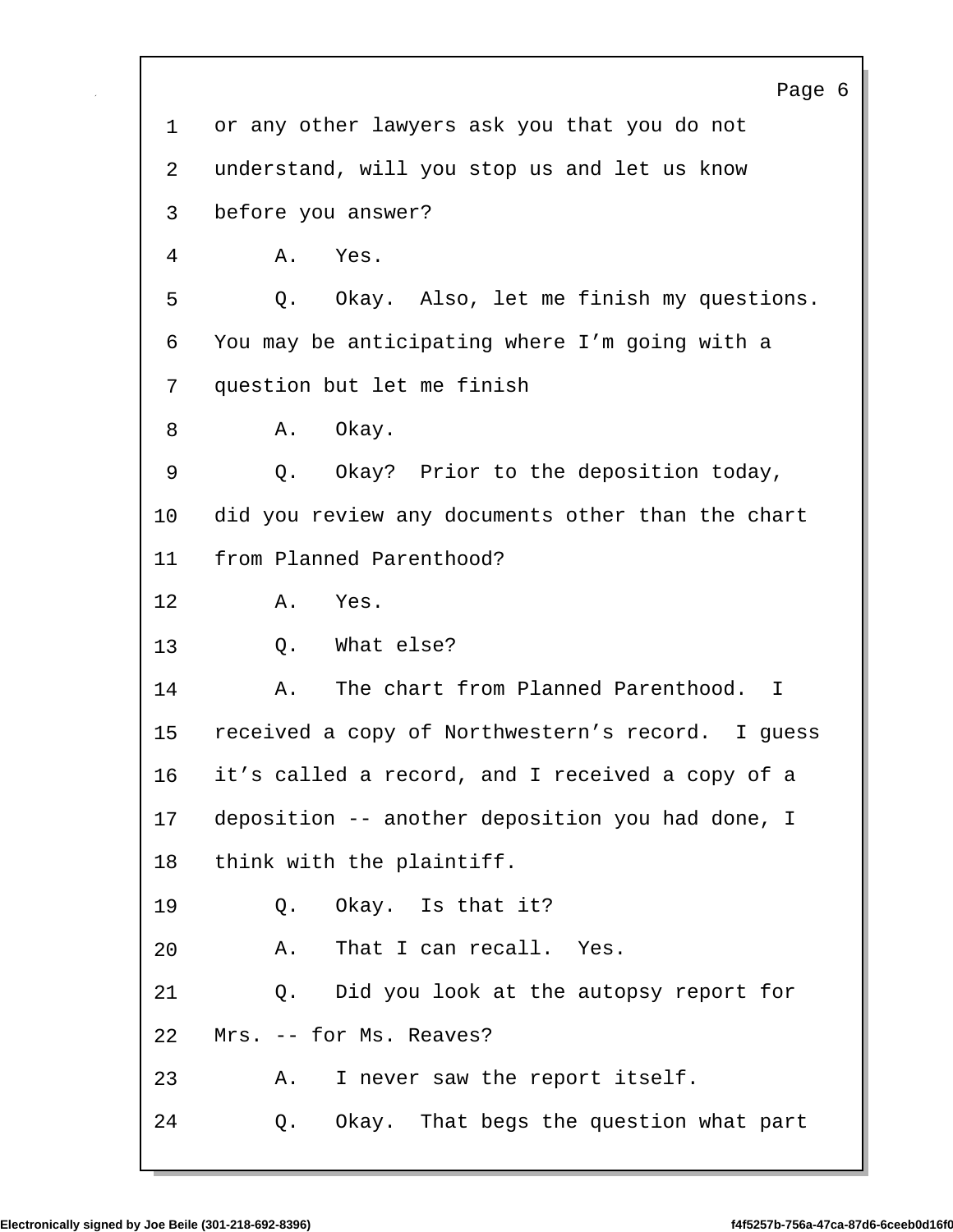1 of the autopsy did you see?

2 A. I heard from some people what the 3 autopsy found.

4 Q. Okay. And are you aware as you sit her 5 today that the aut -- at autopsy there was found 6 to be a perforated uterus in Ms. Reaves?

7 A. I was told by someone else that there 8 was two perforations in her uterus.

9 Q. Okay. And where in the uterus is your 10 understanding that the perforations occurred in 11 this case?

12 A. I didn't see the autopsy so I'm not 13 exactly clear.

14 Q. What is your understanding of where the 15 perforations were in the uterus, other than the 16 fact that they were in the uterus?

17 A. Again, without seeing the autopsy and 18 having heard different things from different 19 people, I'm not really clear. 20 Q. Okay. So you have no idea? 21 A. I don't have the facts.

22 Q. Do you have an opinion where the 23 perforations were in the uterus for Ms. Reaves 24 that were found at autopsy?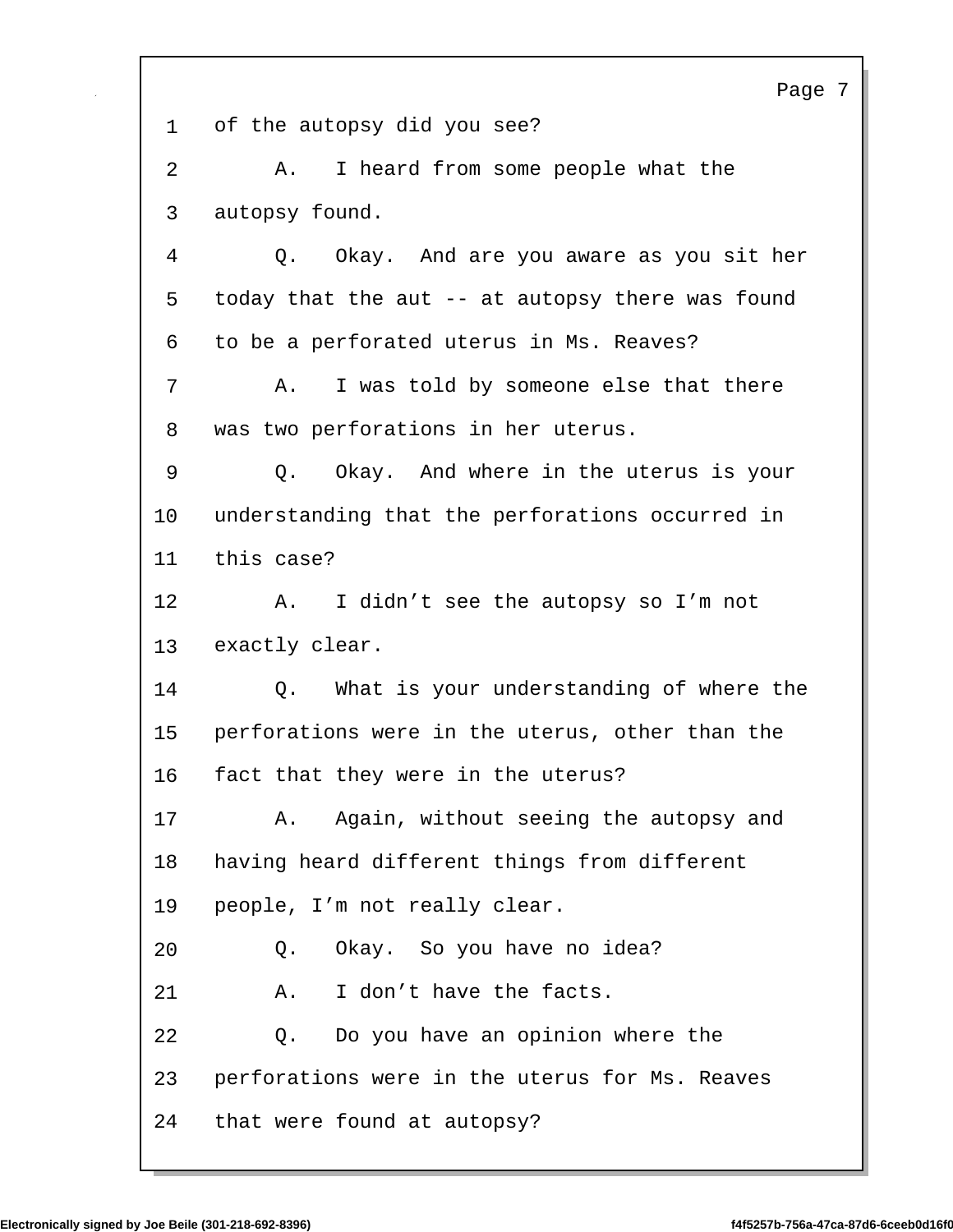Page 8 1 A. No. 2 Q. Now, prior to the deposition, did you 3 review any literature with regard to preparing for 4 this deposition? 5 A. Medical literature? Not -- not 6 specifically in preparation for this but I 7 frequently do literature searches. 8 Q. But what I'm asking is with regard to 9 this particular deposition, did you review any 10 literature? 11 A. No. 12 Q. Okay. You met with your attorney before 13 the deposition? 14 A. True. 15 Q. Did you talk to any of your colleagues 16 about the fact that you were going to give a 17 deposition? 18 A. I think I talked to my colleagues more 19 about the fact -- the facts of the case and the 20 idea that I would be deposed. 21 Q. Has anybody outside of your attorney 22 ever discussed with you the deposition process or 23 anything like that? 24 A. Well, my dad's an attorney, so I heard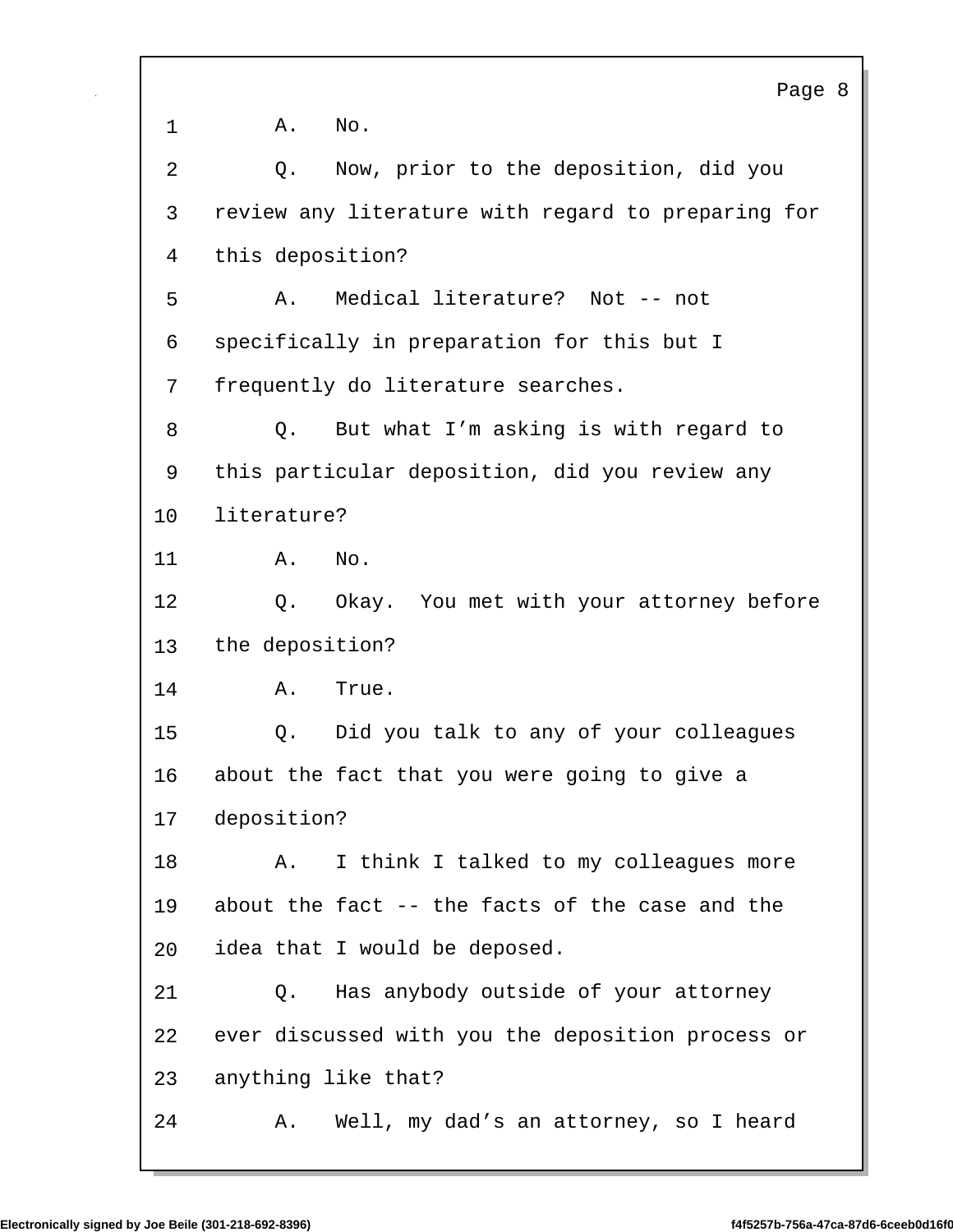Page 9 1 about what they are, but not -- not for this case. 2 Q. Is your dad an attorney in Illinois? 3 A. Yeah. 4 Q. Is your dad a divorce attorney? 5 A. No. 6 Q. Okay. What type of practice does your 7 dad have? 8 A. He's a labor attorney. 9 Q. Okay. Did you read any books or look on 10 the Internet with regard to how to testify or 11 what's going to happen in the deposition? 12 A. No. 13 Q. Your CV is marked Exhibit 1. 14 A. Yes. Correct. 15 Q. Your education at Rush Medical College 16 is listed as alternative curriculum. 17 A. Yes. 18 0. What is that? 19 A. When I went to medical school, they were 20 transitioning from basic sciences to more problem 21 based learning, which is now the standard, and so 22 Rush had started an alternative curriculum. If 23 I'm not mistaken, there were 24 of us who decided 24 to do it, and all of our basic sciences were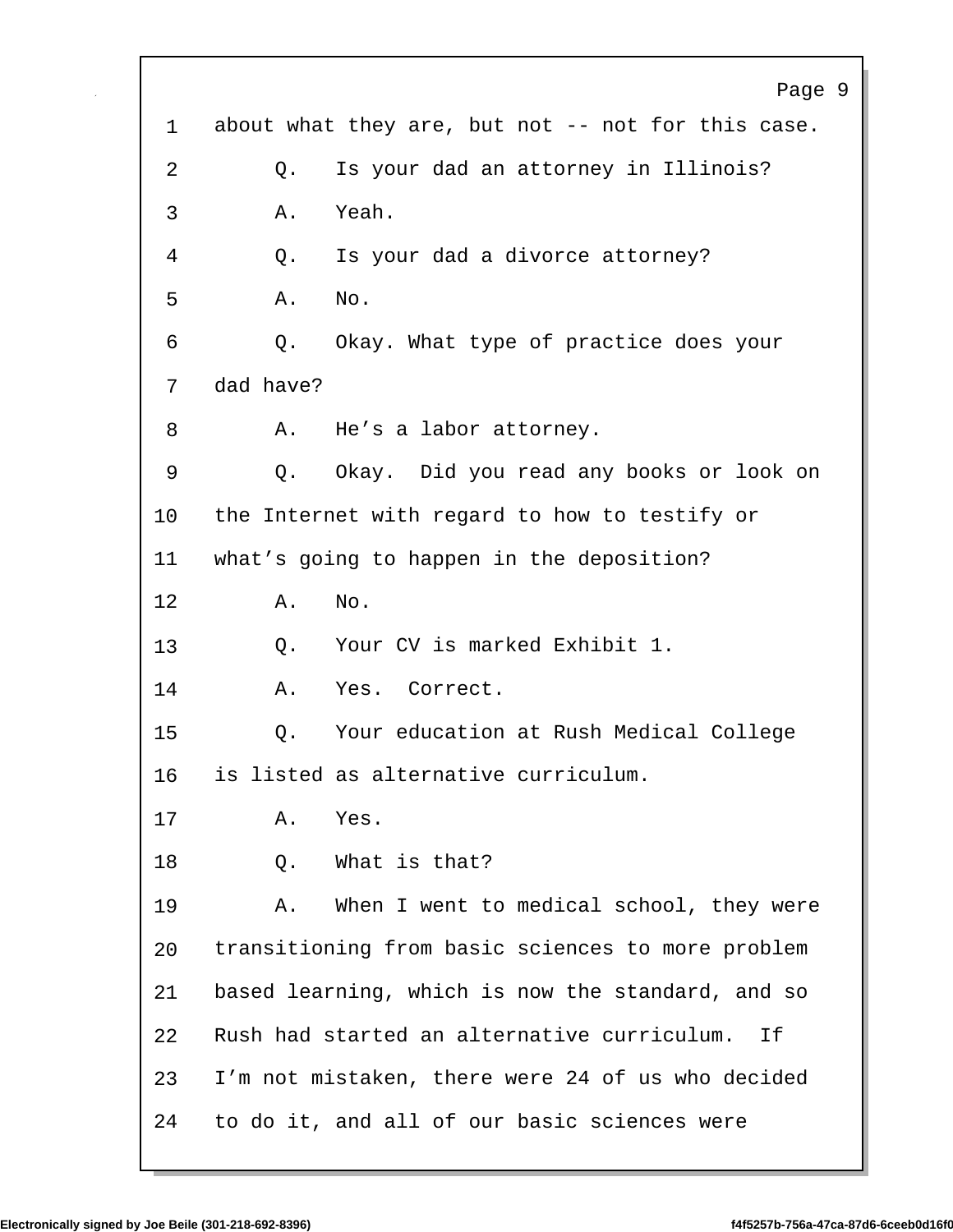Page 10 1 problem based learning. 2 Q. Okay. 3 A. Since then this -- My understanding is 4 most medical schools do have problem based 5 learning as a standard. 6 Q. Are you married? 7 A. No. 8 Q. Okay. Alright, you did your residency 9 at Rush. You finished -- 10 A. No. 11 Q. Oh, I'm sorry, you're right. I 12 apologize. You did medical school at Rush. 13 A True. 14 Q. Did you apply for an obstetrics and 15 gynecology residency while you were in medical 16 school? 17 A. No. 18 Q. What did you apply for -- what type of 19 residency when you were in medical school? 20 A. Family medicine. 21 Q. And what was it about family medicine 22 that interested you or intrigued you? 23 A. I specifically had gone to medical 24 school for women and children, and family medicine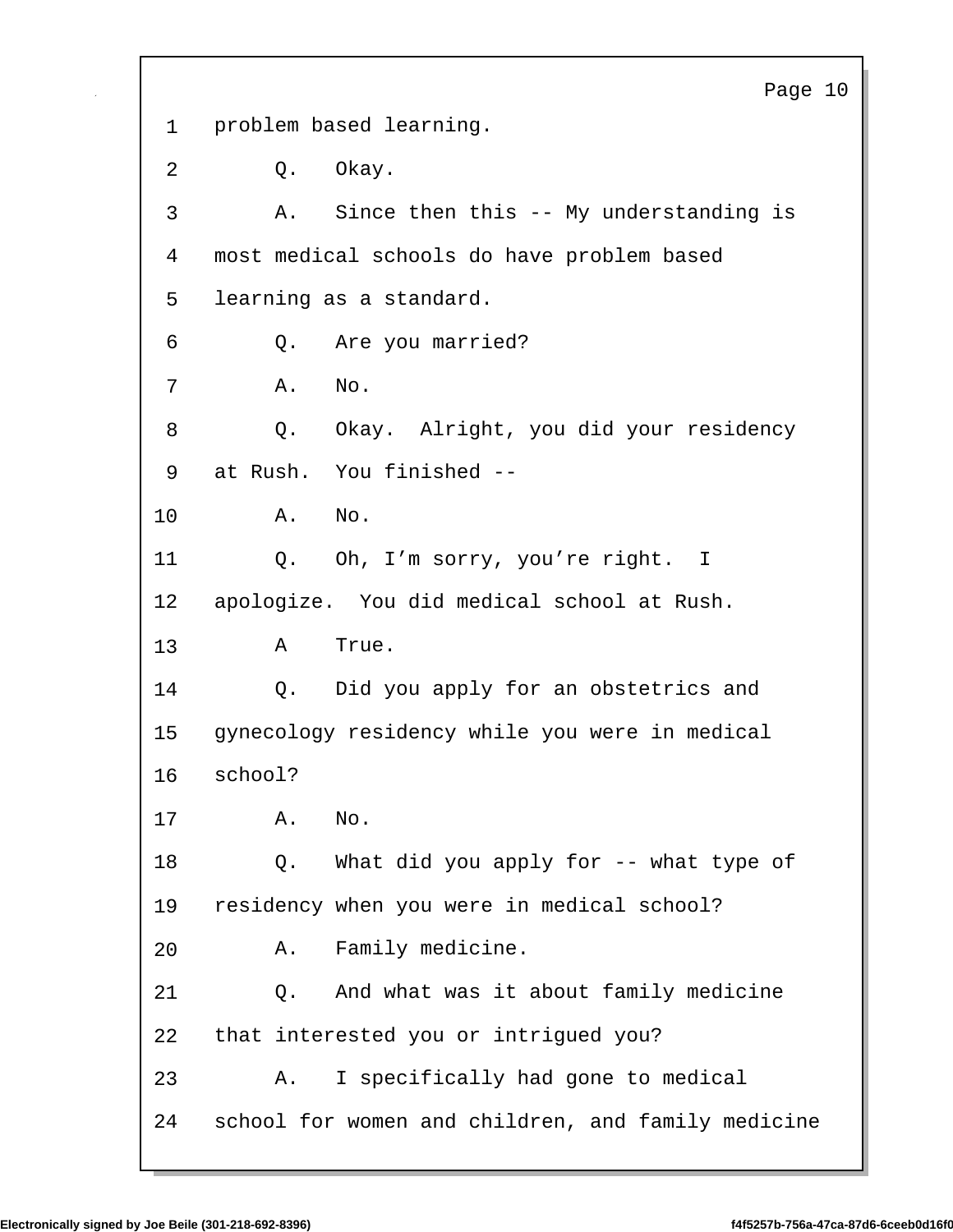Page 11 1 allowed me not only to take care of women but also 2 to take care of children and include obstetric 3 care. 4 Q. Now, you have a fair amount of 5 obstetrical/gynecological on your employment. 6 A. Mm-hmm. 7 Q. Have you ever applied for -- Strike 8 that. 9 Have you ever applied for a residency in 10 obstetrics and gynecology? 11 A. No. 12 Q. Do you have any certification from any 13 organization in obstetrics and gynecology? 14 A. No. 15 Q. Is there any type of certification that 16 you are eligible to get with regard to obstetrics 17 and gynecology? 18 A. Other than from the American Board of 19 Family Practice? 20 Q. Well, is there any type of certification 21 from the American Board of Family Practice for a 22 subspecialty in obstetrics and gynecology? 23 A. In women's health? There are 24 fellowships that exist now in women's health for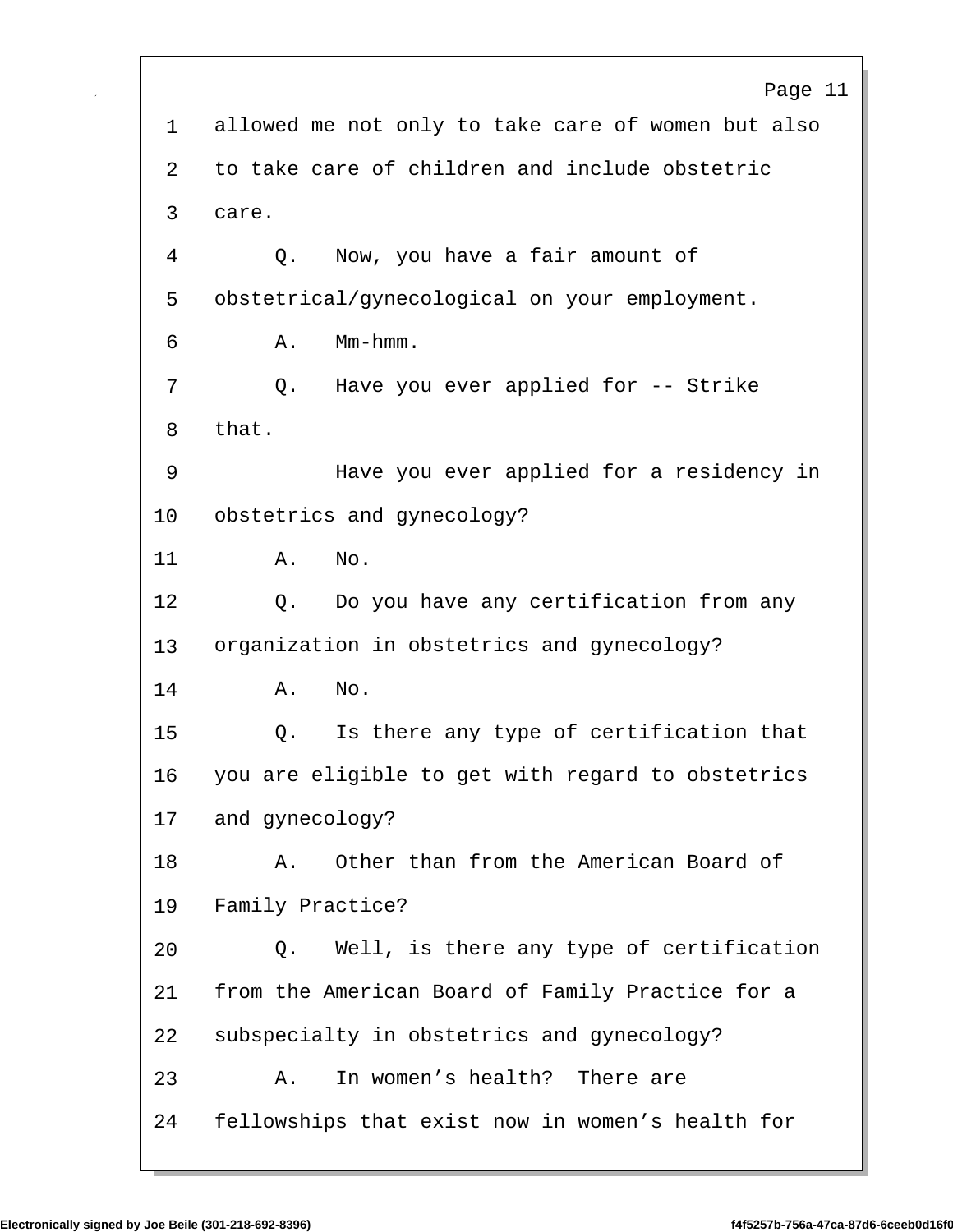Page 12 1 family medicine. 2 Q. And did you take one of the fellowships 3 in family medicine for women's health? 4 A. No, at the time that I graduated those 5 fellowships weren't necessarily in existence, 6 unless you wanted to do C-section training in a 7 rural area. 8 Q. Okay. So let's go back to my question. 9 You're board certified in family medicine? 10 A. Mm-hmm. 11 MR. HENRY: You got to say -- You got to 12 say words. 13 THE WITNESS: Yes, yes, yes. 14 BY MR. PHILLIPS: 15 Q. And when did you become board certified 16 in family medicine? 17 A. 2001. 18 Q. And did you pass the family medicine 19 board the first time? 20 A. I did. 21 Q. Both the verbal and the written? 22 A. There is no verbal. 23 Q. Okay. 24 A. There wasn't then. I don't think there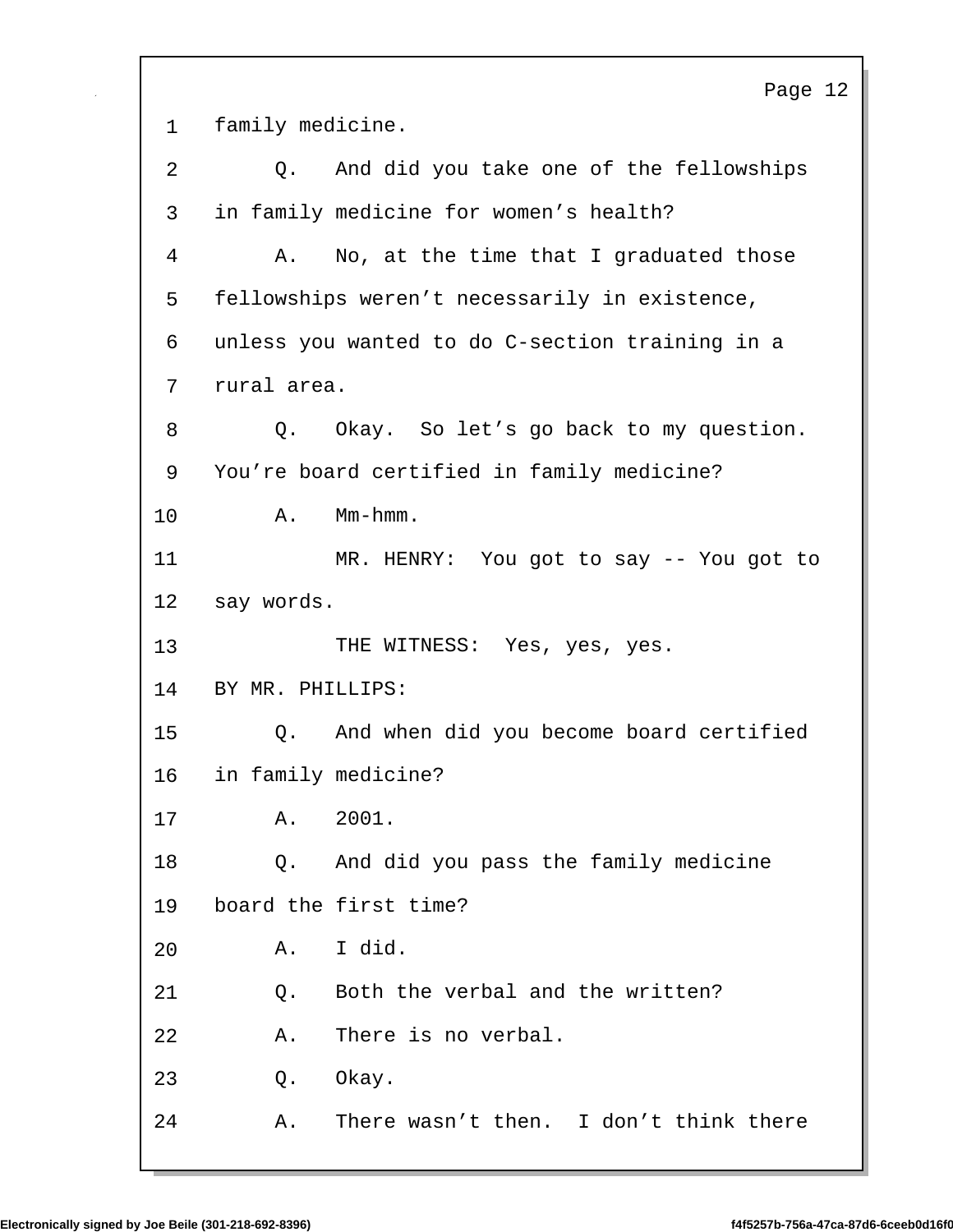Page 13 1 is one now either. 2 Q. Alright. Have you recertified in family 3 medicine since -- 4 A. I did. 5 Q. Hang on, hang on. 6 MR. HENRY: Wait, let him finish his 7 question. 8 BY MR. PHILLIPS: 9 Q. Have you recertified in family medicine 10 since 2001? 11 A. Yes, I have. 12 Q. What year, roughly? 13 A. 2007 or 2008, but I think it was more 14 2008. 15 Q. And have you had any recertifications in 16 family medicine since 2007 and 2008? 17 A. I'm not due for recertification until 18 2015. 19 Q. Have you ever or do you now hold any 20 special certifications in family medicine related 21 to obstetrics and gynecology? 22 A. Any certifications, no. 23 Q. Other than the fellowship, are there any 24 certifications in family medicine specifically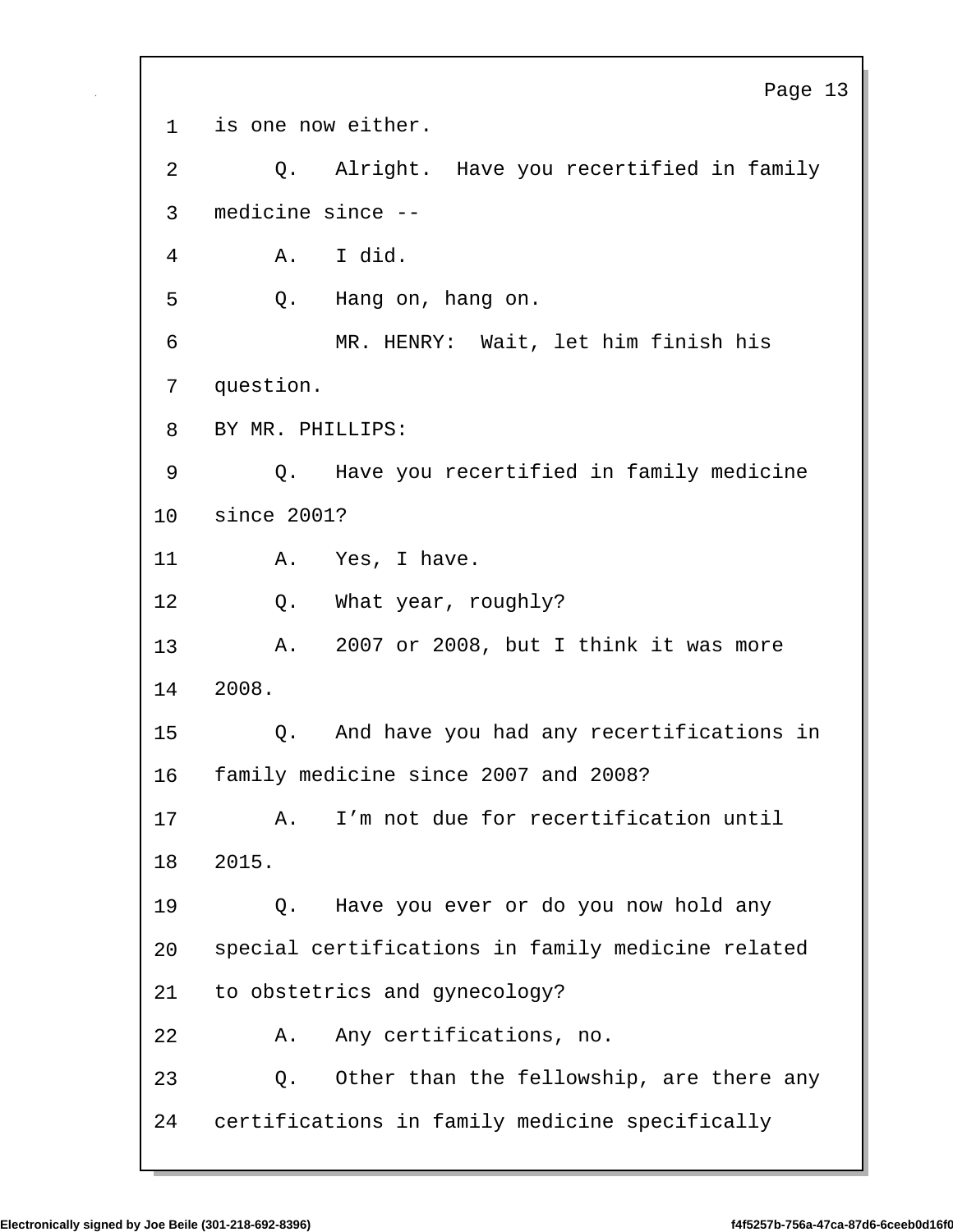Page 14 related to obstetrics and gynecology? 2 A. What do you mean by certifications? Q. Well, what I'm trying to find out is people can have a special certificate in a particular -- Hang on, hang on. People can have a special certificate of competence or quality or even -- 8 A. Right. 9 Q. -- a subboard. A. Okay. So, no, I don't have any subspecialty certifications, but I have been certified by the American Life also, American Life Saving in Obstetrics, and I have been a teacher for the course. 15 Q. What is American Life Savings? A. No, it's Advanced Life Saving and Obstetrics. 18 Q. Okay, what is Advanced Life Saving and Obstetrics. 20 A. It would be analagous to ACLS or Advanced Cardiac Life Support. So it's a course, two day course that you take to be prepared for obstetric emergencies. I don't know if it's certified by the American College of Obstetrics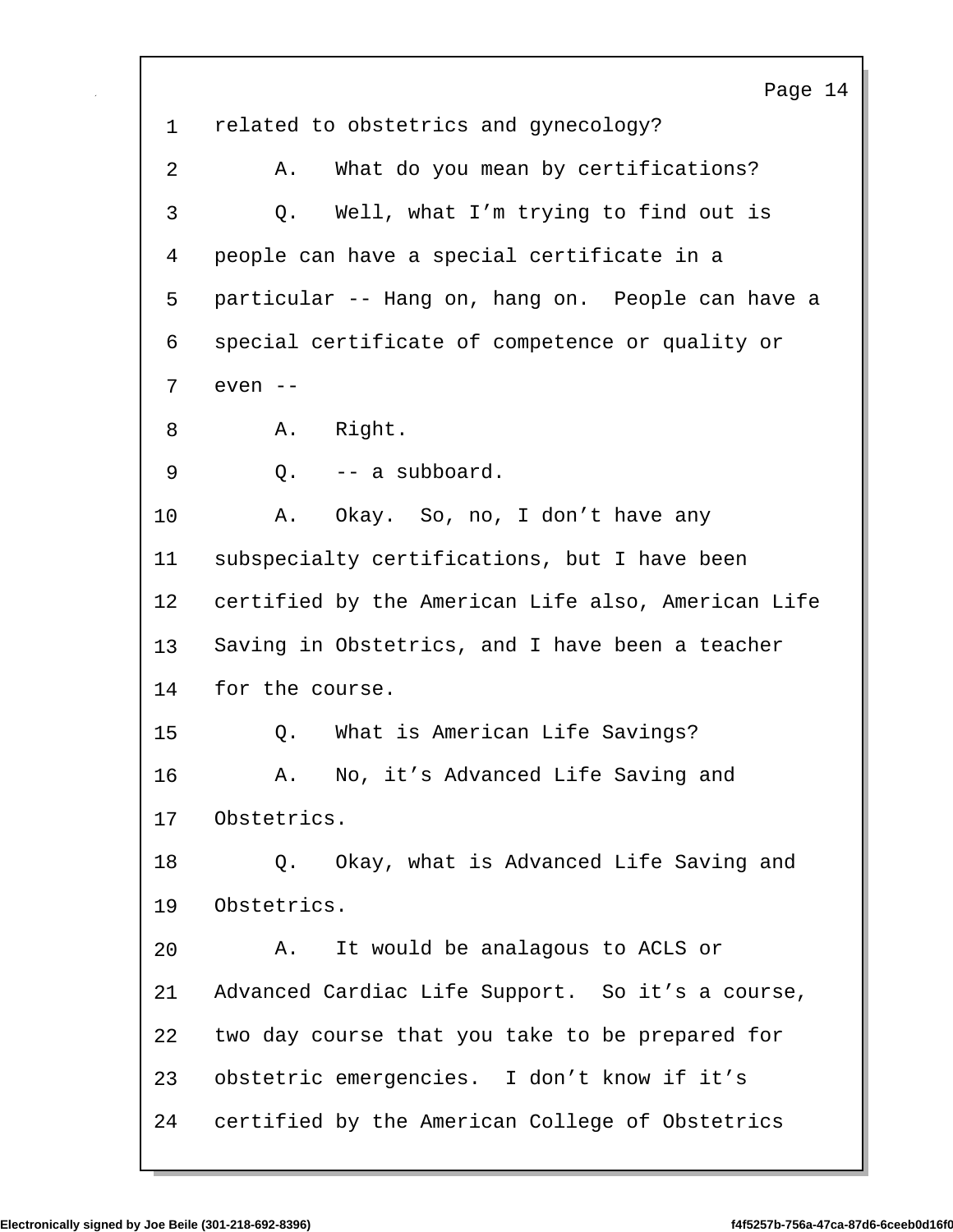Page 15 1 and Gynecology. I think it might be, but I do 2 know that it's supported by the American Academy 3 of Family Practice. 4 Q. Alright. How many abortions did you 5 perform in your residency? 6 A. As a resident? I don't recall exactly. 7 Do you want me to guess -- 8 Q. Give me -- 9 A. -- or estimate? 10 Q. Give me your best -- 11 A. Estimate? 12 Q. Hang on, hang on. Give me your best 13 reasoned estimates of how many abortions you 14 performed in your residency. 15 A. Probably about 150. 16 Q. And of the 150 or so abortions that you 17 performed in your family practice residency, how 18 many of them were first term versus second term 19 abortions? 20 A. Can you clarify whether you're dividing 21 it 12 weeks gestation or 13 weeks gestation? 22 Q. Well, that's what was my next question 23 was going to be. 24 A. Okay.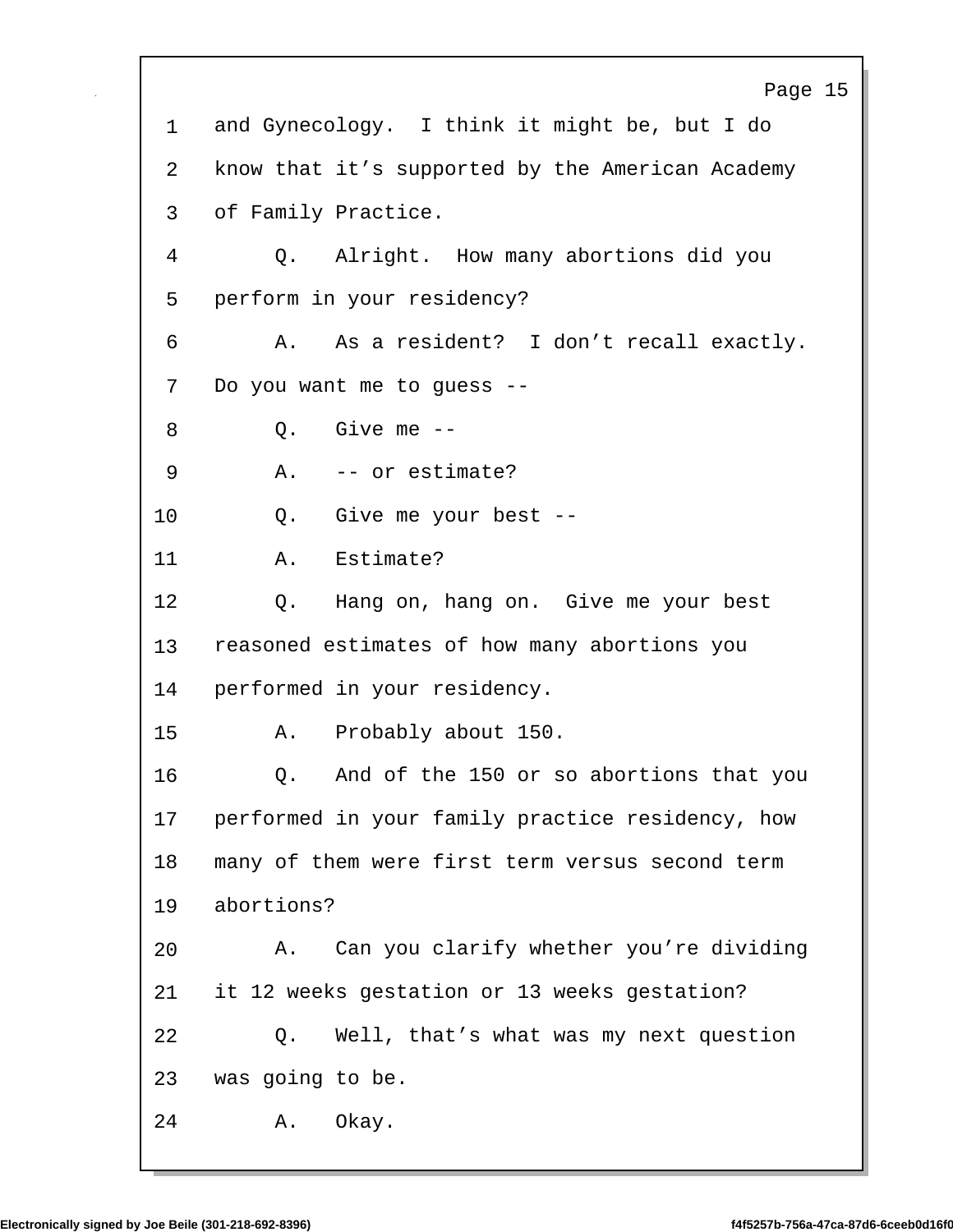Page 16 1 0. When we talk about a first term 2 abortion, how many weeks are we talking about? 3 A. The first trimester ends at 12 weeks and 4 6 days, so 12 and 6/7, and so theoretically 13 5 weeks should be the start of the second trimester. 6 Q. So for purposes of this deposition, 7 we're going to call first term abortions 12 and 8 6/7, and we going to call second term abortions 9 past 13 weeks. Fair enough? 10 A. Okay. Yeah. 11 Q. Alright. So how many first term 12 abortions did you perform in your family practice 13 residency? Your best estimate. 14 A. 120. 15 Q. So approximately 30 or so second term 16 abortions you performed in your family practice 17 residency. Is that correct? 18 A. I would estimate approximately. Yeah. 19 Q. Now, second term abortions range from 13 20 weeks to how many weeks? 21 A. The second trimester should go from 13 22 weeks to 26 weeks and 6 days, but again depending 23 on who you ask, that question might vary -- that 24 answer might vary.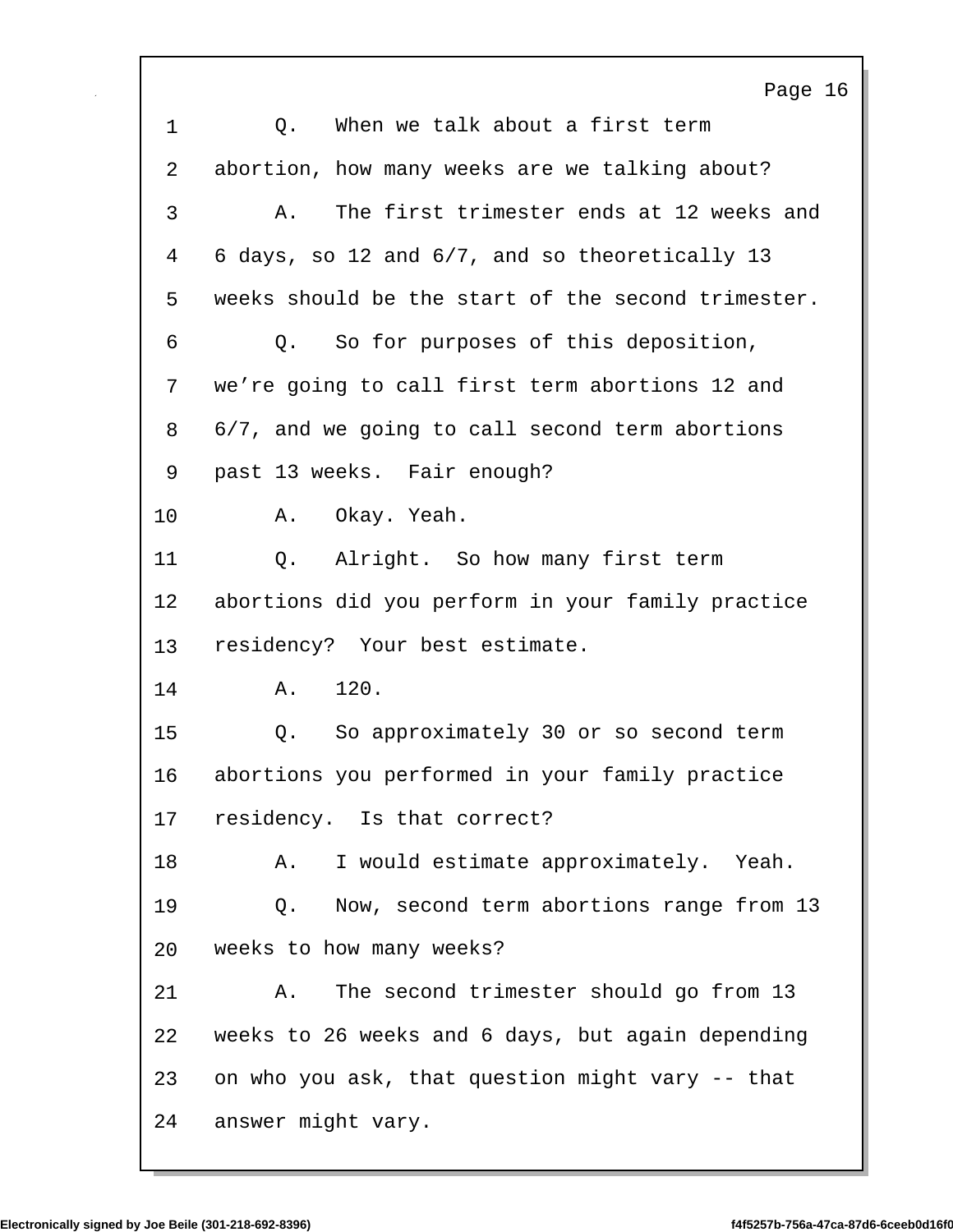Page 17 1 Q. I'm sorry, what was the longer range? 2 A. 26 and 6/7, but that's a trimester, and 3 there's a distinction in abortion care versus 4 obstetric care, primarily because of the issue of 5 viability at 24 weeks, so -- 6 Q. Have you performed any third term 7 abortions in your residency? 8 A. No. 9 Q. Have you ever performed any third term 10 abortions? 11 A. No. 12 Q. What's the farthest along in gestational 13 age that you have performed an abortion? 14 A. 16 and 6/7, or an estimated 16 week 15 gestational age upwards of 16 and 5 or 16 and 6. 16 Q. How many 16 week abortions have you 17 performed in your career, your best estimate? 18 A. My best estimate would probably be about 19 40 or 50. And you said in my career. Right? 20 Yeah, 40 or 50. 21 Q. And is there something about 16 weeks 22 that you use as your cutoff in performing 23 abortions? 24 A. My own -- I mean, my own comfort level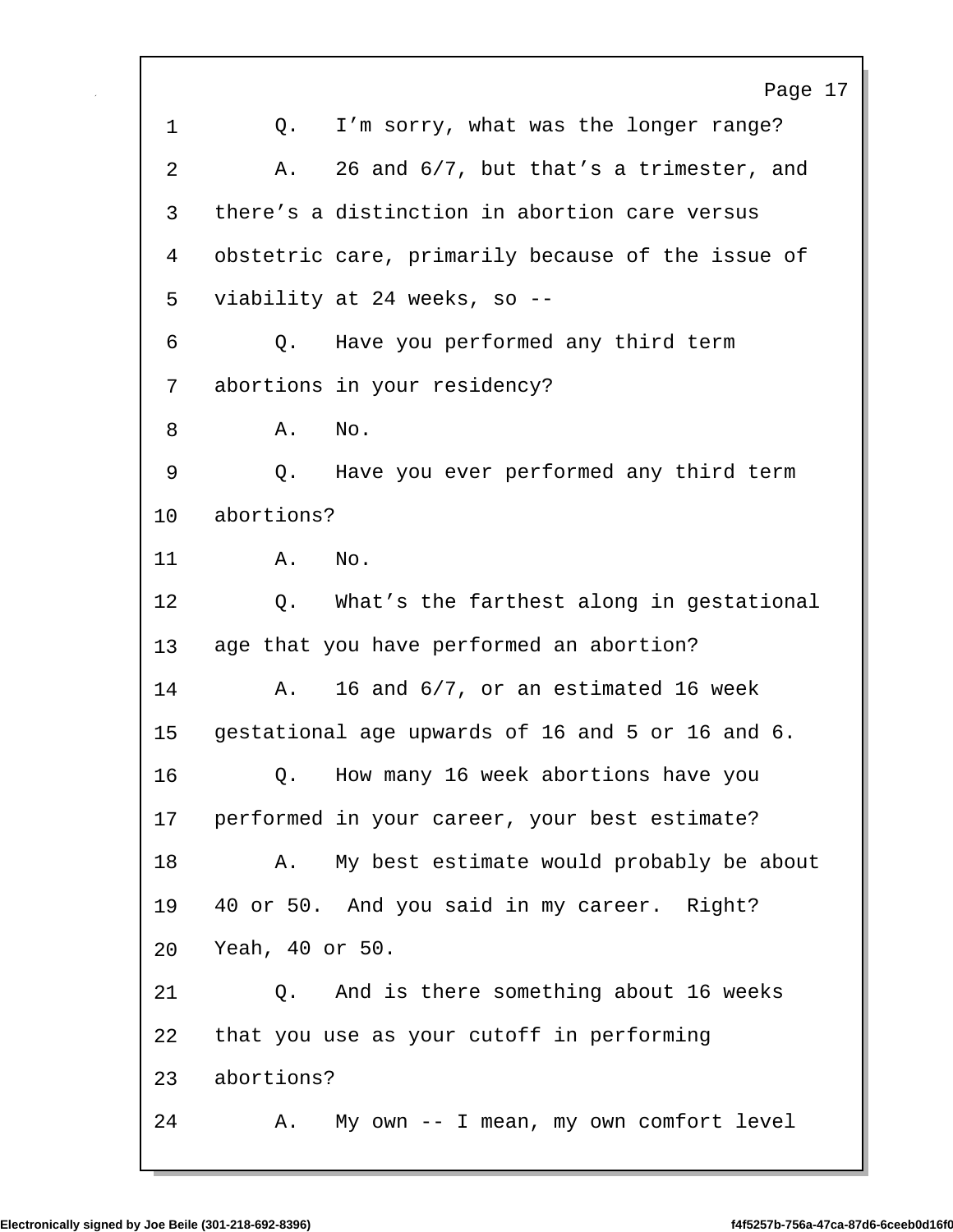Page 18 1 with my skill set. 2 Q. And how many second term abortions have 3 you performed in your career, your best estimate? 4 A. Is that the same question that you asked 5 me before or is that different? 6 MR. HENRY: The other one was residency. 7 Now he's asking career. 8 THE WITNESS: No, because when you 9 asked -- 10 BY MR. PHILLIPS: 11 Q. Oh, I think you're right. I think 12 you're right. 13 A. Yeah, sorry. 14 Q. So I think you said you performed about 15 50 second term abortions in your career? 16 A. Yeah, but that's not including my 17 residency then. 18 Q. Right. Okay. So how many total second 19 term abortions have you performed in your career, 20 best estimate? 21 A. Well, then probably the 50 plus the 30 22 would be about 80. 23 Q. How many uterine perforations have you 24 had with the second term abortions you've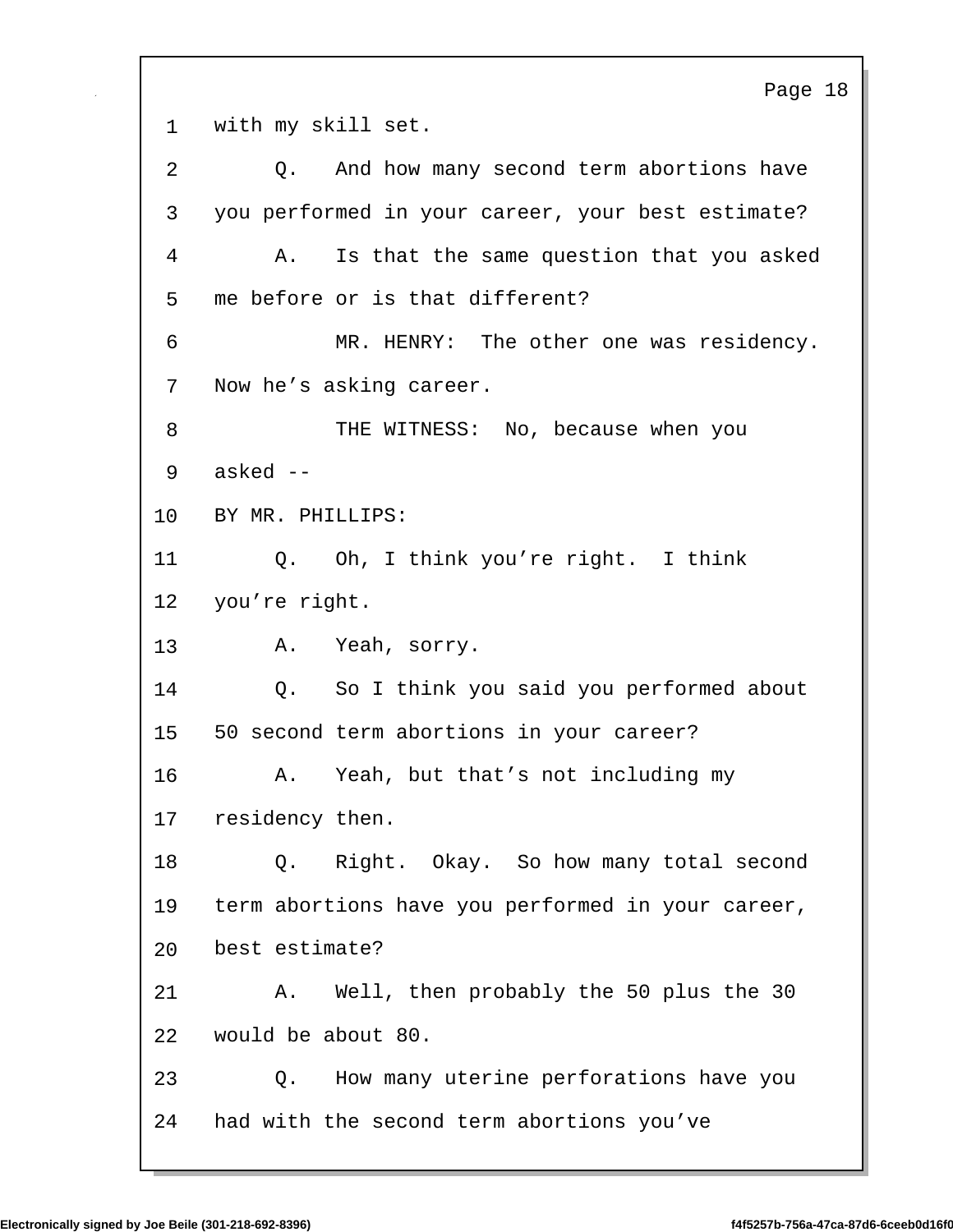Page 19 1 performed over the course of your career? 2 A. I only have one known -- one perforation 3 and it -- that I guessed occurred. 4 Q. Did you ever -- When was that, by the 5 way? 6 A. It was my third year of residency. 7 Q. Did you ever confirm in that one 8 perforation that you presumed was a uterine 9 perforation, did you ever confirm whether or not 10 it was in fact? 11 A. It was never confirmed to be a 12 perforation. 13 Q. Okay. To this day, do you know whether 14 or not that one case that you thought may have 15 been a uterine perforation in your third year of 16 your residency was not or was a perforation? 17 A. I have no way of -- There was nothing 18 done at the time to confirm whether a perforation 19 was done. So there was no hysteroscopy done. 20 Q. So at least that one event that you 21 thought may have been a uterine perforation your 22 third year of residency, you don't know whether in 23 fact there was a perforation or not. Correct? 24 A. Correct.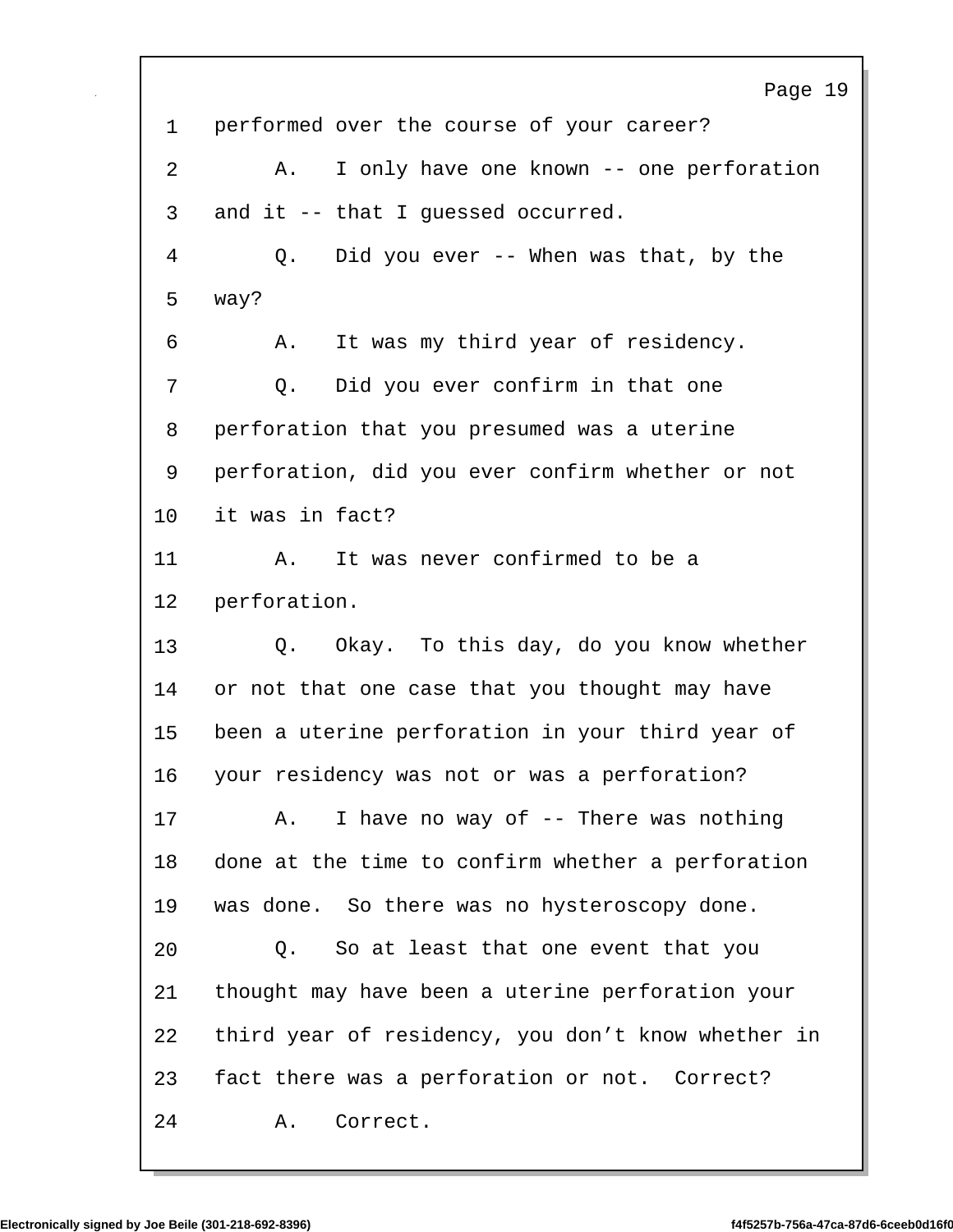Page 20 1 Q. Okay. What was it that led you to believe that there could have been a uterine perforation in the second term abortion in your third year of residency? Was it excessive bleeding? 6 A. Well, you asked if I had a perforation. I don't think it was a second term abortion. I think she was actually approximately 11 or 12 weeks. So she wasn't beyond the 13 week gestation. Q. Okay. So let's go back to my question. Do -- Have you ever had a uterine perforation, either suspected or confirmed -- 14 A. Suspected. Yes. 15 Q. Hang on, hang on, hang on. 16 MR. HENRY: Wait. Let him finish. THE WITNESS: How do I know when you're -- Okay. MR. PHILLIPS: I talk slow. I'm older than you. 21 THE WITNESS: I don't know about that. MR. PHILLIPS: I promise you I'm older than you. BY MR. PHILLIPS: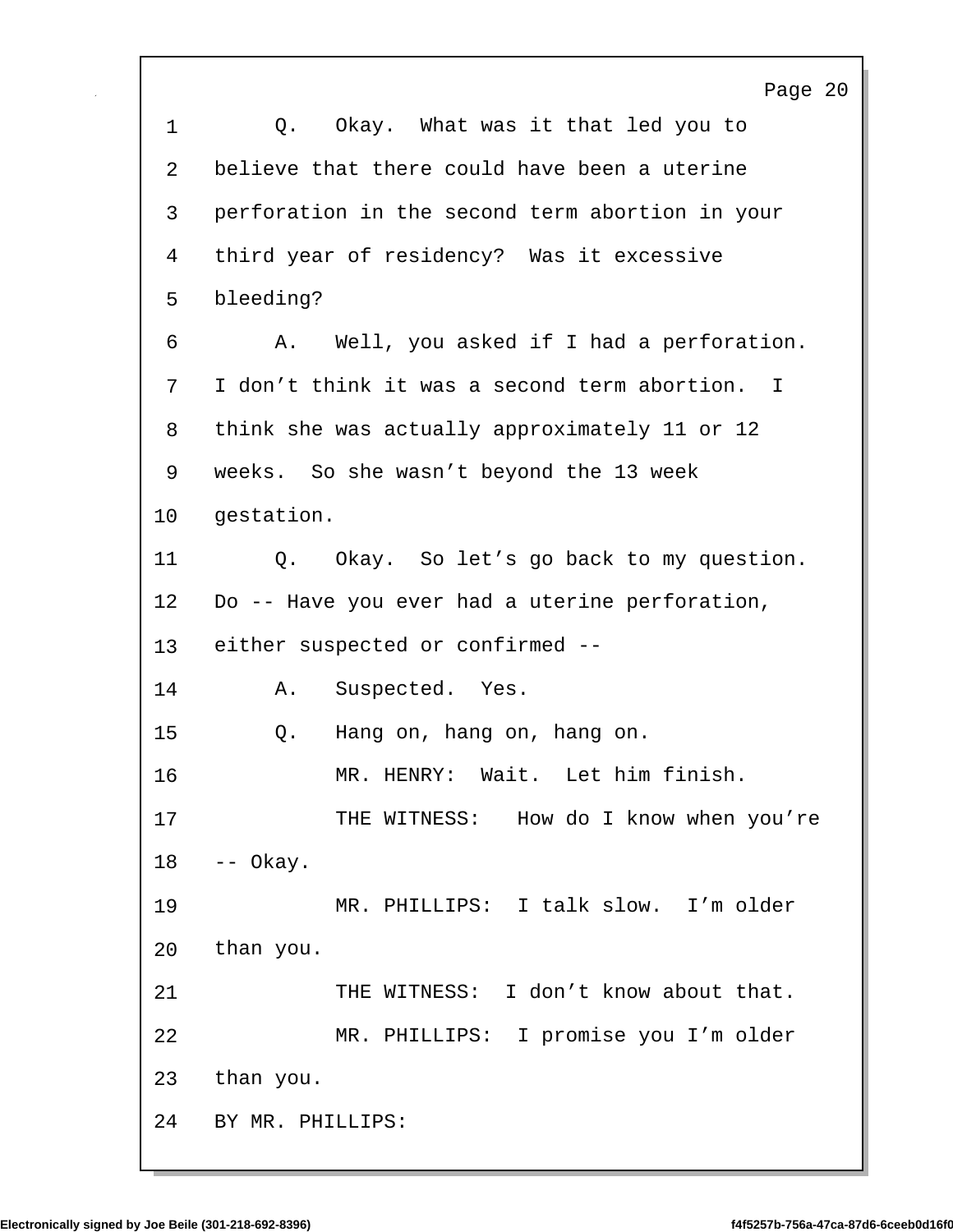Page 21 1 Q. Have you ever had a suspected or 2 confirmed uterine perforation in a second term 3 abortion? 4 A. Not to my knowledge. 5 Q. And how many uterine perforations have 6 you suspected or confirmed in a first term 7 abortion that you've performed? 8 A. The one that I mentioned to you would be 9 a first trimester procedure, where my attending 10 who was supervising me suspected I had perforated. 11 Q. And that was the third year of 12 residency? 13 A. Correct. 14 Q. And that's the one that you never 15 confirmed whether it was or was not a perforation? 16 A. It was never confirmed by anyone. 17 Correct. 18 O. Whether it was or was not? 19 A. Correct. 20 Q. What has been your complication rate for 21 first term abortions over the course of your 22 career? 23 A. I think low. Complications can 24 include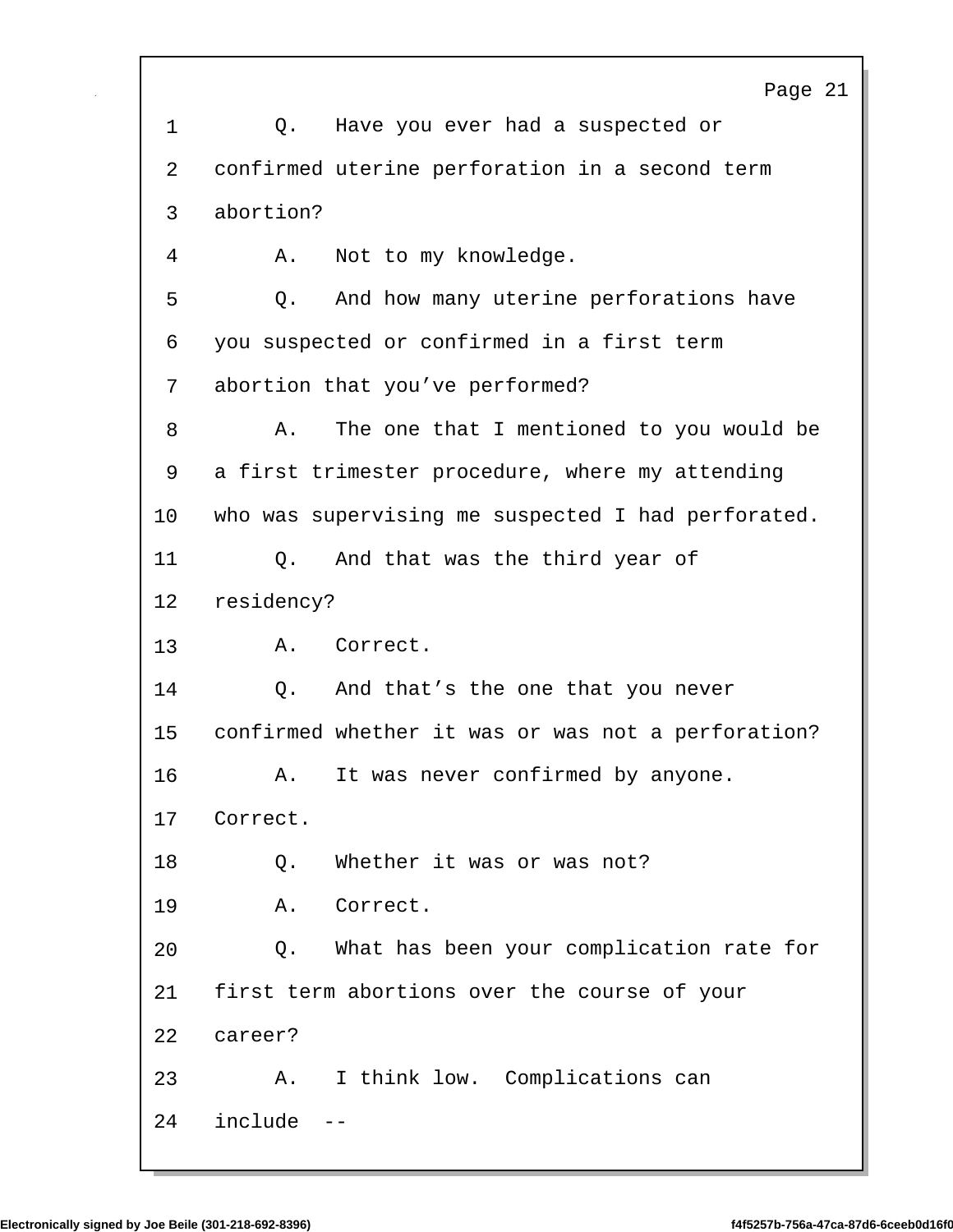|                |                  | Page 22                                           |  |
|----------------|------------------|---------------------------------------------------|--|
| 1              | Q.               | I just want to know --                            |  |
| $\overline{2}$ | Α.               | The percent?                                      |  |
| 3              | Q.               | We'll talk about what complications               |  |
| 4              |                  | include in a minute --                            |  |
| 5              | A. Oh.           |                                                   |  |
| 6              | $Q$ .            | -- but what is your complication rate             |  |
| 7              |                  | following first term abortion throughout the      |  |
| 8              |                  | course of your career?                            |  |
| 9              | Α.               | I'd have to guess less than 1 percent.            |  |
| 10             | Q.               | How much less than 1 percent?                     |  |
| 11             |                  | MR. HENRY: If you could estimate beyond           |  |
| 12             | that.            |                                                   |  |
| 13             | BY MR. PHILLIPS: |                                                   |  |
| 14             |                  | Q. Your best estimate. Well, let's try it         |  |
| 15             |                  | this way. How many first term abortions have you  |  |
| 16             |                  | performed in your career?                         |  |
| 17             | Α.               | An estimate is probably about 12,000.             |  |
| 18             | Q.               | And in the 12,000 first term abortions            |  |
| 19             |                  | that you've performed, how many of those, best    |  |
| 20             |                  | estimate, best range, have you had a complication |  |
| 21             |                  | following the procedure or during the procedure?  |  |
| 22             | Α.               | I can only think of one or two, so --             |  |
| 23             | Q.               | And what were those complications?                |  |
| 24             | Α.               | I had one patient who had persistent              |  |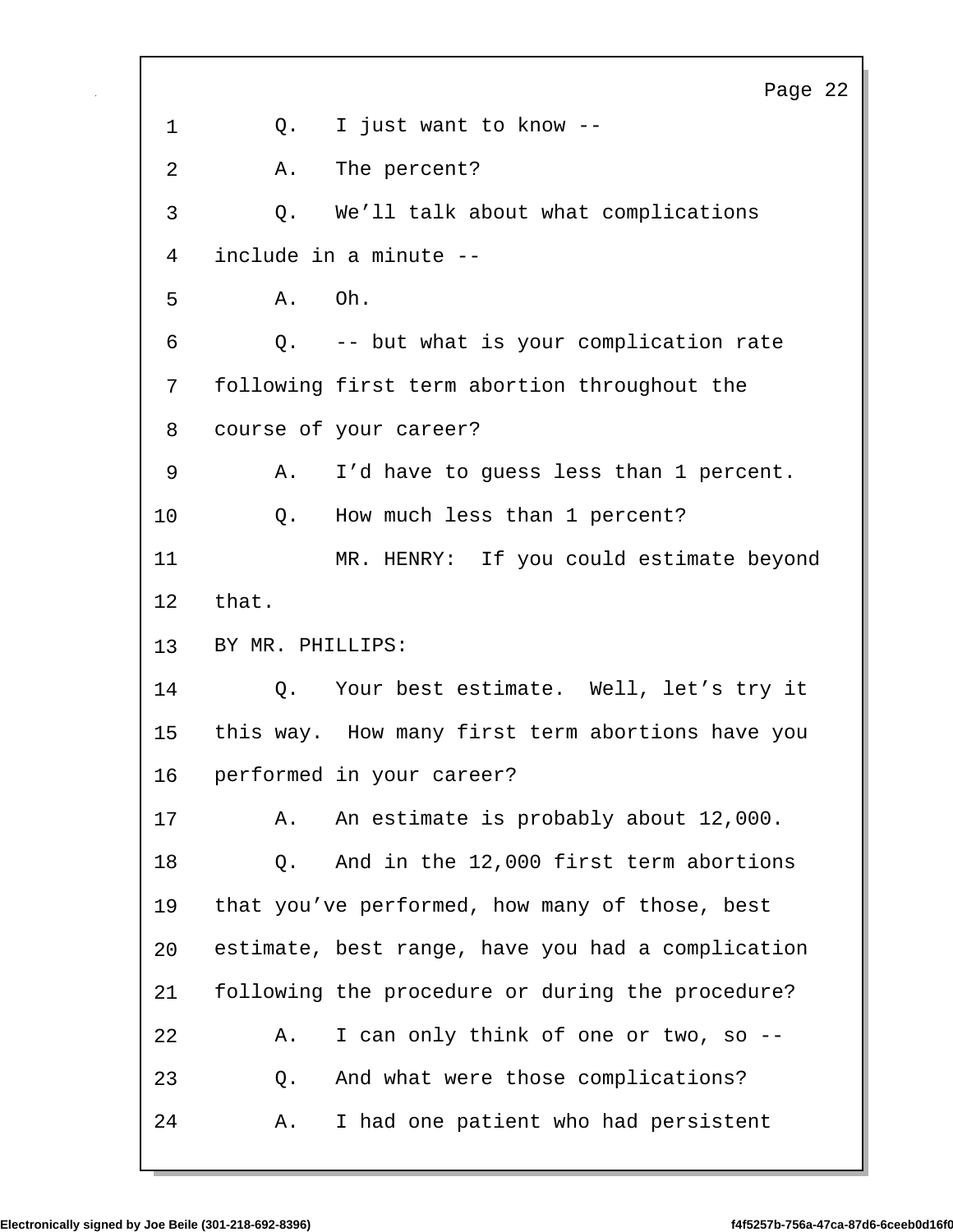Page 23 bleeding. 2 Q. And did you ever determine why? 3 A. No. 4 Q. And how long did that patient bleed for? 5 A. The bleeding was controlled by the time the paramedics came and I transferred her to the hospital. 8 Q. Now, the one case of abnormal bleeding that you had following a first term abortion, of your two cases with complications, did you ever determine what the source of that abnormal bleeding was? 13 A. No. 14 Q. Did you ever come up with any suspected source of the abnormal bleeding in that one case of excessive bleeding following a first term abortion? 18 A. After talking with the physician who admitted her and took care of her, it was -- The speculations were either uterine atony, that her uterus just hadn't clamped down, or if she had had either an intrauterine septum or polyp, something that had gotten avulsed at the time of evacuation.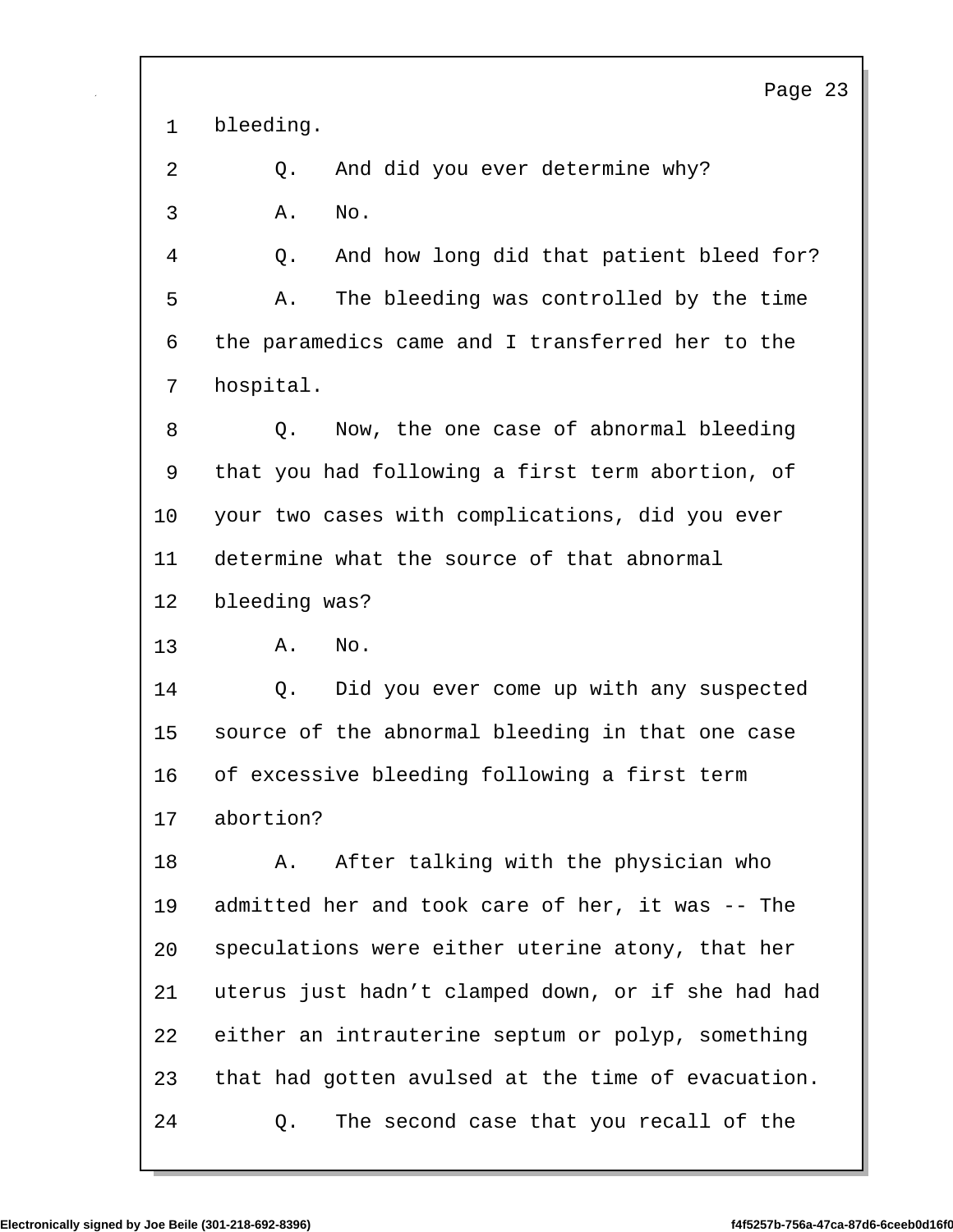two cases of complications that you've had either during or after a abortion, what was the complication?

4 A. I only remember having a conversation with the emergency room. You asked about procedural complications, but that one I didn't transfer the patient, so I don't have as strong of a recollection.

9 Q. Do you have any idea what the complication was in that second case of the two that you've had with complications following abortions?

13 A. Can I ask you a question to clarify? If -- if I have to stop a procedure and can't continue, is that a complication? For example -- 16 Q. Do you consider that a complication? A. Sure, because it -- because it's out of the norm. So I did have one patient where I could not dilate her cervix. I could not dilate her cervix. 21 Q. Does that cover the two complications you had? 23 A. Yeah. 24 Q. So in the 12,000 or so abortions that

## **Electronically signed by Joe Beile (301-218-692-8396) f4f5257b-756a-47ca-87d6-6ceeb0d16f0b**

Page 24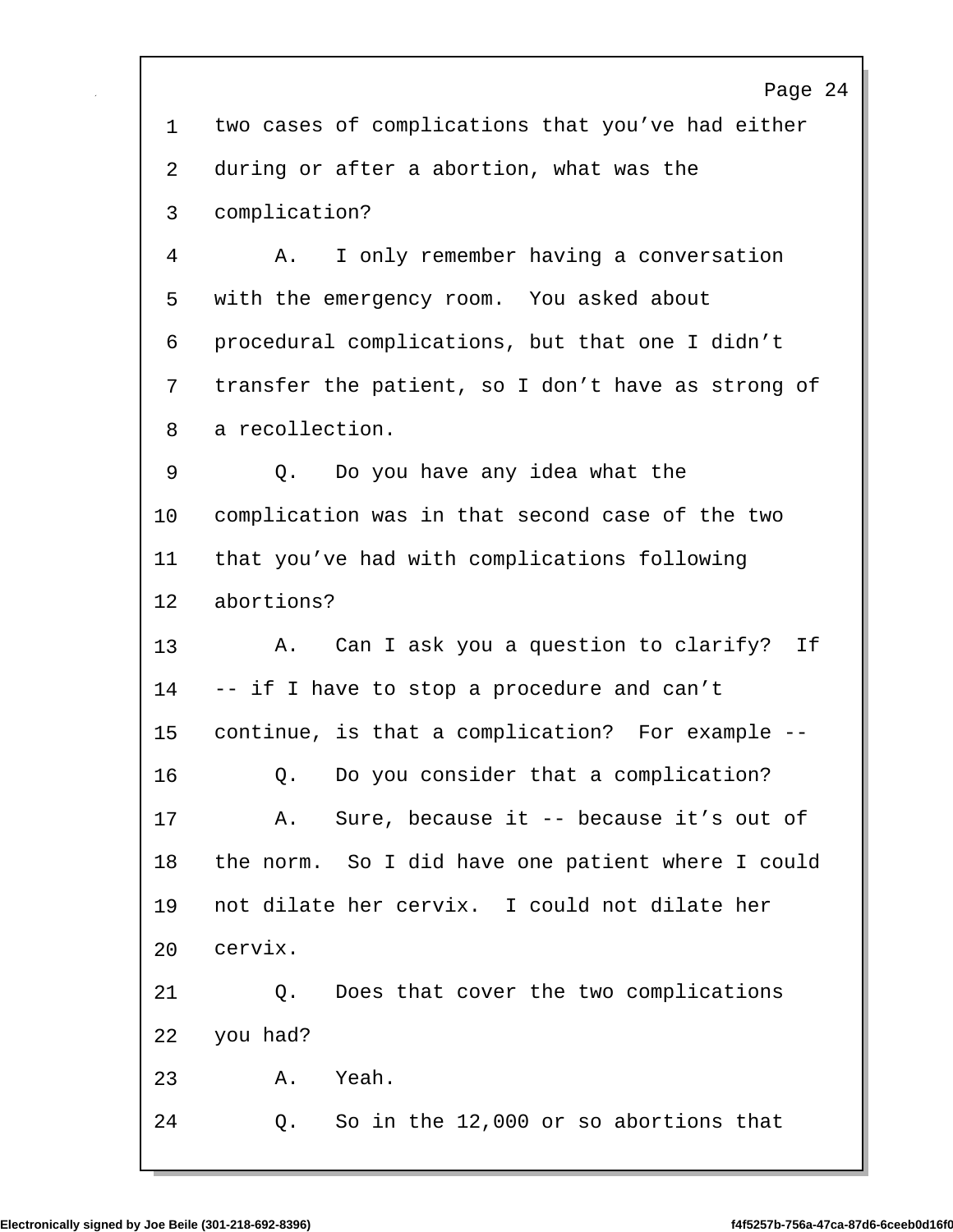Page 25 you've performed, you've had two complications over the course of your career, one was uncontrolled bleeding and you never found out the source. That patient was transferred to a hospital, and then the second patient was that you couldn't dilate her cervix? MR. HENRY: Let me object. She didn't use the term uncontrolled. She used the term persistent. BY MR. PHILLIPS: 11 Q. Okay. Fine. 12 A. And when the patient was -- When that patient was transferred, the bleeding had ceased. 14 Q. Okay. So the two complications that you've had following all the abortions you've performed, one would be persistent bleeding, and the other one was that you couldn't dilate the cervix? 19 A. Yes. Yes. Sorry. 20 Q. Anything else? A. I don't recall anything else over the 11 years. 23 Q. Have you ever personally spoke to a physician who has had a perforated uterus with a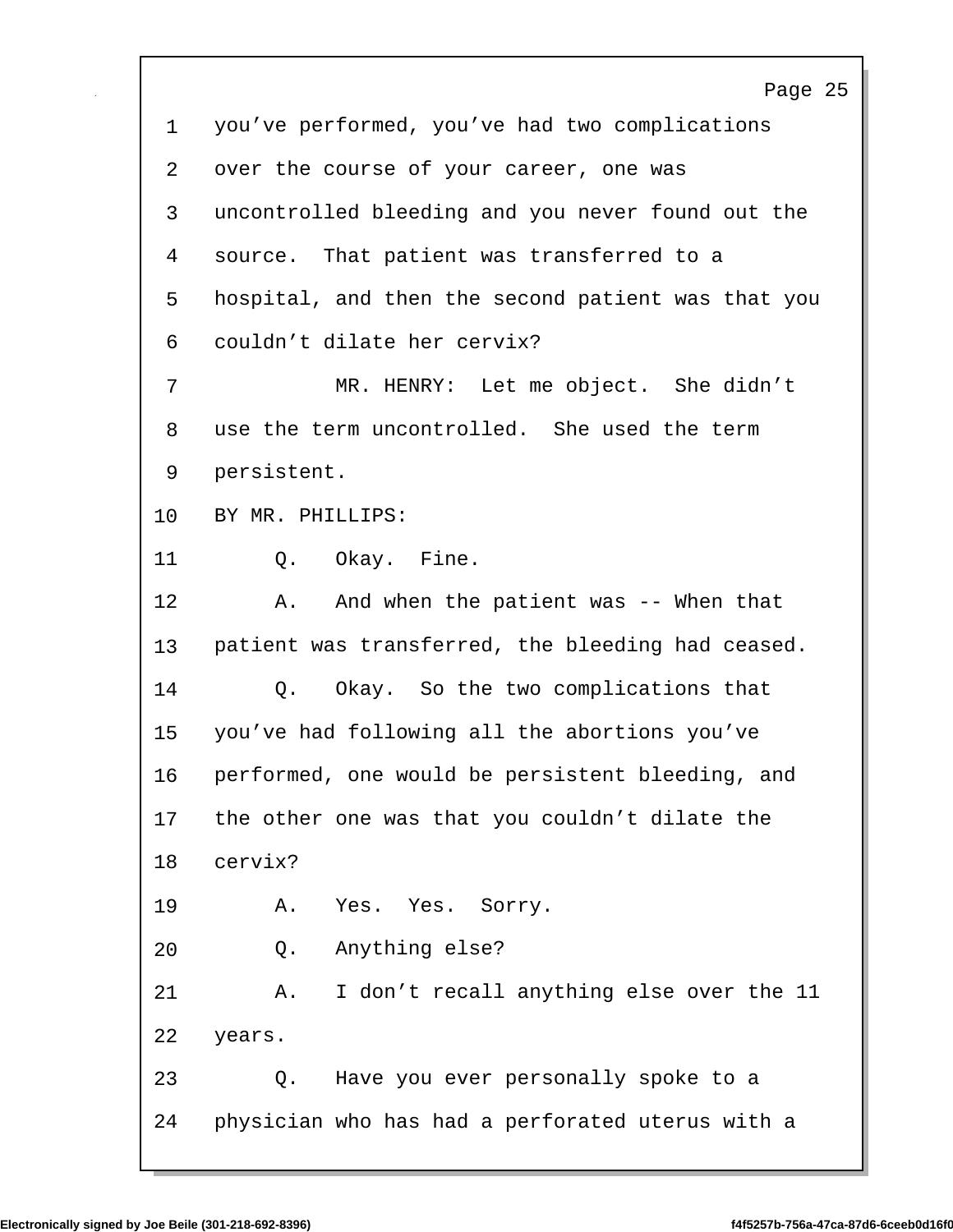first term abortion?

2 A. Yes.

3 Q. How many doctors?

4 A. Have I spoken with or -- I can think of at least four -- five physicians that I have spoken with personally who have perforated in the first trimester.

8 Q. The five or so physicians that you have spoken to personally with regard to the fact that they had perforations in the first semester -- first trimester of abortions, did you ever get into any details with them about how the perforations occurred, the -- the -- whether or not the anatomy in the woman was normal or abnormal or any of the details, or was it simply I've had these perforations? A. I've had these perforations. And -- and really -- 19 Q. Okay, hang on. Hang on. 20 A. Oh, I just want to clarify. 21 Q. Was that it? What I want to know is the five or so doctors that you've talked to over the course of your career who have personally experienced perforations in first term abortions,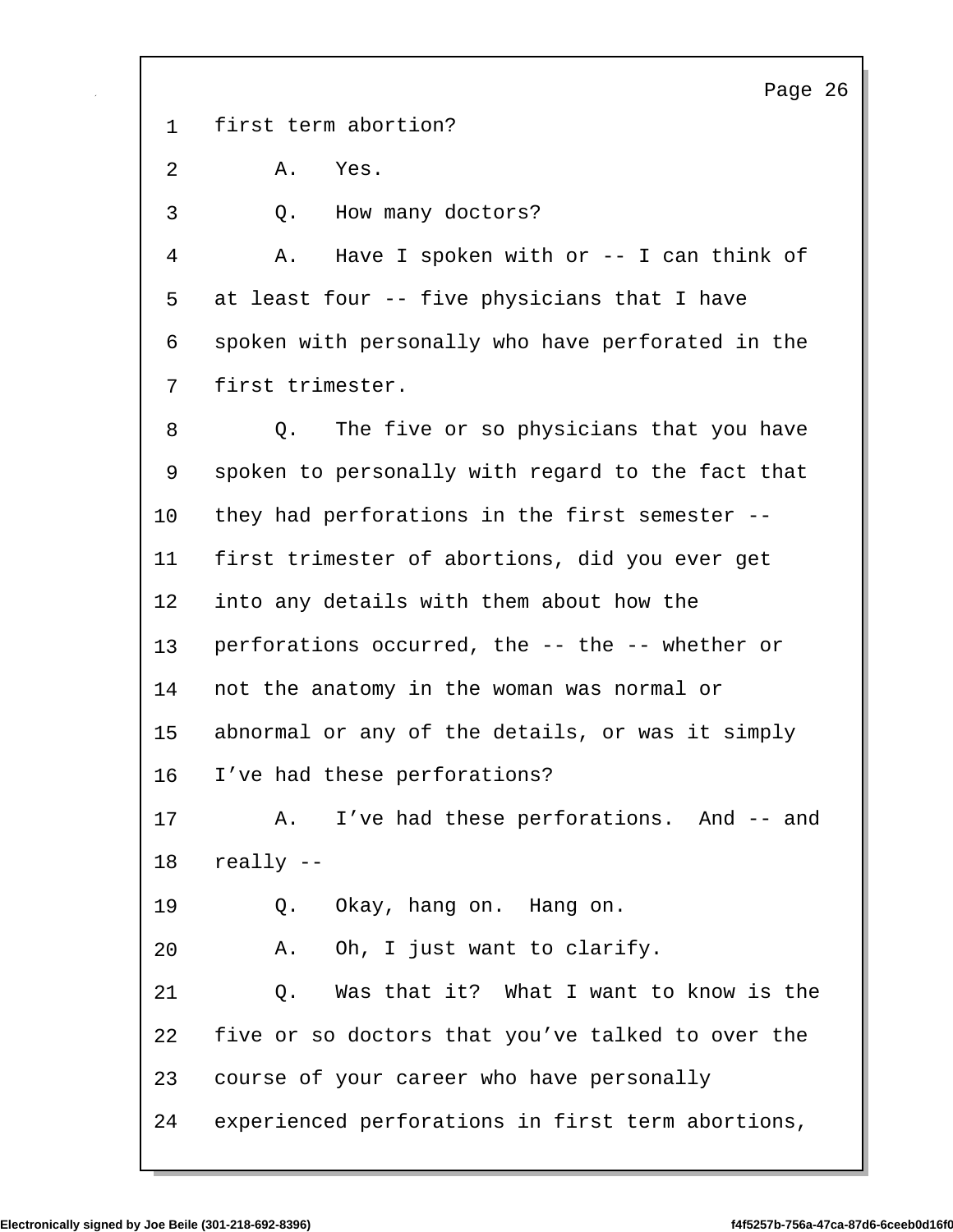Page 27 other than the fact that they told you they had perforations, they didn't get into any details as to how it occurred, why it occurred, whether the women had abnormal anatomy or not. Is that correct? 6 A. No, I think more we talked about the care that occurred. 8 Q. Okay. Just the fact that there was a perforation that occurred? 10 A. Yeah. 11 Q. Okay. But did the doctors ever give you any details as to how or why the perforations occurred or the underlying conditions of the ladies? A. I'm not sure I understand your question. Q. Well, what I'm trying to get at is the five or so doctors that told you they had personally had a perforation in their career performing a first term abortion, all I want to know is did they get into the reasons as to why the perforations occurred? Did they have an explanation or is it just simply I've had a perforation? 24 A. I guess I would have to agree with the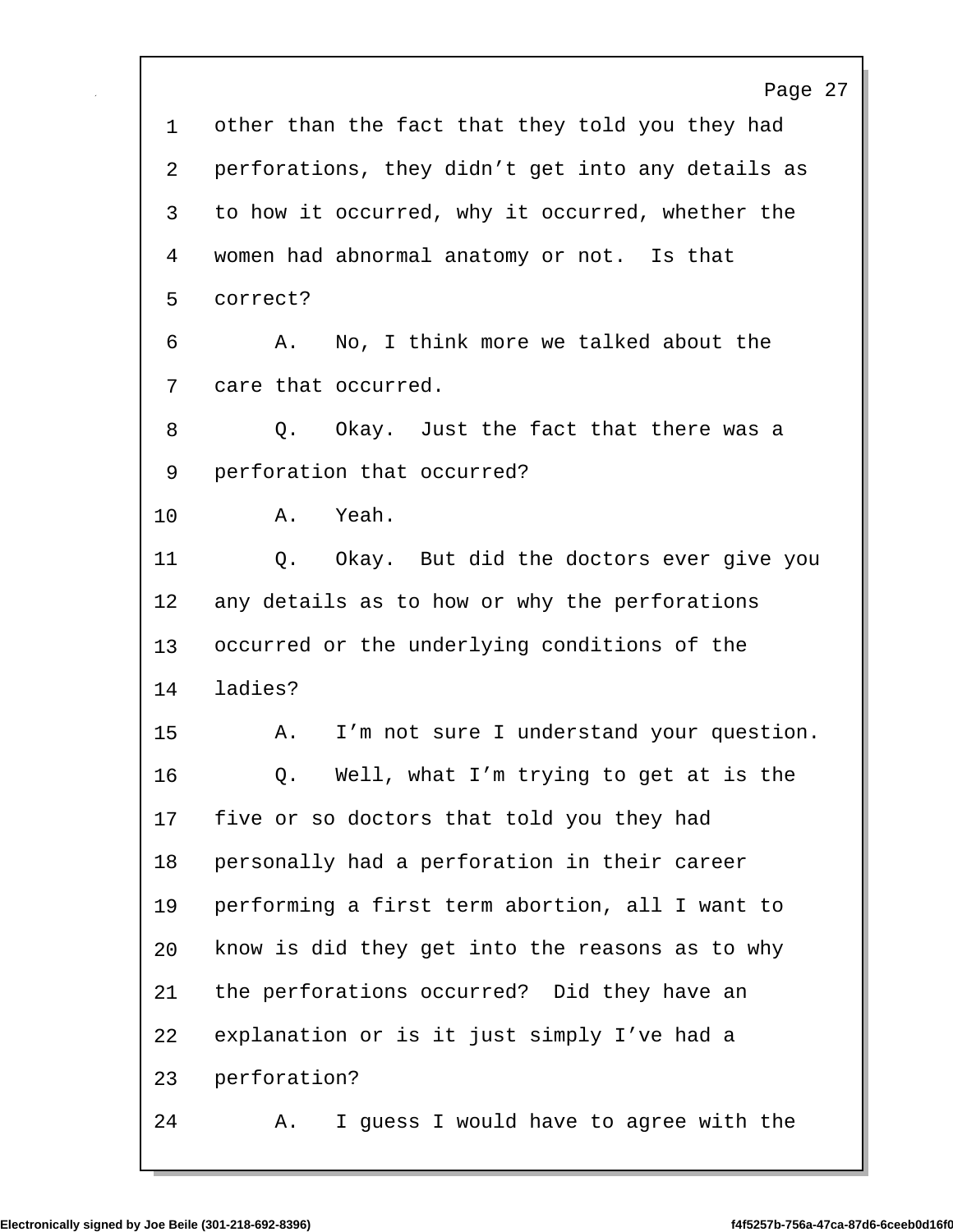Page 28

second statement.

 Q. I've just had a perforation? 3 A. That they had perforated the uterus. Yeah. 5 Q. Okay. How many physicians have you personally spoken to that have perforated a uterus in a second trimester abortion? 8 A. That was what I was trying to clarify is I didn't always -- The people that I've spoken with who had a perforation, it's more just that they've had a perforation, and I don't always know either how pregnant the woman was or even -- if for some of the cases I know whether the woman was pregnant or not because perforations can occur anytime you're in the uterus, and so, but I don't necessarily know the gestational age. For some of the physicians I know the gestational age. Q. So it's fair to say when you say you've personally talked to four or five physicians who have personally experienced a uterine perforation

following an abortion, that includes first term

and second term abortions?

23 A. Correct.

Q. Okay. You've been performing abortions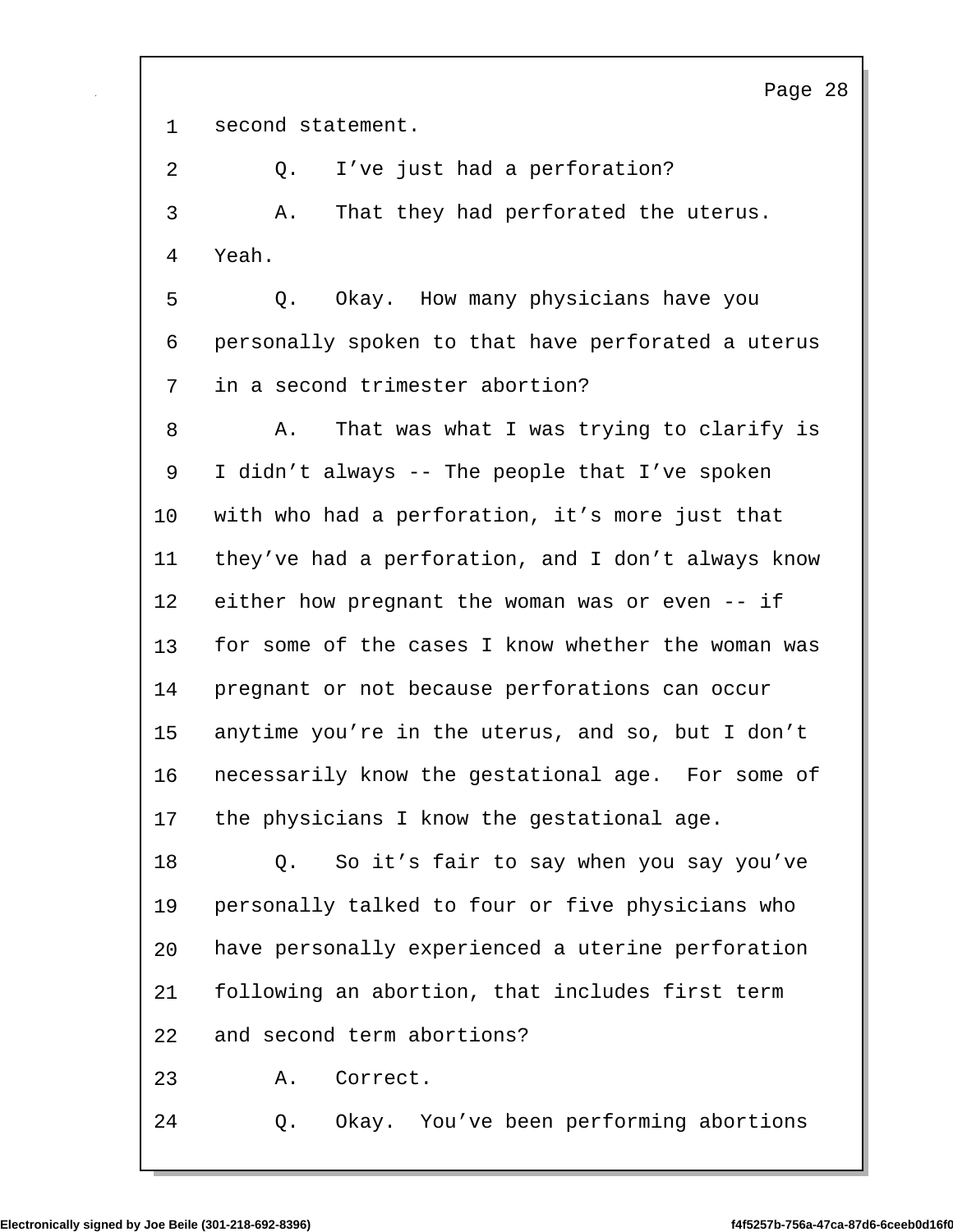Page 29 since what year? 2 A. 2000. 3 Q. Okay. 4 A. But I was still in residency then for part of it. 6 Q. Of the 12,000 or so abortions that you've performed, has it been pretty consistent ever year, the same amount or similar amount, or have the number of abortions you've performed risen over the years or decreased over the years. How would you describe it? 12 MR. HENRY: Steve, that number was the - - for first term? 14 THE WITNESS: For the first trimester. MR. HENRY: That's not total. 16 THE WITNESS: The 12,000 was about first trimester. MR. PHILLIPS: Yeah, but she's only got like -- like 40 after that, so that's why I say around 12,000. 21 MR. HENRY: Right. Right. Yeah, I just want to make sure you -- you understood that. Yeah. BY MR. PHILLIPS: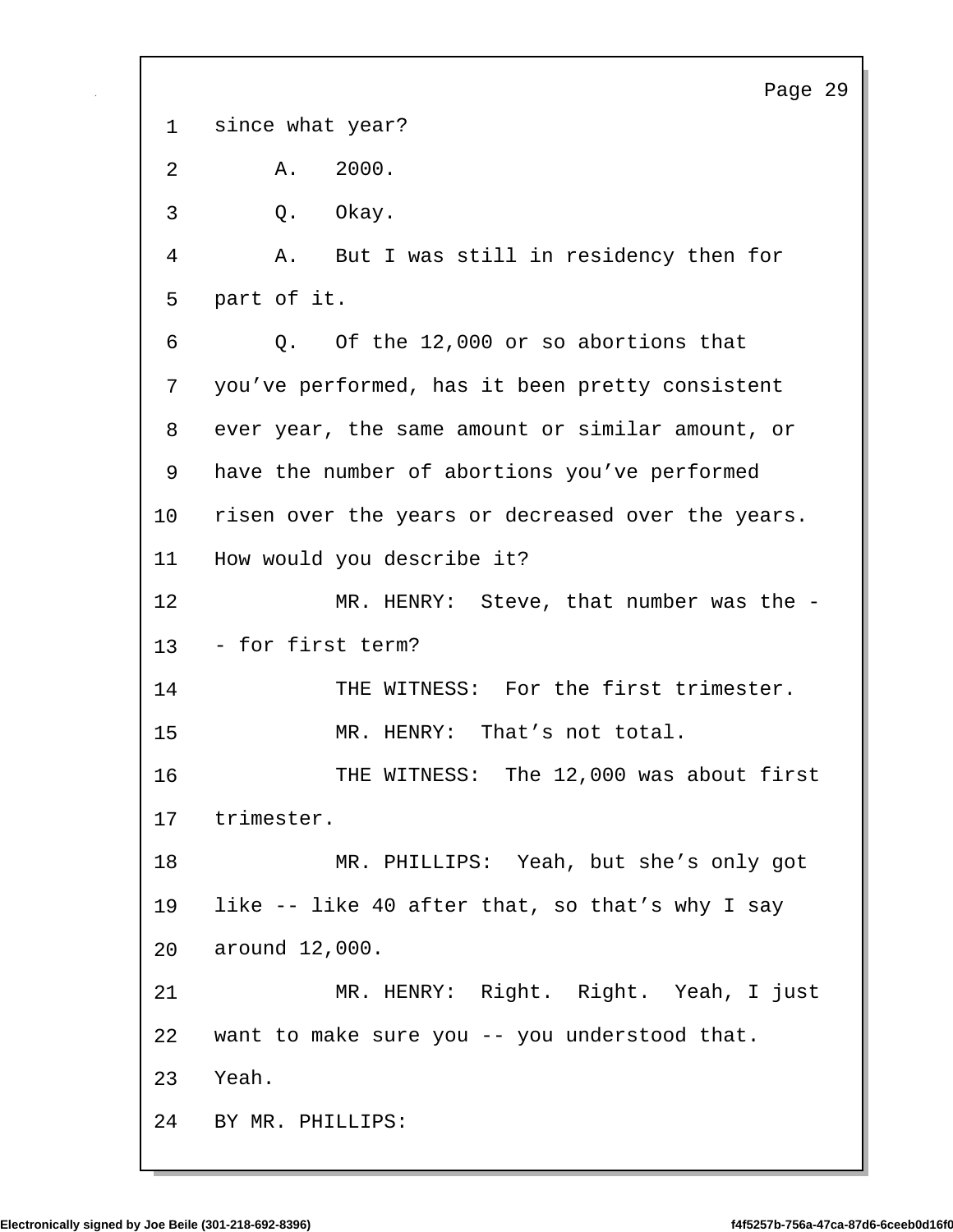|    | Page 30                                            |
|----|----------------------------------------------------|
| 1  | So when you say you've performed<br>Q.             |
| 2  | approximately 12,000 first term abortions, you've  |
| 3  | only performed about 30 or 40 second term          |
| 4  | abortions. Right?                                  |
| 5  | No, because the second trimester starts<br>Α.      |
| 6  | at 13 weeks.                                       |
| 7  | Well, how many abortions total have you<br>Q.      |
| 8  | performed in your career?                          |
| 9  | Probably about 15,000.<br>Α.                       |
| 10 | Oh, okay. I missed that.<br>Q.                     |
| 11 | Well, because for a lot of people<br>A.            |
| 12 | there's the confusion, and even in residency, and  |
| 13 | this is what differs a little bit in abortion care |
| 14 | versus obstetric care is that the 13 week mark,    |
| 15 | which is -- delineates the first and second        |
| 16 | trimester for some isn't as significant in         |
| 17 | abortion care.                                     |
| 18 | Q. Alright. Ms. Reaves was 16 weeks.               |
| 19 | Right?                                             |
| 20 | Sixteen and 5, 16 and 2 to 16 and 5<br>A.          |
| 21 | based on the ultrasound.                           |
| 22 | Alright. How many abortions have you<br>Q.         |
| 23 | performed post 16 weeks?                           |
| 24 | Post 16 and 6/7?<br>Α.                             |
|    |                                                    |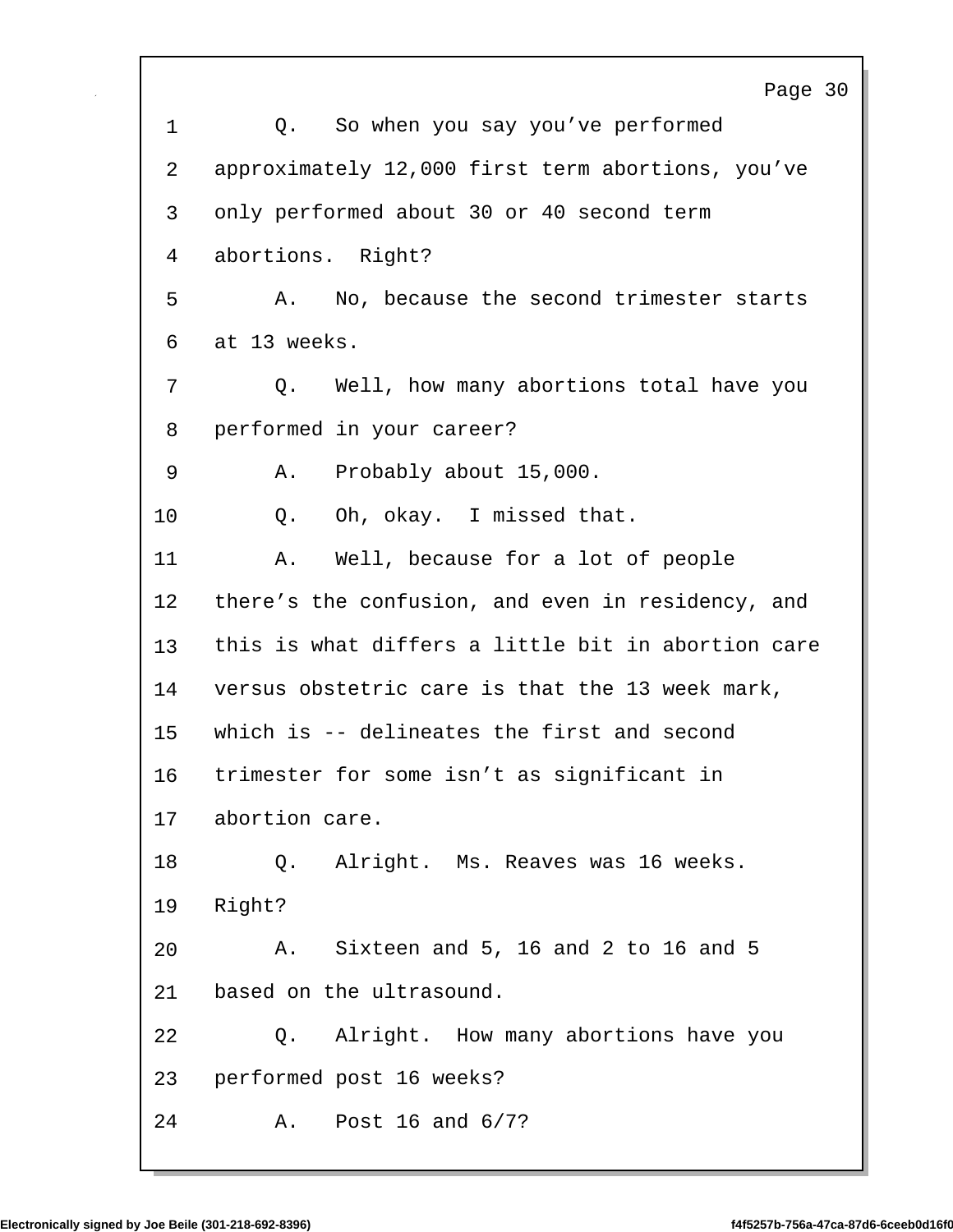Page 31 1 Q. No, just 16 weeks how many abortions 2 have you performed? 3 A. Well, considering that the ultrasound 4 after 13 weeks has a two week variation of 5 accuracy, one to two week variation of accuracy, I 6 would -- I guess probably -- I am really 7 estimating here, but I'd guess probably about 200, 8 250. 9 Q. How many 15 to 16 week abortions have 10 you performed? 11 A. I'd say 150, 200. 12 Q. And how many 14 to 15 week abortions 13 have you performed? 14 A. Probably 1 or 2,000, and forgive me if 15 the numbers aren't going to exactly add up, but I 16 think I'm giving you the idea of what you want. 17 Q. Now, are you required either by Planned 18 Parenthood or any governmental agency to keep 19 track of how many abortions you perform? 20 A. Not required. No. 21 Q. Do you keep track of how many abortions 22 you perform? 23 A. I keep a general number in my mind. 24 Yeah.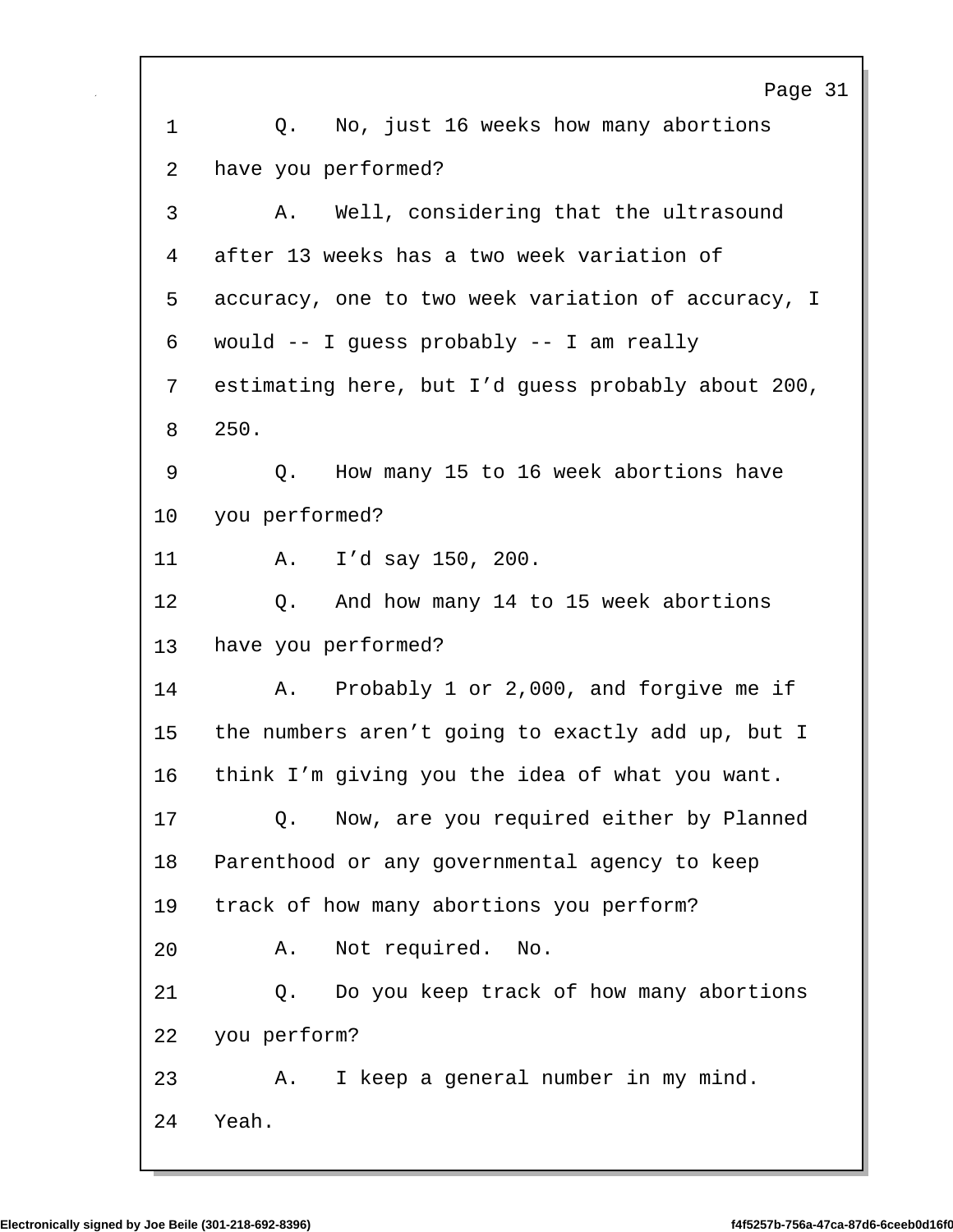| Page 32                                         |  |
|-------------------------------------------------|--|
| You have a clinic called All Women's<br>Q.      |  |
| Care or something like that?                    |  |
| All Women's Health.<br>Α.                       |  |
| And do you perform any abortions at All<br>Q.   |  |
| Women's Health?                                 |  |
| I do.<br>A.                                     |  |
| And how long have you been performing<br>Q.     |  |
| abortions at All Women's Health in Illinois?    |  |
| Since we opened June 21st, I think 2006<br>Α.   |  |
| or 7. I get confused.                           |  |
| Alright. Do you have insurance for All<br>$Q$ . |  |
| Women's Health when you perform -- Hang on.     |  |
| Do you have insurance for All Women's           |  |
| Health when you're performing abortions at your |  |
| facility, All Women's Health?                   |  |
| I do.<br>Α.                                     |  |
| And who is that insurance through?<br>Q.        |  |
| The $-$ I'm going to call it a liaison,<br>Α.   |  |
| but the people who help me is a firm called     |  |
| Brunni-Colbath, and I think it's Avco. I -- For |  |
| whatever reason, that's eluding me right now.   |  |
| Okay. Are you -- are you the sole owner<br>Q.   |  |
| of All Women's Health Care?                     |  |
| Α.<br>I am.                                     |  |
|                                                 |  |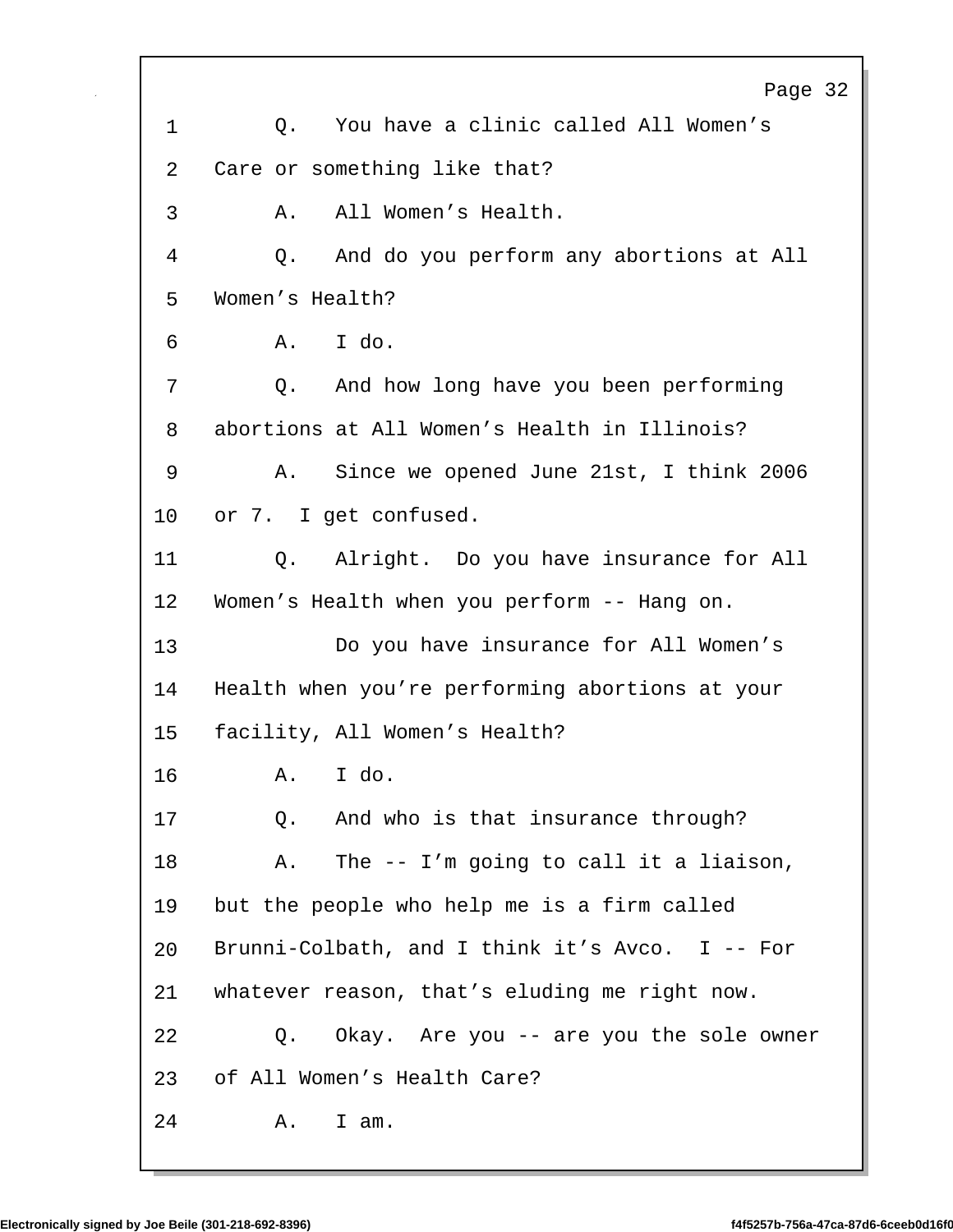Page 33 1 Q. Do you have employees? 2 A. I do. 3 Q. How many? 4 A. At this moment I have three employees. 5 Q. Are there any other physicians employed 6 by All Women's Health Care? 7 A. I do not have anyone employed by me, but 8 I have a contract with University of Chicago for 9 their attendings to come to my office to teach. 10 Q. And what do the attendings at University 11 of Chicago teach at All Women's Health Care? 12 A. Women's Health Care. 13 Q. Do they teach anything to do with 14 abortion? 15 A. Yes, that's as a part of Women's Health 16 Care. 17 Q. Do you -- Strike that. 18 Have you given presentations in the past 19 on abortion? 20 A. Yes. 21 Q. And when's the last time you've given a 22 presentation on abortion? 23 A. Last fall I spoke at the Midwest 24 conference for family medicine.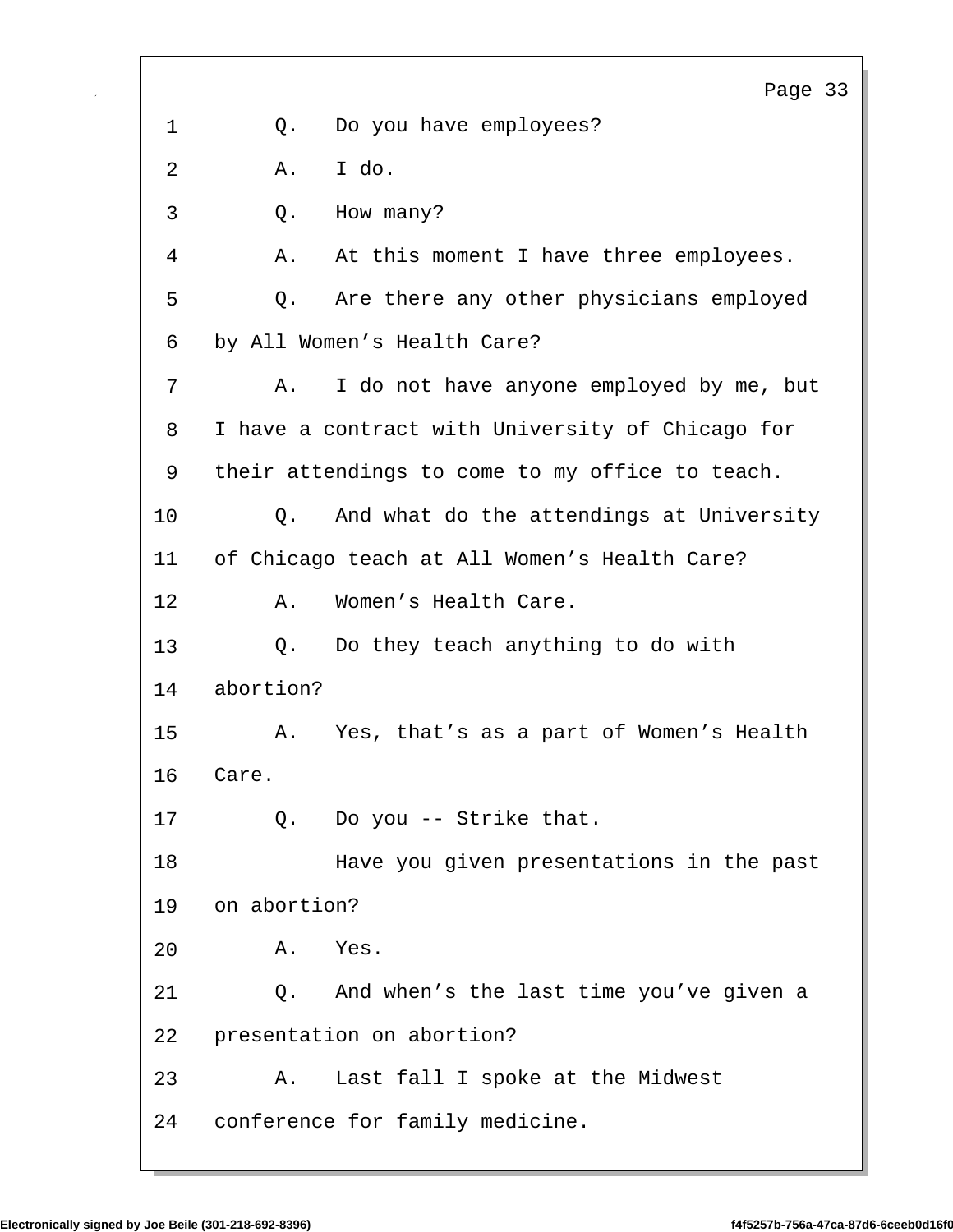Page 34 1 0. And was that related to abortion? 2 A. Yes, it was -- it was a talk and a hands-on training workshop. 4 Q. Okay. And what was the hands-on training workshop and talk about last fall at the family medicine conference? 7 A. If I recall correctly, it was manual vacuum aspirator in first trimester abortion. 9 Q. Have you -- Strike that. You've given slide show presentations and handouts related to abortion at these seminars you've spoken about, have you not? A. I'm sorry, can you repeat that? Q. Sure. At the seminars that you've spoken about abortion, you've had handouts as well as slide show presentations, have you not? 17 A. Usually I just have a Power Point, and then I get that to whatever program, and if they want to print it out, they can hand it out. 20 Q. Do you still have that Power Point presentation that you've done on abortion? 22 A. I have many Power Point presentations. The one that I gave that time was through the Midwest Access Project, so it's their Power Point.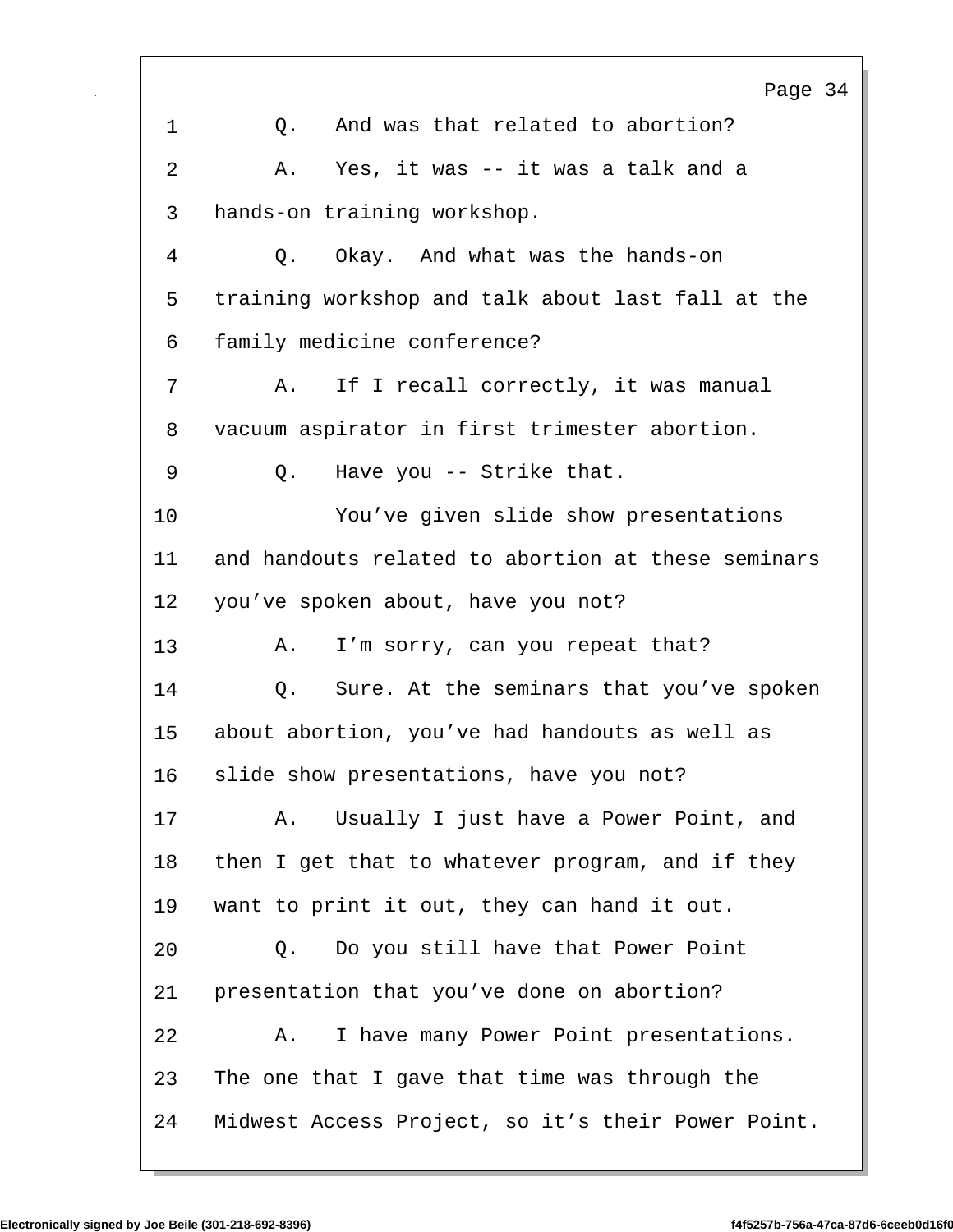Page 35 1 Q. What -- How many Power Point 2 presentations do you have related to abortions? 3 A. I would have to guess. 4 Q. What's your best estimate? 5 A. Are you including miscarriage 6 management? 7 Q. No, we'll exclude miscarriage 8 management. 9 A. How many Power Point presentations, or 10 how many presentations have I given? 11 Q. No, how many -- how many Power Point 12 presentations do you have? 13 A. That I created myself? 14 Q. Let's start there. How many Power Point 15 presentations do you have that you've created 16 yourself related to abortions and how to perform 17 an abortion? 18 A. If I would guess, I'd probably say only 19 three or four. 20 Q. Okay. Is that your best estimate, three 21 or four, rather than a guess? 22 A. No, I'm really guessing. 23 Q. Okay. But you know you have some. 24 Right?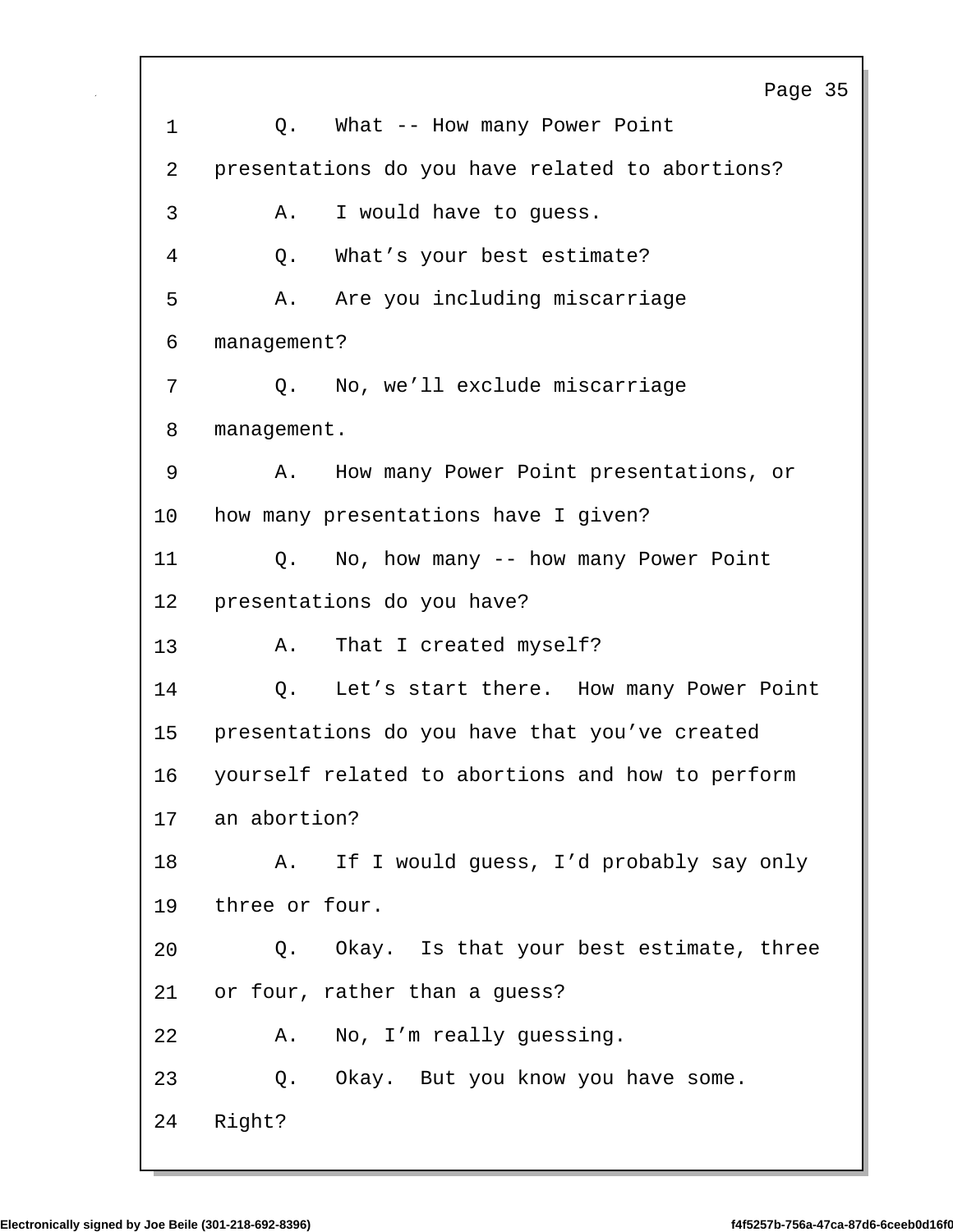Page 36 1 A. I know I have some. 2 Q. How many do you know you have, at least 3 two or three? 4 A. I really am guessing. I would assume 5 that I have two or three, but I don't know if 6 they're the same one. 7 Q. Okay. How many do you know you have, as 8 far as presentations you've given related to 9 abortion, Power Point presentations? 10 A. Related to abortion care in general? 11 Q. Yes, and how to perform abortions. 12 A. So you're including a medical abortion? 13 Q. I'm including all abortions. What I 14 want to get at is how many Power Point 15 presentations do you have related to how to 16 perform an abortion. 17 A. I'm still guessing two to three. 18 Q. Okay. And do you have those at your 19 home or at your office? 20 A. I'm pretty sure they're in my office 21 somewhere, and I'm pretty sure they're in my home 22 somewhere. 23 Q. And that's your office in Chicago? 24 A. Correct.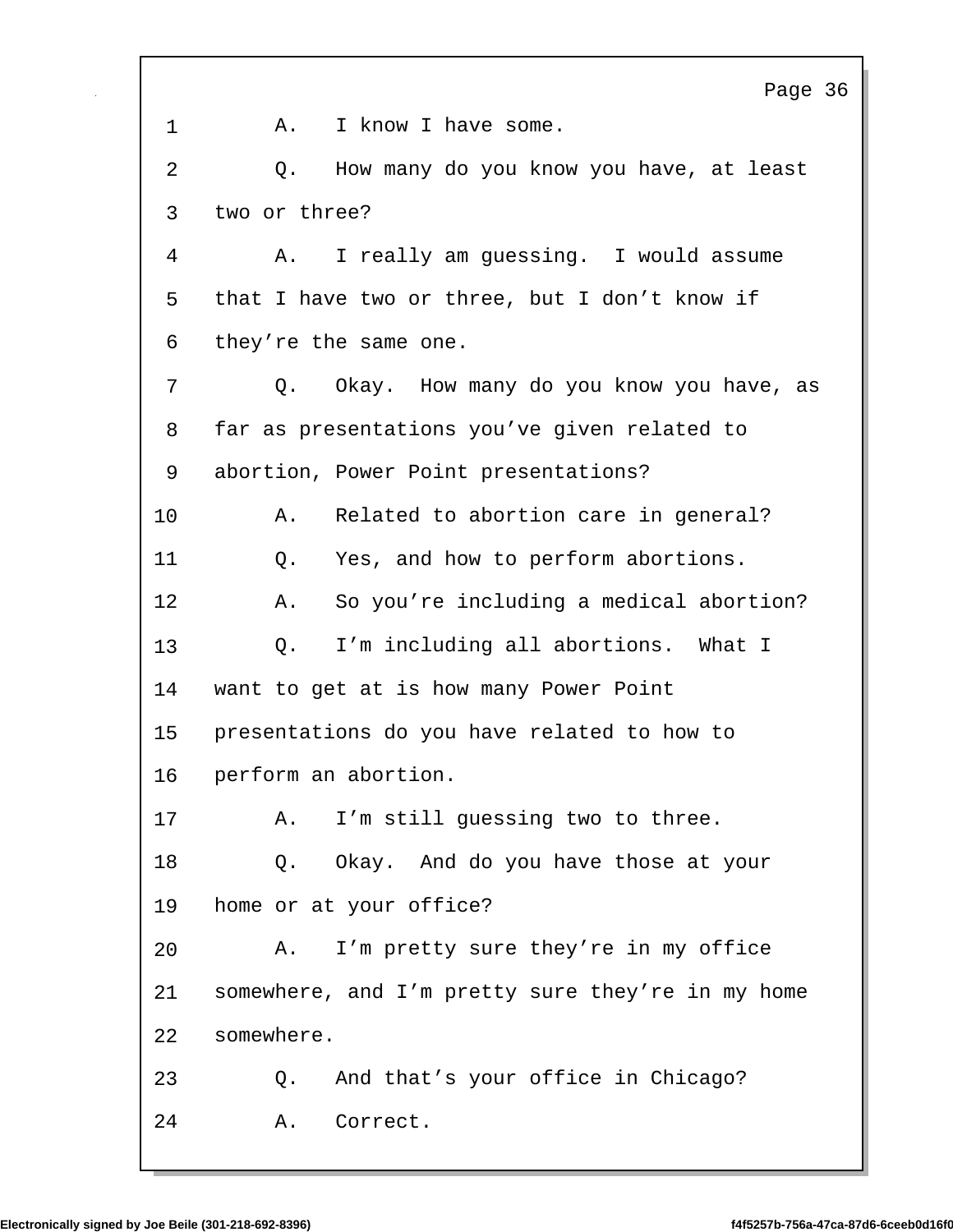Page 37 1 Q. How many handouts do you have related to 2 abortion services? Strike that. How many 3 handouts have you put together or papers or 4 presentations, that is written materials, do you 5 have related to how to perform an abortion? 6 A. Besides the copy of the Power Point? 7 Q. Yes. 8 A. None. 9 Q. I noticed you also have a clinic or an 10 address in the State of Washington? 11 A. I did. I sold it in August. 12 Q. So you are no longer practicing in 13 Washington. Is that right? 14 A. I have a Washington State license so I 15 can practice there. 16 Q. But you're not? 17 A. I'm not practicing there now. 18 Q. How long have you quit practicing in the 19 State of Washington? 20 A. When I sold the practice in August of 21 2012. 22 Q. And how long were you -- did you have 23 the dual practice in the State of Washington and 24 the State of Illinois?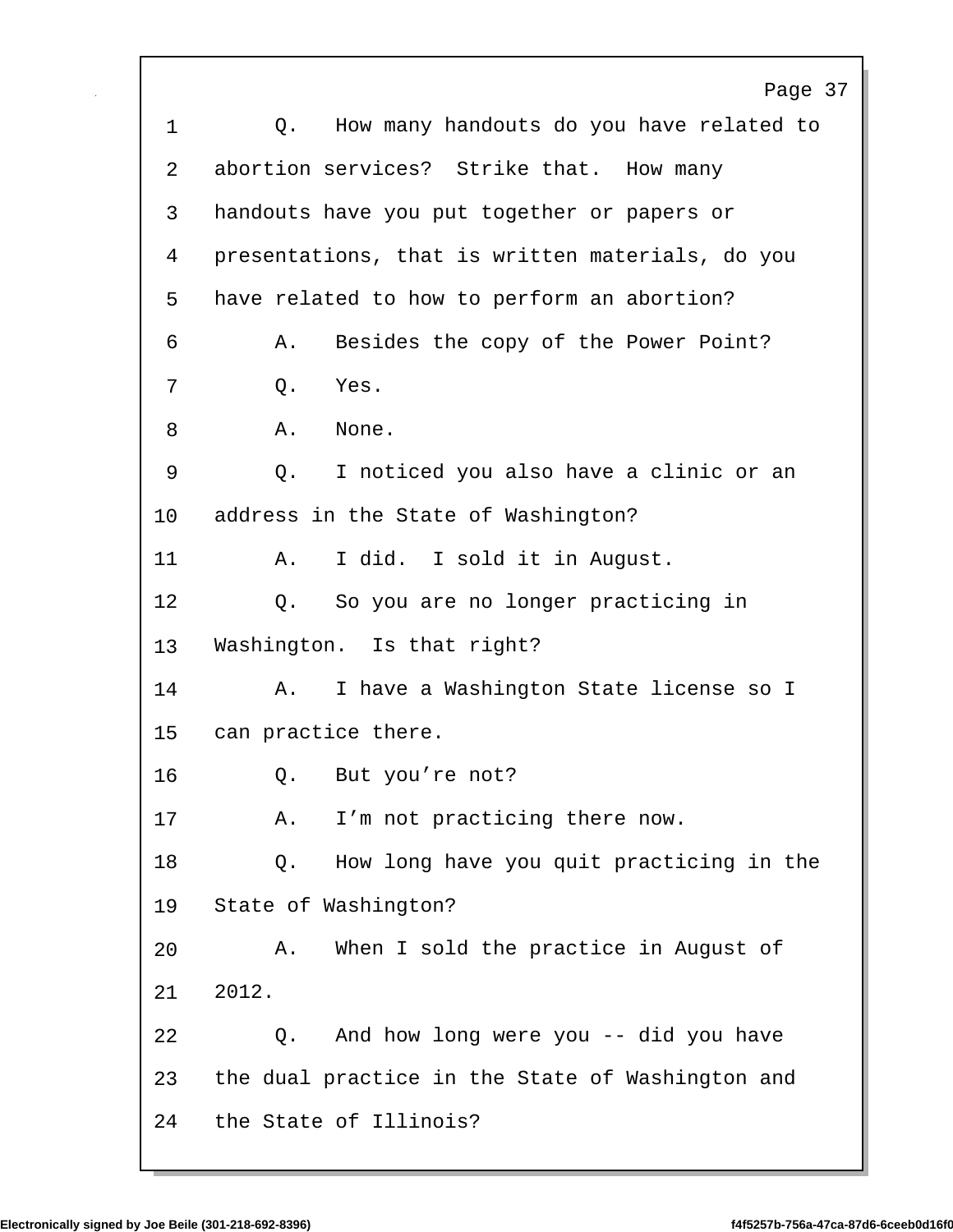Page 38 1 A. I had Washington for one more year than Chicago, so that's why I think Washington was 2006 and then I started Chicago in 2007. 4 Q. And why did you start a practice here in Chicago in 2007? 6 A. Because I wanted to move home. I wanted my children to live in Chicago. I was coming from the Northwest which has really good abortion care and abortion training, and that was not existent in Chicago when I first got here. 11 Q. How many kids do you have? 12 A. I have two. Q. When you say Chicago didn't have good abortion care in 2006 or 2007, what do you mean by that? 16 A. I mean that there was not training for physicians. There was no -- There was not a well- established training curriculum for future providers. 20 Q. How do you know that? 21 A. Because I tried teaching at one of them and they weren't existent. At the time we had a consortium, particularly of family medicine doctors who were trying to get a training program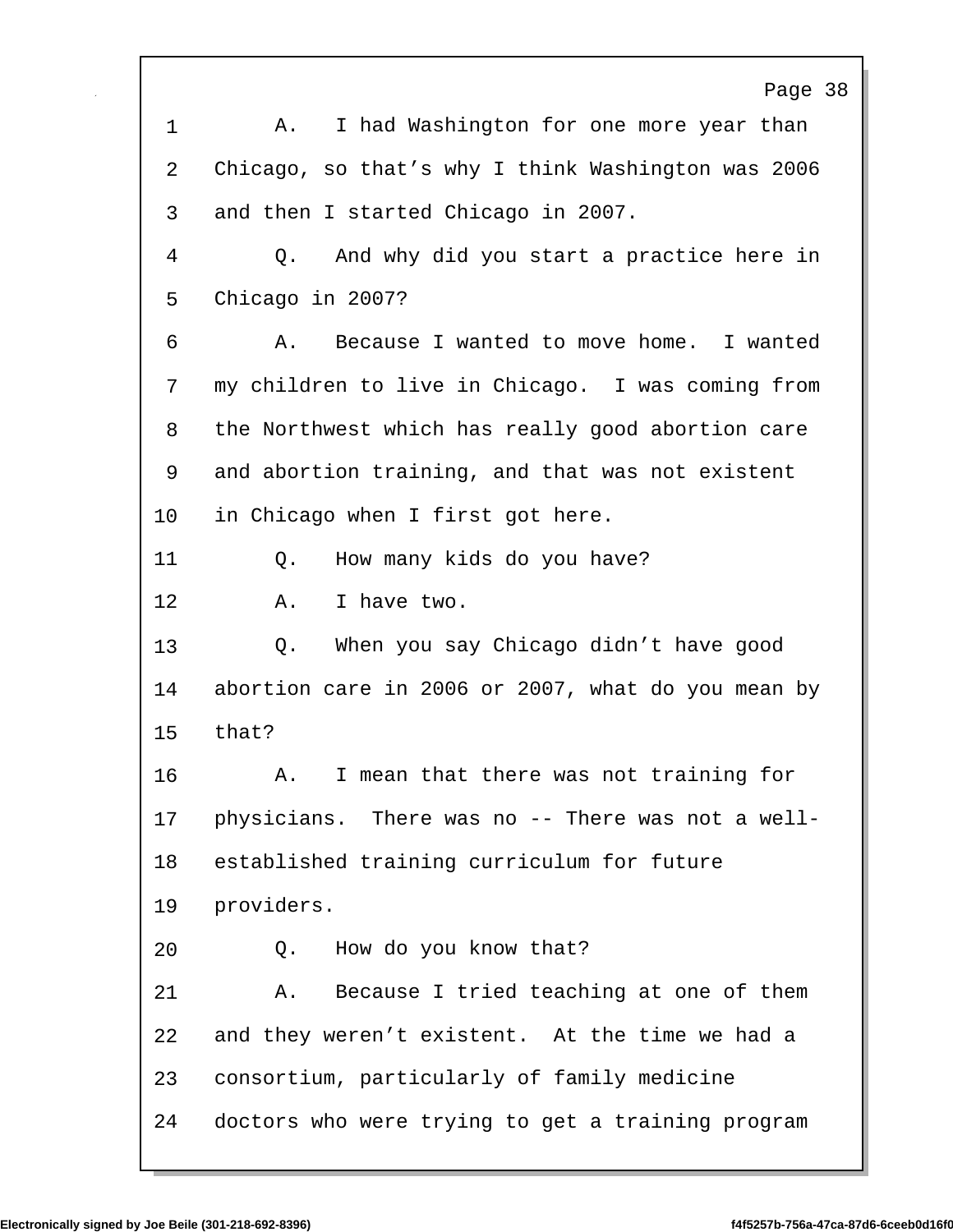Page 39 going and that was when there was a big move for fellowships and integrated residency training, so none of that had existed before. And, in fact, right around 2000 -- somewhere between 2006-2007, we had a collaborative meeting of a lot of family medicine people who -- who specifically work with women's health care to figure out how to get this going. 9 Q. Do you hold yourself out as a specialist in abortion services? 11 A. Do I? Abortion care is something that I am skilled at and is a large part of my practice. 13 Q. How much of your practice is abortion services, percentagewise? A. I think right now it's probably 75 percent, maybe 60 percent. 17 Q. Do you know of any family practice physicians who perform more abortion services than you do? Do you personally know any? 20 A. I know a lot of family medicine doctors who provide abortions. I just don't know their numbers. 23 Q. Do you know any family practice physician that performs more abortions than you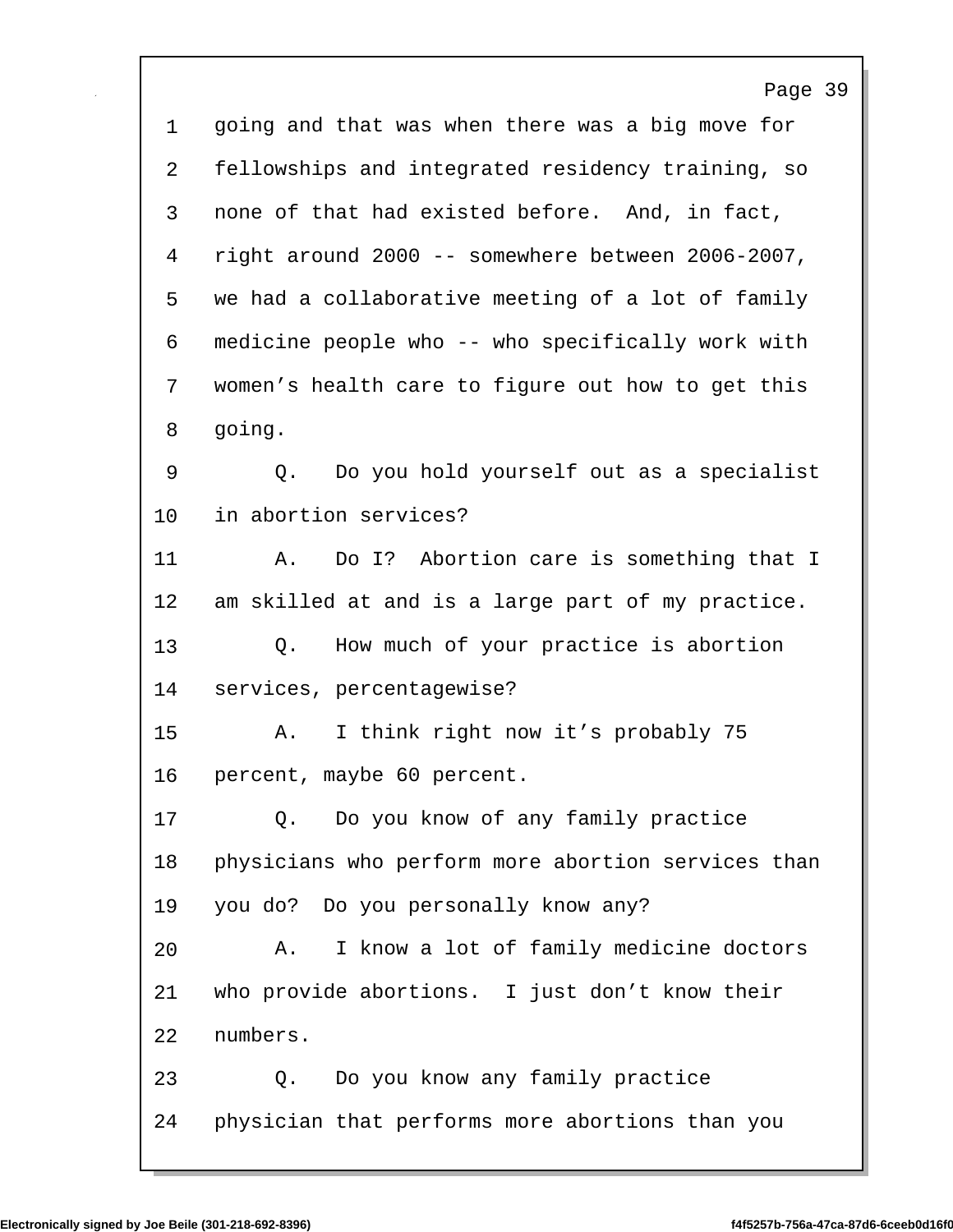do?

 A. I don't know any other physicians' numbers.

4 Q. Do you consider yourself an expert in abortion services?

6 A. I consider myself more knowledgeable than most family medicine and/or obstetric physicians in abortion care.

9 Q. But my question is do you consider yourself an expert in abortion services? I would imagine you do after having 12,000 abortions under your belt.

 A. I was raised that you're not allowed to call yourself an expert. Only other people can call you an expert.

16 Q. Okay. Do you consider yourself to be a specialist in abortion and abortion services?

18 A. I consider myself to be a specialist in women's health.

20 Q. Including abortion services?

 A. The full spectrum of women's health, including abortion services.

23 Q. Do you consider yourself to be as well-trained as a obstetrician/gynecologist with regard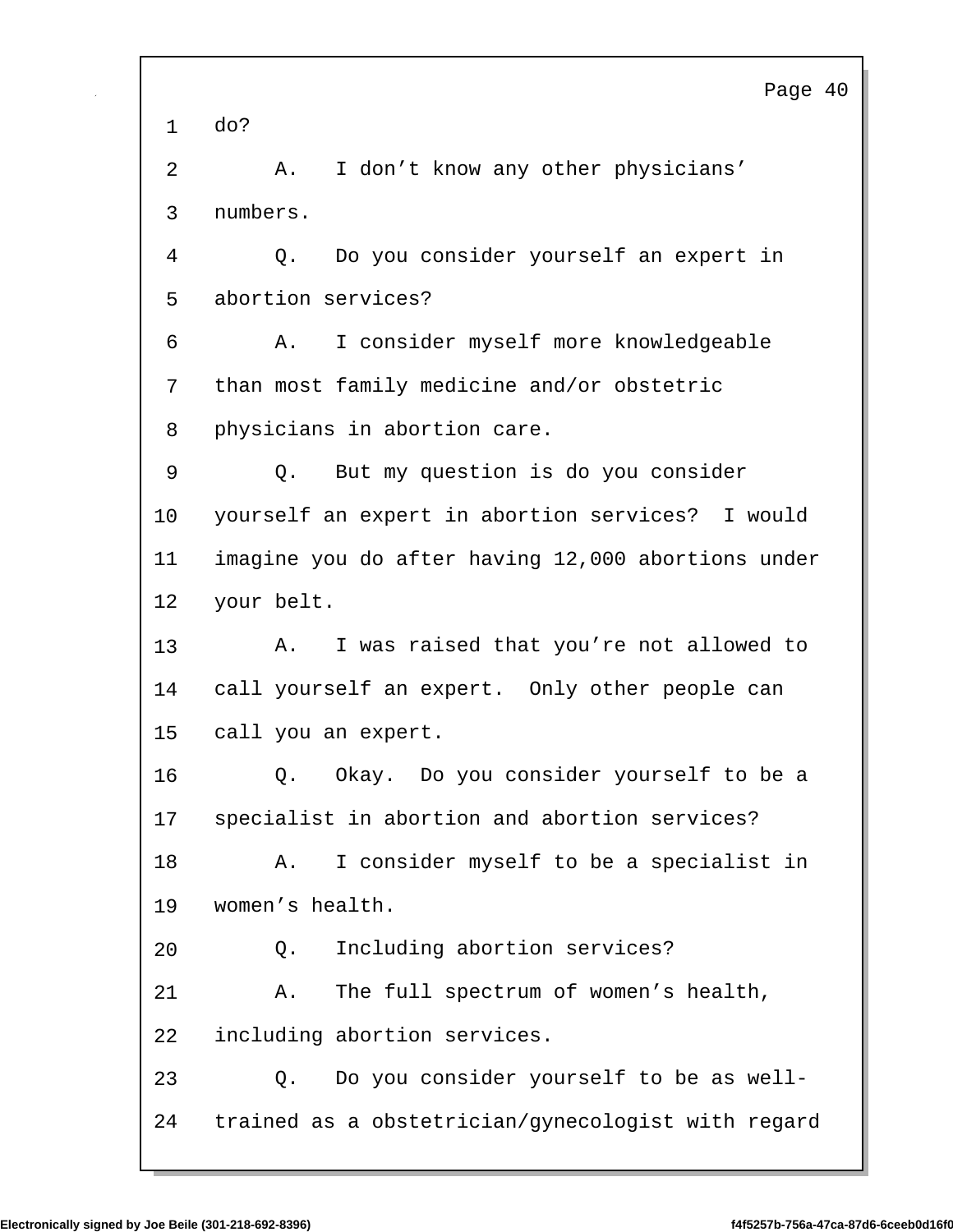Page 41 to abortion? 2 A. I consider myself better trained than most obstetrician/gynecologists in abortion care because it's not a part of residency training. 5 Q. Abortions are not a part of residency training anymore? 7 A. No. 8 Q. When did that stop? 9 A. Well, no, now they are. But ACOG just made it part of their -- the RRC requirement, the residency requirement. It's only recently that abortion care has to be included, and it's why a lot of residencies are now scrambling to try and find training. 15 Q. Well, how long has it been since -- since residencies included abortion training in obstetrics and gynecology? A. I'm not an OB/Gyn, but I remember in the last few years a lot of conversation about the RRC. Q. What I'm trying to get at is, is it sounds like there was a window of time here, your understanding, that obstetrics and gynecology residencies weren't training people to do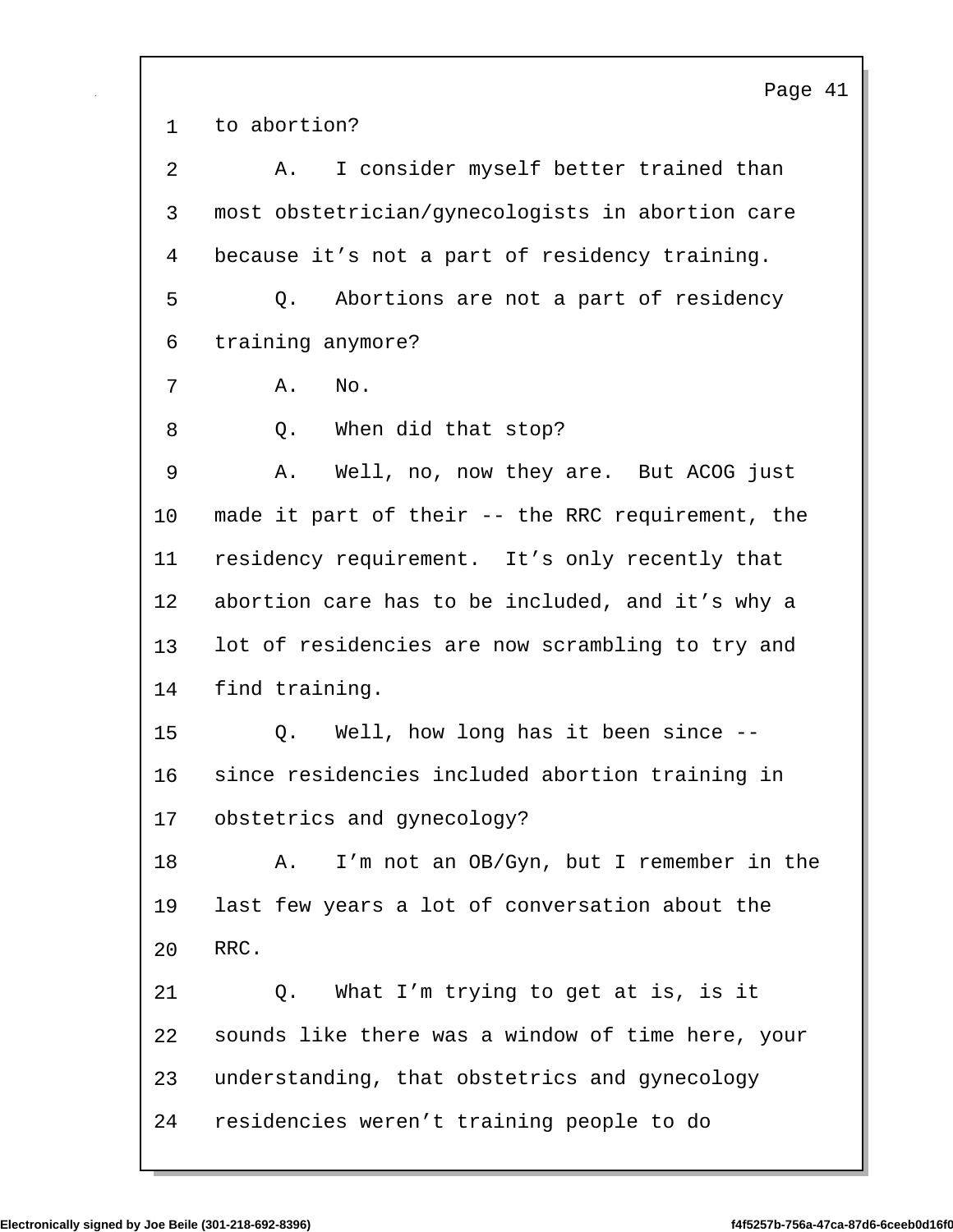is in your opinion? 3 A. Well, the window of time is whenever they initiated it in the last few years and before. So abortion care has never been a part of residency training. 7 Q. Well, where did obstetrician/gynecologists get training in abortions prior to the last couple of years when it began to be involved in residency training? 11 A. I would suggest that the OB/Gynes are not trained in abortion care. 13 Q. My question is the ones -- the OB/Gynes that did perform abortions, and I imagine you've met a lot of OB/Gynes over the course of the years who have done abortions, what's your understanding of where they got their training in abortions prior to the last couple of years when the residencies included it? A. I think either, and again I'm speculating, but I think either they had to seek out the training themselves or like most residencies you can do emphases in the senior part

abortions. Do you know when that window of time

of your residency or in your practice and then

Page 42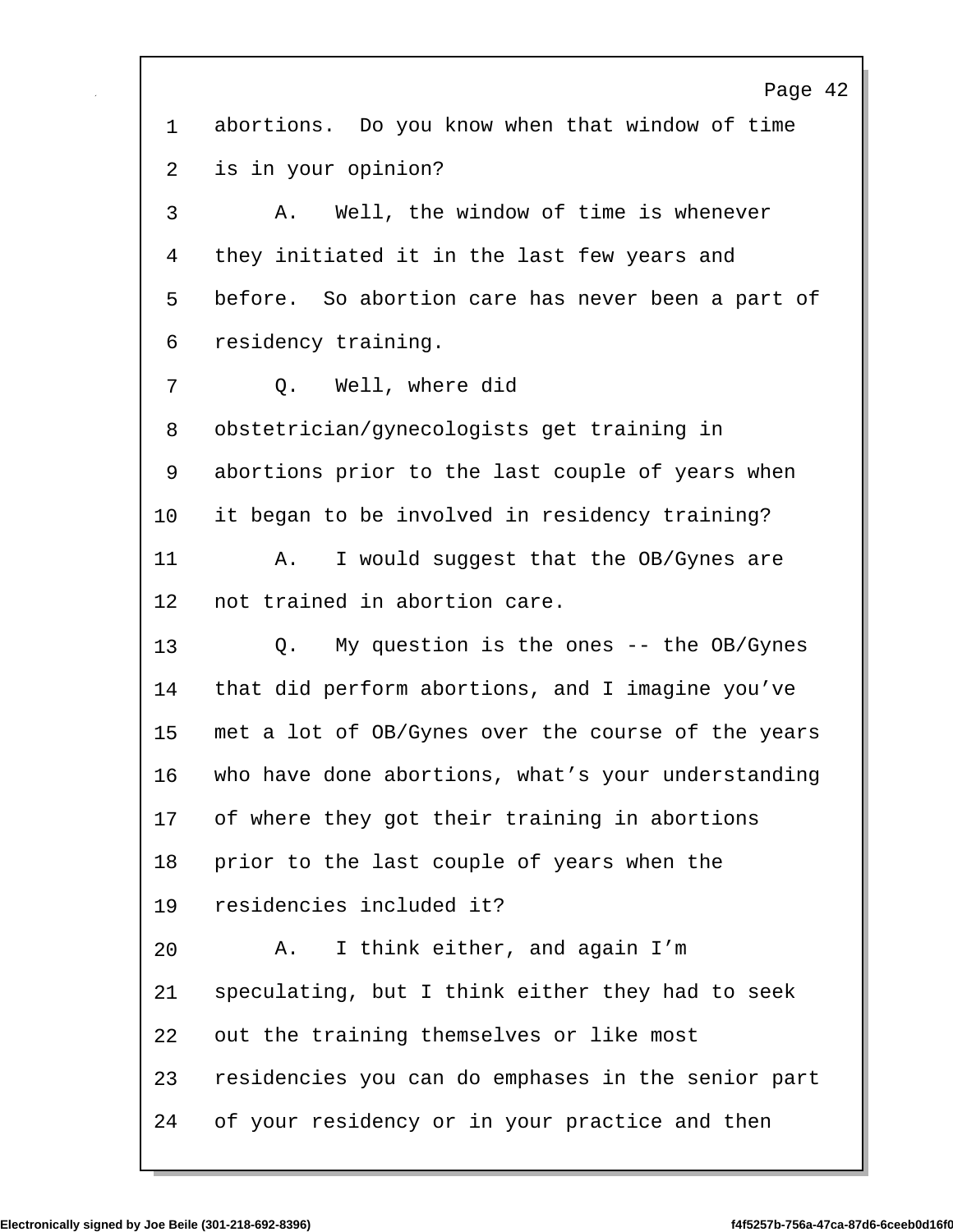Page 43 become more expert. There are organizations that allow for trainings, if that's something that someone wants. 4 Q. Mrs. Reaves -- Strike that. Ms. Reaves had a dilatation and evacuation abortion. Correct? 7 A. Correct. Q. In the second term abortions that you've performed, have you ever performed any that were not a dilatation and evacuation as such? A. What's the other option? Q. My understanding is that there's instrumentation that can be used. 14 A. Oh, curetting. You mean the curette. Oh, so ask the question again, I'm sorry. 16 Q. Have you ever performed a second term abortion that was not done with a dilatation and evacuation with suction? A. Off hand, no, I can't recall any. 20 Q. I mean, the catheter that you used for Mrs. Reaves, that's the evacuation, that's suction. Right? A. What is it that you're referring to as a catheter?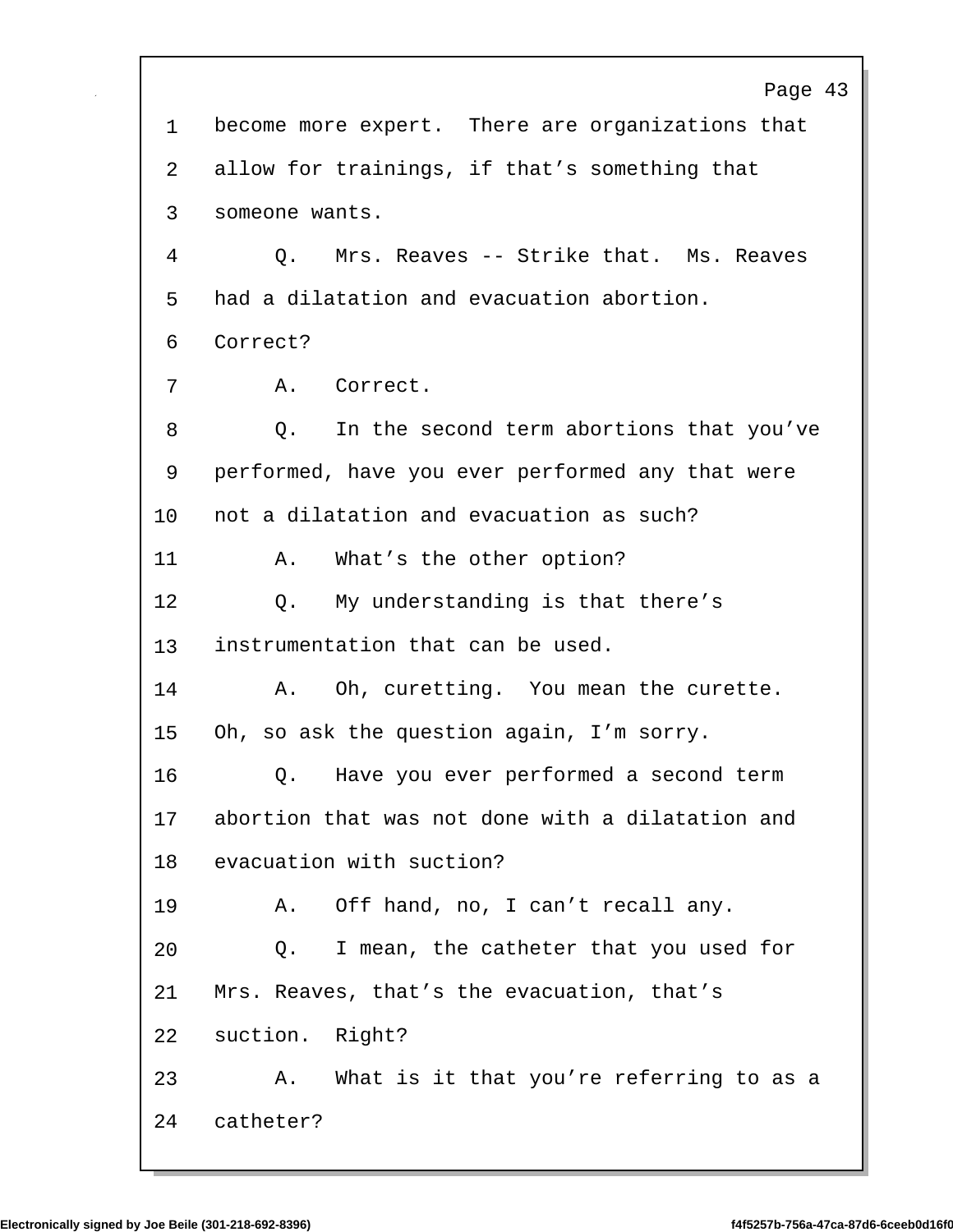Page 44 1 Q. Well, I read that there was a 16 -- 2 MR. HENRY: Cannula? 3 THE WITNESS: Cannula. 4 BY MR. PHILIPS: 5 Q. Cannula, I'm sorry. 6 A. Cannula. 7 Q. Right, cannula. 8 A. Oh, cannula. Okay. 9 Q. Okay. Have you ever performed a 16 week 10 abortion without doing it by use of the cannula 11 and the suction? 12 A. Without that at all. No. No, that is -  $13 - N$ o. 14 Q. Okay. Now, are there any other owners 15 of All Women's Health in the Chicago office? 16 A. No, as I mentioned before, I'm the sole 17 owner. 18 Q. And were you the sole owner in the 19 Tacoma, Washington, All Women's Health Center? 20 A. Yes, I was. 21 Q. Have you ever applied for privileges at 22 any hospital and been denied? 23 A. Not that I can recall. 24 Q. Have you ever applied for privileges at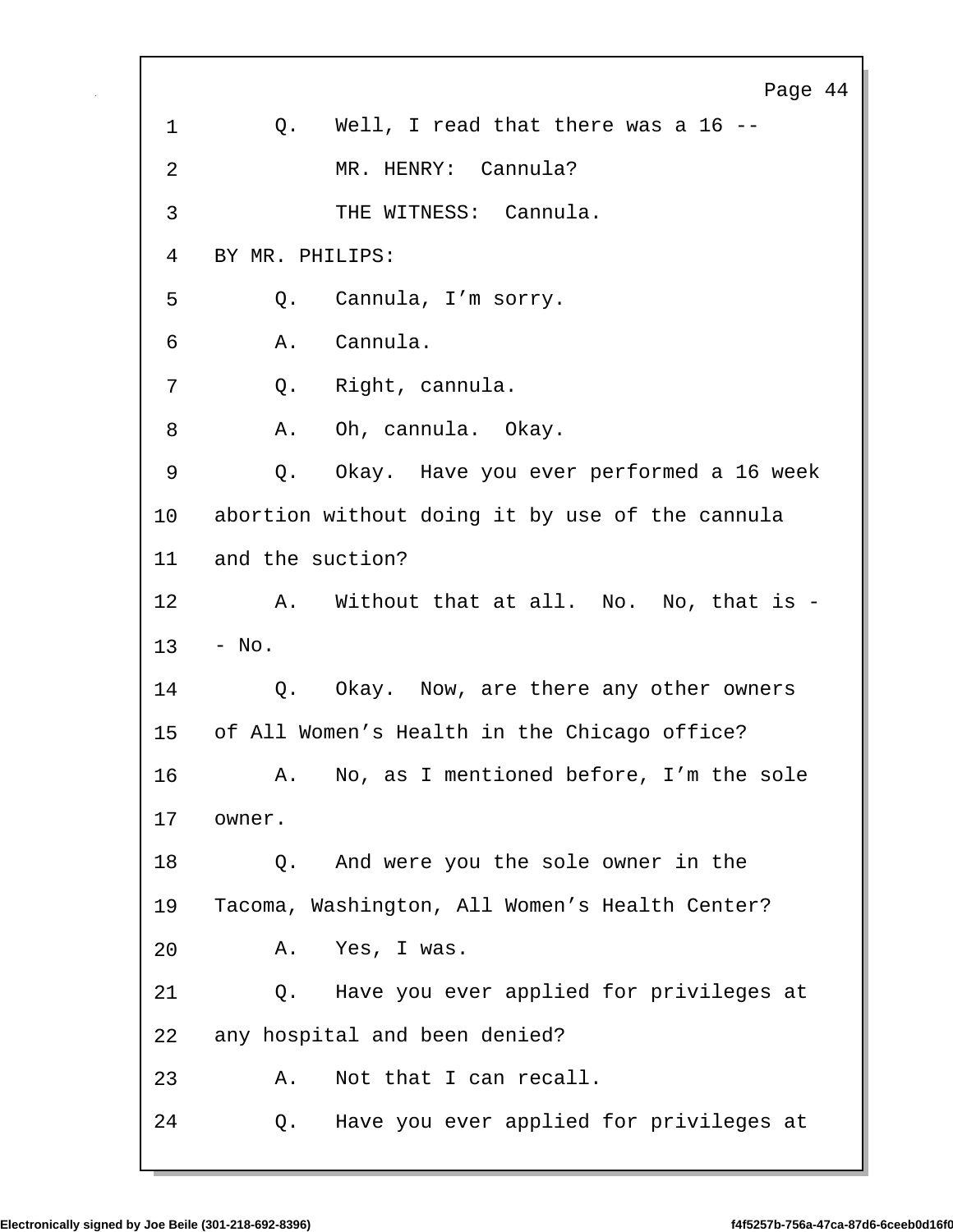Page 45 1 a hospital and been told withdraw your 2 application, we're not going to give you 3 privileges or words to that effect? 4 A. Not that I can recall. 5 Q. Have your privileges to practice at any 6 hospital ever been restricted? 7 A. When I apply for privileges, you have to 8 apply for specific privileges, and the privileges 9 that I've applied for I've always gotten. 10 Q. Have you ever applied -- Strike that. 11 Have you ever been on staff at any 12 hospital and your privileges have been revoked? 13 A. My privileges have never been revoked. 14 There was a lapse, and I don't even know if this 15 would count necessarily, just as far as the 16 appropriate paperwork. 17 Q. Okay. Have your privileges at any 18 hospital ever been revoked because of any patient 19 care issues? 20 A. Not to my knowledge. 21 Q. Has your license to practice medicine 22 ever been revoked in any state? 23 A. Not revoked and not to my knowledge. 24 Q. Okay. Have you ever had any licensing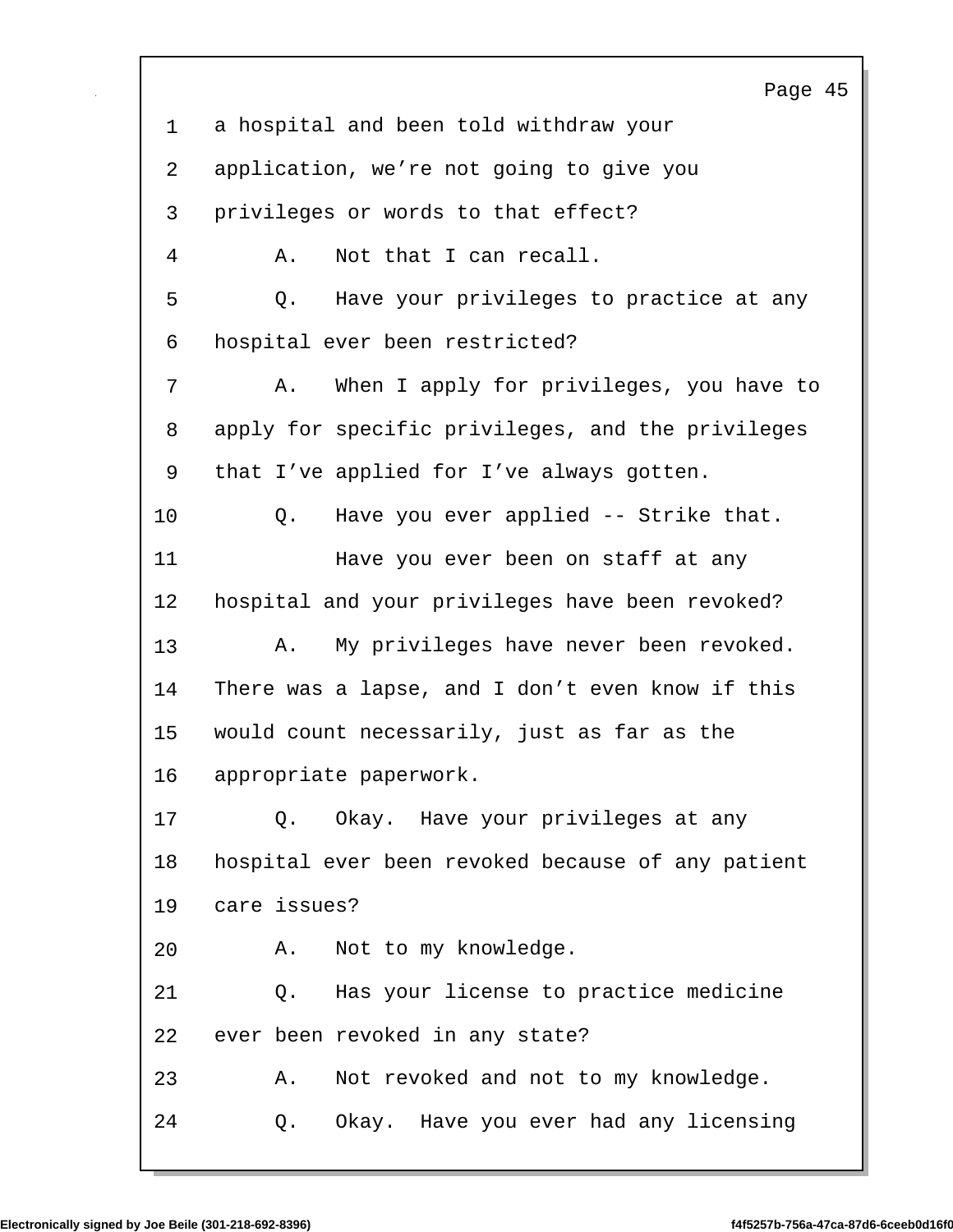Page 46 1 issues in any state? 2 A. I've let licenses lapse where I don't 3 renew them. 4 Q. Okay. Anything else? 5 A. Not to my knowledge. 6 Q. Have you ever been disciplined by any 7 hospital or any governmental agency or any board 8 or anything like that, any association? 9 A. Does that include fines? 10 Q. Sure. 11 A. I might -- My lab license might be fined 12 at All Women's Health right now. 13 Q. When you say right now your lab license 14 might be fined, what do you mean? 15 A. It's pending. I'm waiting to hear from 16 CMS. 17 Q. Was there an issue with your lab at All 18 Women's Health? 19 A. When they did the semiannual 20 credentialing. 21 Q. What did they find? 22 A. They found that -- They found a number 23 of things. One, there was an immediate jeopardy 24 for not doing a quality control, and what's the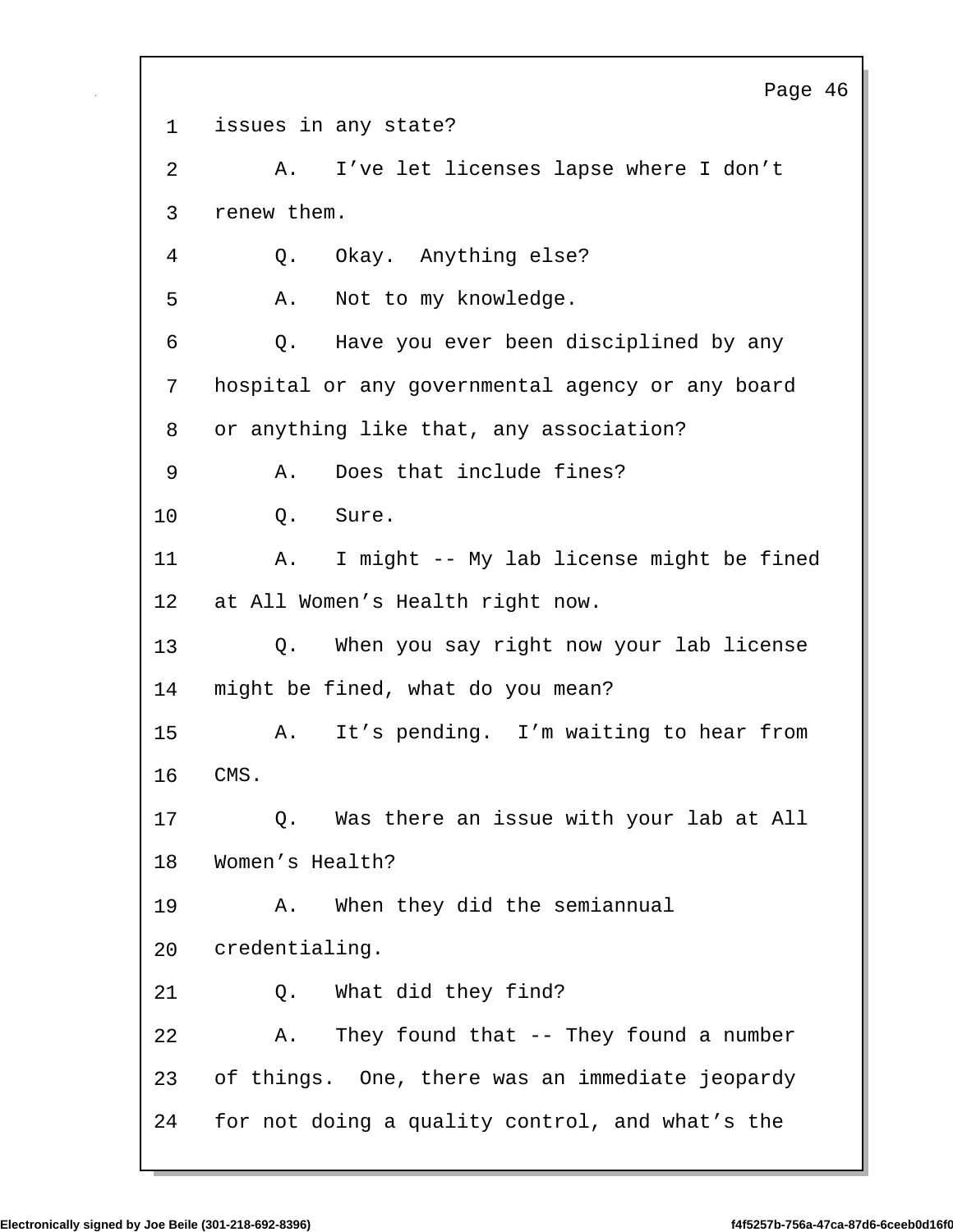|                | Page 47                                            |  |
|----------------|----------------------------------------------------|--|
| $\mathbf{1}$   | other thing they found -- I think they found that  |  |
| $\overline{2}$ | I hadn't proven the education or training of my    |  |
| $\mathsf{3}$   | staff. So it just wasn't in writing, but again     |  |
| 4              | this is all pending, so I'm still trying to figure |  |
| 5              | that out.                                          |  |
| 6              | When did that start, that issue with<br>Q.         |  |
| 7              | your license?                                      |  |
| 8              | We -- They came -- Well, it's a CLIA<br>Α.         |  |
| 9              | license, it's a lab license. So it's actually not  |  |
| 10             | me. It's my clinic.                                |  |
| 11             | When did the clinic license issue start?<br>Q.     |  |
| 12             | We were inspected June 6th, and we heard<br>Α.     |  |
| 13             | from them -- This is part of the question,         |  |
| 14             | sometime around July 3rd or 5th.                   |  |
| 15             | Is that this year?<br>Q.                           |  |
| 16             | Α.<br>Yes.                                         |  |
| 17             | Q. Prior to this issue with your clinical -        |  |
| 18             | - with your clinic license this year, any other    |  |
| 19             | issues with regard to licensing, either -- either  |  |
| 20             | corporatewise or personally?                       |  |
| 21             | Not that I can recall.<br>Α.                       |  |
| 22             | Have you ever been given any honors or<br>Q.       |  |
| 23             | awards?                                            |  |
| 24             | Yes.<br>Α.                                         |  |
|                |                                                    |  |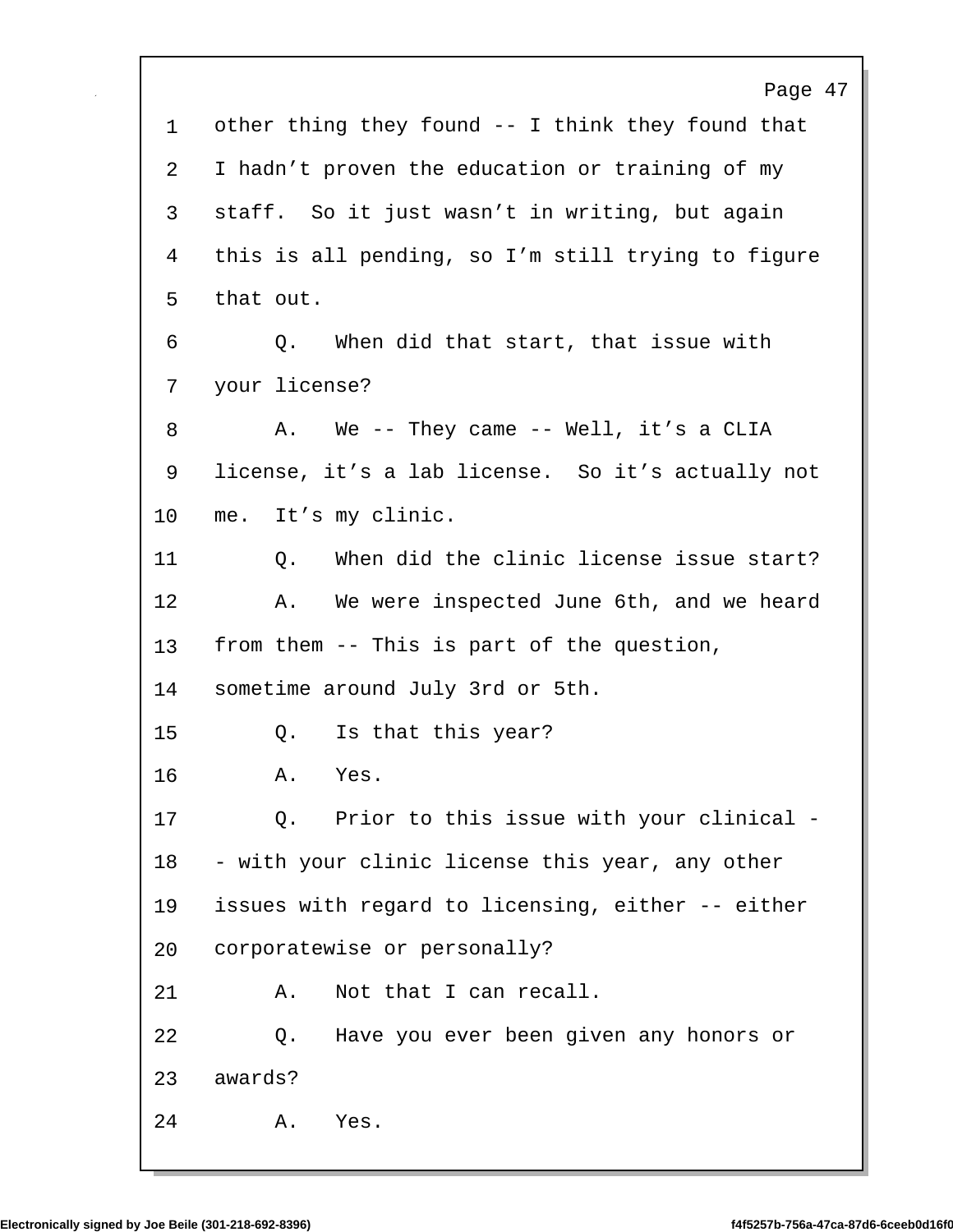Page 48 1 Q. What honors or awards have you received? 2 A. I was a bronze tablet at University of 3 Illinois. 4 Q. Okay. I see that there's four 5 university honors listed on your CV. 6 A. Uh-huh. 7 Q. Any other honors or awards since those 8 university honors? 9 A. I've gotten honors within different 10 hospitals from -- They have programs where a 11 patient can award you something for good 12 performance but it's not an official -- officially 13 recognized. 14 Q. Under presentations, it's got update on 15 medical abortion performed 2008. Do you see that? 16 A. Mm-hmm. 17 Q. Do you still have that? 18 A. Do I have a copy of it? 19 Q. Yes. 20 A. I don't know. 21 Q. Spring into action, March of 2006. Do 22 you still have a copy of that? 23 A. That was I was a panelist so there's no 24 copy.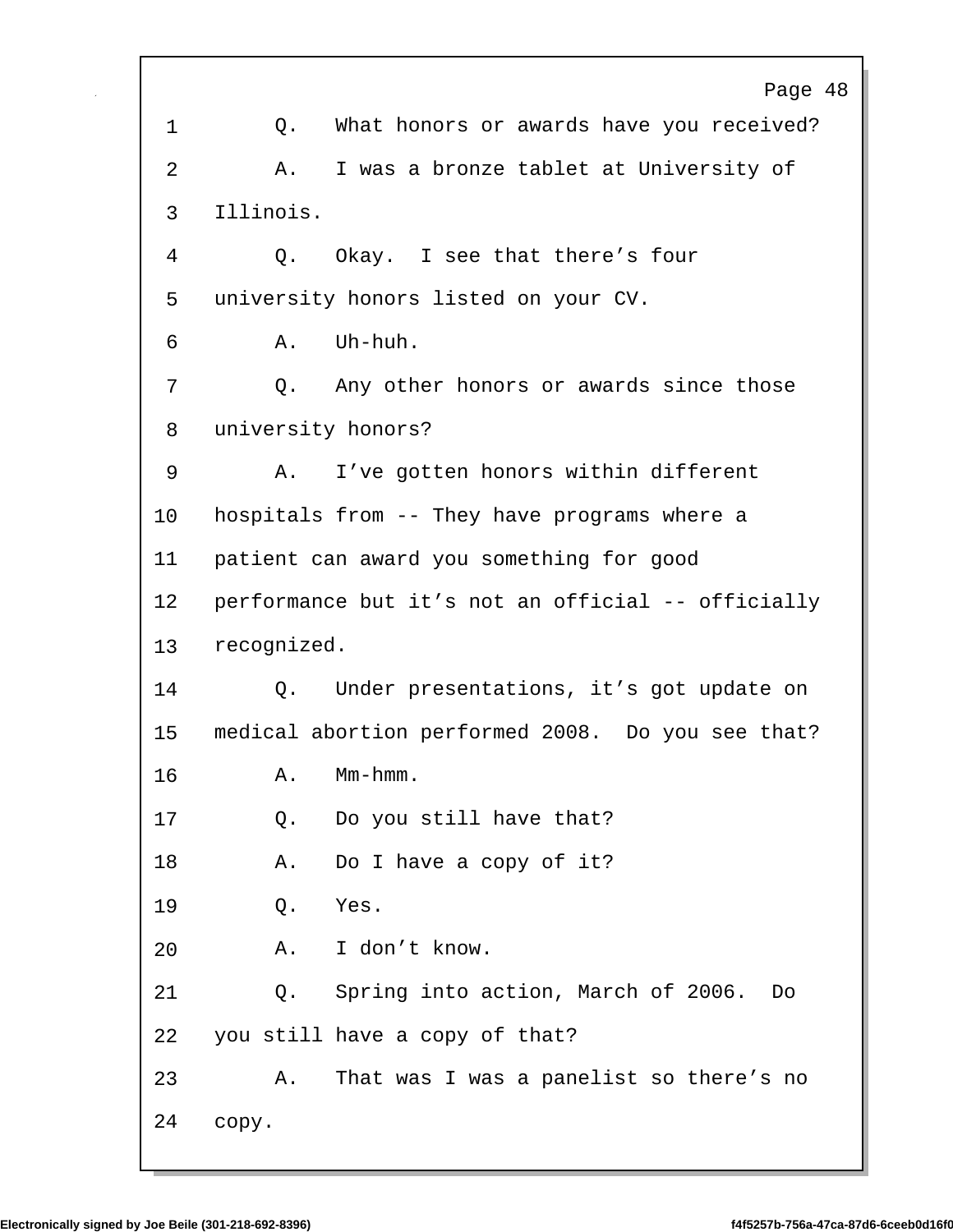Page 49 1 Q. The path to becoming an abortion 2 provider, do you still have any materials related 3 to that? 4 A. That again I was a panelist. 5 Q. How about on clinical presentations and 6 publications, which of these do you still have? 7 MR. HENRY: You still have some type of 8 PowerPoint? 9 BY MR. PHILLIPS: 10 A. Materials. Yeah, or materials. 11 0. Do I have it or is it documented? 12 A. Well, first question, which of these 13 materials on clinical presentations and 14 publications do you have, whether on PowerPoint or 15 in writing or that are on your computer that you 16 can print out? 17 A. Yeah, I'm pretty sure I still have the 18 premenstrual syndrome -- premenstrual syndrome, 19 cultural aspects of women's health. Those are the 20 only ones that I'm really certain that I have. 21 Q. Okay. And these are separate and apart 22 from those abortion presentations, those two or 23 three that you told me about earlier. Correct? 24 A. Because those I was a panelist. Yeah.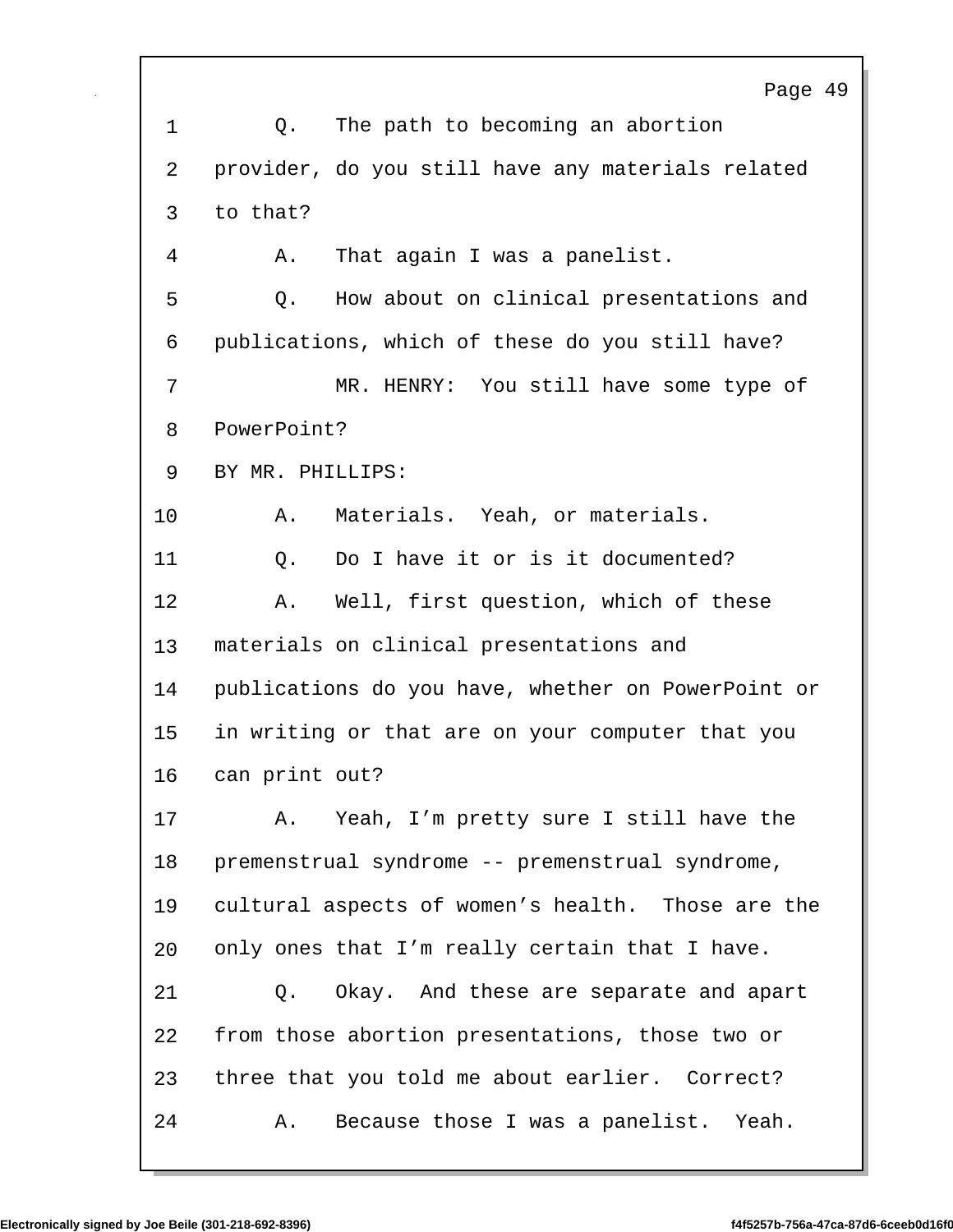Page 50 1 Q. Okay. The two to three that you have the materials for at your office or at your home or both, those are not listed on this clinical presentations, publications, committees, and research area. Correct? 6 A. Correct. 7 Q. Okay. Have you done any first term abortions -- Strike that. 9 How many of the first term abortions that you've done have been done by the suction method, like was used in Ms. Reaves case? 12 Q. For first trimester procedures where when the vacuum aspiration can either be done with an electric vacuum or a manual vacuum, and in fact at any gestation you can use a manual vacuum, but if you put both of those together as a vacuum aspiration, all of the first trimester are vacuum aspiration. 19 Q. Okay. So literally every abortion that you've performed is a vacuum aspiration. 21 A. Correct. Q. Okay. So you don't scrape the uterus and scrape the fetus before you do the aspiration in the abortions you perform?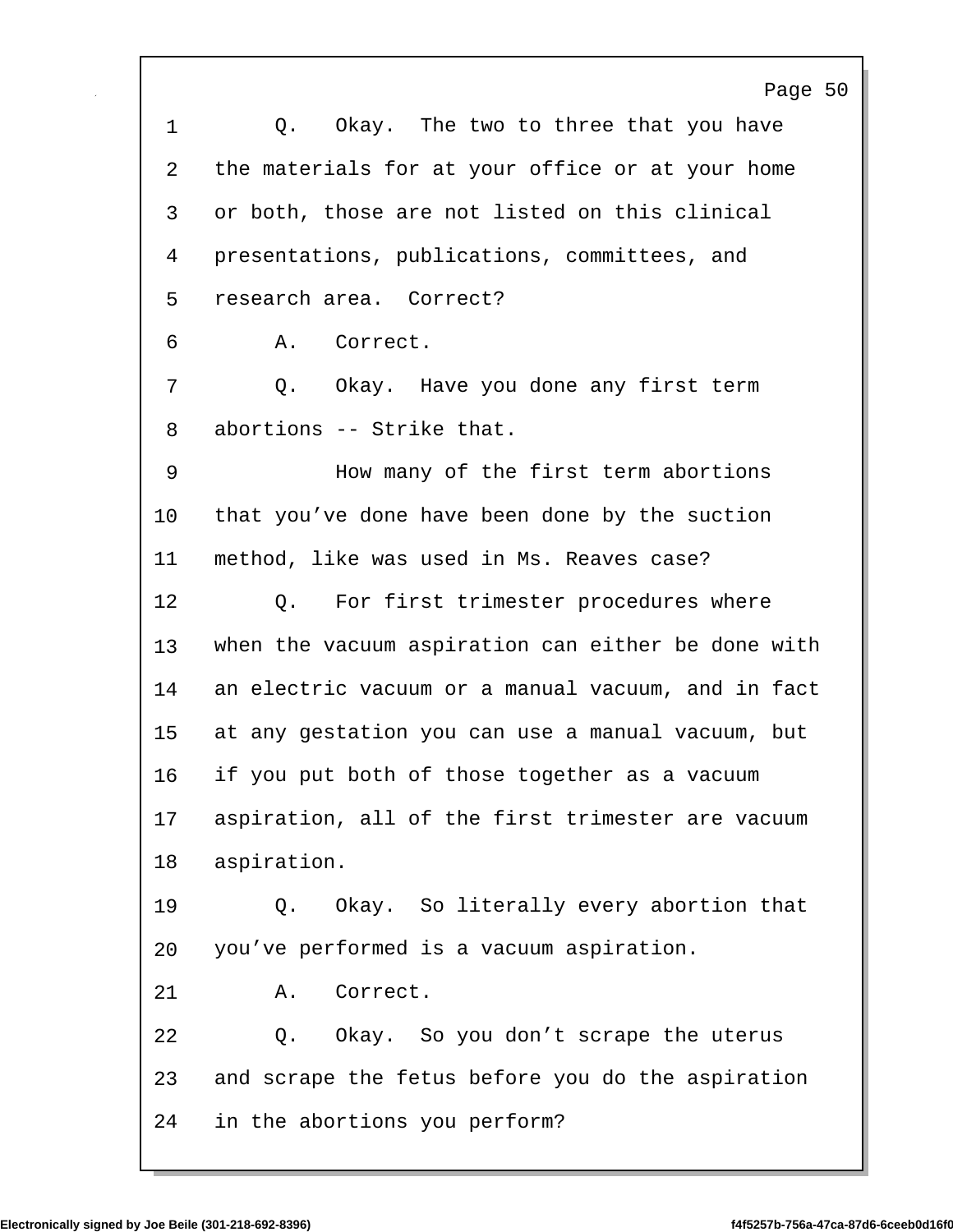Page 51 A. The word you're referring to is curetting, and no I do not curette. Curetting is historically how abortions were done prior to having vacuum or the suction rather, and then once suction came around, and I don't know the timing of this, now some physicians will do aspirating and curetting. When I was trained, I was trained in how to curette, but my standard of care is not to curette. 10 Q. So of the 12,000 abortions -- 12,000 or so abortions you've performed, all of them have been suction aspiration without curetting before. Correct? 14 A. Vacuum aspiration for the first trimester is correct. 16 Q. Okay. The same with the second trimester. Right? 18 A. In the second trimester, I have curetted a few times. 20 Q. How many times -- Strike that. 21 How many second trimester abortions have you performed where you curetted the fetus before you did the vacuum aspiration? MR. HENRY: I'm just objecting. She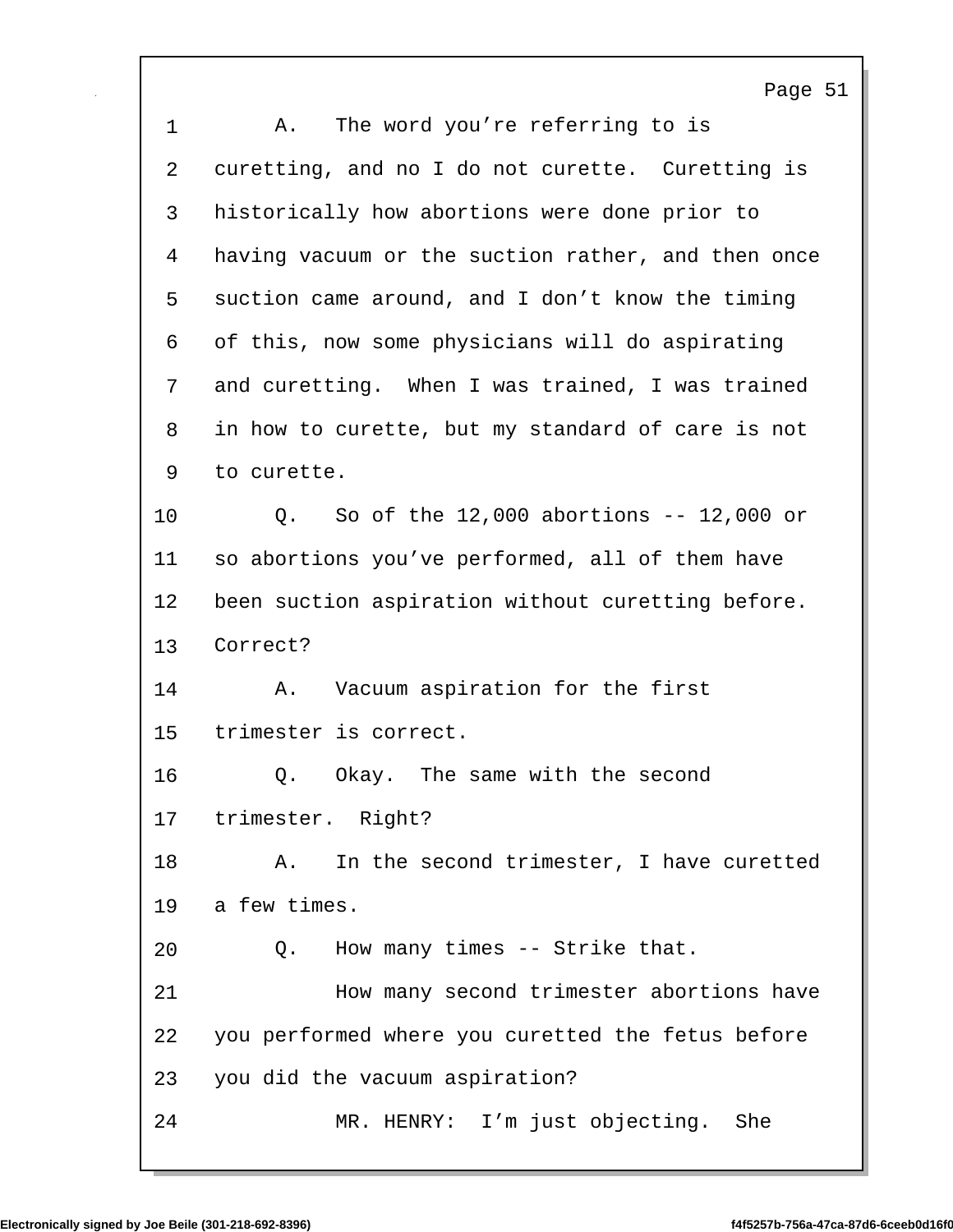|                | Page 52                                           |
|----------------|---------------------------------------------------|
| $\mathbf{1}$   | didn't say it was before.                         |
| $\overline{2}$ | THE WITNESS: Yeah, I've never curetted            |
| $\mathsf{3}$   | a fetus. I've curetted the uterus.                |
| 4              | BY MR. PHILLIPS:                                  |
| 5              | Q. Okay. Alright. How many second term            |
| 6              | abortions have you performed where you curetted   |
| 7              | the uterus before you did the vacuum aspiration?  |
| 8              | Never.<br>Α.                                      |
| 9              | Q. Okay. Looking at Exhibit No. 3.                |
| 10             | Thank you.<br>Α.                                  |
| 11             | Does Exhibit No. 3 accurately depict how<br>Q.    |
| 12             | a first or second term abortion is performed,     |
| 13             | generally?                                        |
| 14             | Generally. Yeah, but the cannula's not<br>A.      |
| 15             | in the uterus.                                    |
| 16             | Okay, where is the cannula?<br>Q.                 |
| 17             | It's in the vagina.<br>A.                         |
| 18             | Q. Okay. So other than the cannula being a        |
| 19             | bit too close to the uterus in Exhibit No. 3,     |
| 20             | Exhibit 3 is accurate, generally?                 |
| 21             | Well, no, the other thing is this<br>Α.           |
| 22             | cannula looks like it's metal, which is           |
| 23             | historically what was used, and I've never really |
| 24             | even seen a metal cannula.                        |
|                |                                                   |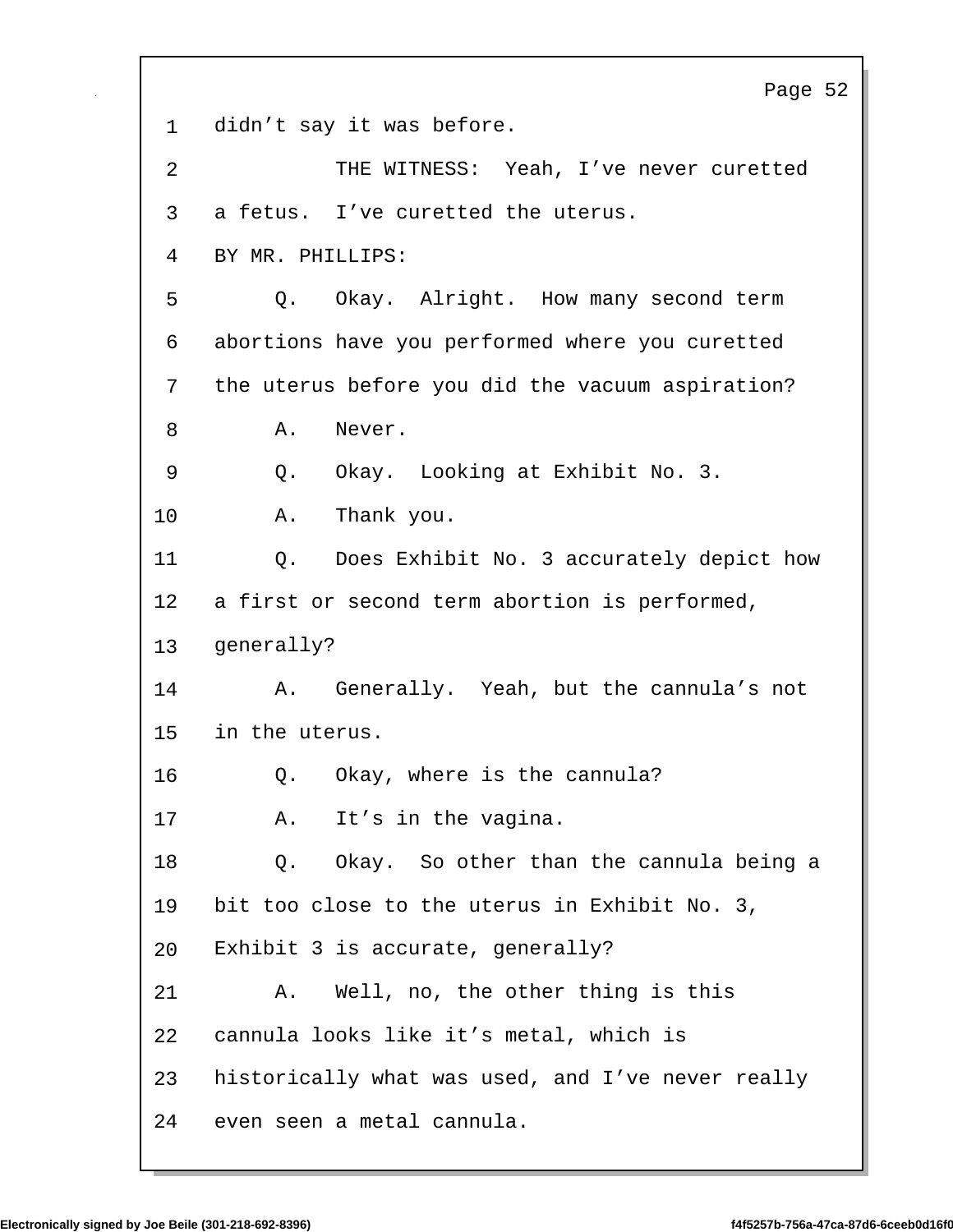Page 53 1 Q. Anything else? 2 A. I can't tell the way the tenaculum -- I 3 can't tell where the tenaculum's applied. 4 Q. Okay. May I see that? 5 A. Sure. 6 Q. When you perform a second or first year. 7 Strike that. When you -- Strike that. 8 When you perform a first or second 9 trimester abortion, do you use a speculum on the 10 anterior and posterior of the vagina so you can 11 visualize in? 12 A. Yeah, I place a speculum. 13 Q. Two speculums. Right? 14 A. No, one. 15 Q. One. On the anterior or posterior or 16 both? 17 A. Well, the speculum is one entity, and 18 when you open it, usually it will be anterior and 19 posterior but depending on the anatomy of the 20 vagina, it can swivel a little bit depending on 21 someone's anatomy. 22 Q. Okay. So you've used a speculum 23 routinely throughout the course of your career 24 when you're performing abortions?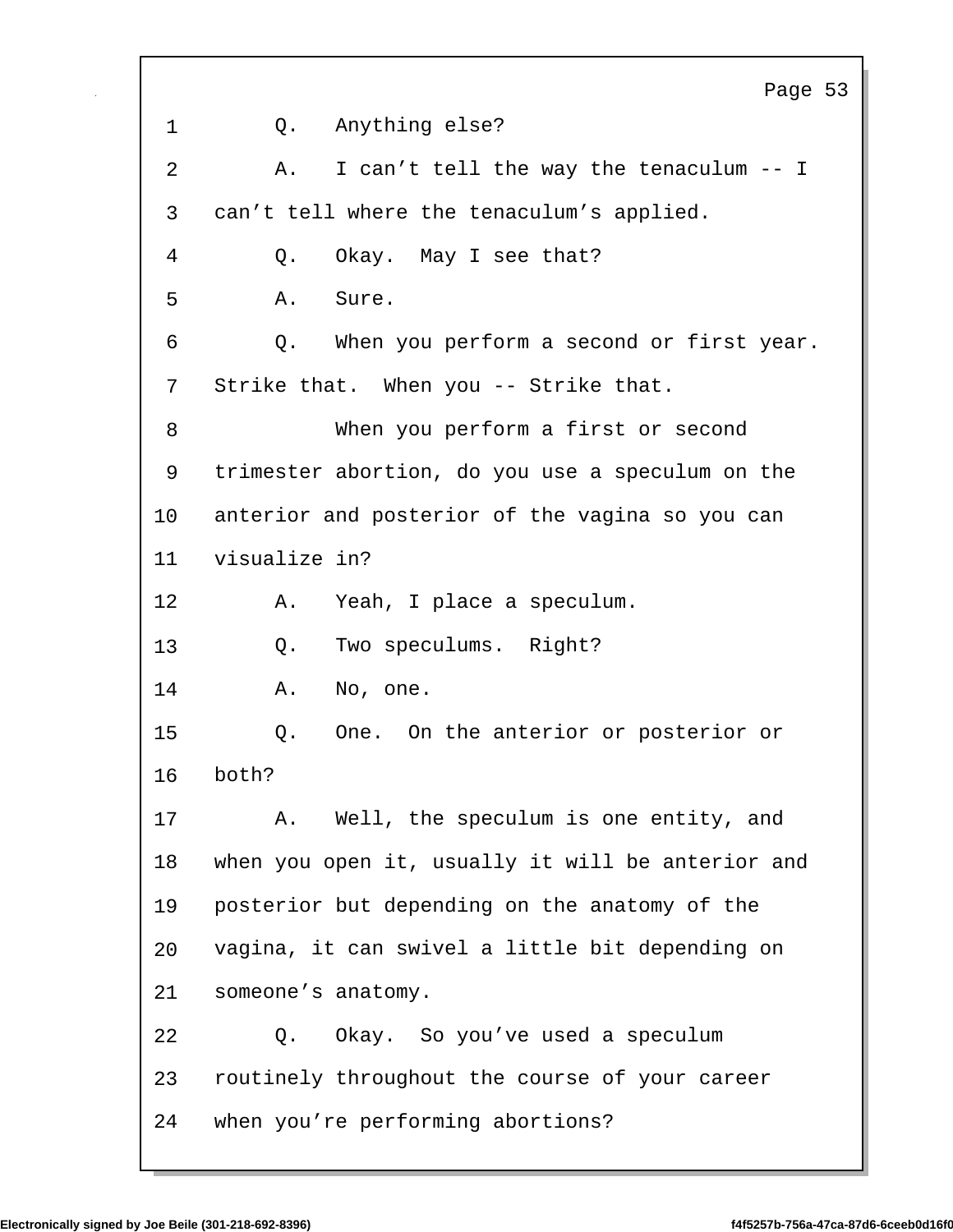Page 54 1 A. Yes, routinely throughout my entire 2 career. 3 Q. Okay. And when you use a speculum, are 4 you able to visualize the opening of the cervix? 5 A. The cervical os? The goal of placing a 6 speculum is to visualize the cervical os. 7 Q. So when you put the speculum in before 8 you're going to perform an abortion, that's so you 9 can see the opening of the cervix. Right? 10 A. Correct. 11 Q. And then you dilate the cervix. Right? 12 A. No. 13 Q. You dilate the cervix before you put the 14 speculum in? 15 A. No, but I -- I do dilate after, but 16 there are a few steps in between. 17 Q. Okay. No, I'm -- I'm not getting the 18 steps. I just want to know when you -- Before -- 19 Strike that. 20 At some point before you dilate the 21 cervix, you put a speculum in so you can see. 22 A. Correct. 23 Q. Now, when you put the cannula in to 24 aspirate the fetus, what do -- does the cannula go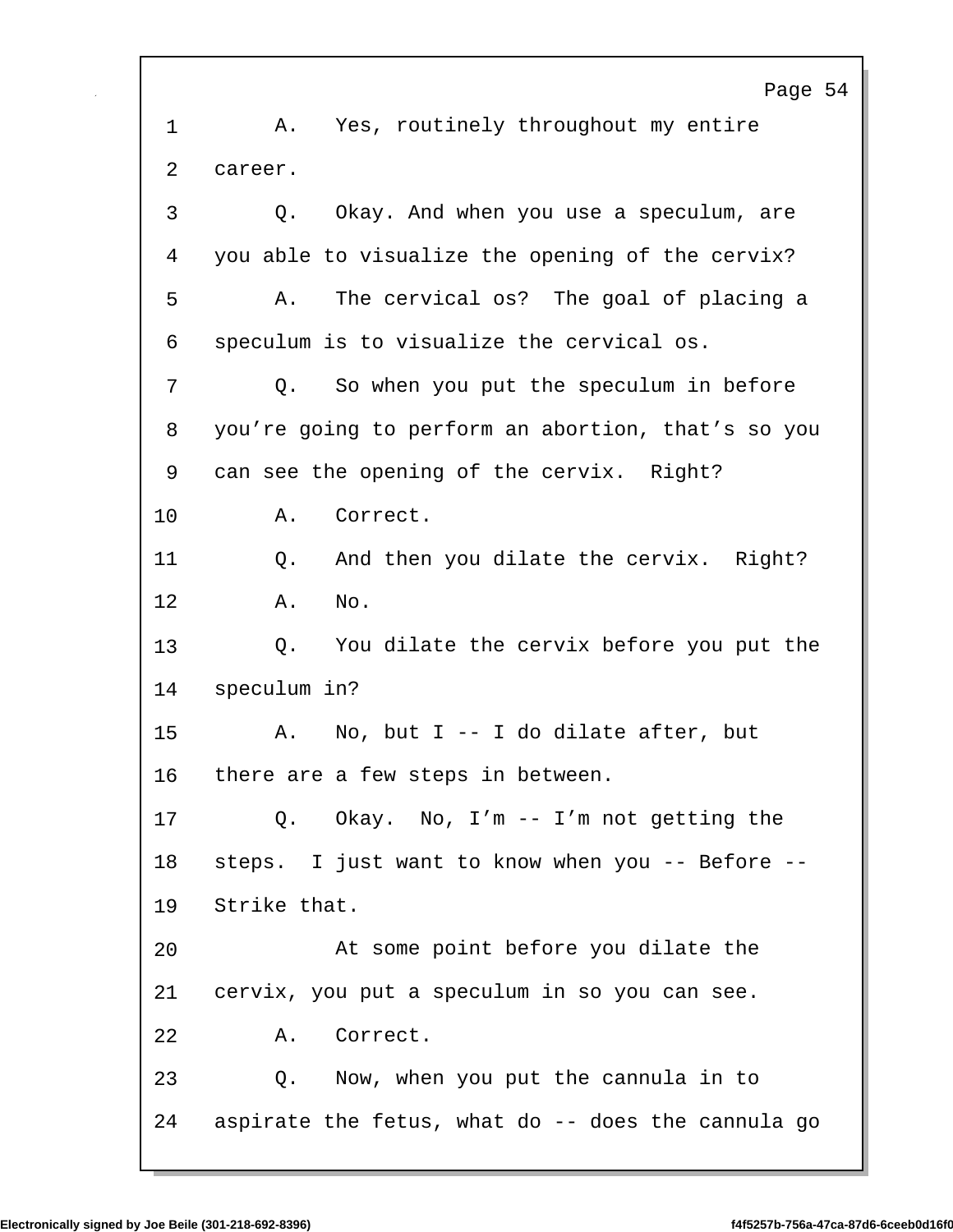all the way past the opening of the cervix into the uterus?

3 A. So depending on the gestational age and the cannula you're using, the goal is to get through the endocervical canal. So the cervix is approximately 4 centimeters, and you need to get through the endocervical canal in order to get to the body of the uterus.

9 Q. Okay, let me simplify this for those of us that have never performed an abortion. Looking at Exhibit 4, where I've circled in blue pen --

12 A. Exhibit 4. Okay.

 Q. The exhibit that I've circled in Exhibit 4 in blue pen, is that generally how far the cannula goes in to aspirate the uterus and the fetus?

17 A. Again, depending on the gestation, usually you'll feel for the fundus first. So the fundus is the end, the top curved part, and so at first you'll go to the fundus to know in fact that you are in the uterus.

22 Q. Can you mark the fundus, please?

23 A. Sure.

24 Q. Okay.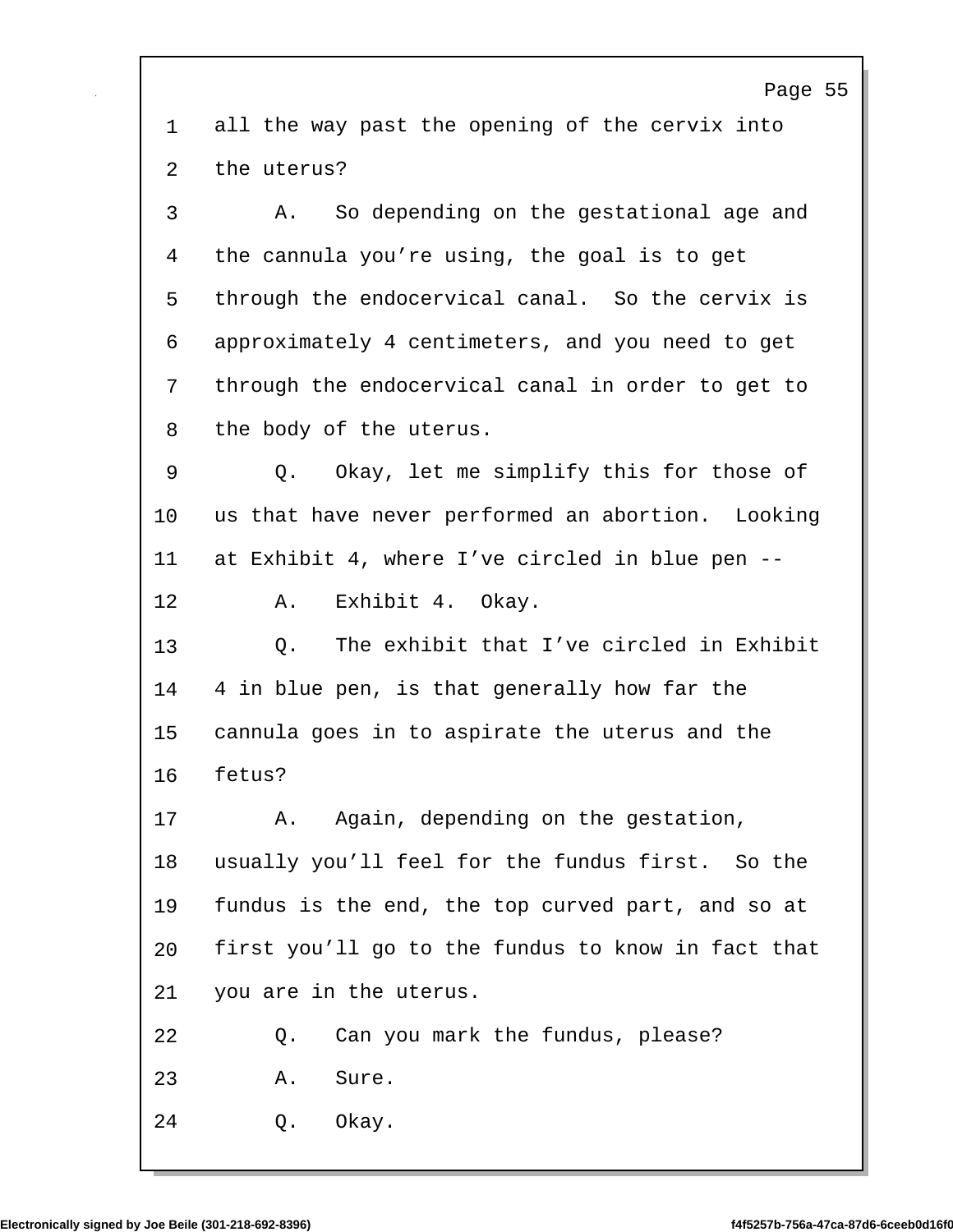Page 56 1 A. Oh, can I keep this, though? Q. I'm going to ask you -- Well, okay, you've just marked fundus on Exhibit 4. Right? 4 A. Mm-hmm. Yes, yes. Sorry. 5 Q. So when the cannula goes in past the cervix, you try to put it in so you can feel the fundus which is the back part of the uterus. Is that correct? A. Right. But what's important to remember is you have to get through the endocervical or the -- the internal os. So there's an external os, which is the part that you see. You go through the endocervical canal, and then the internal os, where the cervico-uteral junction is, is what you want to be sure that you get through. 16 Q. Okay. Os means opening? 17 A. Mouth. It means mouth in Latin. Q. Okay. Alright. So there's an external opening to the cervix. There's an internal opening to the cervix. 21 A. Correct. 22 Q. Now, when the cannula goes in, Exhibit 4, you want to push it back to the fundus, which is the furthest part of the uterus. Is that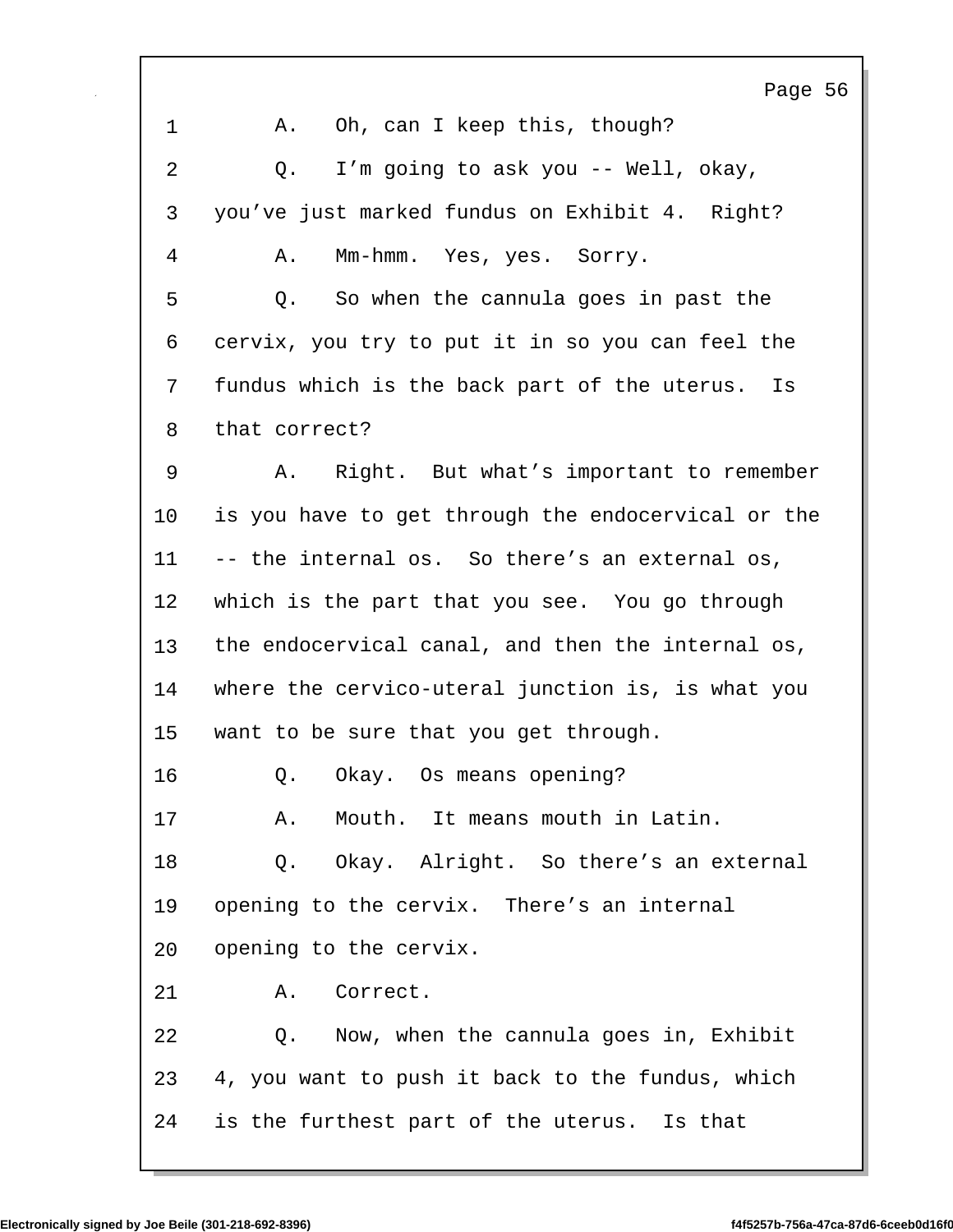correct?

| $\overline{2}$ | What you want to do is prior to<br>Α.                   |
|----------------|---------------------------------------------------------|
| 3              | releasing any pressure, you want to make sure you       |
| 4              | are within the uterus. And one of the ways that         |
| 5              | you know you're in the uterus is if you reach an        |
| 6              | end point, the fundus, because if you are out of        |
| 7              | the uterus, then there won't be an end point on         |
| 8              | the cannula.                                            |
| 9              | Okay. And did you in fact insert the<br>Q.              |
| $10 \,$        | cannula to Ms. Reaves' fundus of her uterus?            |
| 11             | At the -- When she was 16 weeks prior to<br>Α.          |
| 12             | evacuating the fetus? No, because the fundus is         |
| 13             | too far away at that point.                             |
| 14             | Q. How far in, using this diagram, did you              |
| 15             | insert the cannula in Ms. Reaves, or using Exhibit      |
| 16             | 3?                                                      |
| 17             | Cannulas -- So the cannula has a 10 cm<br>Α.            |
| 18             | mark on it, and usually $-$ - There's a $-$ - a line on |
| 19             | the cannula that will tell you when you're at 10        |
| 20             | centimeters, and I do not recall going beyond 10        |
| 21             | centimeters.                                            |
| 22             | So are you saying you don't recall and<br>Q.            |
| 23             | you may have, or you didn't go beyond 10                |
| 24             | centimeters or you just don't know in Ms. Reaves,       |
|                |                                                         |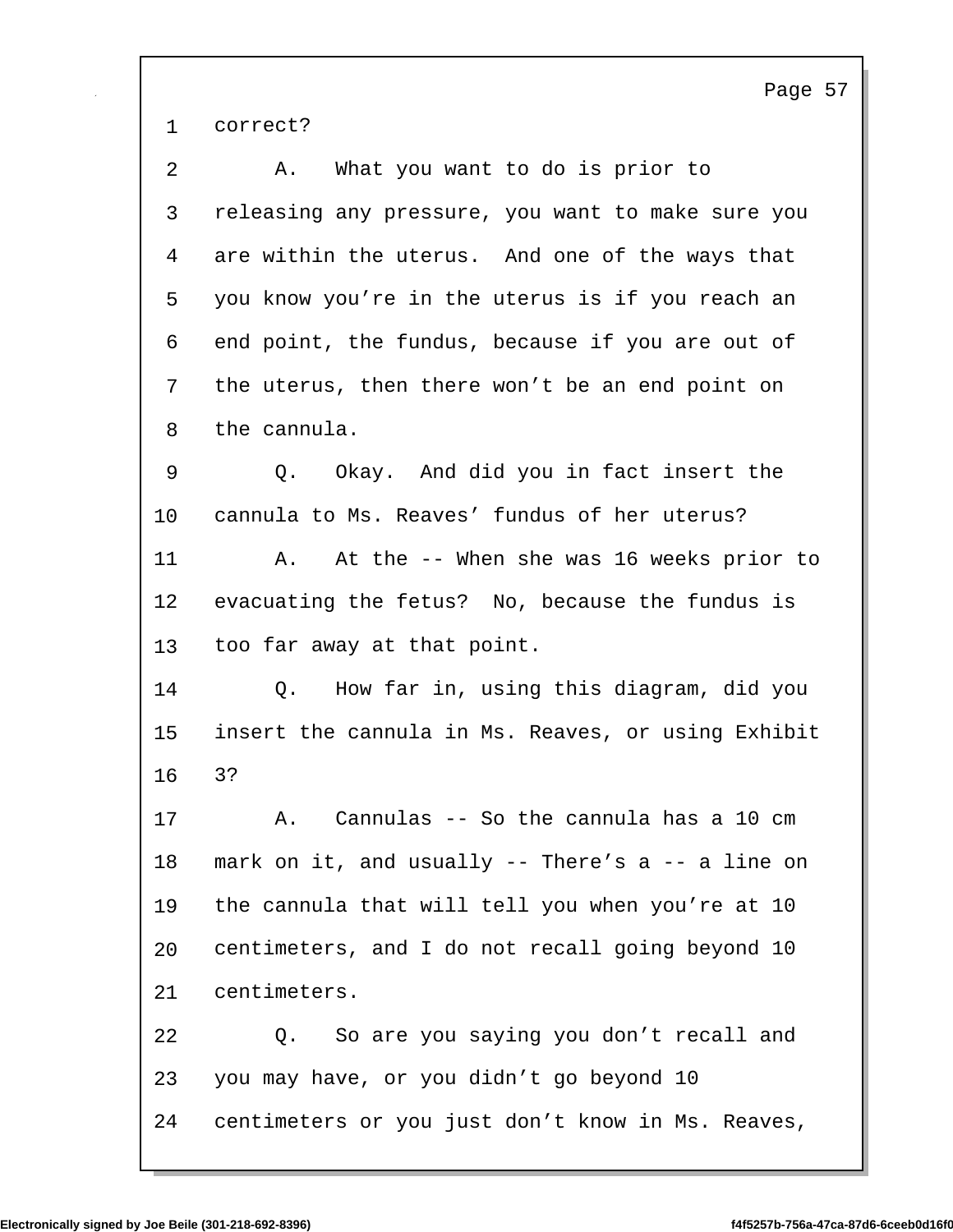Page 58 as far as the cannula being -- Let me start over. 2 You have a landmark on the cannula of 10 centimeters. Right? 4 A. Right. 5 Q. And 10 centimeters is from the tip, and then there's a mark on the cannula. Right? 7 A. For -- for the rigid cannulas. Yes. 8 Q. Is that what you used for Ms. Reaves, a rigid cannula? 10 A. I used a rigid cannula at one point and a flexible cannula at one point. The flexibles have different centimeter marks, so you can see where you are from 5 centimeters to 10 centimeters. Q. Let's start -- Which cannula did you use on Ms. Reaves first, the flexible or the rigid? 17 A. The 16 rigid. 18 Q. Okay. Now, the first cannula you used on Ms. Reaves, what are the markings on it? A. There's just a demarcation that's about 10 centimeters. Q. So there's only one marking and that's 10 centimeters on the first cannula you used with Ms. Reaves and that would be the hard one. Right?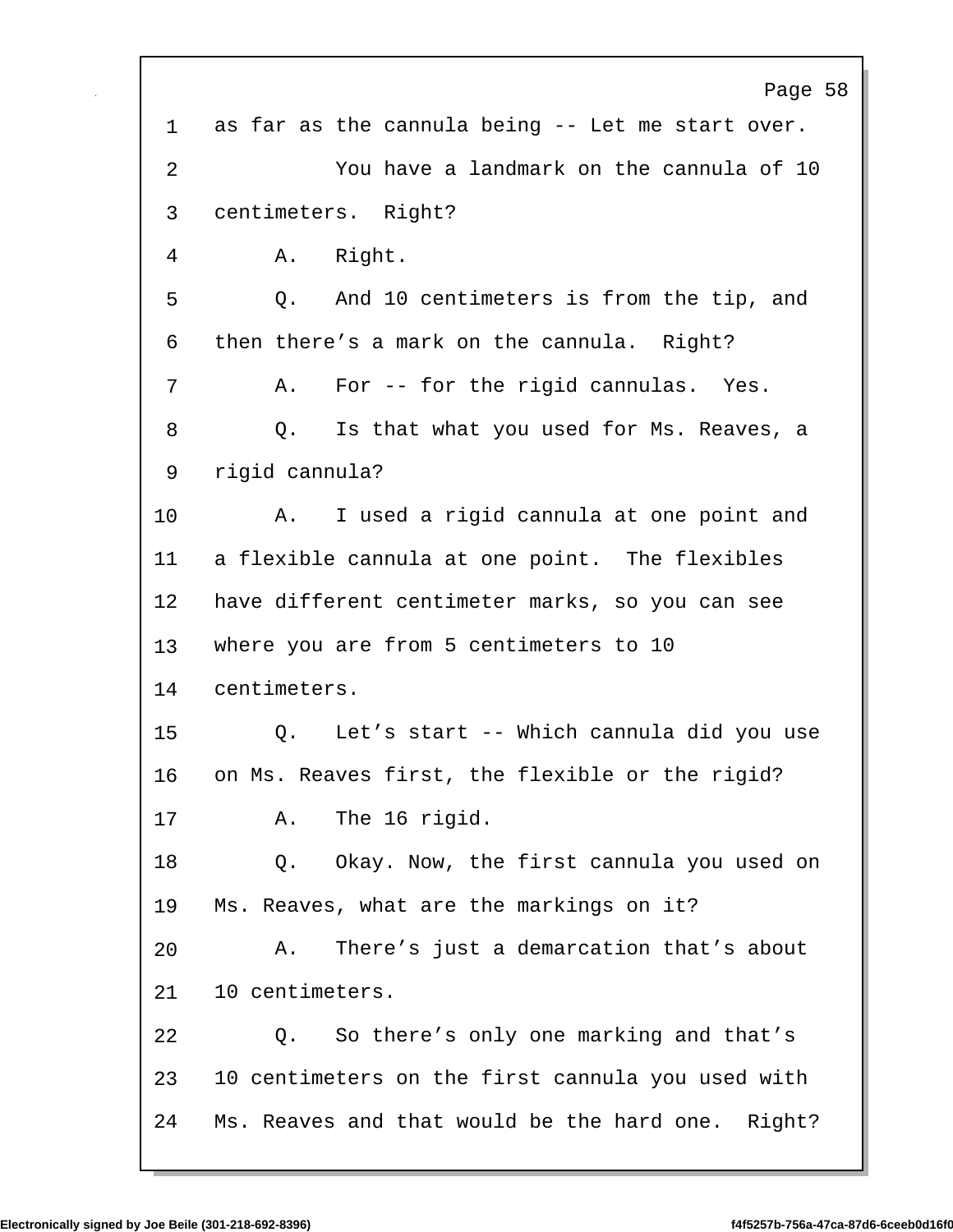1 A. Rigid. Correct.

2 Q. Okay. Now, on Ms. Reaves, do you recall whether or not you inserted the rigid cannula past 10 cm or not? 5 A. I do not recall, but I use that 10 centimeter mark. I'm aware of the 10 centimeter mark. So I don't recall going beyond the 10 centimeter mark. 9 Q. Can you say you did not go beyond the 10 centimeter mark or you just don't remember? A. I can say I don't recall. 12 Q. Do you from time to time with a second trimester abortion go beyond 10 centimeters? A. If I'm beyond 10 centimeters, I won't have suction on. So the idea and the way I was trained is the suctioning is the part that confers the most danger, and so until I'm absolutely sure I'm in the uterus, I don't have suction. I have had cases where -- and, in fact, the case I mentioned before where I was beyond 10 centimeters but I didn't do any suction. 22 MR. PHILLIPS: Okay. We got to change tapes. 24 THE REPORTER: This is the end of tape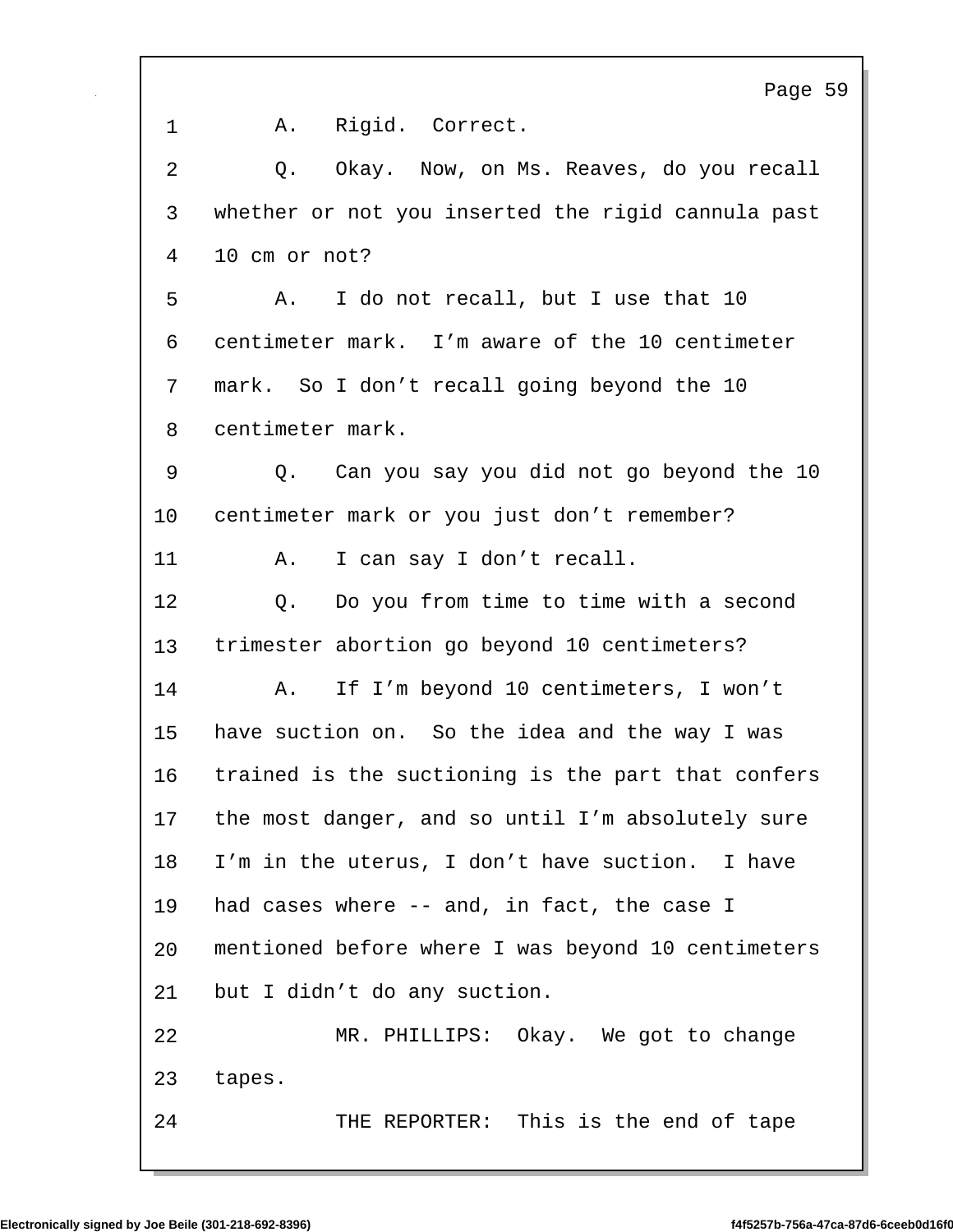Page 60 1 number one. The time is 2:18 p.m., and the 2 running length of this tape is 59 minutes and 58 3 seconds. 4 (WHEREUPON, a videotape 5 change was made.) 6 THE REPORTER: This is the beginning of 7 tape number two. The time is 2:21 p.m. We're now 8 back on the record. 9 BY MR. PHILLIPS: 10 Q. Prior to inserting the cannula on Ms. 11 Reaves, did you insert any other instruments past 12 her cervix? 13 A. Dilators. 14 Q. Okay, and how far past the cervix, the 15 external opening, did you insert the dilators? 16 A. Past the external os probably about 5 or 17 6 centimeters. 18 Q. Did the -- Are the dilators capable of 19 perforating a uterus? 20 A. Yes. 21 Q. And if the dilators are not used 22 properly, it certainly could perforate a uterus? 23 A. Correct. 24 Q. Is the cannula used incorrectly capable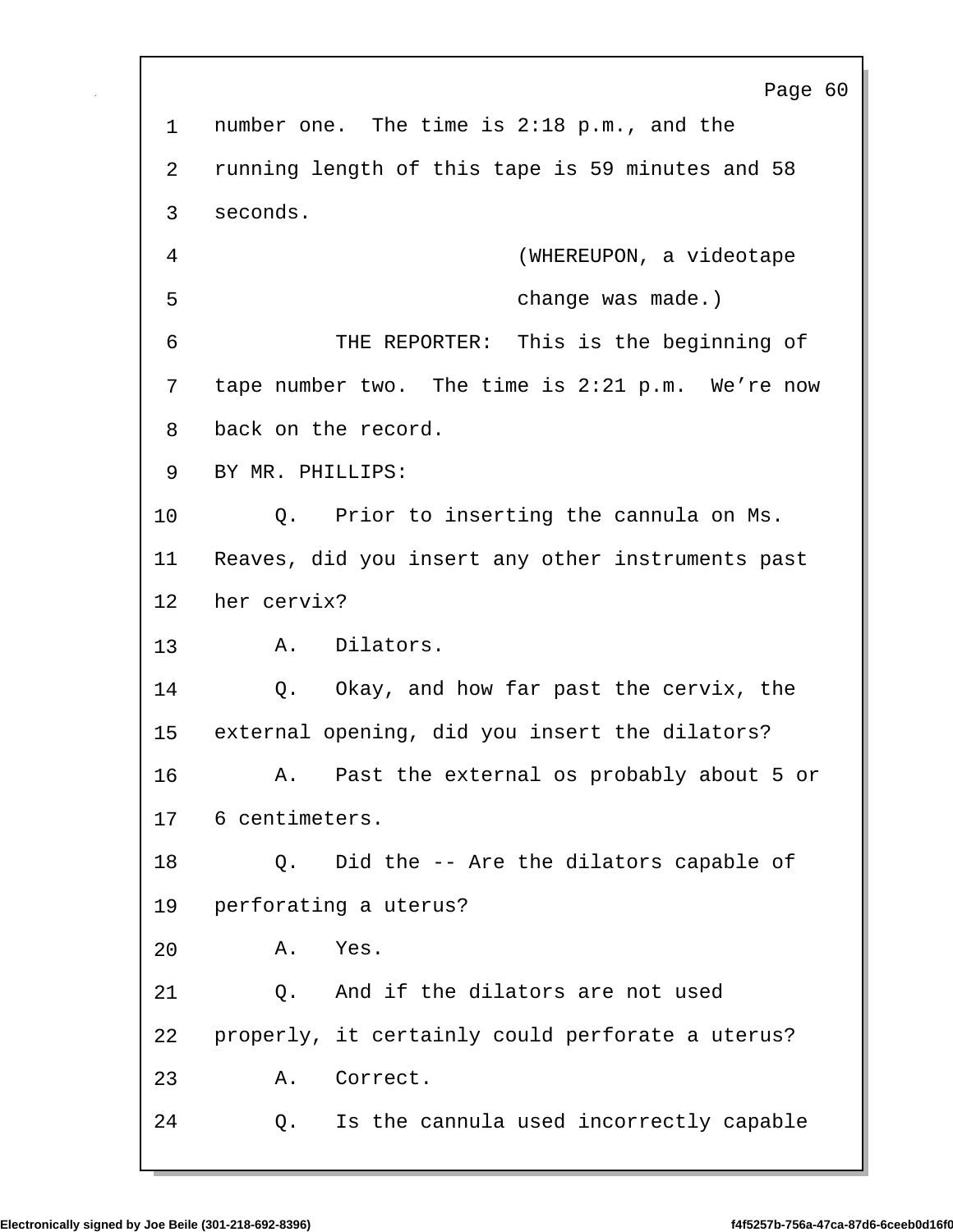Page 61 of perforating a uterus? 2 A. Yes. 3 Q. Did you use a curette on Ms. Reaves during the first abortion procedure you did on her on 7/20/12? A. I don't recall using a curette. 7 Q. Does the operative report or any record indicate whether or not you used a curette on Ms. Reaves in the first abortion procedure that you performed on July 20th? A. It doesn't indicate that I curetted. 12 Q. Can you say you did not based on that report, or you just -- 14 A. Yeah, I can. 15 Q. Okay. So you -- Based on the records in this case and your memory, you did not use a curette on Ms. Reaves in the first procedure you did on July 20th. Is that right? 19 A. I did not use a metal curette. 20 Q. Did you use any curette? A. It's not officially a curette, but the 7 -- the flexible cannulas have a special aperture. Instead of it being completely round, it's -- it's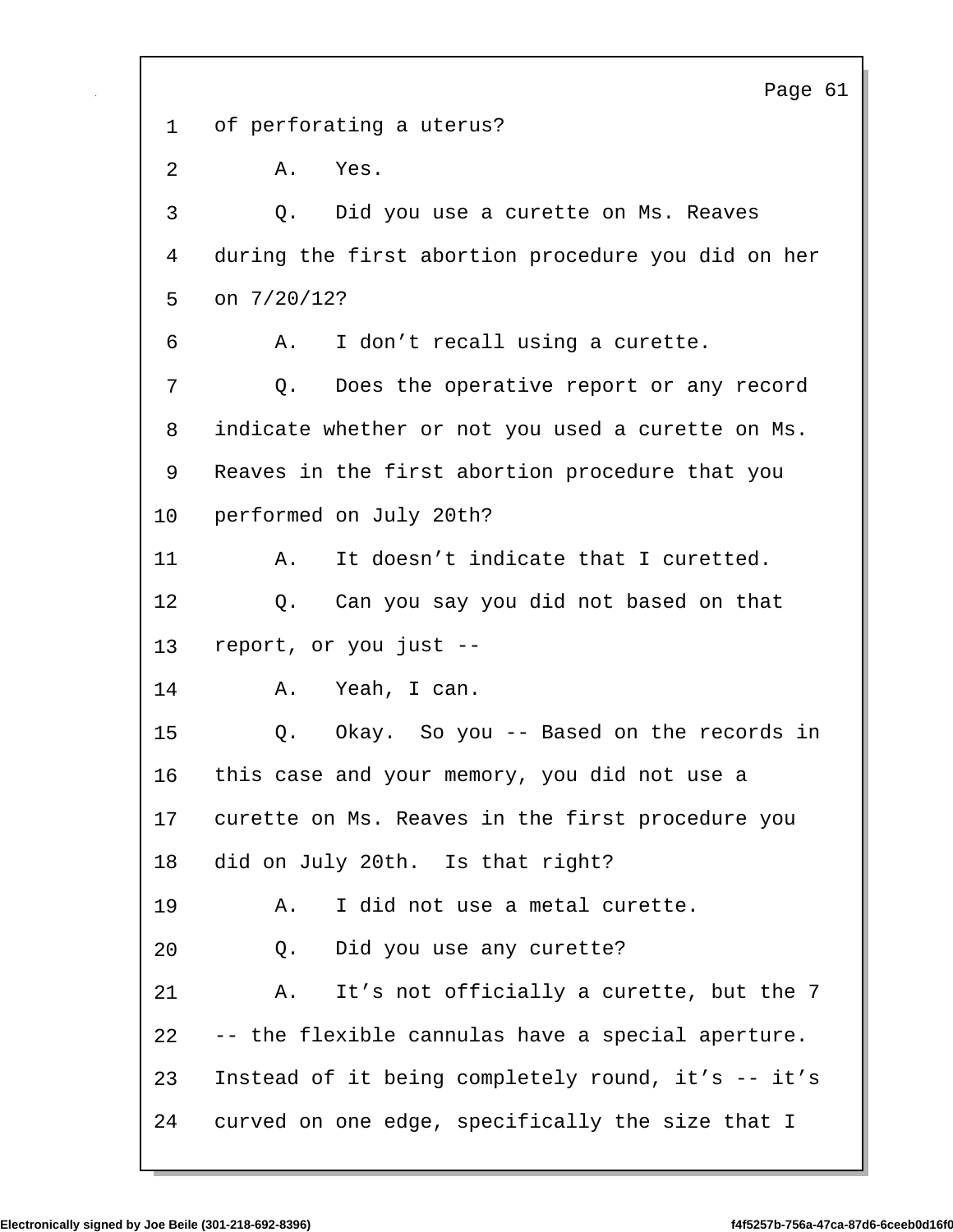Page 62 1 used within a flat -- a flat portion, and so 2 depending -- While it's not considered curetting, 3 it has a curette function in some ways. 4 Q. While you were using the cannula with 5 Ms. Reaves, were you able to see into her uterus 6 with your naked eyes. 7 MR. HENRY: Steve, just real quick. Are 8 we talking about the initial procedure? 9 MR. PHILLIPS: Yes. 10 MR. HENRY: And with the rigid cannula? 11 MR. PHILLIPS: Yes. 12 BY MR. PHILLIPS: 13 Q. With the first procedure, the rigid 14 cannula, were you able to see into Ms. Reaves 15 uterus? 16 A. No. 17 Q. Did you do the first procedure on July 18 20, 2012, with the use of an ultrasound? 19 A. Not during the time of the first 20 aspiration. 21 Q. And if you had, it would've been checked 22 on the operative report. Right? 23 A. Correct. Yeah. 24 Q. What other instruments came in contact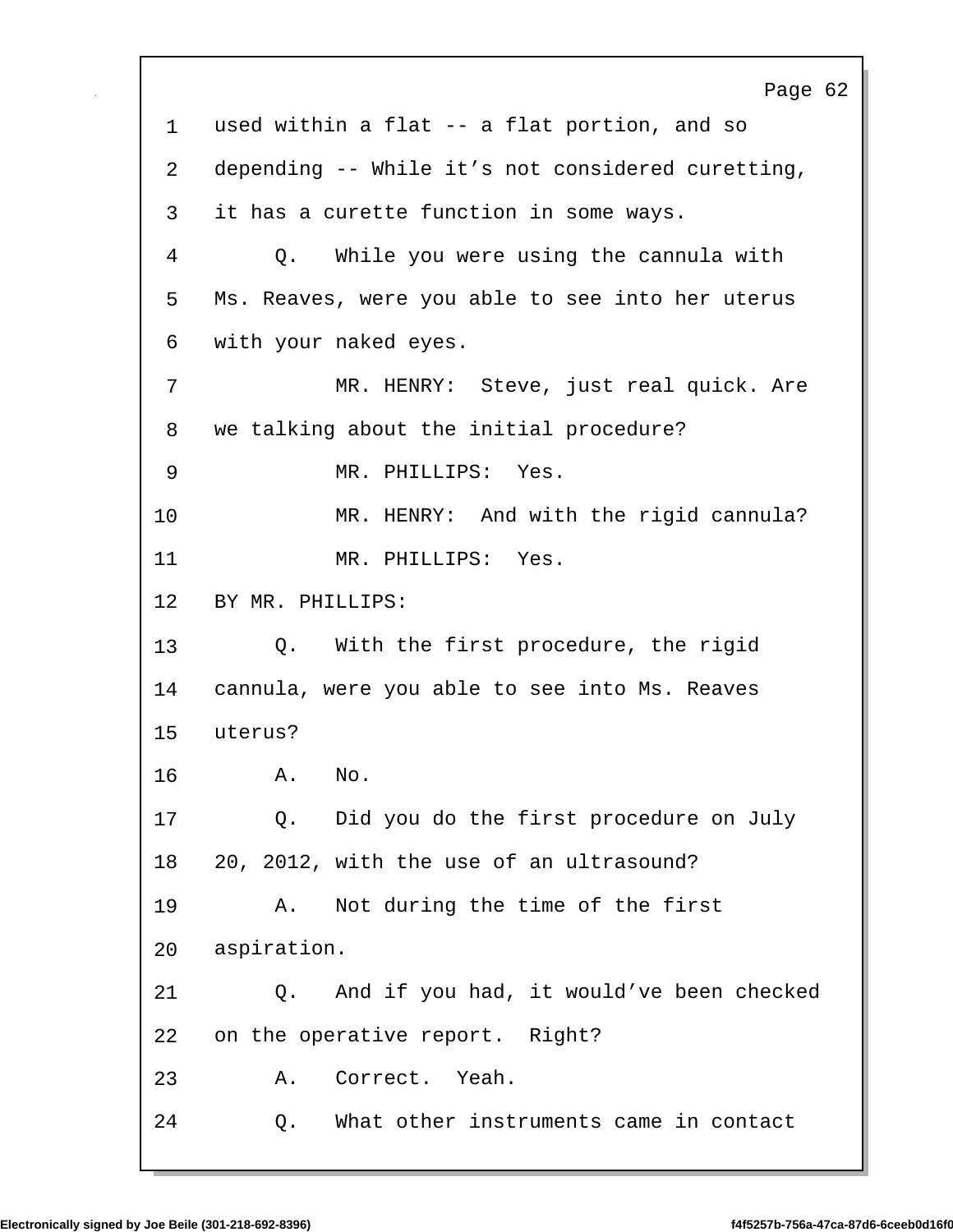Page 63 with Ms. Reaves uterus in the first procedure on July 20, 2012, other than the rigid cannula and the dilators? A. Speculum, tenaculum. I think it's a 22 gauge needle that I use for anesthesia, ring forceps. Yeah. 7 Q. Are all of the instruments that you used in the first procedure on July 20, 2012, on Ms. Reaves capable of perforating her uterus if not used properly? 11 A. I would -- Yeah, I would assume so. Yeah. 13 Q. Now, at the end of the first procedure that you did on Ms. Reaves on July 20, 2012, is it fair to say that you did not notice any abnormalities or abnormal or excessive bleeding? A. I think that's incorrect. 18 Q. Okay. Did you immediately notice? 19 A. No. Q. Okay. That's what I'm getting at. Okay, you did the first aspiration, the first procedure on July 20, 2012. At the time you did the procedure, did you notice any abnormalities or unusual bleeding?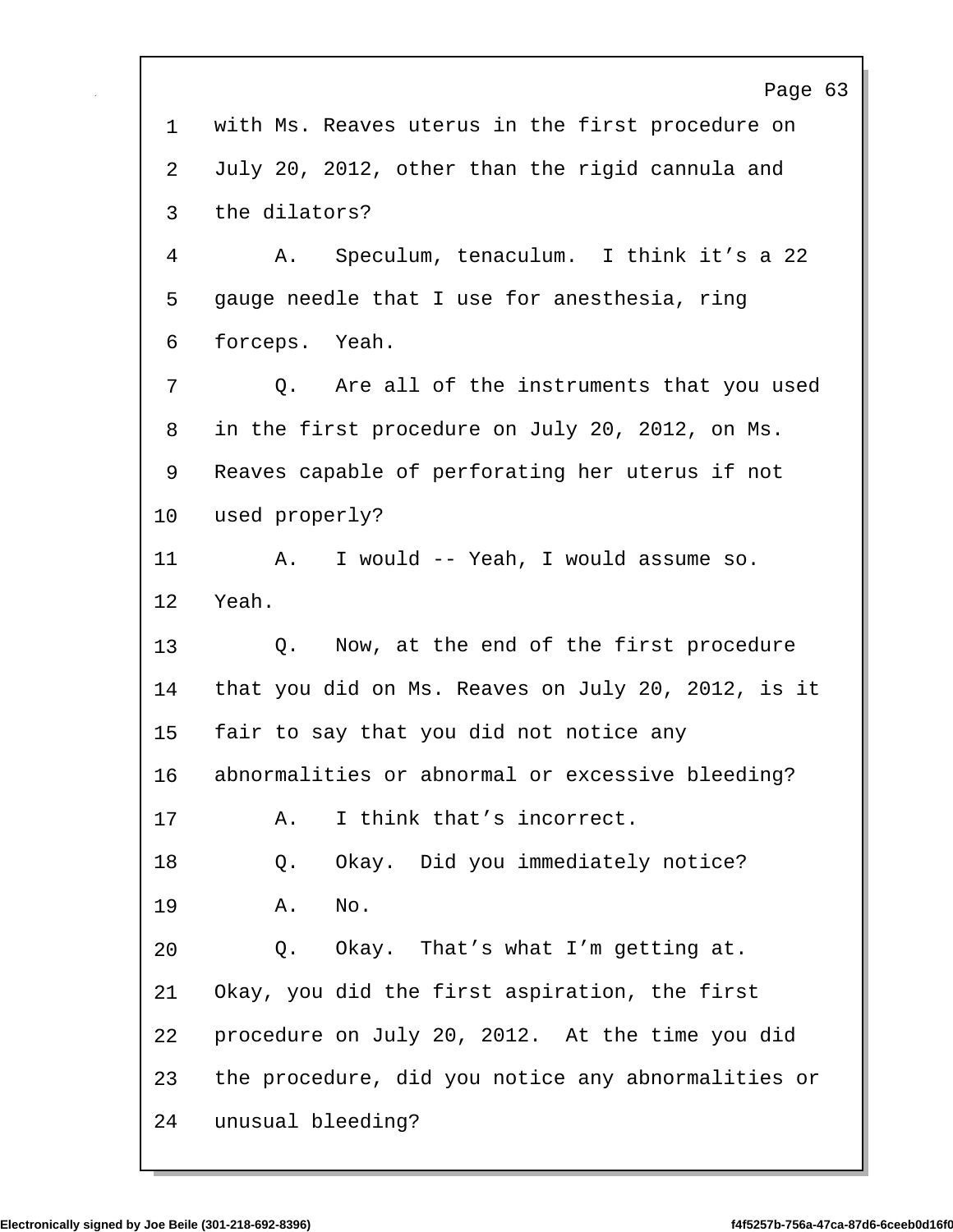Page 64 1 A. Not until I had removed the speculum. 2 Q. Okay. And what did you notice when you removed the speculum following the first procedure you did on July 20th? 5 A. Well, I removed the speculum and I was doing my paperwork, which is just lateral to the patient. And then when I was done with my paperwork and looked back, there seemed to be extra blood on the chuck? 10 0. On the what? A. It's a thing under someone's bottom to - - for to collect things. 13 Q. Okay. So between the time you removed the speculum and the time you were doing your paperwork and then you went back -- Strike that. 16 How long was it that it took you to do your paperwork after you removed the speculum that you looked down and saw a lot of blood? A. It probably -- It wasn't a lot of blood, but it was probably about 5 minutes, and -- and there was blood on the chuck. 22 Q. More than you expected? 23 A. Enough that I went back to do a bimanual exam.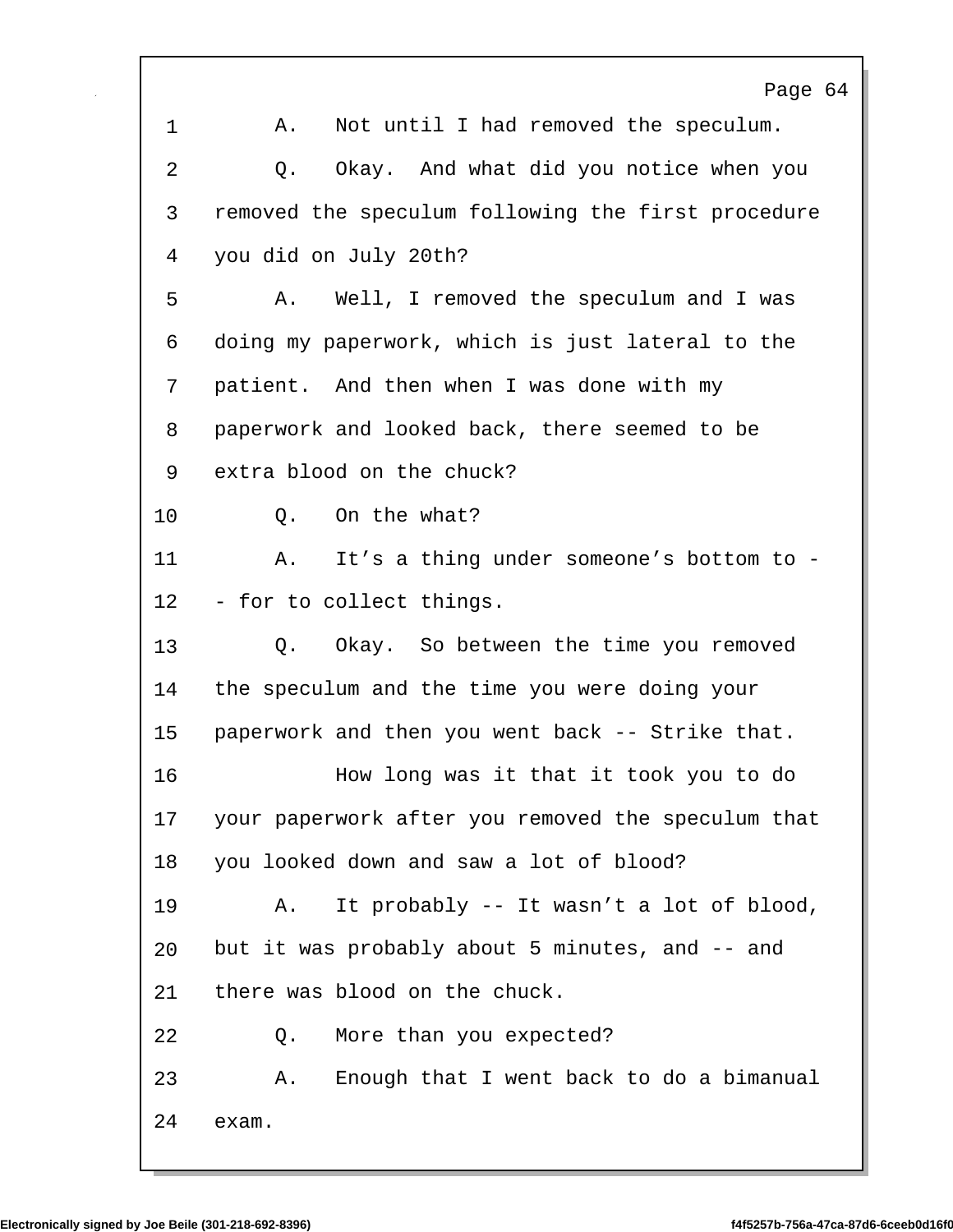Page 65 1 0. Okay. Was the blood that you saw underneath Ms. Reaves bottom, after you did your paperwork, just after you finished the first procedure on July 20th, was that more than you expected or anticipated? A. The amount on the chuck wasn't more, it was that there was still drops coming from her vagina, and that I wouldn't expect. 9 Q. Okay. How many times in your career had you still seen drops coming from a women's vagina following an abortion procedure like you did on Ms. Reaves? 13 A. Very often. Q. So what was it about Ms. Reaves' drops from her vagina after you did your paperwork, after you did the first procedure, that caused you concern or that led you to want to investigate more? 19 A. I think because they were still dripping and I kept an eye on it. I put my hand on her fundus, and because -- You know, for a 16 week pregnancy you can feel -- I could feel the fundus, or I should have felt a pretty hard uterus, and I didn't feel that.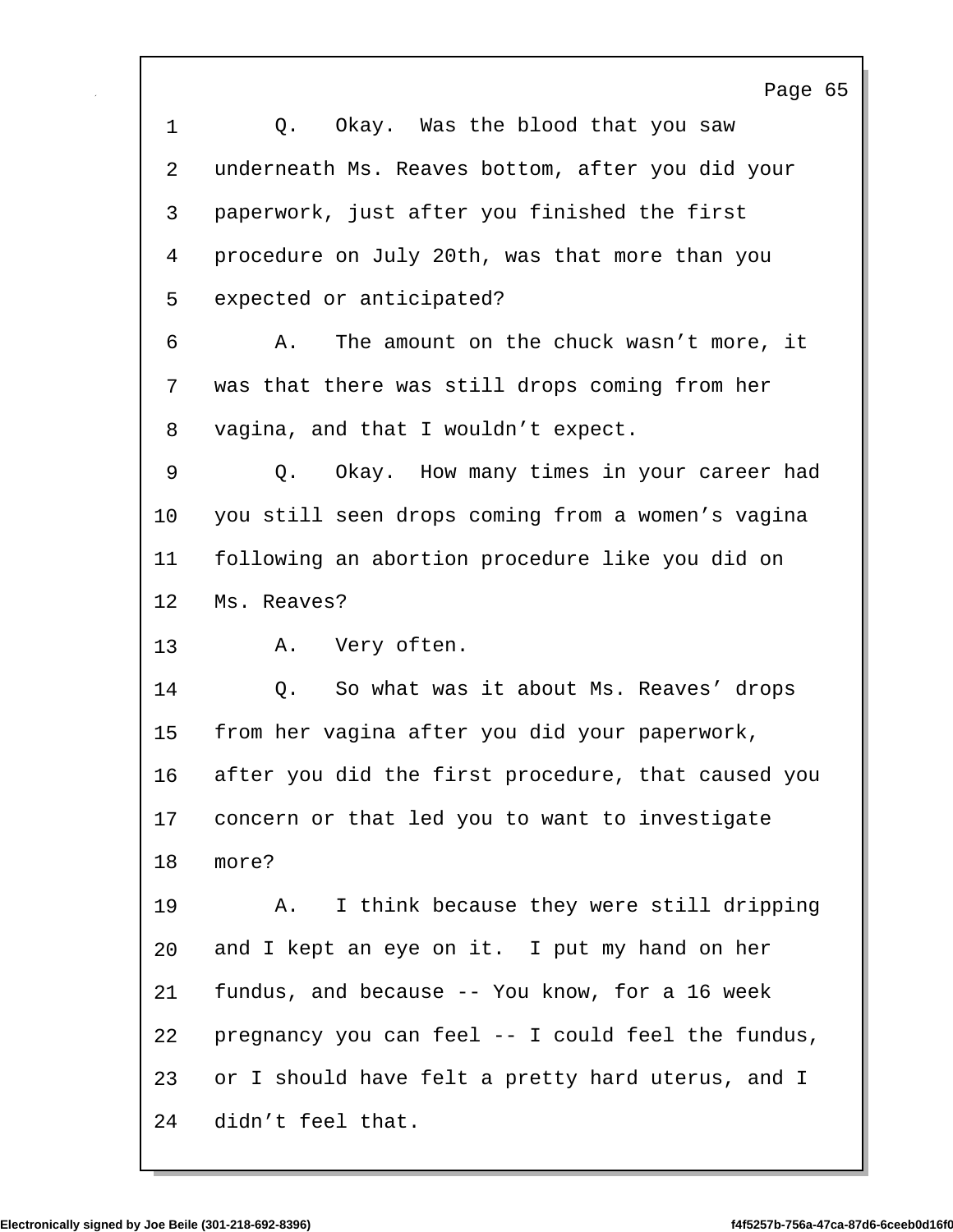Page 66 1 Q. What happened next? 2 A. If I recall, I put a lot of fundal pressure. It's called suprapubic massage, and I tend to use my fist just because of my height. So I gave suprapubic massage, didn't feel firming, and then put two fingers in her vagina to do a bimanual, so intra and extrauterine massage. 8 Q. How long did you do that? A. I would be guessing, but I'd say probably about 1 or 2 minutes -- 30 seconds to 1 minute. 12 Q. Between the time that you removed the speculum in the first procedure on July 20th and the time you started the second procedure on Ms. Reaves on July 20th, how long was that? 16 A. I think based on the chart notes we finished -- And just to clarify, there seems to be a little bit of difference in some of the calibrations of clocks. So we finished at about - - I think we left the room at about 1:07 according to one clock, and then we came back in at -- Let me see. We came back in the room -- Anesthesia started at 1502. So she was probably, which is 3:02. So she was probably back in the room by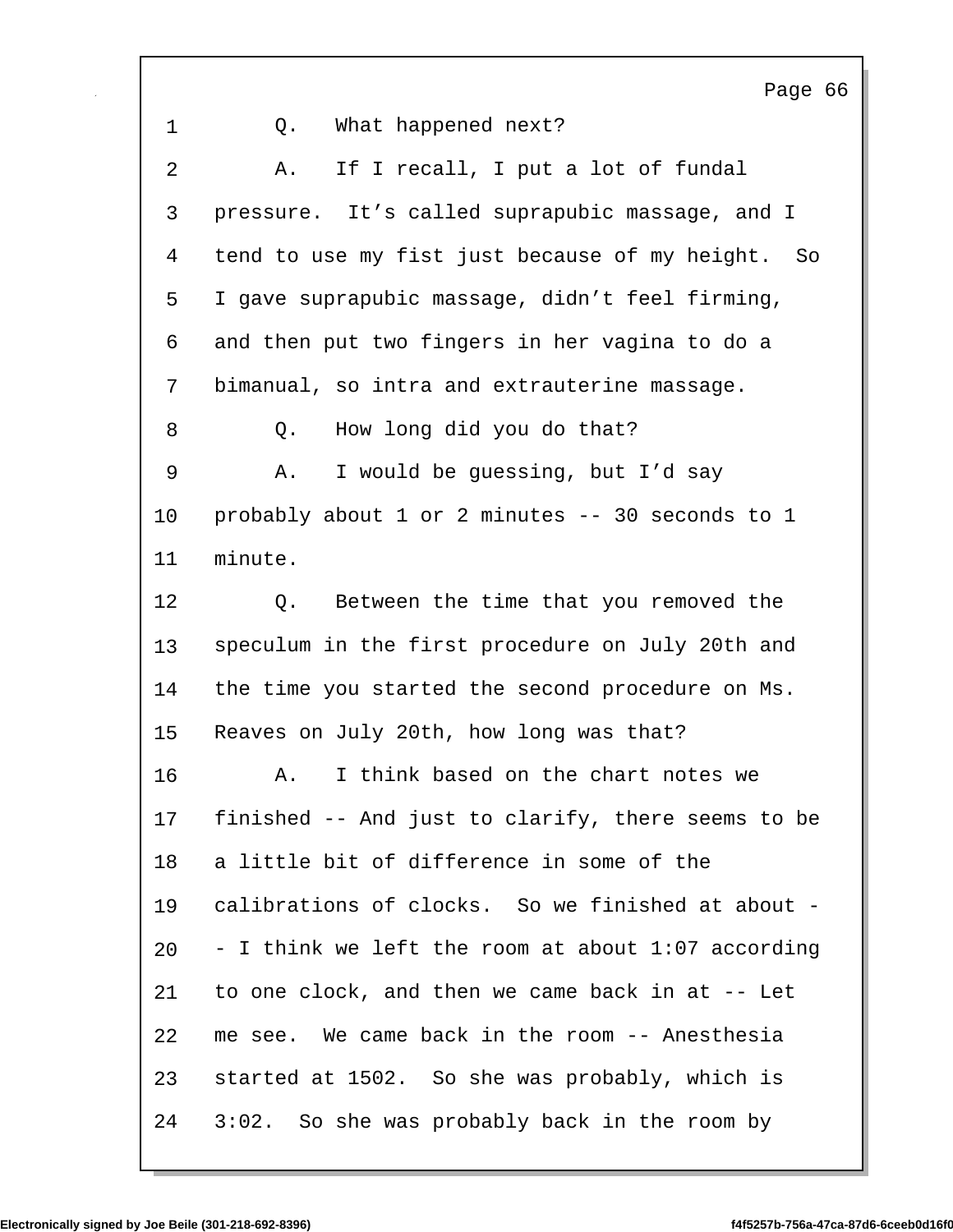Page 67 1 about 2:50 -- 2:40 -- 2:55 to -- Yeah, I'd say  $2:55.$ 3 Q. Okay. Look at page 28, please. Whose 4 writing is on page 28? Would that be the LPN, R. 5 Torres or Tarras? 6 A. So there's two different writings and, 7 again, I don't know everyone's handwriting. 8 Q. Okay, let me ask you this. Your writing 9 does not appear on page 28 of the Planned 10 Parenthood records. Correct? 11 A. I don't see my writing. 12 Q. Okay. Now, at 1:41 bleeding is noted to 13 be heavy? 14 A. Correct. 15 Q. And does your memory -- Is your memory 16 the same or similar that at 1:41 Ms. Reaves had 17 heavy bleeding? 18 A. My recollection is that the nurse came 19 to tell me that she -- when she checked her pad 20 she had heavy bleeding. 21 Q. Okay. And did you determine whether or 22 not Ms. Reaves had heavy bleeding around 1:41 p.m. 23 A. Did I look at the pad myself? 24 Q. Did you come to the conclusion that Ms.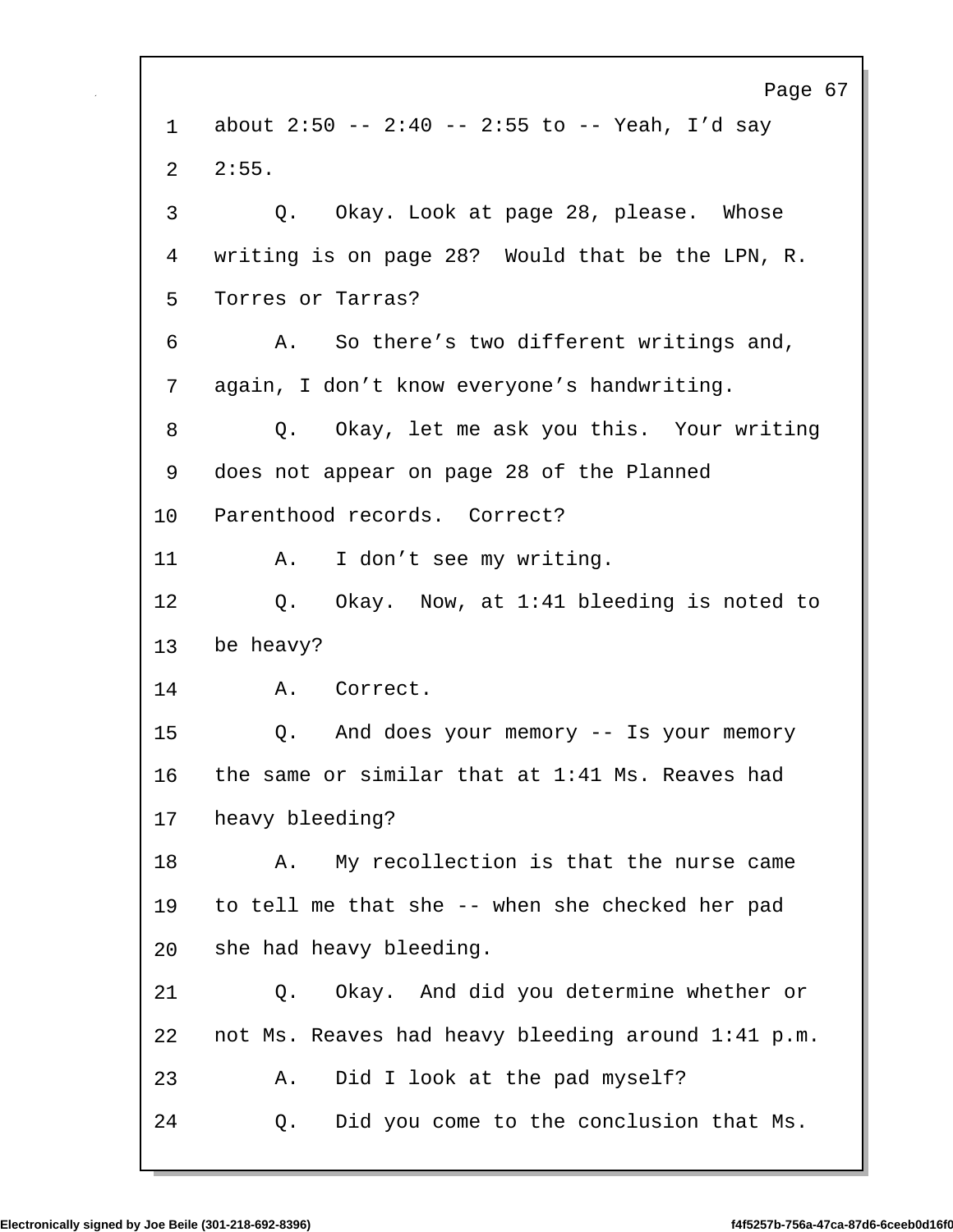Page 68 Reaves did indeed have heavy bleeding around 1:41? 2 A. At around 1:41 her pad was soaked. 3 Q. Okay. My question is did you yourself come to the conclusion that Ms. Reaves had heavy bleeding around that time? 6 A. I came to the conclusion that I needed to figure out if she was actively bleeding. Q. Okay, that's not my question. Did you determine yourself whether or not Ms. Reaves had heavy bleeding at around 1:41? 11 A. I determined at that time that the pad that had been in her underwear for over half an hour was soaked. So over the course of that time she had had excessive bleeding. 15 Q. My question is heavy bleeding. Did you think it was heavy? 17 A. Over that 30 minute period she had more blood on her pad than I would've liked. 19 Q. Okay. You need to answer my question. Did you make a determination whether or not you felt Ms. Reaves at about 1:41 p.m. had heavy bleeding? 23 A. I determined at 1:41 that based on the nurse calling it heavy bleeding, I wanted to see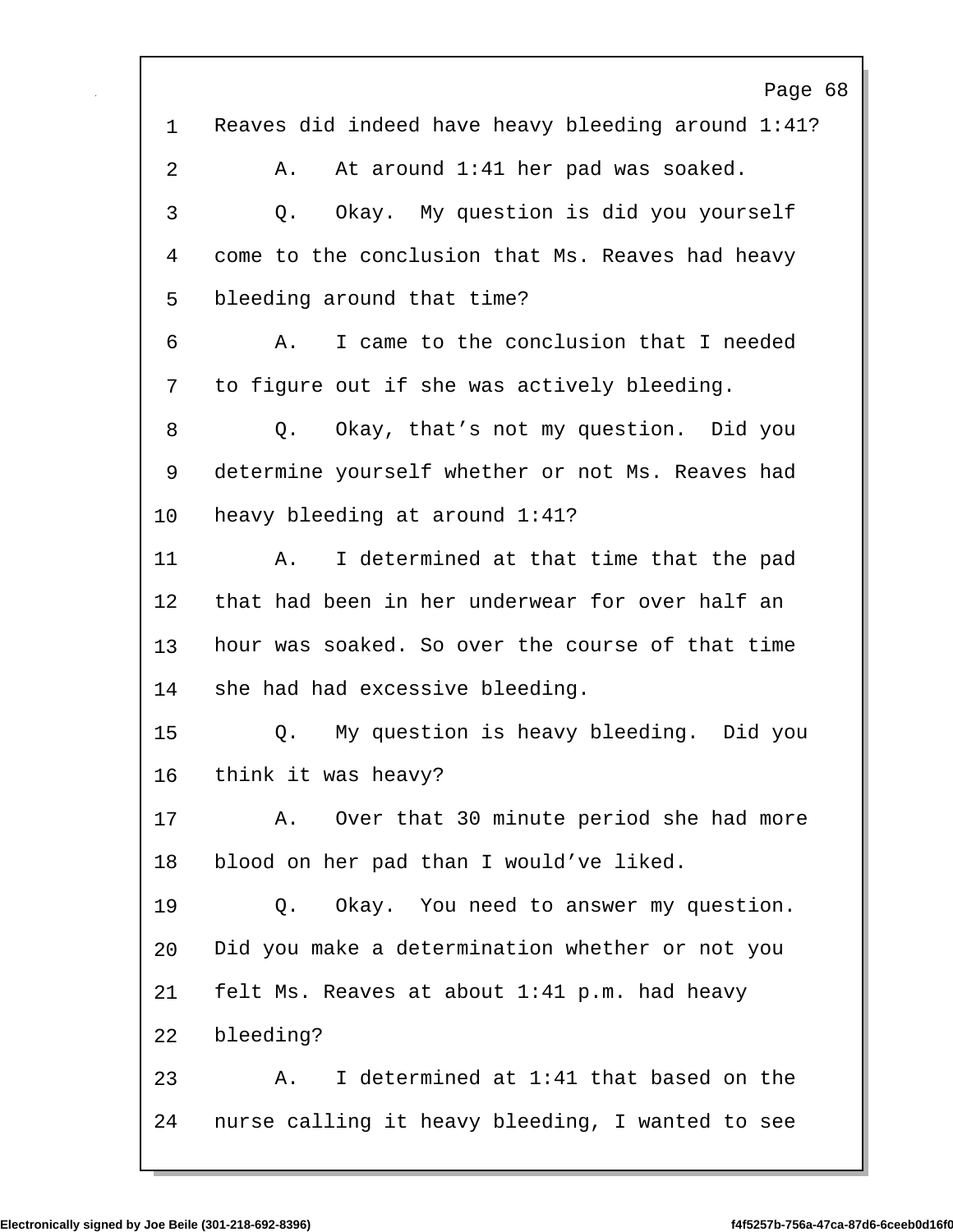Page 69 what the volume of bleeding was happening at that time. 3 MR. HENRY: He just wants to know whether you at that point decided heavy. If you didn't, then just tell him. BY MR. PHILLIPS: 7 Q. And if you did, tell me that too. 8 A. I decided that I wanted to know. 9 Q. Okay. My question is did you personally determine whether or not you thought Ms. Reaves had heavy bleeding around 1:41 p.m. I want to know heavy bleeding. 13 A. I think if I have to answer your question how you're wording it, that at 1:41 there was more bleeding on her pad and I wanted to know if it was happening. Q. No, you've told me that, but my question is different, and under the law I'm allowed to ask my questions and -- Okay? 20 A. Mm-hmm. Q. And I've got a nurse or an LPN who says heavy bleeding. 23 A. Mm-hmm. 24 Q. Okay?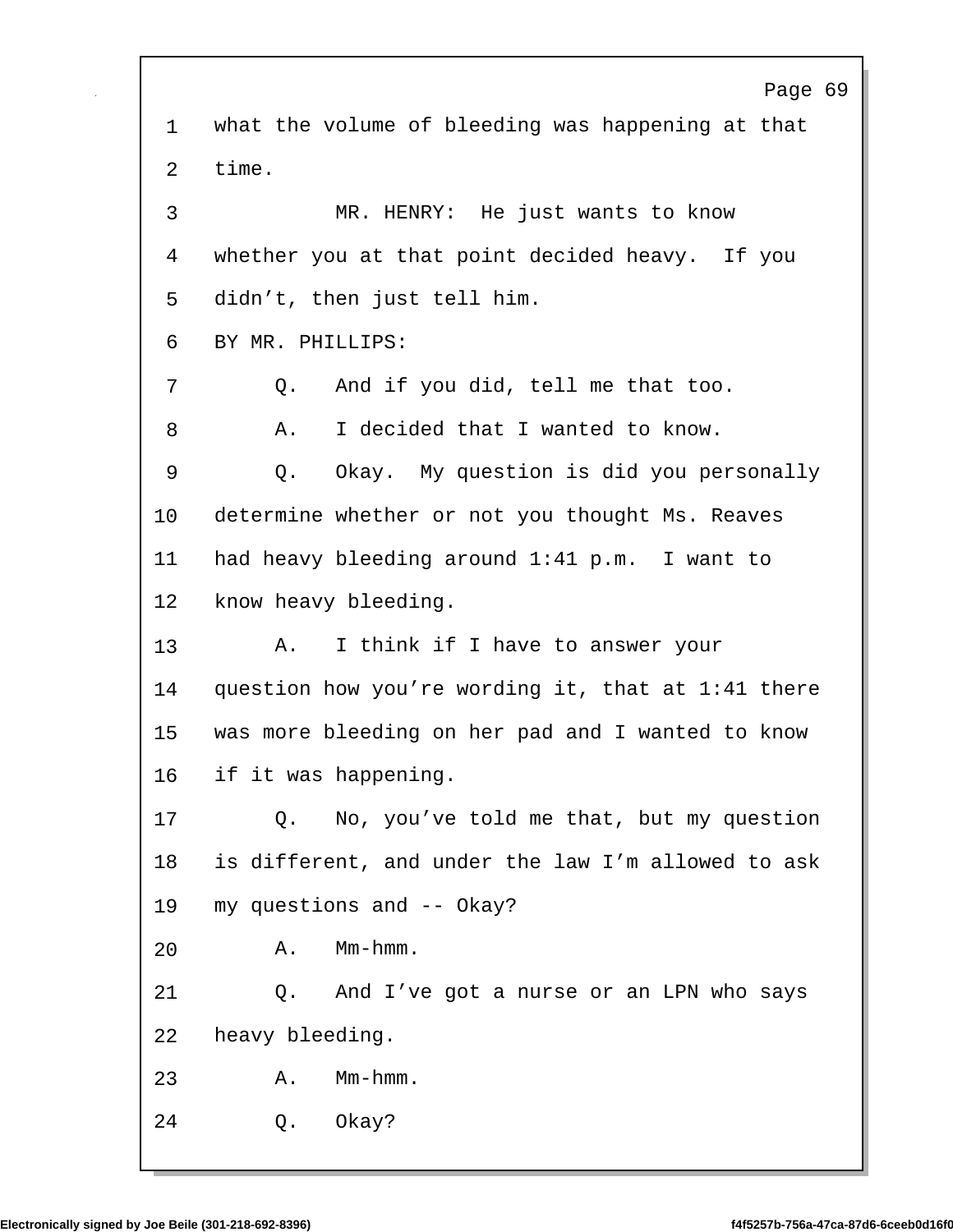Page 70 1 A. Mm-hmm. 2 Q. You need to answer my question, alright? Let's stick to my question. Strike that. 4 Did you yourself make a determination whether or not Ms. Reaves had heavy bleeding at 1:41 or around that time? A. Can you rephrase that because I'm answering it how I know it, and so one of the issues is -- MR. HENRY: If you can't answer his question as phrased, just say I can't answer it as phrased. THE WITNESS: I can't answer it as phrased. BY MR. PHILLIPS: 16 Q. Do you know what the nurse meant when she documented heavy bleeding at 1:41 p.m.? 18 A. The pad was saturated with blood. 19 Q. Did you ask her? 20 A. Yes. 21 Q. Okay. And she -- Did -- did the nurse tell you the pad is saturated with blood at 1:41 p.m. or that the patient was having active heavy bleeding?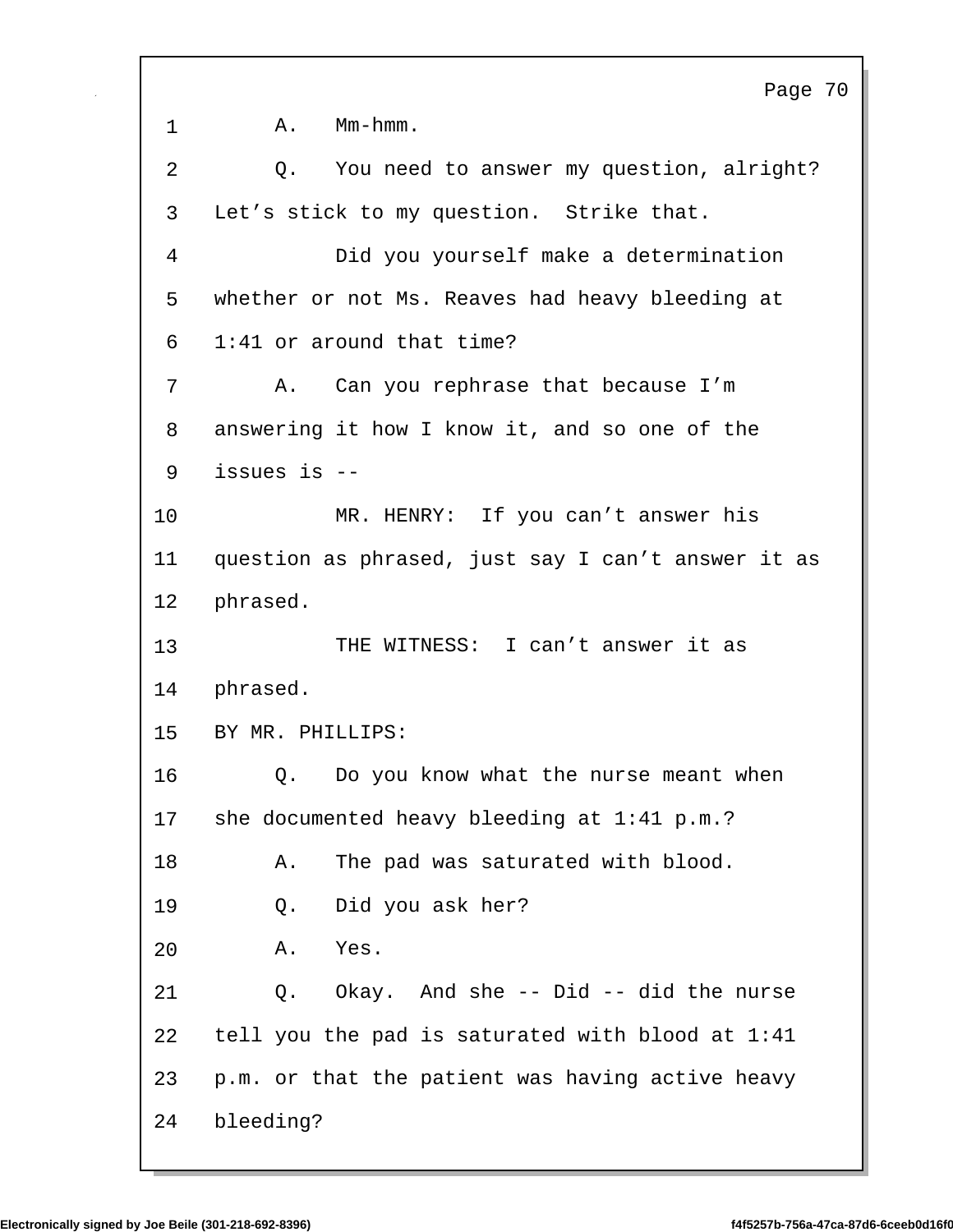Page 71 1 A. The pad was soaked. It was saturated. 2 Q. Did you ask the nurse around 1:41 p.m. 3 whether or not Ms. Reaves was having active heavy 4 bleeding? 5 A. Yeah. Yes. That's what I asked, was 6 she still bleeding. 7 Q. And what did the nurse say? 8 A. I don't know. 9 Q. You don't know what the nurse said, or 10 the nurse said I don't know if she's bleeding? 11 A. The nurse -- The nurse said I'm not sure 12 if she's still actively bleeding. 13 Q. Now, at two o'clock, the nurse wrote 14 that there's clot. Right? 15 A. Yes. 16 Q. And did the nurse tell you at two 17 o'clock that there's clot with regard to Ms. 18 Reaves? 19 A. Yes. 20 Q. Was the clot actually coming out of her 21 vagina at two o'clock? 22 A. Yes. 23 Q. And did you do an examination of Ms. 24 Reaves --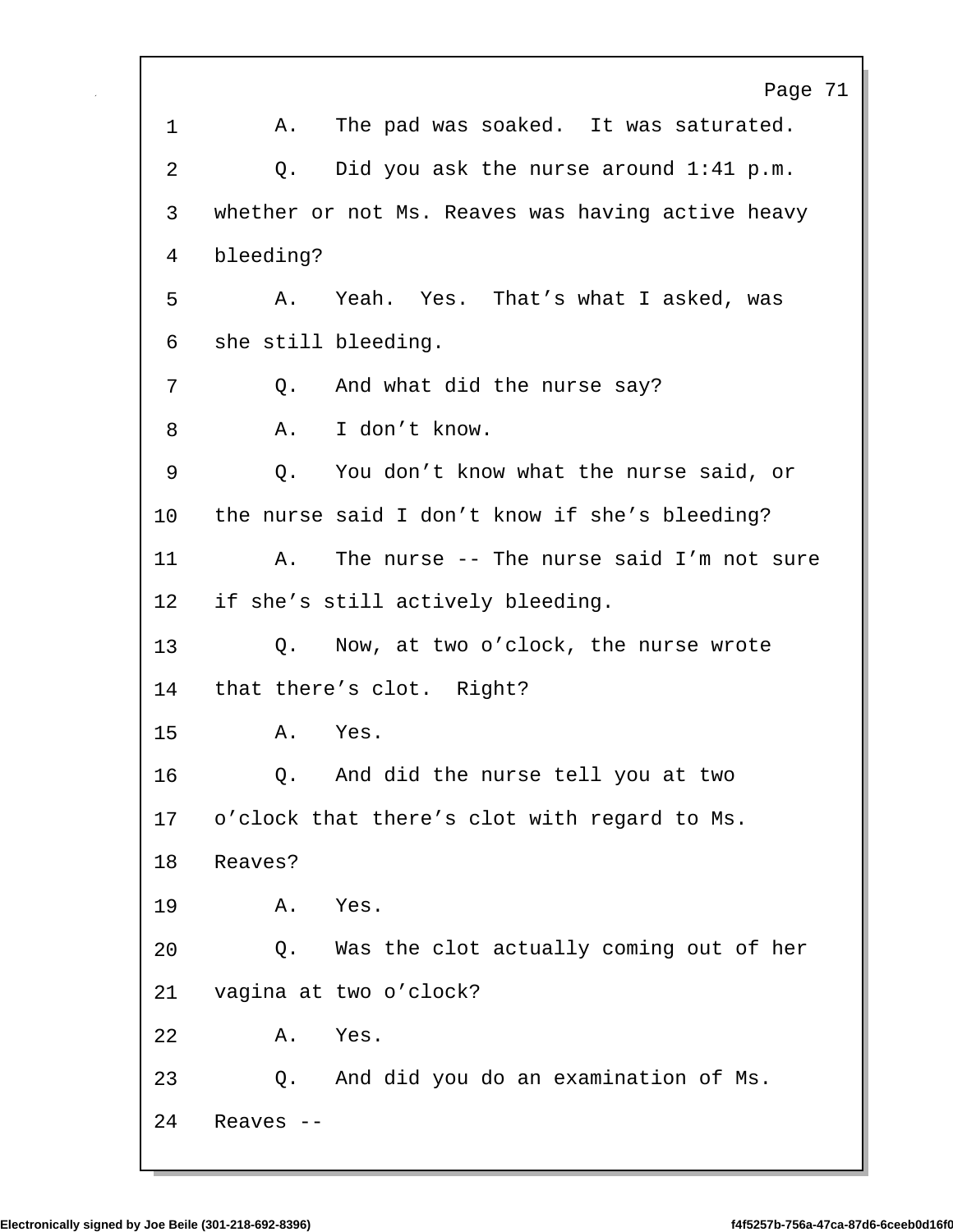Page 72 1 A. Yes. Q. -- at around two o'clock? 3 A. Yes. 4 Q. And did you notice whether or not there was clot at two o'clock for Ms. Reaves? A. I don't recall the exact time, but when I was able to evaluate Ms. Reaves, there was blood in her vagina. 9 Q. Okay. Now, a -- An occult bleed behind Ms. Reaves uterus would be a emergency situation. True? 12 A. A bleed within her pelvis? 13 Q. Yes. 14 A. Yes, any -- any active bleeds within her pelvis would be an emergent situation. Q. But it's also true that there can be an occult bleed behind the uterus that because of the clot can be slowing or stopping the bleeding until the clot breaks loose. True? A. If you're referring to the idea that within the abdomen or pelvis you can have bleeding and the bleeding itself puts pressure on the vessel to minimize the bleeding, yeah, there's a lot of potential space in the pelvis and abdomen.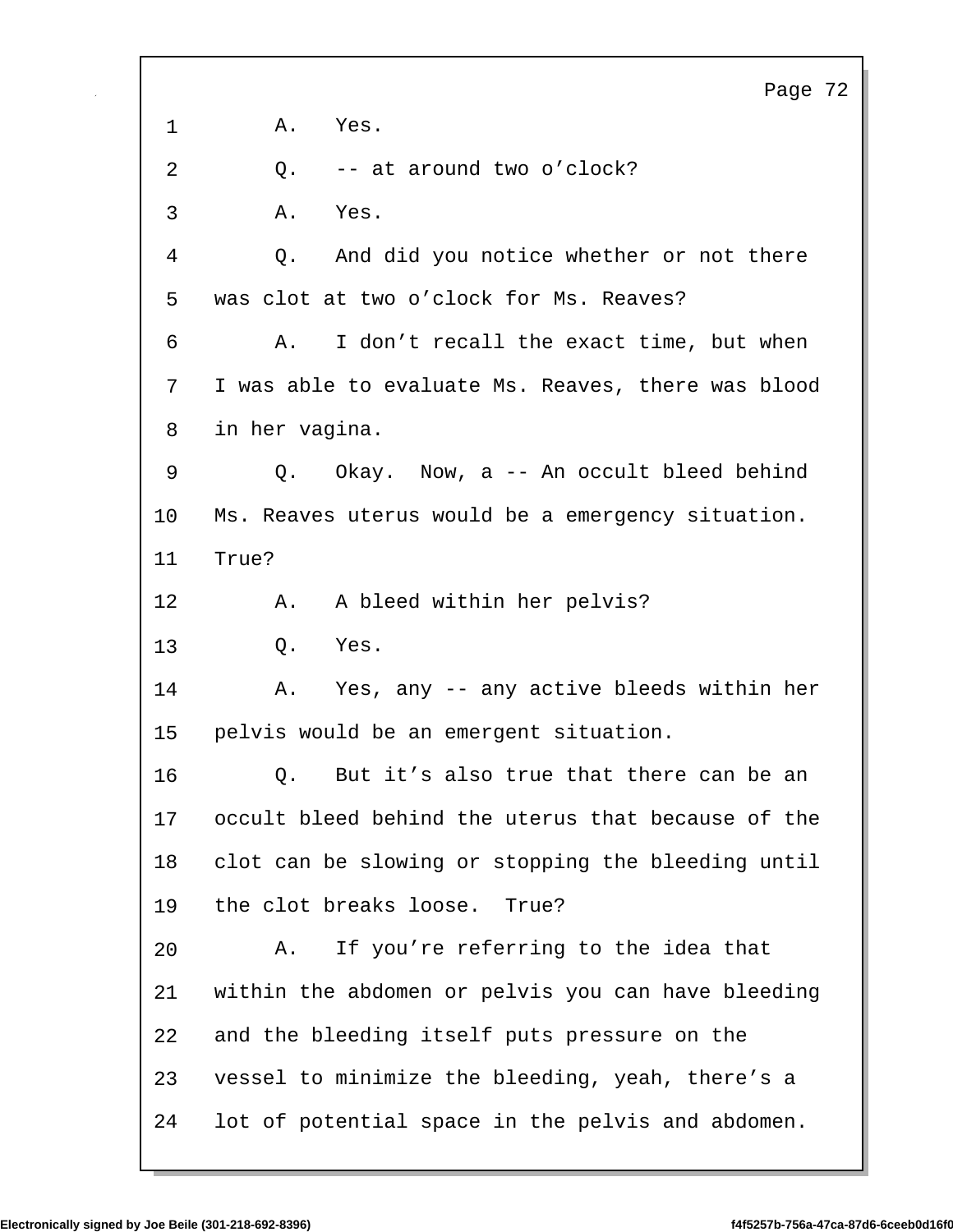Page 73 1 Q. And an occult bleed where the blood itself is tamponading the rest of the blood it, that's a very dangerous situation, is it not? 4 A. Any bleed within the abdomen or pelvis would be very dangerous. 6 Q. Um, you did a pre-op ultrasound on Ms. Reaves. Is that correct? 8 A. No, I evaluated and reviewed the ultrasound that was done preoperatively. Q. And there's no evidence in this case that Ms. Reaves had any abnormalities in her vagina, her cervix, or her uterus. Correct? 13 A. Not according to the ultrasound that I saw. 15 Q. Okay. And not according to everything you know about her. Right? You're -- you just limited that response to the ultrasound is what I'm getting at. 19 A. Correct. Q. Um, there's no evidence in this case that Ms. Reaves had any abnormalities in her uterus or cervix or any abnormal anatomy. True? 23 A. At one point when I was with Ms. Reaves, I did speculate that she had an abnormal anatomy.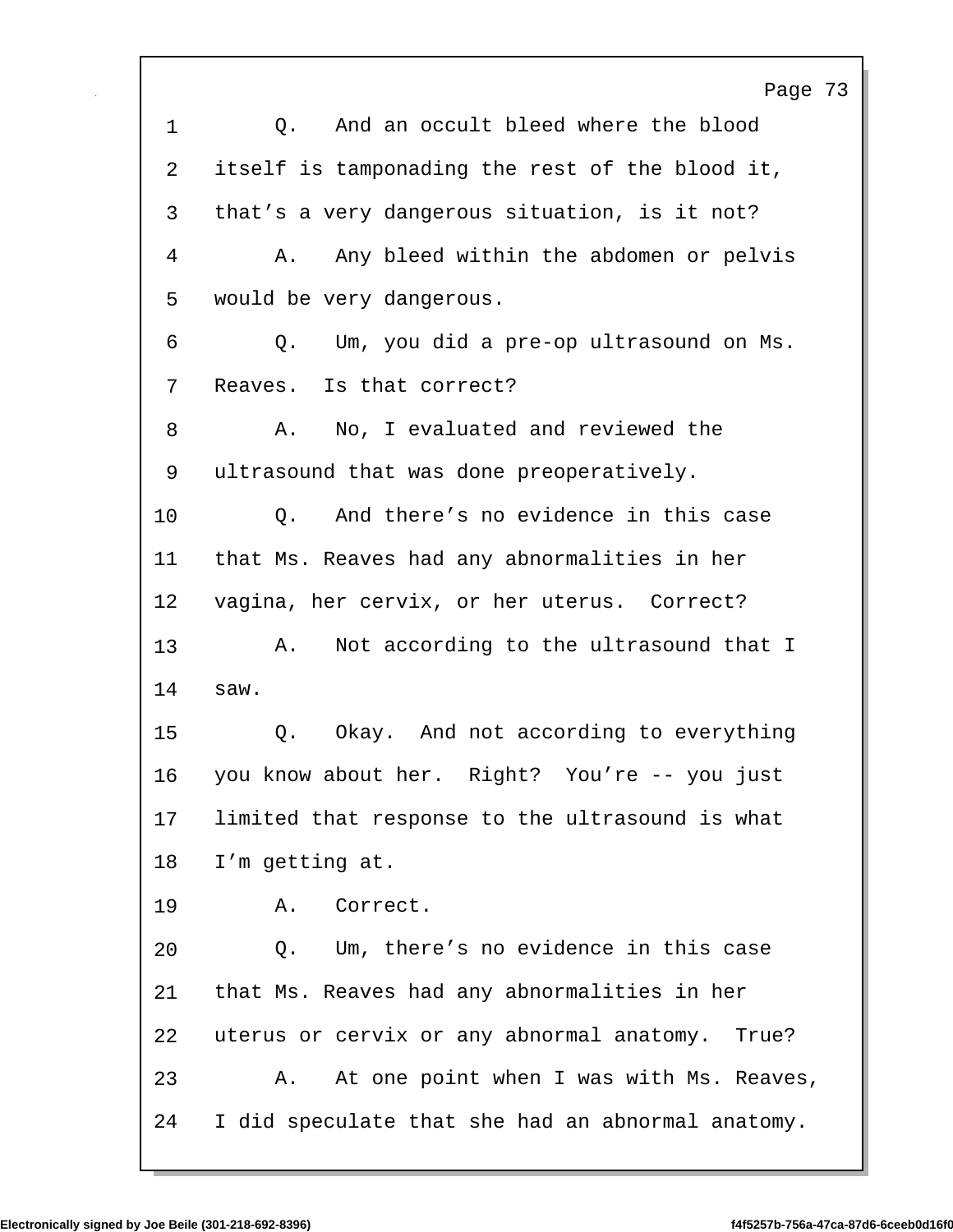Page 74 1 0. What was that? 2 A. At what point or what did I speculate? 3 Q. Well, first of all, what was the 4 speculation? 5 A. I speculated that she either had a 6 bicornuate uterus, which is an abnormally shaped 7 uterus or an extra uterus. 8 Q. Did you ever determine whether in fact 9 Ms. Reaves had a extra uterus or a bicornuate 10 uterus? 11 A. No. 12 Q. So you have no evidence that Ms. Reaves 13 had a abnormal uterus, abnormal cervix, abnormal 14 vagina. Correct? 15 A. I have no evidence. 16 Q. Okay. And you have no evidence that Ms. 17 Reaves had any placental or fetal abnormalities. 18 True? 19 A. Correct. 20 Q. Um, what was the brand of cannula you 21 used with the rigid? 22 A. I don't know. 23 Q. What color was it? 24 A. Clear.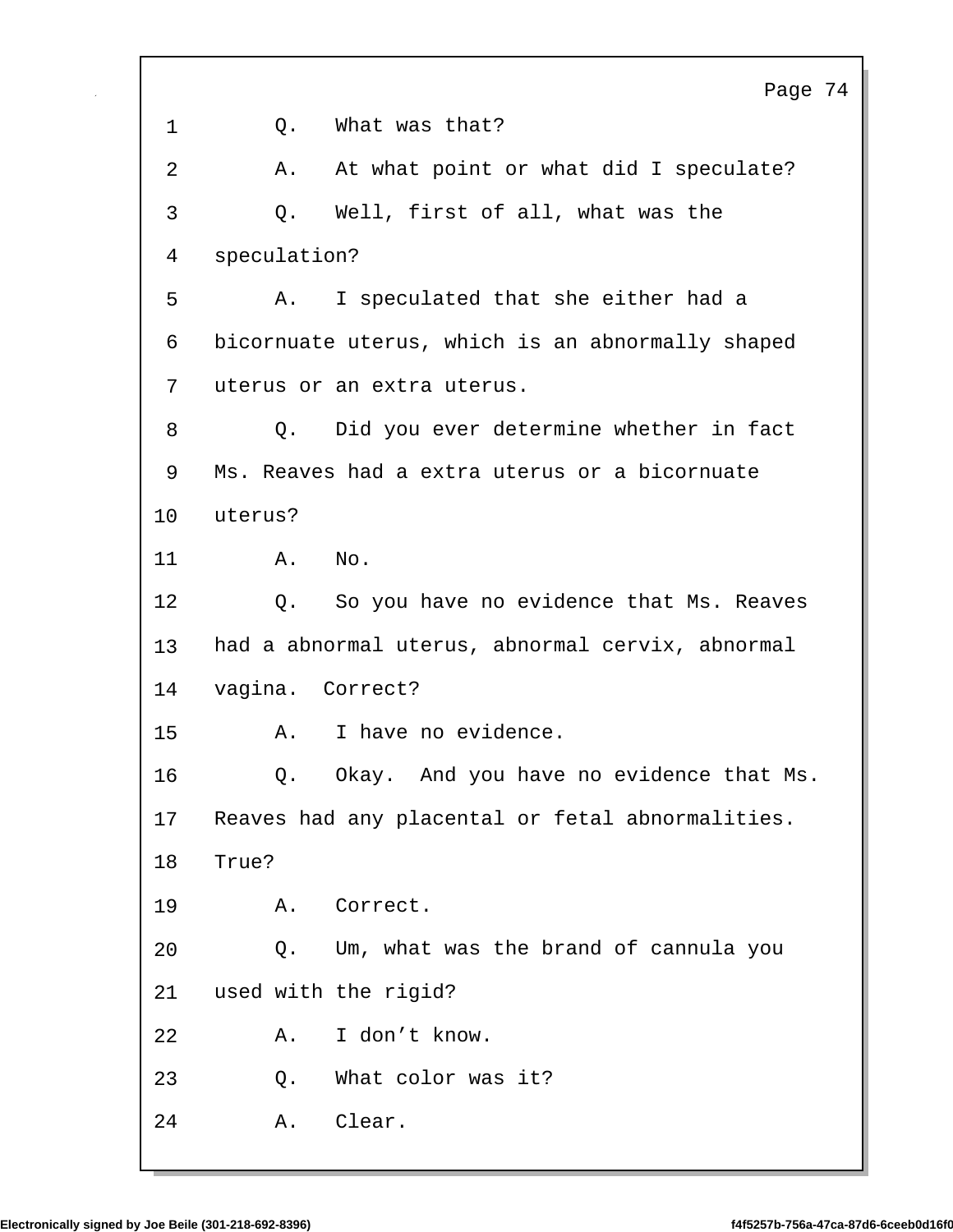Page 75 1 Q. Alright. What time did you finish the 2 first procedure on Ms. Reaves? 3 MR. HENRY: You could look at the 4 records. 5 THE WITNESS: Yeah, I mean, the first 6 procedure we finished at approximately 1:04. 7 BY MR. PHILLIPS: 8 Q. And of the -- What did you say, about 50 9 or so second trimester abortions you've performed. 10 Is that right? 11 A. No. 12 Q. Oh, I'm sorry, 200. I apologize. 13 A. No, 14 MR. HENRY: No, it's more than that. 15 THE WITNESS: Because we're talking -- 16 You're talking over 13 weeks. Right? So second 17 trimester starts -- 18 MR. PHILLIPS: I thought -- I thought it 19 was 13,000 first term and -- Oh, 2,000. Is that 20 right? I'm checking someone who's keeping good 21 notes. 22 MR. HENRY: Well, it was 1 -- 23 THE WITNESS: Can you repeat the 24 question?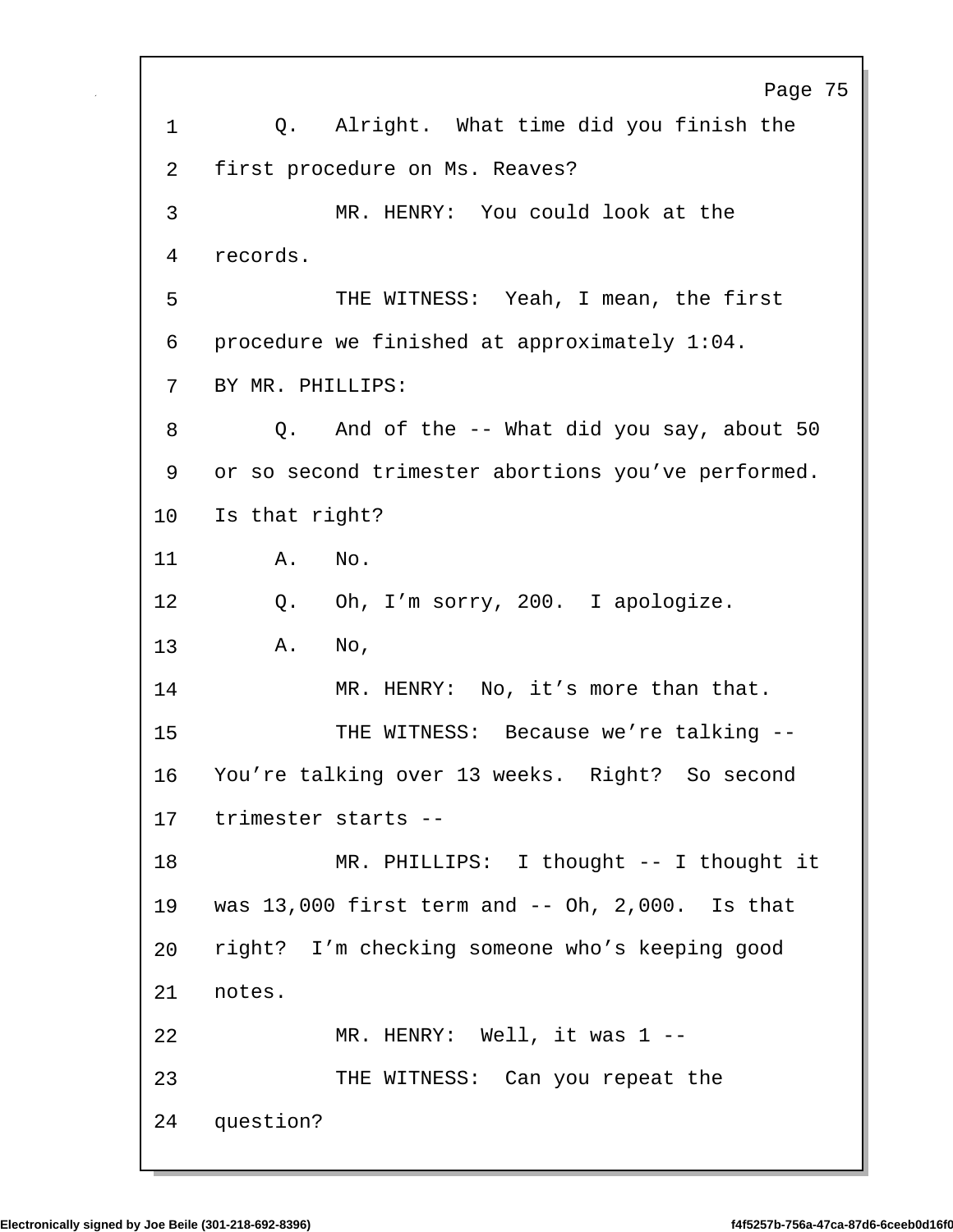Page 76 1 MR. HENRY: It was 1 to 2,000 in 14 weeks, 150 to 200 in 15 weeks, 200 to 250 at 16 weeks. BY MR. PHILLIPS: 5 Q. Alright, let me make this easy. Of the second trimester abortions you've performed, what is the percentage of them that you have done under ultrasound guidance? 9 A. Um, maybe 5 to 10 percent. Q. And what's the reason you did 5 to 10 percent second trimester abortions with ultrasound guidance? 13 A. Sometimes I use it if I have any question of being intrauterine and/or being completed with the procedure. Sometimes I use it when I'm training, so that the either med student or resident can visualize, and, quite honestly, now I do it all of the time because I was told that an attorney would ask me why I don't do it. 20 Q. When were you told to start doing second trimester abortions under ultrasound guidance? After the Reaves case? 23 A. Yeah. Q. Um, prior to the Reaves case, when's the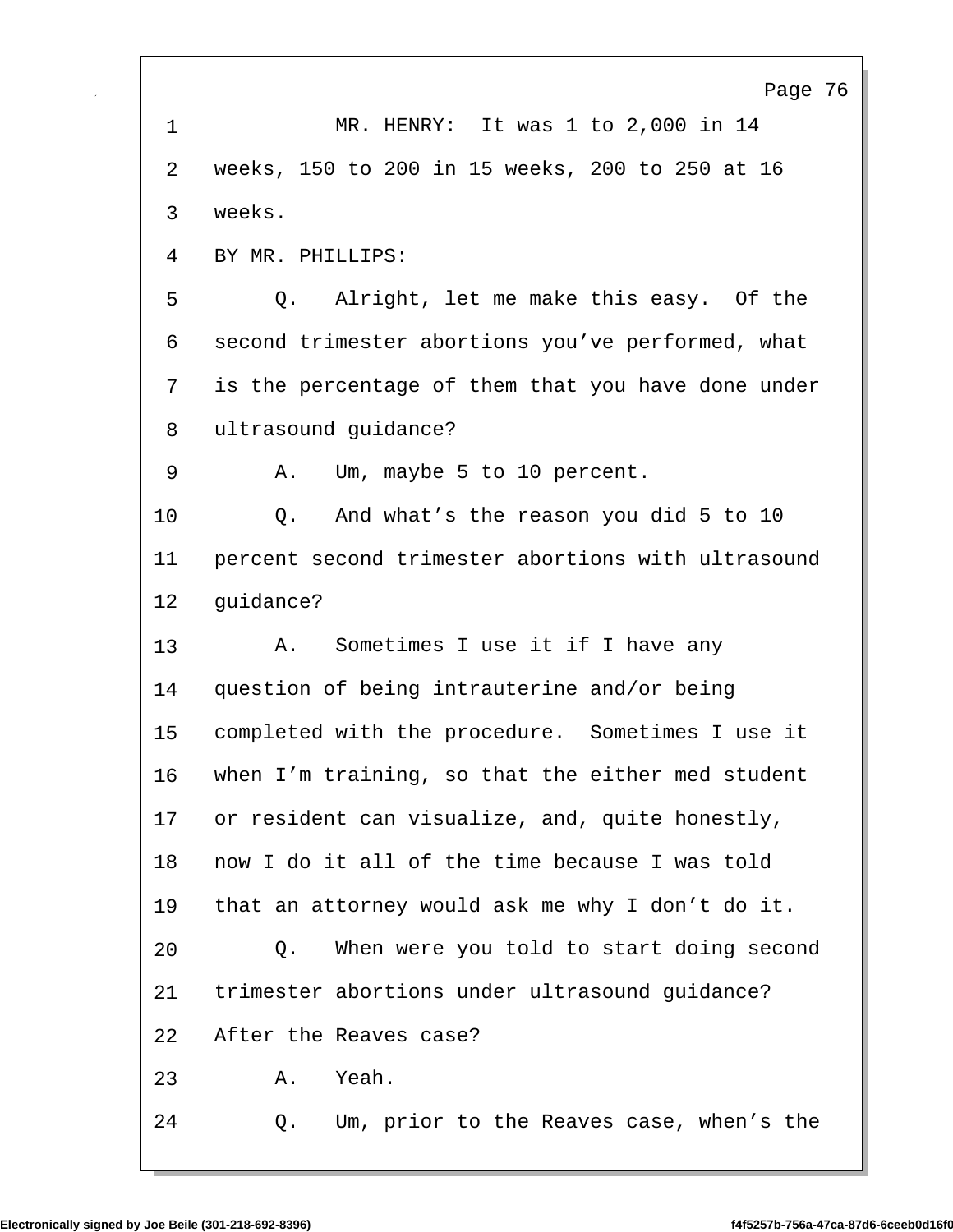Page 77 1 last time you did a second trimester abortion 2 under ultrasound guidance? 3 A. I don't recall. 4 Q. Was it over 5 years before that, 10 5 years before that? 6 A. I don't recall. 7 Q. Do you have any idea? 8 A. I really don't recall. 9 Q. I mean, do you have any idea whatsoever? 10 Was it -- 11 A. I would speculate that I had done it 12 within the last year. 13 Q. How many? 14 A. Um -- 15 Q. Or is that just speculation? 16 MR. HENRY: If you know. You've just -- 17 THE WITNESS: No, I'm speculating. 18 MR. PHILLIPS: You're speculating? 19 MR. HENRY: Right. 20 THE WITNESS: Yeah, I'm speculating. 21 BY MR. PHILLIPS: 22 Q. Okay. 23 A. When I ever have any questions -- 24 Q. Alright. Just hang on. So as you sit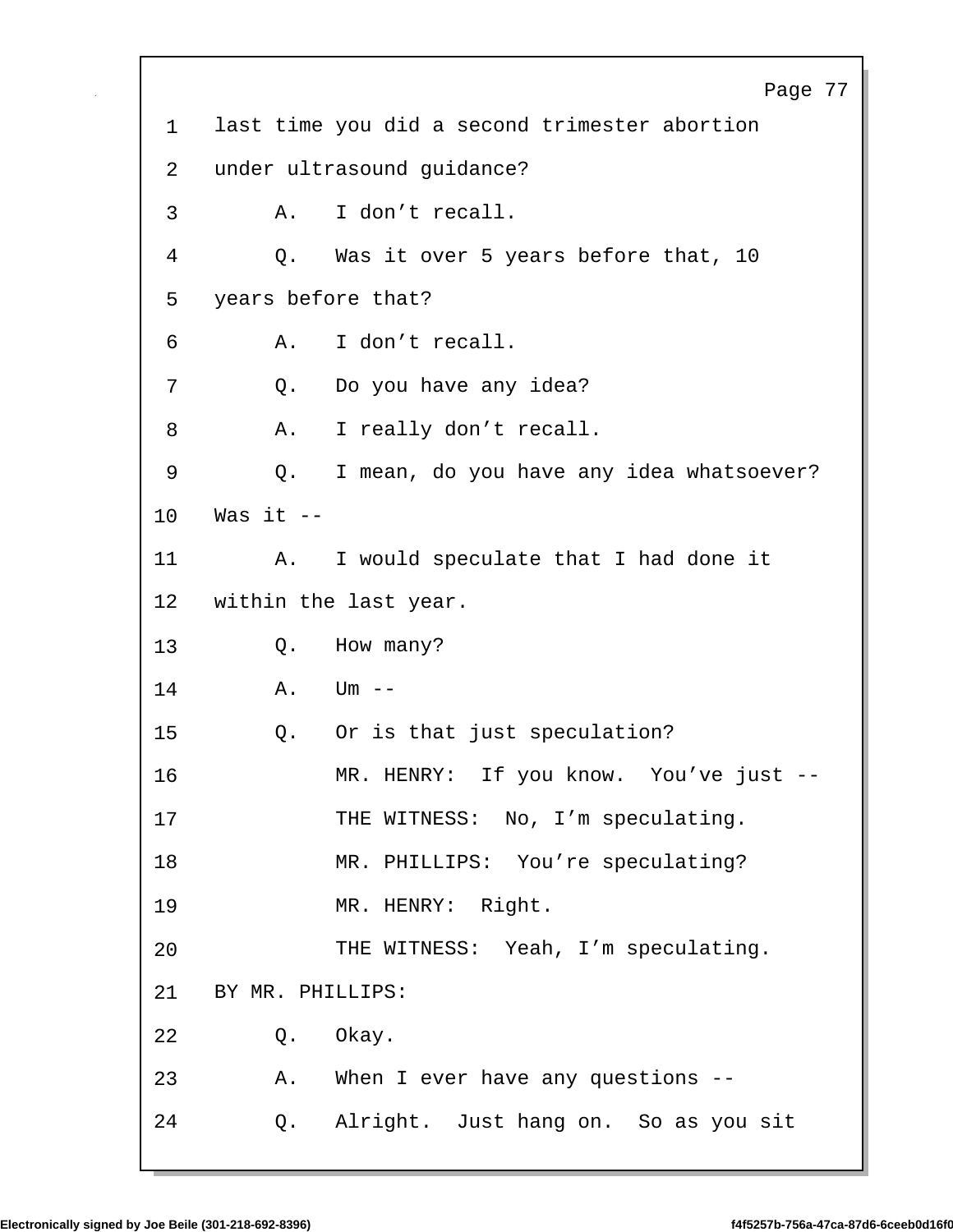Page 78 1 here today, you have no memory whatsoever about 2 the last time prior to Ms. Reaves case that you 3 did a second trimester abortion under ultrasound 4 guidance. Is that right? 5 A. I couldn't say exactly. 6 Q. Can you say generally? 7 A. Within a year. 8 Q. Okay. How many within the last year? 9 A. Only second trimester? I would be 10 guessing. 11 0. No idea? 12 A. No. 13 Q. How many first trimester abortions have 14 you done under ultrasound guidance? 15 A. What percentage? Probably -- probably 16 the same, 5 to 10 percent. 17 Q. There are benefits to using an 18 ultrasound during the course of an abortion. 19 Right? 20 A. If the ultrasound is helpful, then there 21 is a benefit. 22 Q. Well, what are the benefits of using an 23 ultrasound during a second term or first term 24 abortion?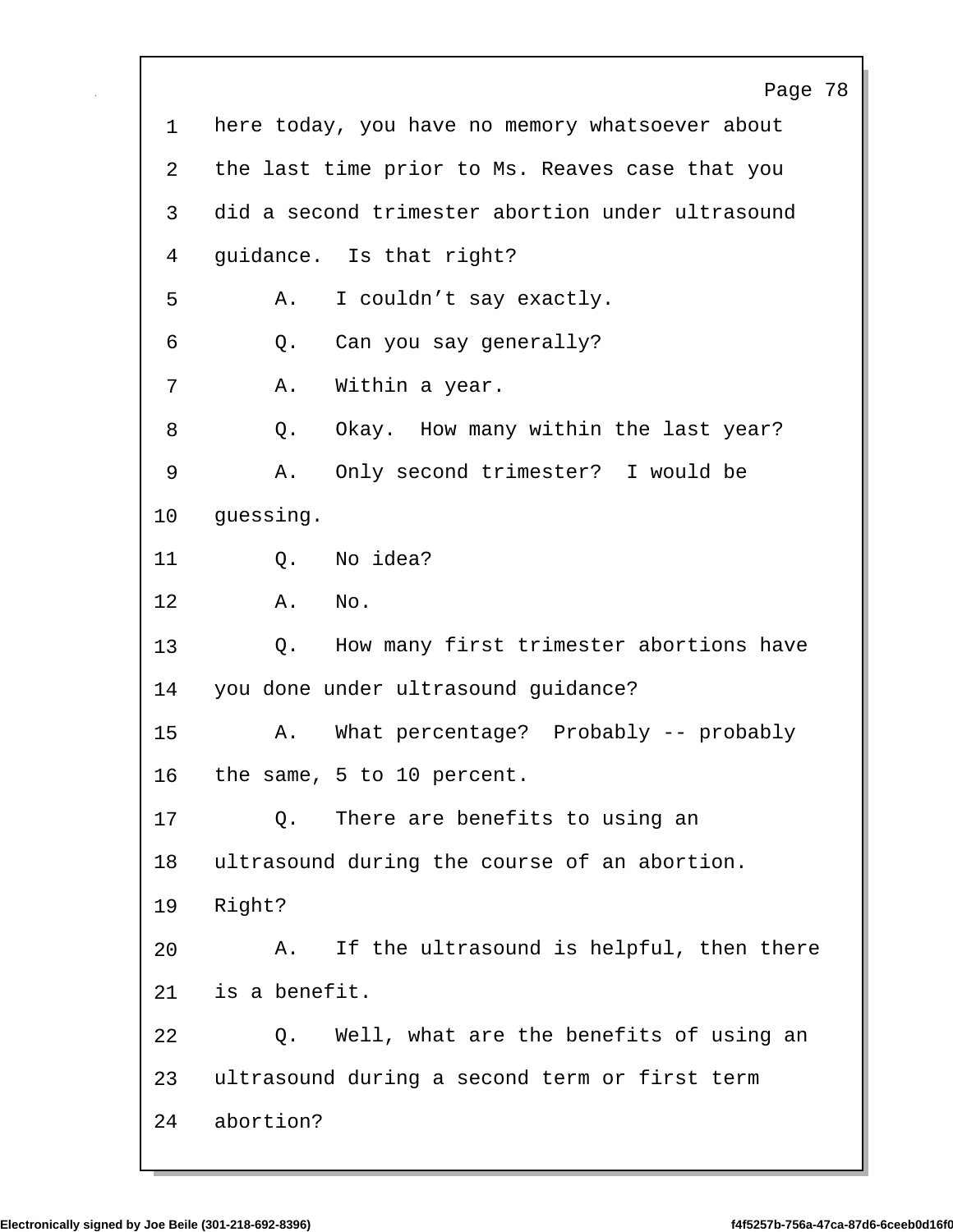Page 79 1 A. If you have any question about the 2 anatomy, or if in fact you are within the body of 3 the fundus. 4 Q. The ultrasound gives you further 5 information with regard to performing abortion. 6 Right? 7 A. Mm-hmm. 8 Q. Yes? 9 A. Yes. I'm sorry. 10 Q. What are the dangers or detriments to 11 using an ultrasound during a first or second term 12 abortion? There aren't any, are there? 13 A. Well, patient comfort is one. A lot of 14 the procedures I do patients are awake, and it's 15 pretty uncomfortable to have someone between your 16 legs, on your belly. So sometimes with patient 17 comfort, I'll wait until the speculum's removed to 18 do an ultrasound. 19 Q. Other than a patient being 20 uncomfortable, are there any other detriments or 21 negatives to using ultrasound during the course of 22 an abortion for guidance? 23 A. None that come to my mind right now. 24 Q. Was Ms. Reaves put to sleep during the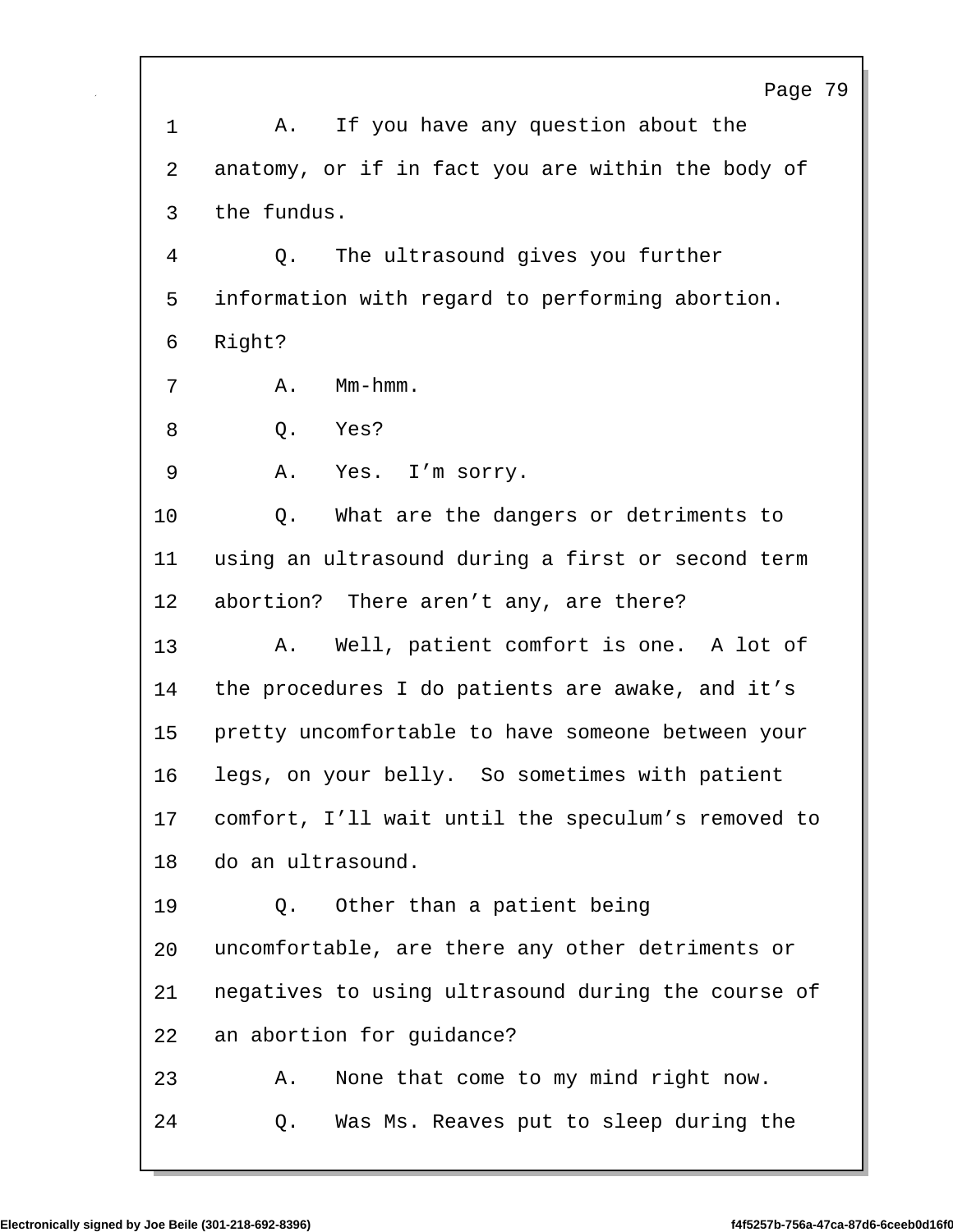Page 80 course of her first procedure on June 20, 2012? 2 A. Was she sedated? Yes. 3 Q. Okay. So you -- you could have certainly safely and easily done the first procedure on July 20, 2012, under ultrasound guidance. True? 7 A. Correct. 8 Q. How long would it take to do an ultrasound on Ms. Reaves during the first procedure on June 20th? 11 A. In what way does the ultrasound increase the length? 13 Q. No. How long would it take to do an ultrasound during the first procedure you did on Ms. Reaves on July 20th? It would just take a matter of 2, 3 minutes. Right? A. I don't think it would -- To do it intraoperatively, it wouldn't increase the time. 19 Q. Okay. Would you -- Would you -- If you had chosen to do ultrasound guidance on Ms. Reaves on July 20th, could you either have done it externally the ultrasound or internally the ultrasound? A. You can't -- To my knowledge, you can't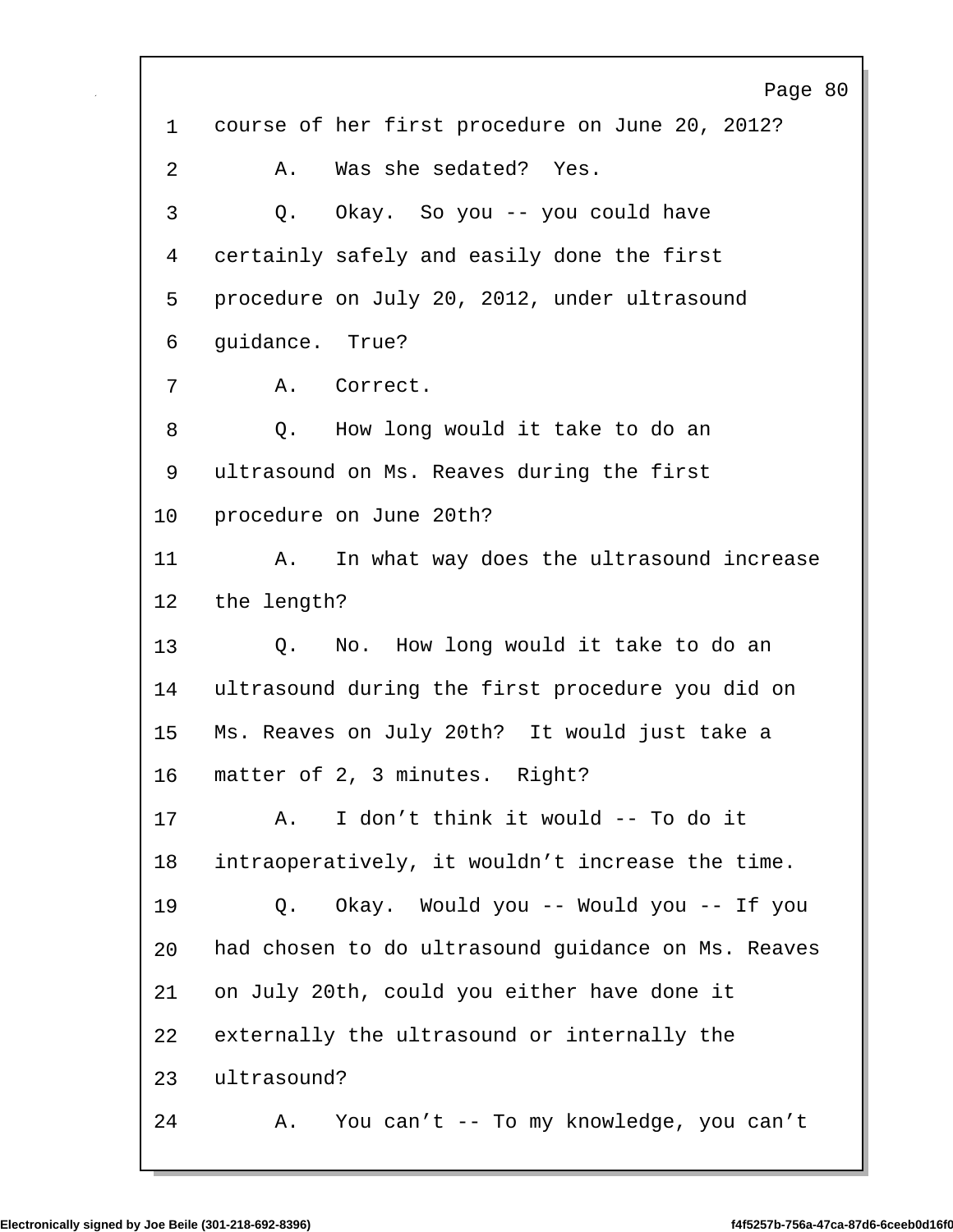Page 81 do a vaginal ultrasound while you're doing the procedure. 3 Q. You can do a vaginal ultrasound either before the procedure on July 20th or after the procedure on July 20th. 6 A. For vaginal. Correct. Q. Okay. And that could've been done safely? A vaginal ultrasound could have been done safely on Ms. Reaves either before the procedure or after the first procedure on July 20th. Right? A. Correct. I'm -- I'm not sure if the ultrasound that was done was vaginally or abdominally 14 Q. Okay, but a vaginal could have been done -- 16 A. Yes. 17 Q. -- safely? 18 A. Yes. 19 Q. Okay. The machine that was used for the ultrasound for Ms. Reaves on July 20, 2012, could have been used either externally or internally in her vagina. Correct? 23 A. At any time during the day or during the procedure?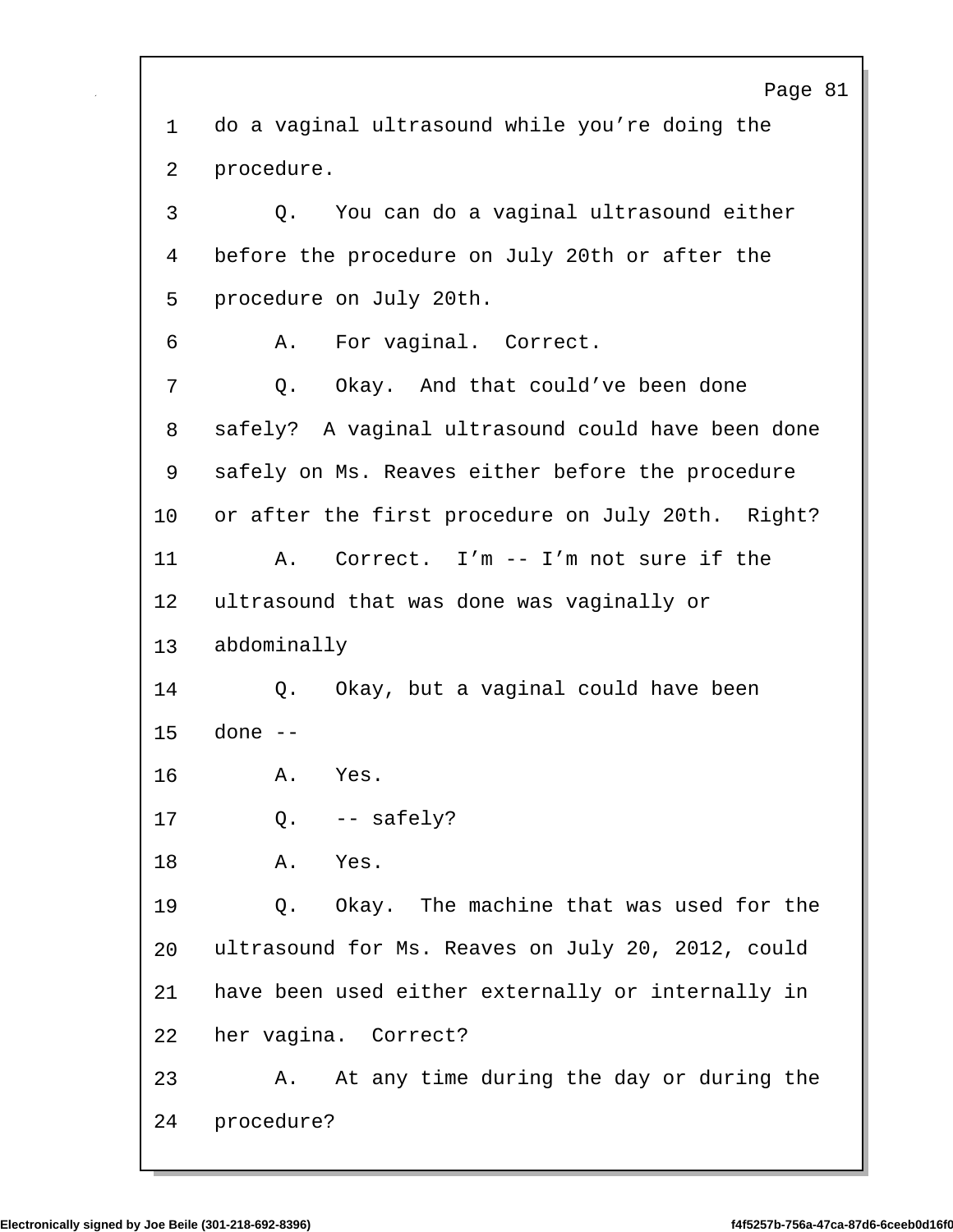Page 82 1 Q. During the procedure. What I'm saying  $2 \text{ is } -$ 3 A. No, you can't use it -- 4 Q. Wait, hang on, I know. The ultrasound 5 machine itself that was used for Ms. Reaves was 6 capable of doing either an external -- 7 A. Oh, yes. Yes. 8 Q. -- or internal -- Hang on. The 9 ultrasound machine that was used for Ms. Reaves on 10 June -- July 20th could've been done either 11 internally or externally. That machine was 12 capable of doing both. Correct? 13 A. Correct. 14 Q. Turn to page 31, please. 15 MR. HENRY: What is that page? 16 THE WITNESS: It's the operative report. 17 BY MR. PHILLIPS: 18 Q. Operative report. By the way, you 19 looked through these records that are labeled 20 Exhibit 2, pages 1 through 48 prior to coming here 21 today. Right? 22 A. Correct. 23 Q. Um, did you ever see the operative 24 report from Ms. Reaves' abortion back in 2010?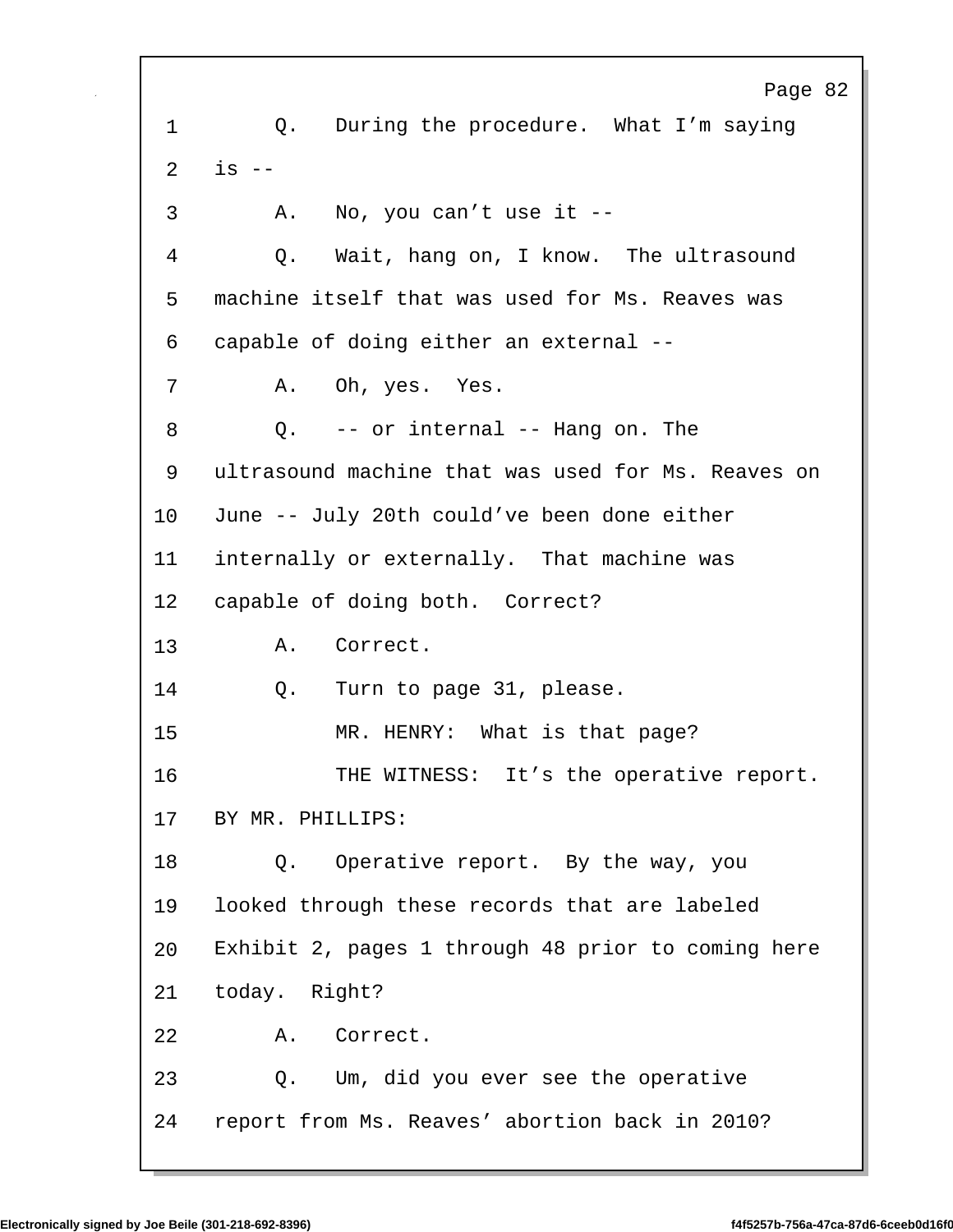Page 83 1 A. I did not. 2 Q. Did you ask anybody what happened to the operative report from 2010, the abortion that Ms. Reaves had? 5 A. I did not. 6 Q. Um, did you at the time that you performed the abortion on Ms. Reaves, did you review the operative report from the April 2010 abortion? 10 A. I did not. The patient, however, said there were no problems. 12 Q. Okay. Did you ask anybody at Planned Parenthood on April -- I'm sorry, did you ask anybody at any time at Planned Parenthood whether the April 2010 procedure report for her abortion that day was available? 17 A. No. 18 Q. Um, if you had wanted to see the operative report for Ms. Reaves from April of 2010, was there a computer system at -- at Planned Parenthood or any written record that you could've gotten that day? A. I'm -- I don't know where all of the records are kept. I'm presuming that if I had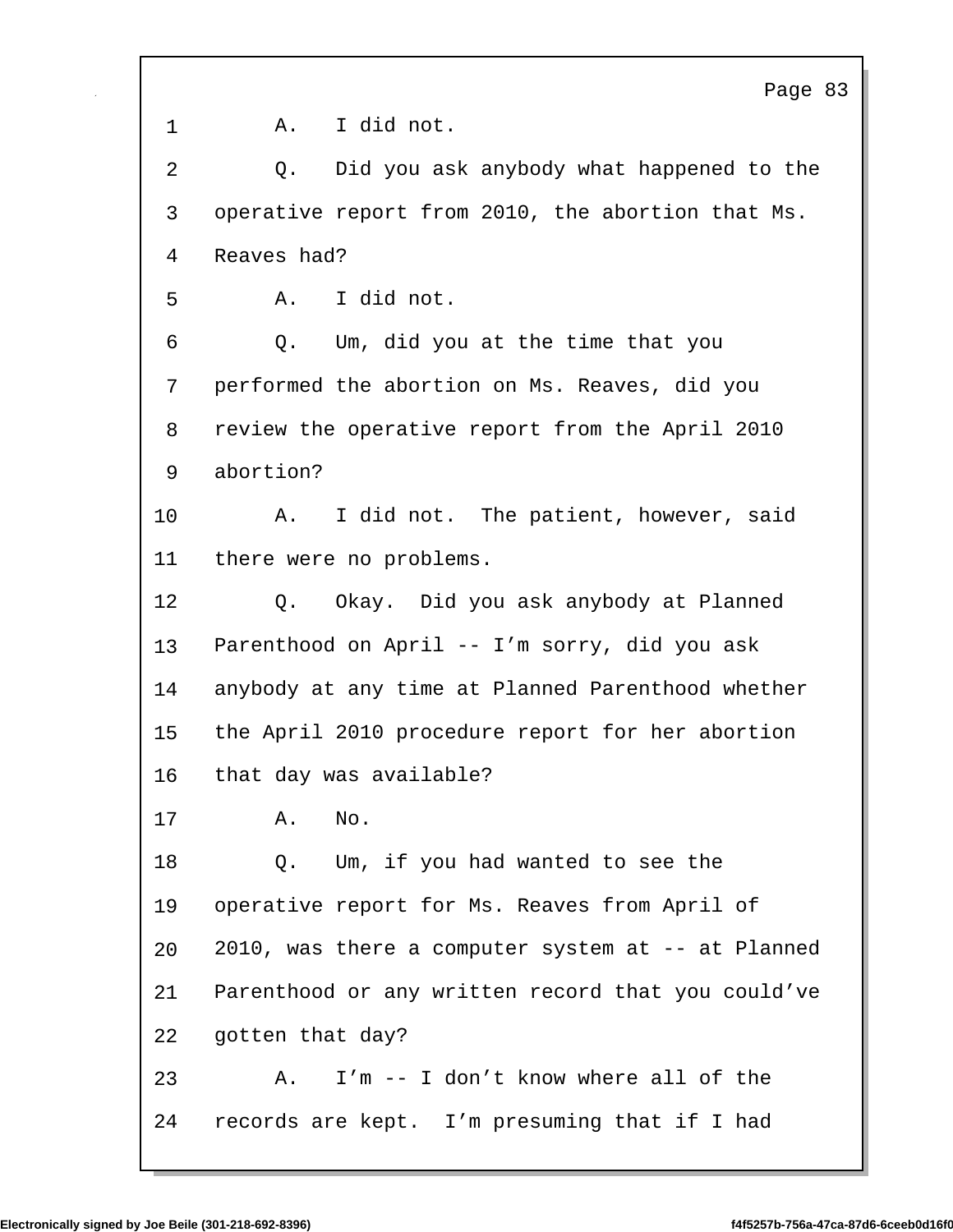Page 84 wanted to see it, I could. 2 Q. Where would you have seen it? A. I would've had to ask someone to -- I think I would've had to ask them for her old chart of if we had a record on her. 6 Q. And how are you paid at Planned Parenthood? Are you paid per abortion? A. Per procedure. If I'm doing an abortion, I get paid per abortion. If I'm doing a vasectomy, I get paid per vasectomy. 11 Q. Do you do anything at Planned Parenthood as far as procedures, other than abortion or vasectomy? 14 A. I place IUDs. I do Implanon. I am paid hourly if I am doing primary care. As far as patient procedures, it would be within the spectrum of primary care and women's health. 18 Q. How much do you get paid per abortion at Planned Parenthood for a first trimester abortion and second trimester abortion? MR. HENRY: I'm going to object to this. What relevance does this have? 23 MR. PHILLIPS: Well, I think it is because it could be a joint enterprise type thing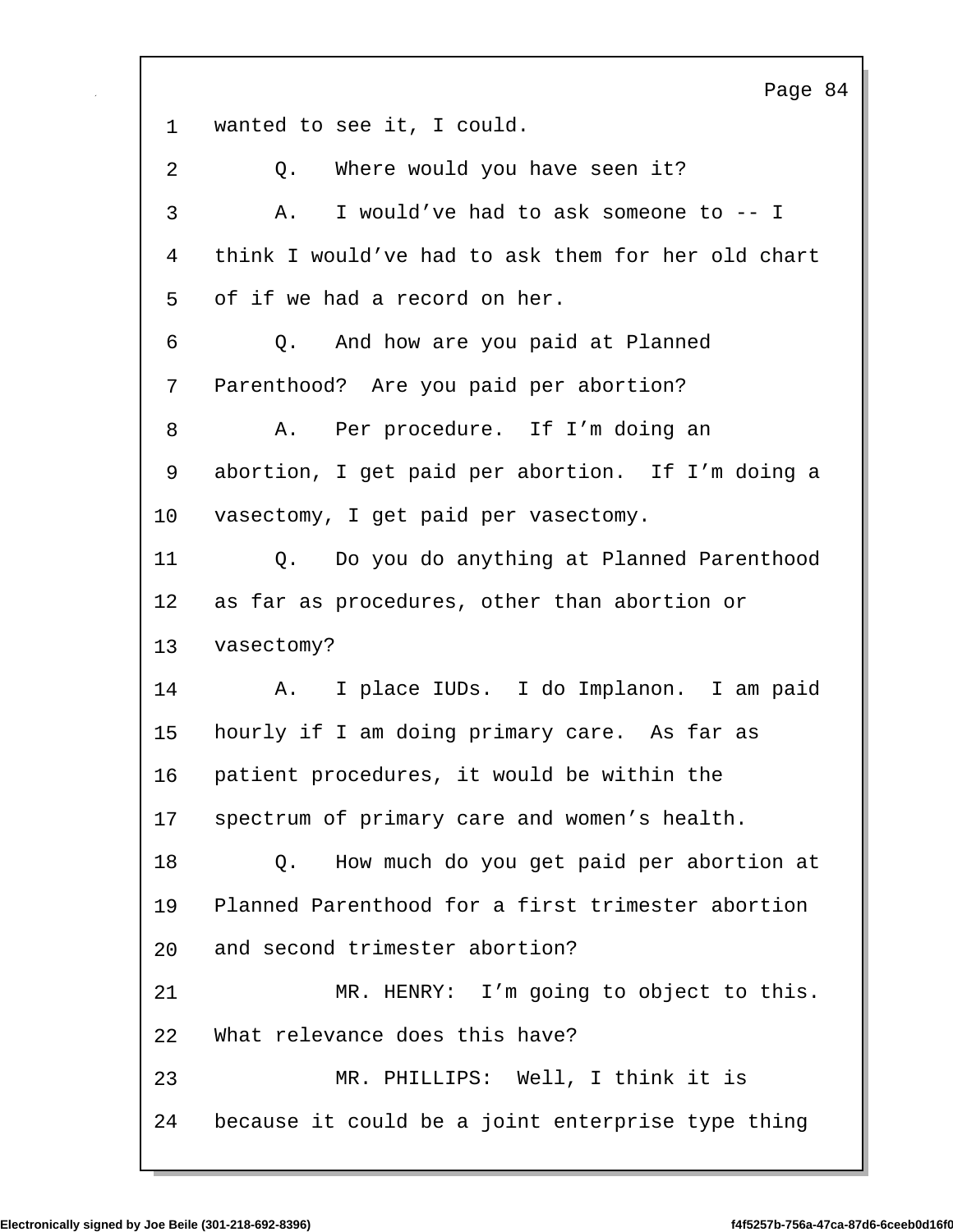Page 85 here. That's why. MR. HENRY: What's a joint enterprise? Joint enterprise with who? 4 MR. PHILLIPS: With Planned Parenthood. MR. HENRY: Well, we've already admitted she's an agent. 7 MR. PHILLIPS: I understand that, but there could be more to this. It's a discovery dep. 10 THE WITNESS: I honestly don't know exactly how much I get paid. BY MR. PHILLIPS: 13 Q. Well, do you get paid more for a first term abortion or a second term abortion, or you get paid the same amount for both? 16 A. Um, I get paid different amounts, but I don't know at what gestation the pay changes. 18 Q. Do you charge more when you do an abortion at your own facility than you get paid for an abortion at Planned Parenthood. 21 A. Do I? So at my office? 22 Q. Yeah. A. At my office I am paid salary, if I'm paid.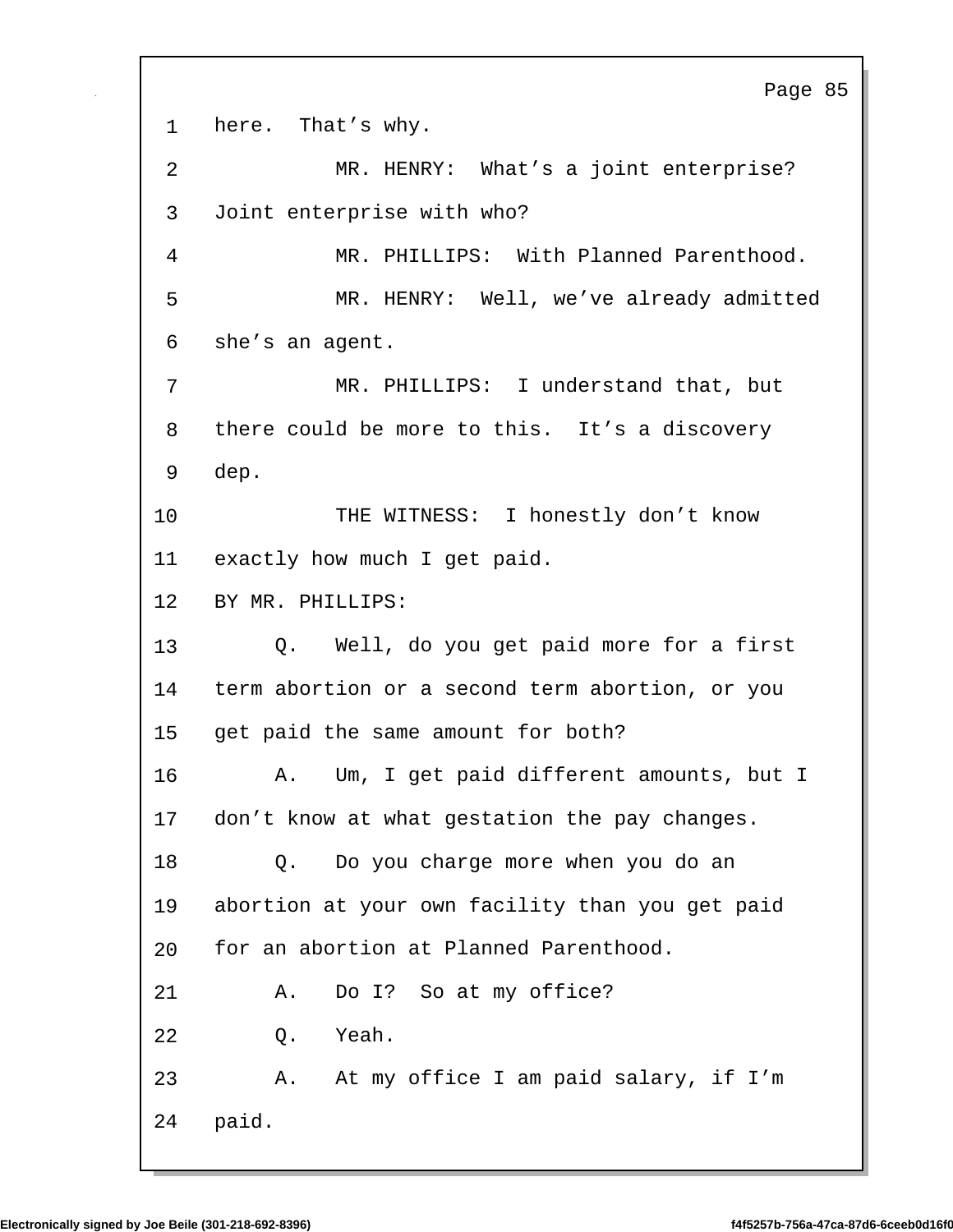Page 86 1 Q. I see. Okay. So you have a set amount that you charge for an abortion at your office. Right? 4 A. For me? 5 Q. Yes. 6 A. No, I get paid a salary. Q. No, what I'm saying is at all Women's Health, when you perform an abortion, the patient's charged an amount of money for that abortion. Right? 11 A. Oh, the fee for service? Correct, whatever services people have at my office they pay. Q. Okay. What I'm getting at is, is the charge that you're office charges for an abortion in your office higher, lower, or the same as in Planned Parenthood? A. I don't know. 19 Q. Do you have any idea? MR. HENRY: Don't guess. BY MR. PHILLIPS: 22 Q. Well, put it this way -- A. I don't know. 24 Q. Ms. Reaves was charged \$459 for her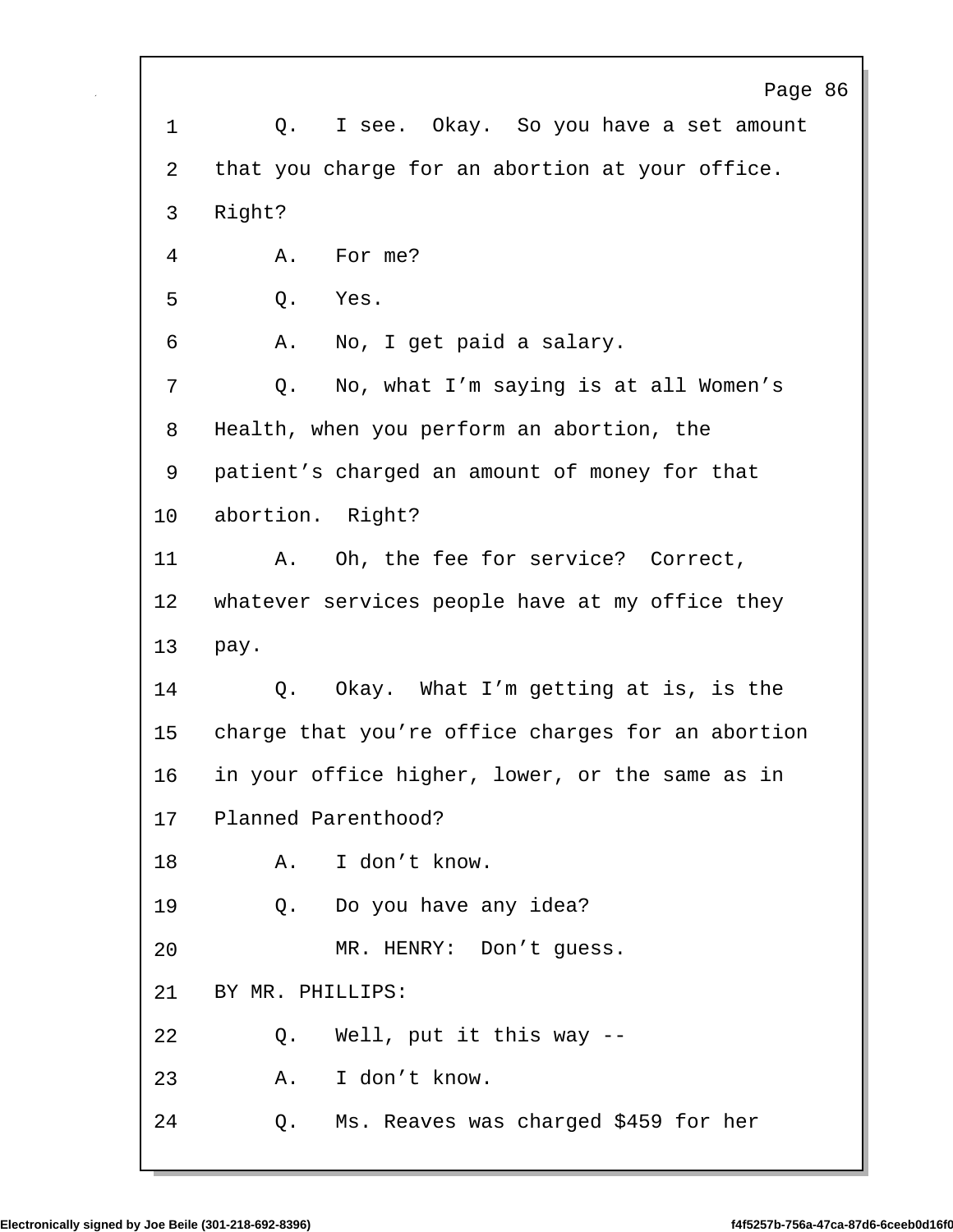Page 87 abortion. 2 A. And sedation. 3 Q. Hang on, hang on. Ms. Reaves was charged \$459 for the abortion that was performed on July 20th at Planned Parenthood. Right? 6 A. Mm-hmm. 7 Q. Yes? A. That's what it says on this sheet. 9 Q. What do you charge for the same service at your clinic? A. Um, I don't know. 12 Q. Do you have any idea? I mean it is your clinic. A. I know, but I'm the medical director and doctor, and I have a new executive director who handles most of the business affairs. 17 Q. What do you think you charge? MR. HENRY: Again, object if you're speculating. THE WITNESS: I -- I truly don't know. I've handed off all of the administrative stuff, so I don't know. BY MR. PHILLIPS: Q. Do you have any idea what you would've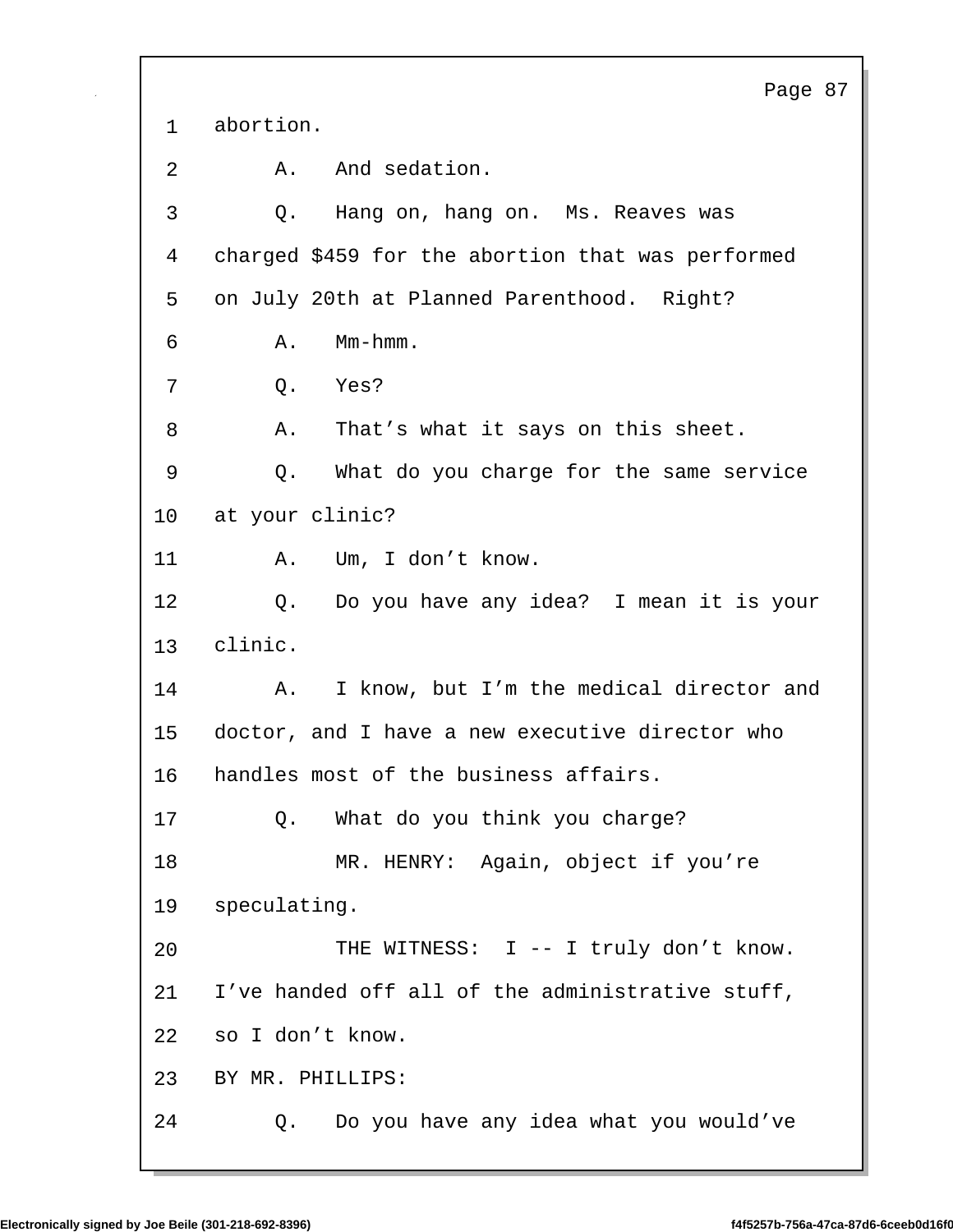|             | Page 88                                            |
|-------------|----------------------------------------------------|
| $\mathbf 1$ | charged at your clinic for a second trimester      |
| 2           | abortion in July of 2012?                          |
| 3           | I mean I know -- I know we --<br>Α.<br>No.         |
| 4           | How much? How much?<br>Q.                          |
| 5           | No, no, no. What I was going to tell<br>Α.         |
| 6           | you is I know that the price changes or it used to |
| 7           | change at 12 weeks, 14 weeks, and 16 weeks.        |
| 8           | How much?<br>Q.                                    |
| 9           | Α.<br>I don't know.                                |
| 10          | You have no idea?<br>Q.                            |
| 11          | Α.<br>No.                                          |
| 12          | Q.<br>Of the percentage of abortions that you      |
| 13          | performed in the last three years prior to Ms.     |
| 14          | Reaves, what would be the percentage of them       |
| 15          | performed at Planned Parenthood versus your own    |
| 16          | clinic?                                            |
| 17          | A. I don't know.                                   |
| 18          | Q. Well, do you have -- do you have some           |
| 19          | range, reasonable estimate? Do you perform 90      |
| 20          | percent of your abortions at Planned Parenthood in |
| 21          | the three years prior to Ms. Reaves or 90 percent  |
| 22          | at your office? What's the range?                  |
| 23          | Tell me which years we're talking about.<br>Α.     |
| 24          | Oh, let's take -- What can you break it<br>Q.      |
|             |                                                    |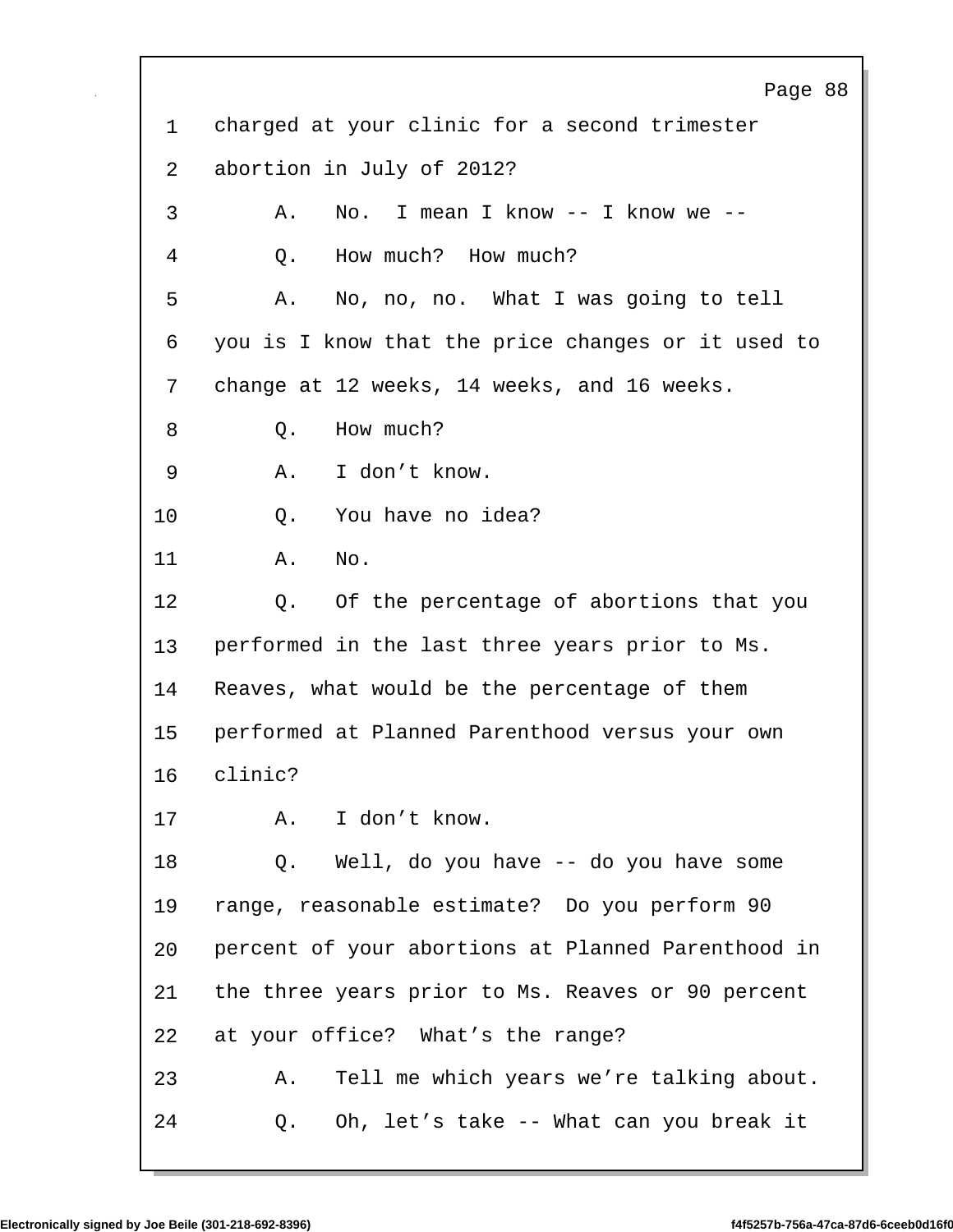1 down? What years are easiest for you to break 2 down?

3 A. Unfortunately at this point in my life 4 years seem to be blending, but the -- I started 5 out working minimally with Planned Parenthood so I 6 truly don't know how many procedures I was doing 7 there, and I worked at multiple other clinics and 8 different places. 9 Q. Okay. In the three years prior to Ms. 10 Reaves, that would be the years 2009, 2010, 2011, 11 up to July of 2012, what percentages of abortions 12 that you performed were done at Planned 13 Parenthood? 14 A. For all of my abortions I would guess 15 maybe 30 percent. 16 Q. Okay. 17 A. Twenty-five percent. 18 Q. And how many of them were done at your 19 office? 20 A. Maybe another 30 percent. 21 Q. And the other? The other abortions, the 22 other 30 or so or 40 percent, where would they be 23 done? 24 A. Either my office in Washington or

**Electronically signed by Joe Beile (301-218-692-8396) f4f5257b-756a-47ca-87d6-6ceeb0d16f0b**

Page 89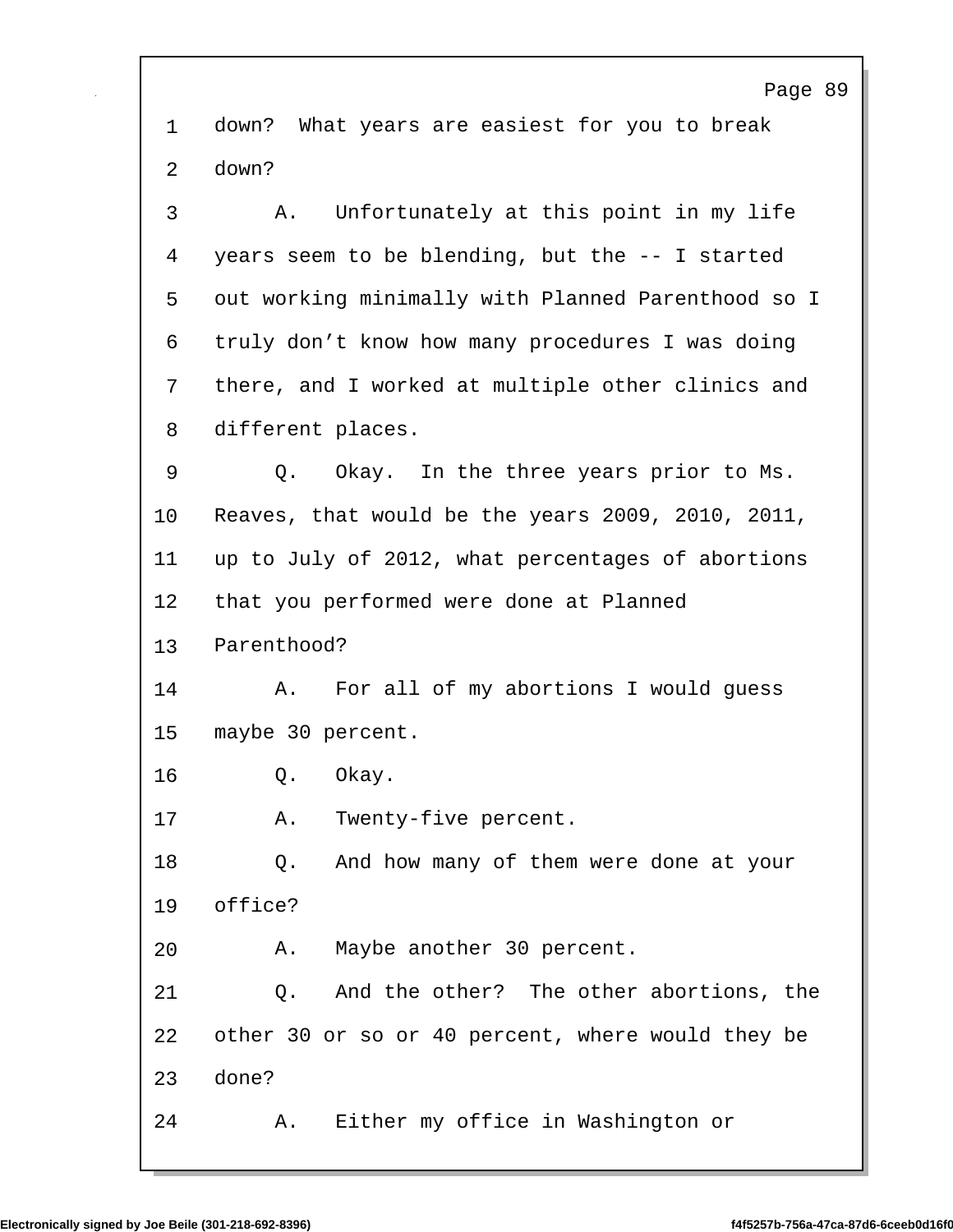Page 90 1 National Health Care in Peoria. And what I can't 2 recall is if I was still working in Wisconsin. 3 Q. Okay. Go to page 31, please. Does your 4 handwriting appear on page 31? 5 A. Yes. 6 Q. Where -- where does it start? 7 A. At the top. 8 Q. Okay. As I'm holding this up, is this 9 your handwriting or is this your handwriting or is 10 it both? 11 A. Well, my initial's right there. There's 12 my initial regarding the history, and then 13 basically from here down is my handwriting. 14 Q. Okay. 15 A. Except for that signature right there, 16 that initial, the reproductive health associate. 17 That's not me. 18 Q. So the writing above laboratory results 19 is not your writing. 20 A. Correct. 21 Q. But you initialed that you confirmed the 22 history? 23 A. Yes, that I read it and talked to the 24 patient about it.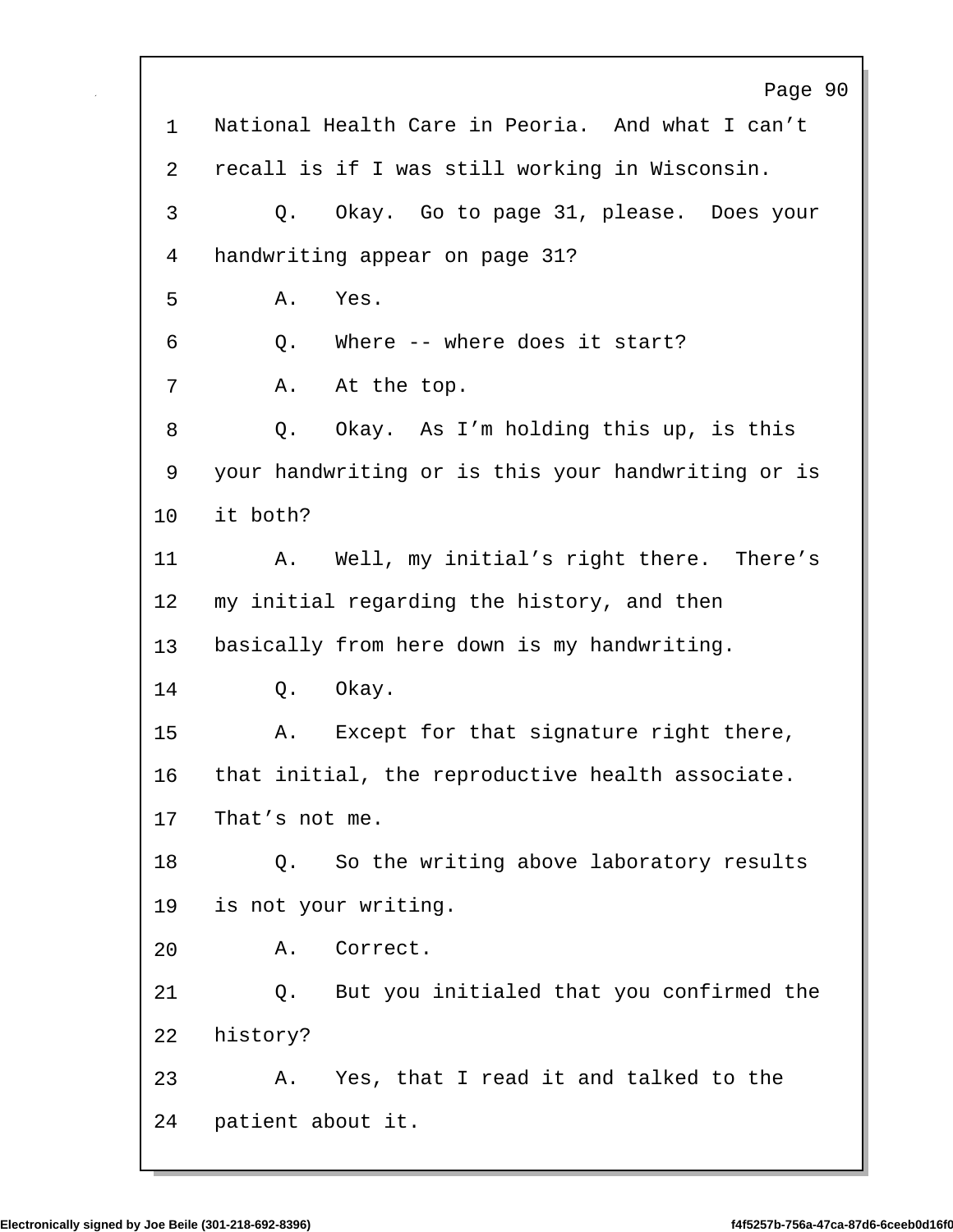Page 91 1 Q. Alright. Laboratory results, is that 2 your writing? 3 A. No. 4 Q. Okay. Do you recall any conversations 5 you had with Ms. Reaves? 6 A. Prior to the procedure I don't remember 7 any specifics. 8 Q. Do you remember any conversations you 9 had with Ms. Reaves before the procedure on July 10 20th? 11 A. I don't recall any specifics with her, 12 but I always ask about four of the same questions 13 to every patient. 14 O. Which are? 15 A. Do you have any questions for me, are 16 you certain about your decision today, do you have 17 any questions about the procedure, and do you have 18 any questions about birth control. 19 Q. Do you recall Ms. Reaves answers to any 20 of those questions? 21 A. Not specifically. 22 Q. Okay, generally do you recall any of 23 them? 24 A. Nothing out of the ordinary. No, I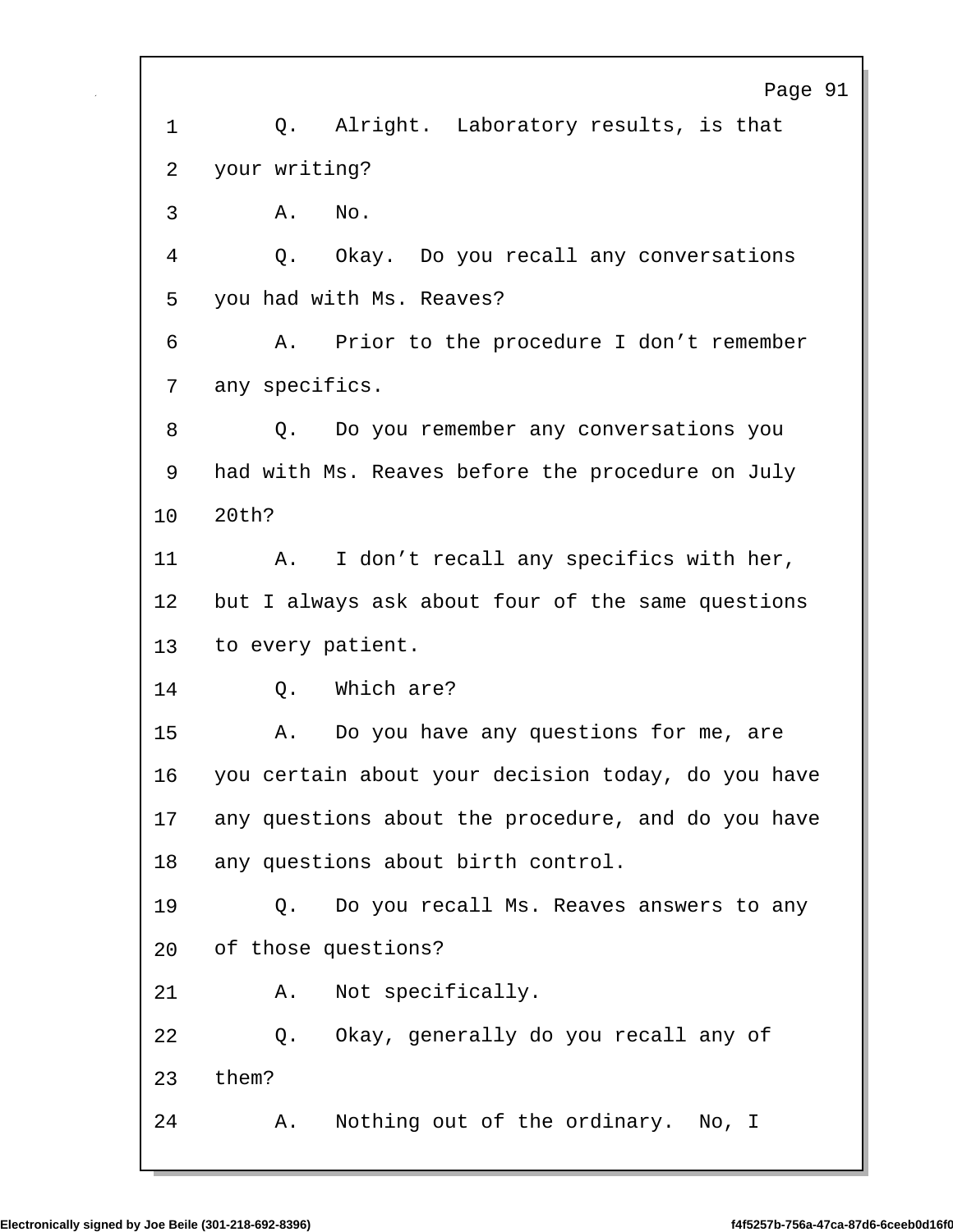Page 92

don't recall.

| $\overline{2}$  | Q.<br>Okay. Basically, the only con -- You         |
|-----------------|----------------------------------------------------|
| 3               | don't recall any conversations you had with Ms.    |
| 4               | Reaves before the first procedure, but you have    |
| 5               | four questions that you ask and the patient has to |
| 6               | answer them accurately or you don't do the         |
| 7               | abortion. Right? Is that right?                    |
| 8               | Yeah, I mean there's not a right answer.<br>Α.     |
| 9               | It's more I want to be sure that their questions   |
| 10 <sub>o</sub> | are answered and they're certain.                  |
| 11              | Right.<br>Α.                                       |
| 12              | But I won't -- I won't proceed with a<br>Q.        |
| 13              | procedure if there's something that I think that I |
| 14              | shouldn't proceed with a procedure.                |
| 15              | Okay. Do you recall any conversations<br>Α.        |
| 16              | you had with any family member or Ms. Reaves'      |
| $17 \,$         | mother prior to the procedure?                     |
| 18              | Not prior to the procedure.<br>Q.                  |
| 19              | Okay. Now, what position was Ms. Reaves<br>Α.      |
| 20              | in during the course of the abortion? Was she on   |
| 21              | her back with her legs up?                         |
| 22              | Dorsal lithotomy.<br>Α.                            |
| 23              | Operative report, time started is that<br>Q.       |
| 24              | 12:51?                                             |
|                 |                                                    |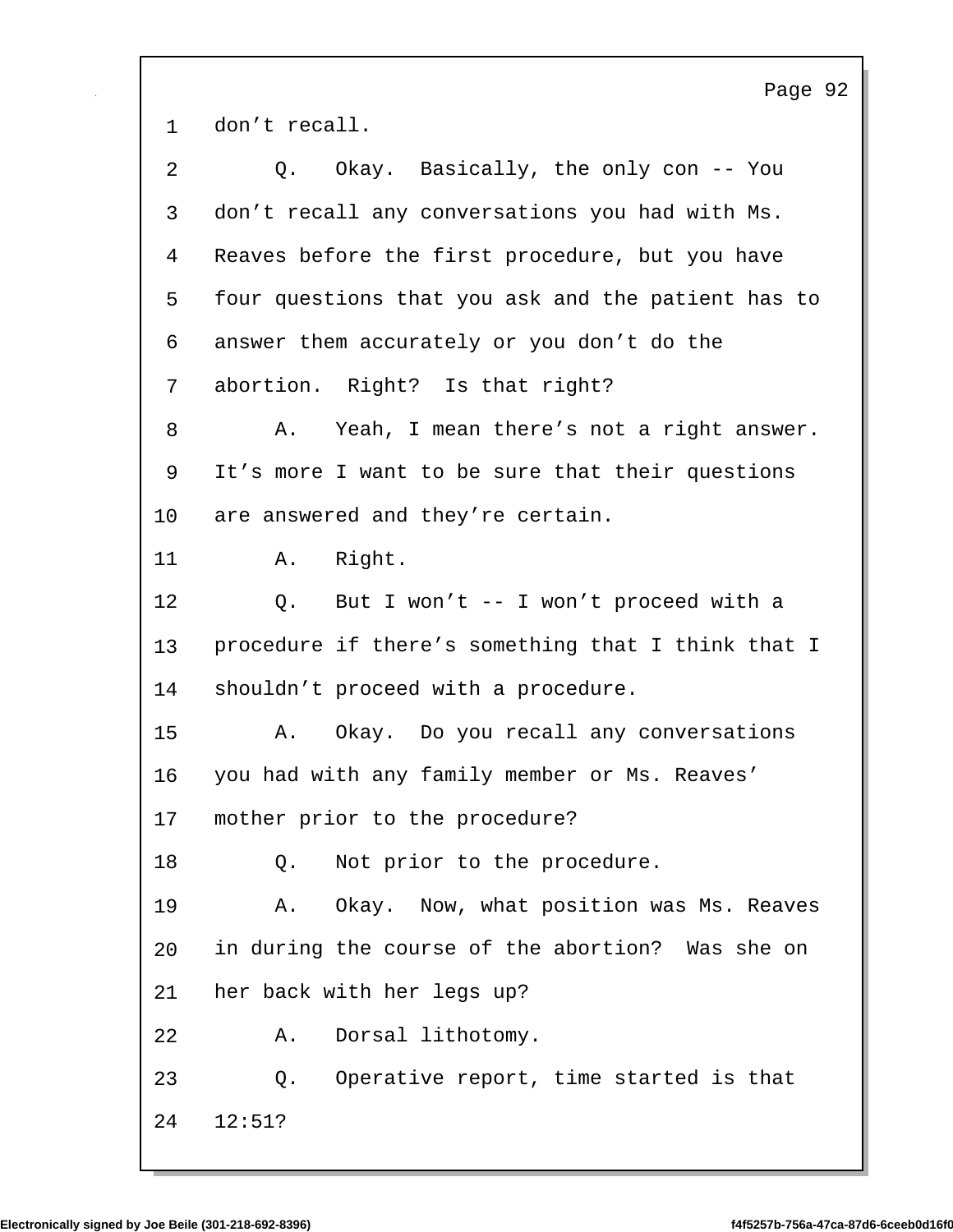Page 93 1 A. Correct. 2 Q. And you wrote over -- initially you 3 wrote a 13 and you wrote over it with a 2? 4 A. Mm-hmm. 5 Q. Is that right? 6 A. Yeah, because I was putting the time 7 finished where the time started went. 8 Q. Okay. By the way, when did you fill out 9 page 31, you're writing or portion of it? 10 A. The initial of her history I do when I'm 11 talking to the patient to make sure that's all 12 true. Some of the things I'll do prior to the 13 procedure, but the majority of it is what I do 14 after the procedure. 15 Q. Okay. How long after the procedure did 16 you fill out the parts below physical examination? 17 A. I went immediately from my seat to the 18 counter. 19 Q. So you did it then? 20 A. Yeah. 21 Q. Now, cannula size, can you read that? 22 What does it say? 23 A. 16R and 7F. 24 Q. And what does that stand for?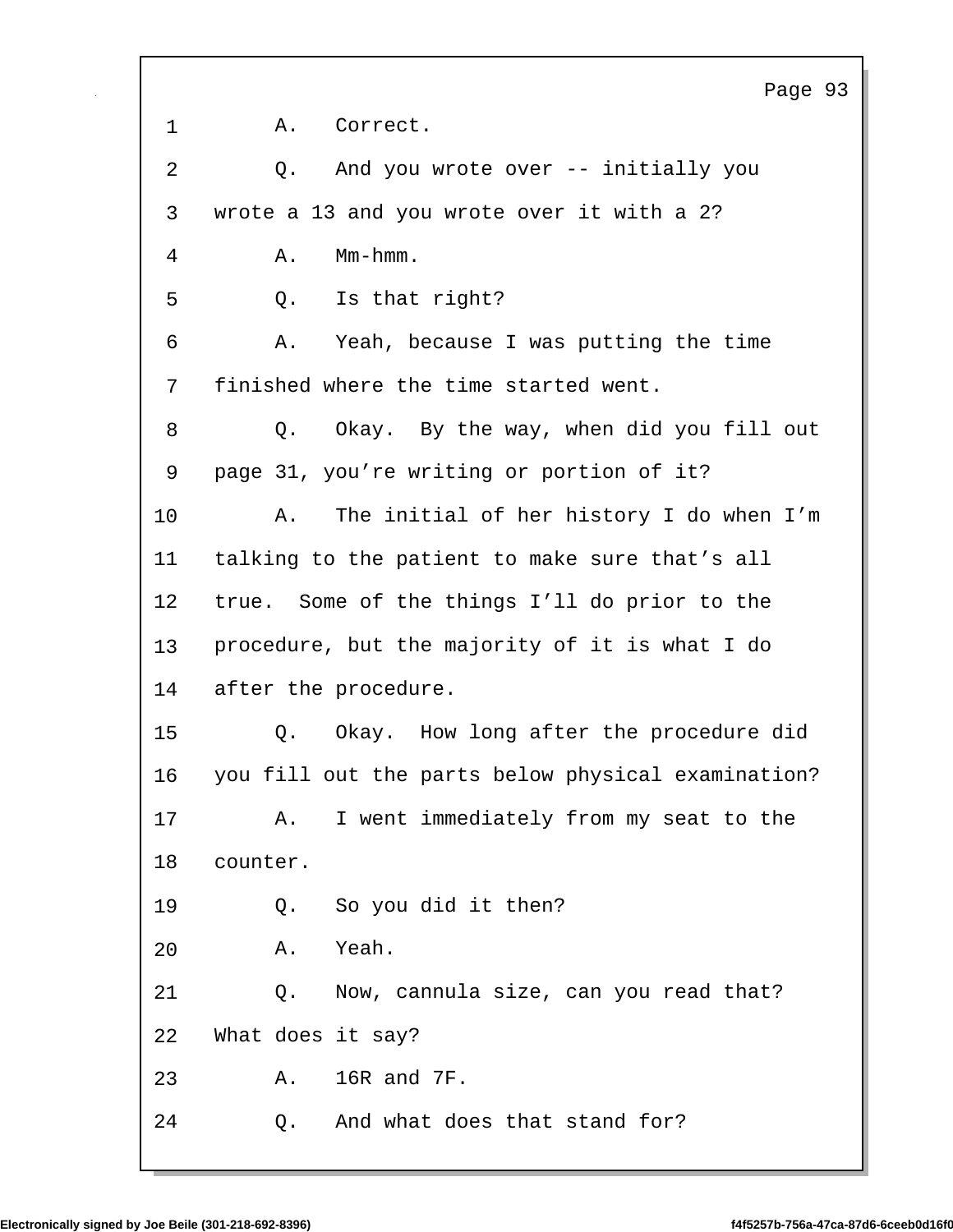Page 94 1 A. Sixteen rigid and 7 flexible. 2 Q. And is that the diameter of the 3 cannulas? 4 A. It's supposed to be the diameter in 5 millimeters. The catch, though, is the 16s are, 6 if I'm not mistaken, they're a metric I think. 7 Q. Alright. So which -- which part of the 8 procedure did you do with the rigid cannula? 9 A. The majority of the procedure. 10 Q. Up until what point? 11 A. Up until after I had finished 12 documenting and then came back to see if she was 13 firm. 14 Q. Okay. So you did use a flexible cannula 15 during the first procedure you did on 7/20? 16 A. Did I use a flexible cannula with the 17 first procedure? Yes, but it was a second pass. 18 Q. Meaning? 19 A. Meaning I had removed the speculum, the 20 tray was still there, I was documenting, and 21 then -- 22 MR. HENRY: Okay, you -- you 23 misunderstood his question. 24 THE WITNESS: Oh, I'm sorry.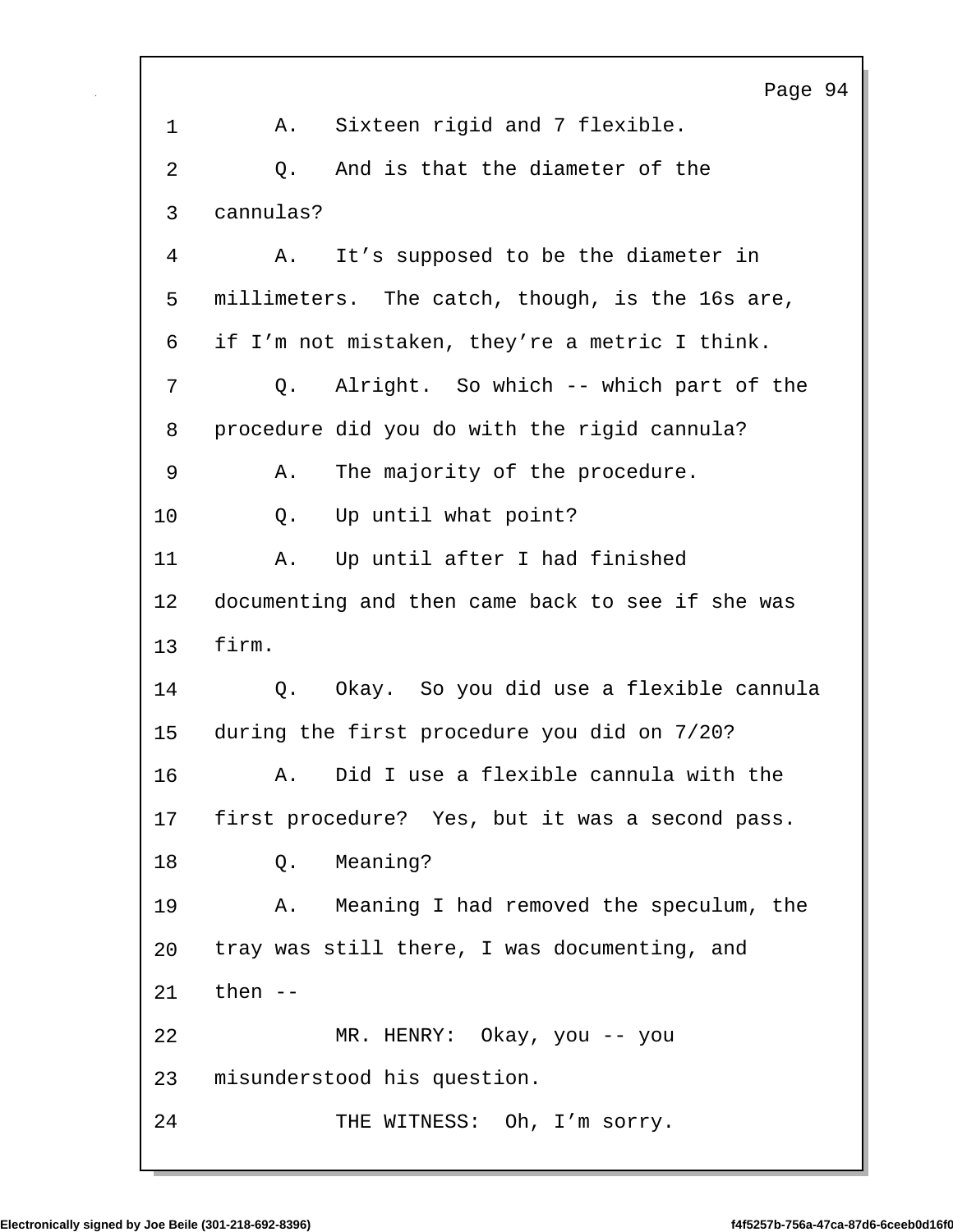Page 95 1 MR. HENRY: During the initial procedure 2 did you use the flexible or was that after -- 3 later on? 4 BY MR. PHILLIPS: 5 Q. What I'm trying to get at you did two 6 procedures on Ms. Reaves, the first was the 7 evacuation. Right? 8 A. Yes. 9 Q. And the second procedure, what do you 10 call that second procedure you did on 7/20? 11 A. Well, so the second time we went back in 12 the room was also an evacuation. 13 Q. Okay. 14 A. What I was referring to was the passes 15 that I do. 16 Q. Alright, hang on. You did two 17 evacuations on 7/20. Right? 18 A. Well, three if you include the one that 19 I did the first time we were in the room. 20 Q. Okay. So you did three evacuations on 21 Ms. Reaves on 7/20. Right? 22 A. Correct. 23 Q. Okay. The first evacuation, did you use 24 a rigid or flexible cannula?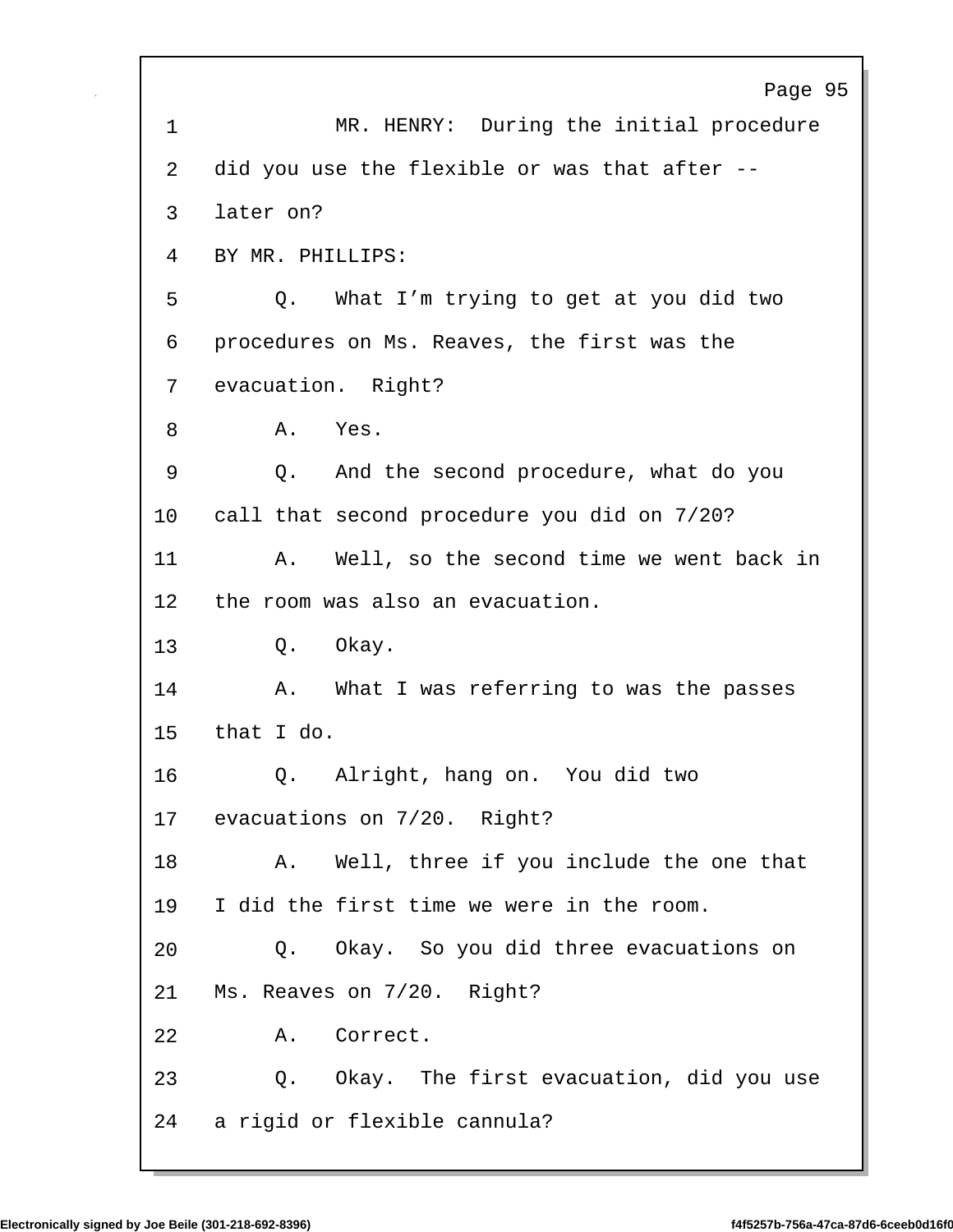Page 96 1 A. Rigid. 2 Q. The second evacuation that you did on 3 Ms. Reaves, did you use a rigid or flexible 4 cannula? 5 A. Flexible. 6 Q. The third evacuation you did on Ms. 7 Reaves, did you use a rigid or flexible cannula? 8 A. Let me look and see. If I recall it was 9 a flexible. 10 Q. Alright. Now, the first evacuation you 11 did on Ms. Reaves, how long did that take? 12 A. Approximately 13 minutes. 13 Q. Alright. And then you did your 14 paperwork. Right? 15 A. Correct. 16 Q. And then you noticed there was blood 17 dripping from her vagina. Right? 18 A. Correct. 19 Q. What did you do then, the second 20 procedure? 21 A. No, as I mentioned, I gave suprapubic 22 massage. I gave her fundal massage to see if her 23 uterus was contracting down, um, which it was not, 24 and then I did a bimanual and then did another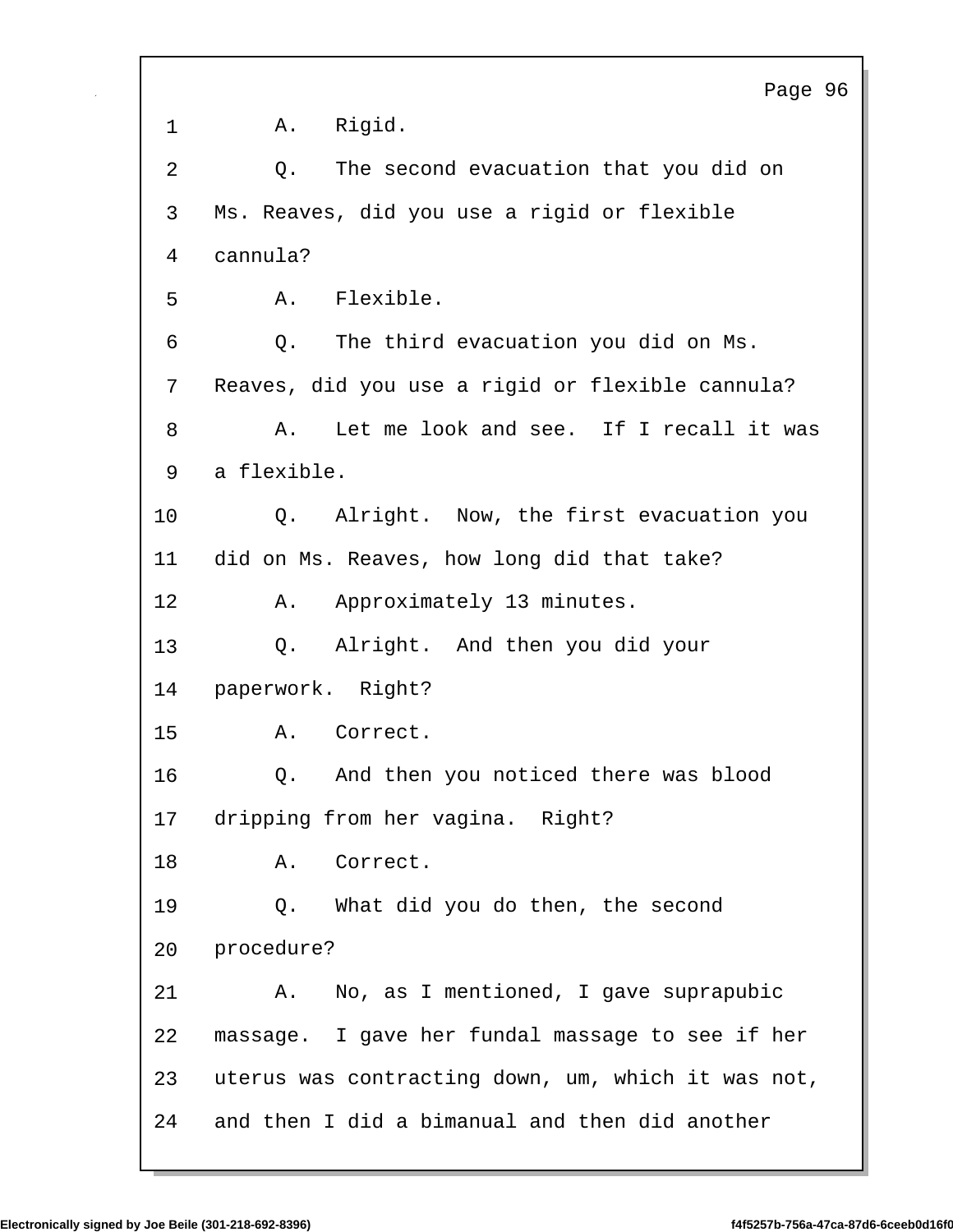Page 97 1 pass with -- or another aspiration with a 7 2 flexible cannula. 3 Q. Okay. Now, the second procedure that 4 you did with the number 7 flexible cannula, did 5 you do that under ultrasound guidance? 6 A. Yes. 7 Q. And why did you decide to use the 8 ultrasound? 9 A. Um, I think because it was already on 10 her abdomen. Postoperatively I always do 11 ultrasounds and so it was already on her abdomen. 12 Q. When you did the second insertion of the 13 -- Strike that. 14 When you did the insertion of the 15 flexible cannula for the first time, which would 16 be the second procedure, did you feel anything 17 abnormal or unusual or see anything abnormal or 18 unusual? 19 A. Not that I recall. 20 Q. Did you document anything abnormal or 21 unusual at that point? 22 A. Other than her boggy uterus and -- and 23 the bleeding? 24 Q. No. Okay, what is the significance of a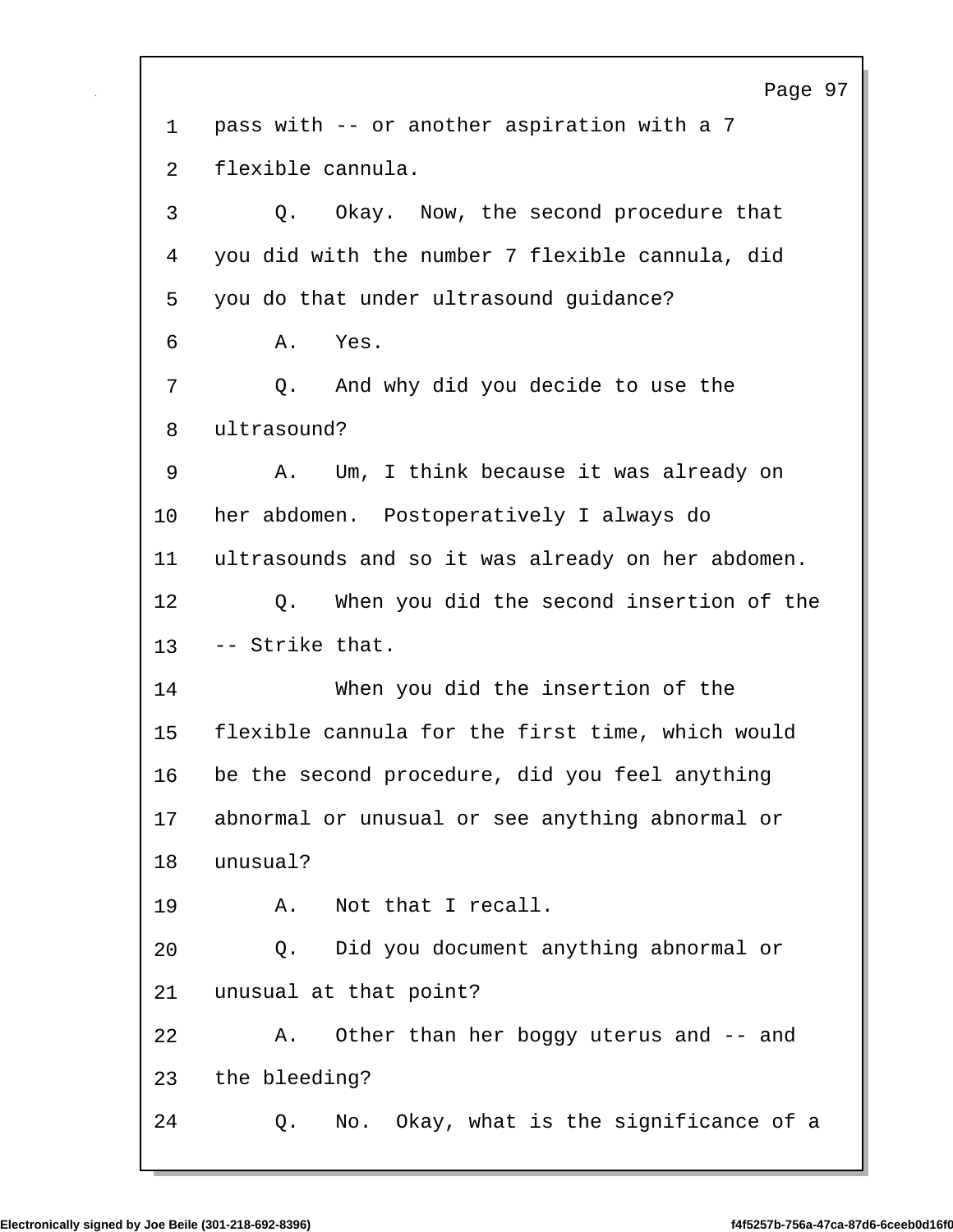Page 98 boggy -- Strike that. 2 When did you first notice Ms. Reaves had a boggy uterus? 4 A. When I first put my hand on her abdomen after documenting. 6 Q. Okay. So you first noticed Ms. Reaves had a boggy uterus after you realized she was having blood dripping from her vagina? 9 A. After I felt her uterus. Q. Okay, my question is, is you're doing your paperwork -- 12 A. Right. 13 Q. -- after you did the first abortion. You look over, you see blood dripping from her uterus, you then put your hands on top of her belly. Right? 17 A. So when I saw the blood dripping from her vagina, yeah, I -- I put my hand on her abdomen. Q. At that point you see she's got -- you feel she's got a boggy uterus. Right? 22 A. Her uterus did not feel firm, so I wanted to check -- She had a -- Q. That's a boggy uterus. Right, not firm?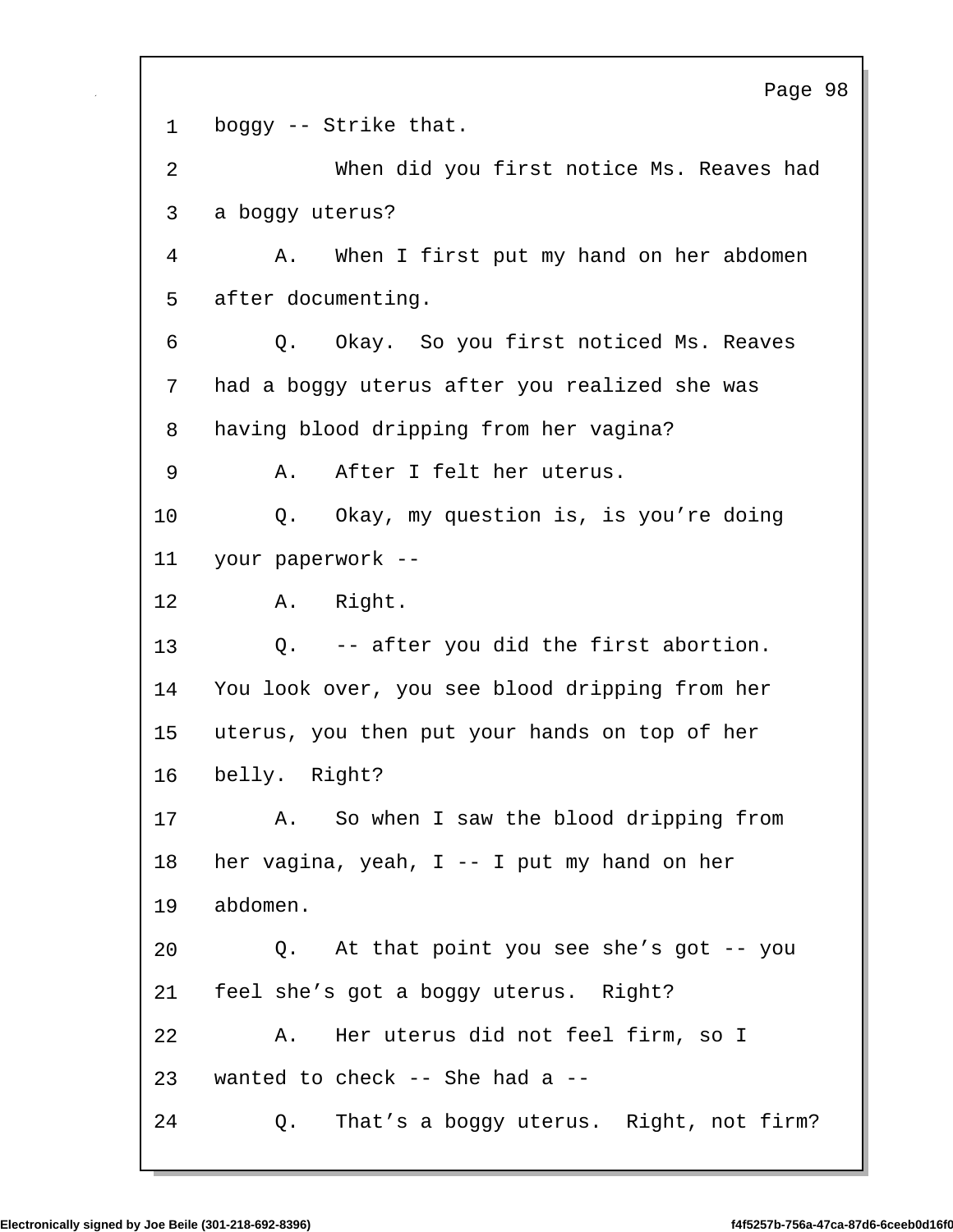Page 99 1 A. Right. 2 Q. Just stick to my -- We got to get 3 through this. Okay? 4 A. I could not feel her uterus through her 5 abdomen, so that's when I chose to do a bimanual 6 so I could tell if her uterus was firm or not. 7 Q. How did you arrive at the conclusion 8 that Ms. Reaves had a boggy uterus after the first 9 aspiration after the first procedure? 10 A. When I put my right hand in her vagina 11 and my left hand on her abdomen I was able to feel 12 the uterus itself and it was not firm. 13 Q. And that was abnormal. Right? 14 A. It should be firm. 15 Q. Okay. So that was abnormal to have a 16 boggy uterus? 17 A. Yes. 18 Q. Okay. And the potential causes of a 19 boggy uterus after a procedure like Ms. Reaves are 20 what? What is the most likely cause? 21 A. Uterine atony can be -- For her case -- 22 Well, well uterine atony can be that the uterus is 23 not contracting down. Theoretically if it's not 24 contracting down it's because either it's been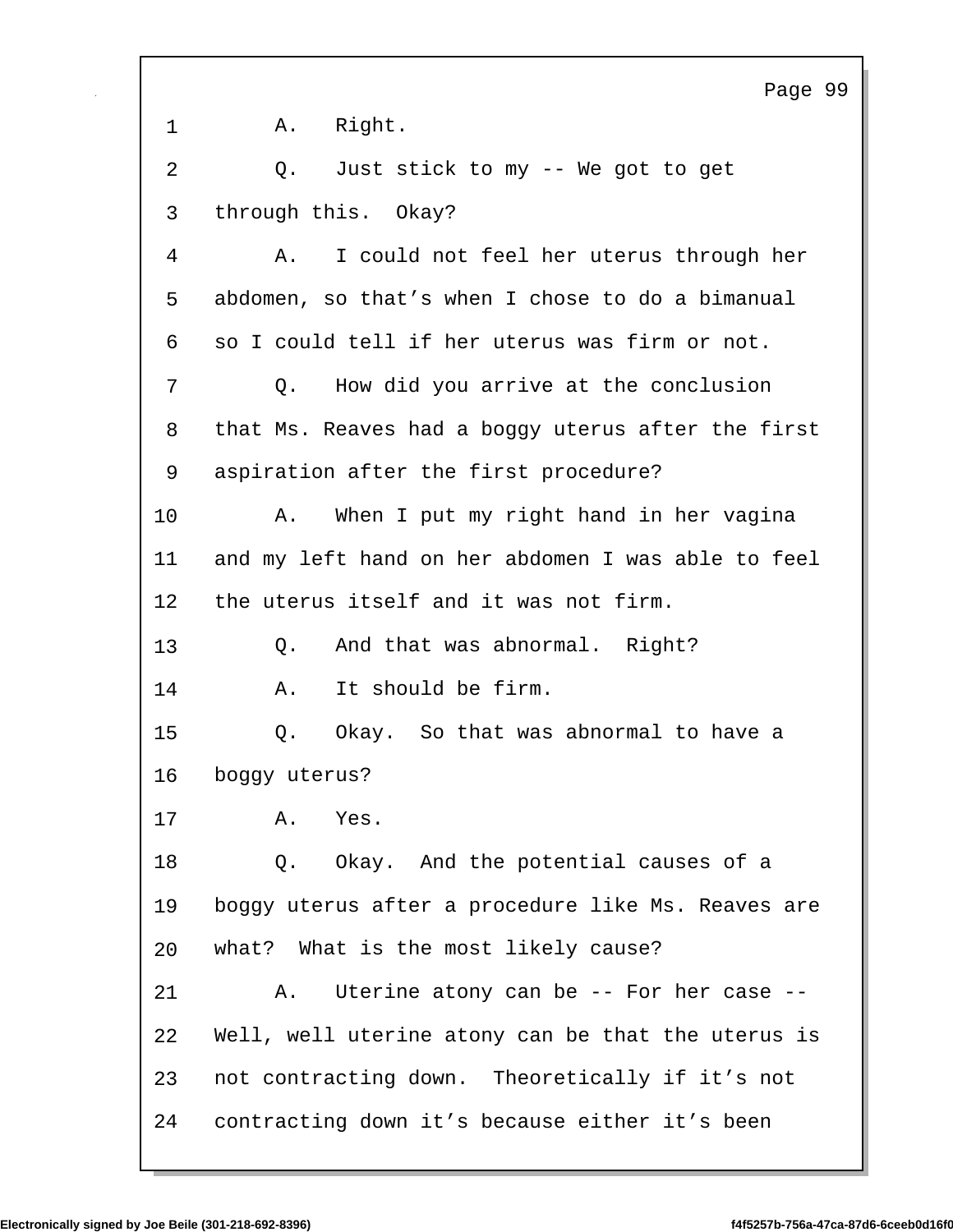Page 100 stretched too much, like a multi-gravid, someone who's been pregnant multiple times, and so that's the cause of the boggy uterus. And while the boggy uterus can lead to bleeding, the boggy uterus is not the only cause of bleeding. 6 Q. Well, boggy -- the boggy uterus can certainly be a sign of ischemia to the uterus. Correct? A. I haven't heard that one before. Q. Well, if the uterus isn't -- isn't getting blood flow, it's not going to be able to contract. True? 13 A. I've never had anyone word it like that. The boggy uterus has more to do with the contractility of it, and based on how the uterus is, the contraction of the uterus is what controls the bleeding. 18 Q. Okay. My question is the uterus is like a muscle, is it not? 20 A. The uterus is a muscle. 21 Q. Okay. And muscles need blood flow in order to contract. Right? 23 A. Yes. Q. Okay, that's simple anatomy. Right?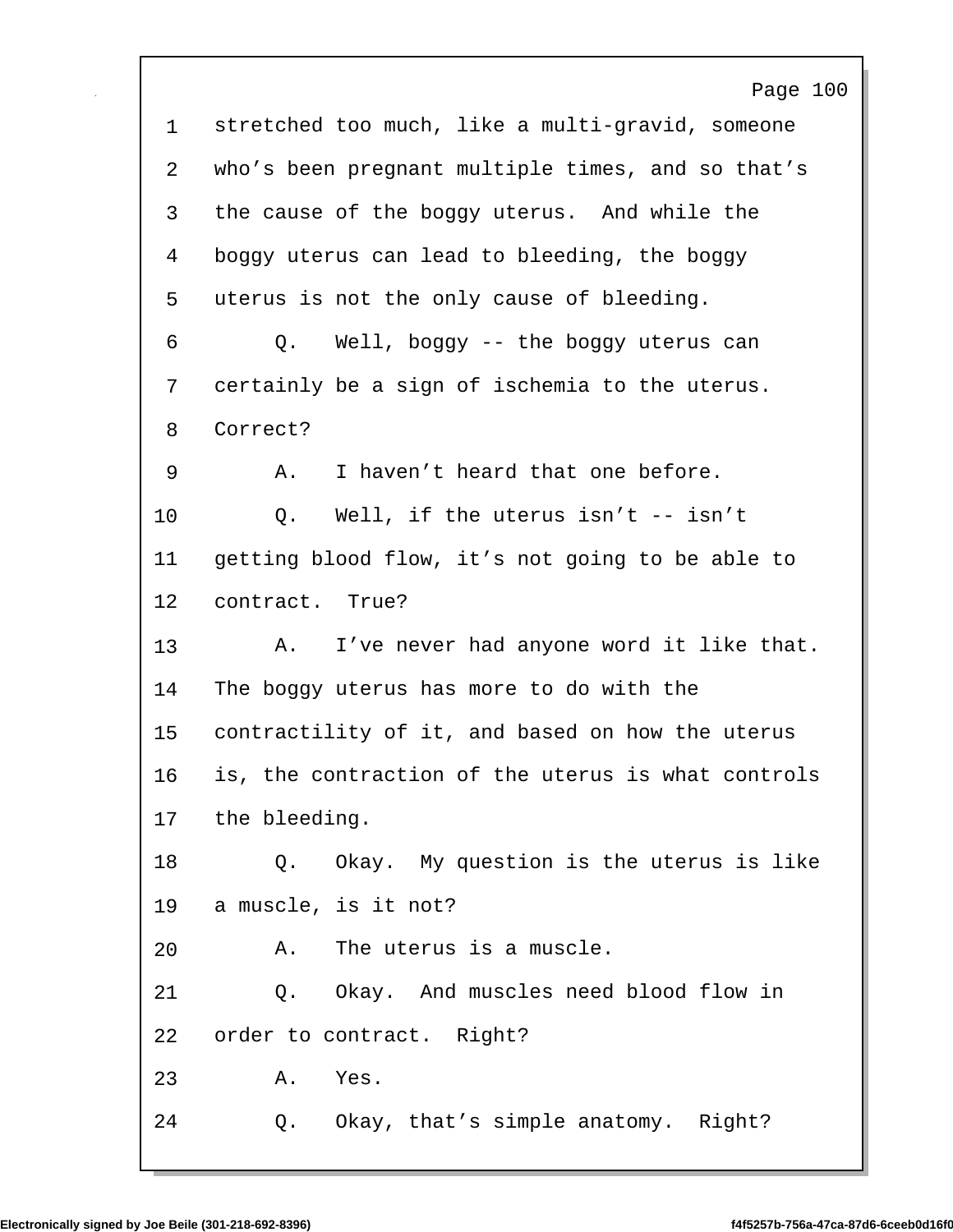Page 101 1 Right? 2 A. Okay. 3 Q. Do you agree? 4 A. Well, I'm going to follow you because -- 5 Q. Okay, but my -- 6 A. Yes. 7 Q. Okay? 8 A. Yes. 9 Q. In order -- If a muscle is not getting 10 blood, it's not going to be able to contract. 11 Right? 12 A. I -- Based on physiology, I would -- I 13 mean, I -- I would assume it wouldn't contract. 14 Q. A uterus that is not receiving adequate 15 blood flow is not going to be able to contract. 16 It is going to become boggy. True? 17 A. Perhaps, but the majority of the 18 contraction of the uterus has to do with the 19 muscle itself in a reflexive snap back after it's 20 no longer been stretched. 21 Q. Let's go back to my question. Isn't it 22 true that a uterus that is not receiving adequate 23 blood flow is going to become boggy, more likely 24 than not?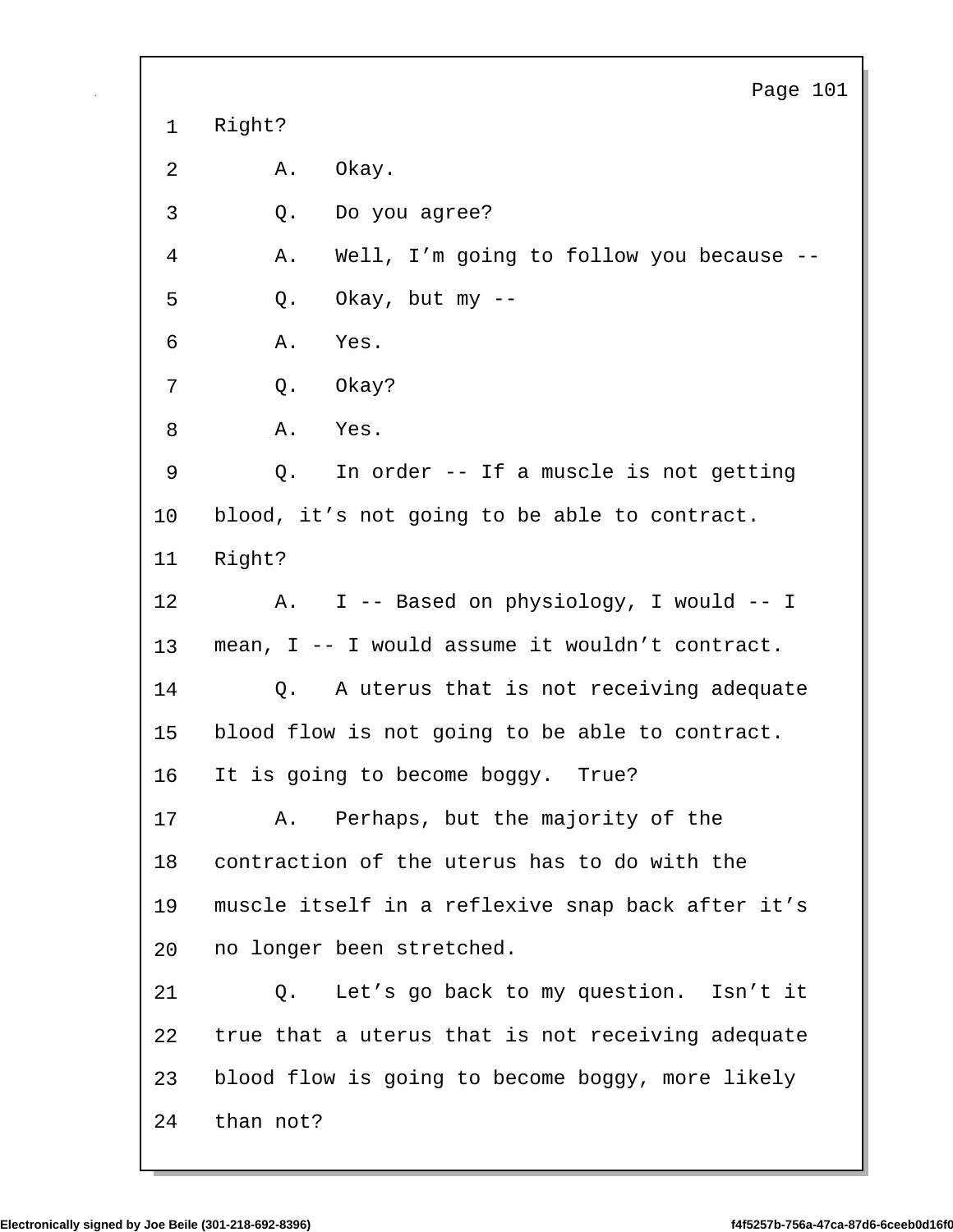Page 102 1 A. I would be speculating if I answered 2 that. I guess physiologically -- 3 MR. HENRY: If you don't know -- 4 THE WITNESS: No, I don't know. 5 BY MR. PHILLIPS: 6 Q. Do you think that that makes sense that 7 a uterus that is not receiving adequate blood flow 8 is going to be boggy? 9 MR. HENRY: Again, only if you feel 10 qualified to answer. 11 THE WITNESS: I don't think that makes 12 sense. 13 BY MR. PHILLIPS: 14 Q. Um, alright, you see that the -- Can you 15 read that page, the bottom part, please? 16 A. Where it's my handwriting? 17 Q. Mm-hmm. 18 A. Patient with boggy uterus after 19 procedure. 20 Q. Did you say patent or patient? 21 A. Patient. 22 Q. Okay. 23 A. PT is patient. 24 Q. Okay.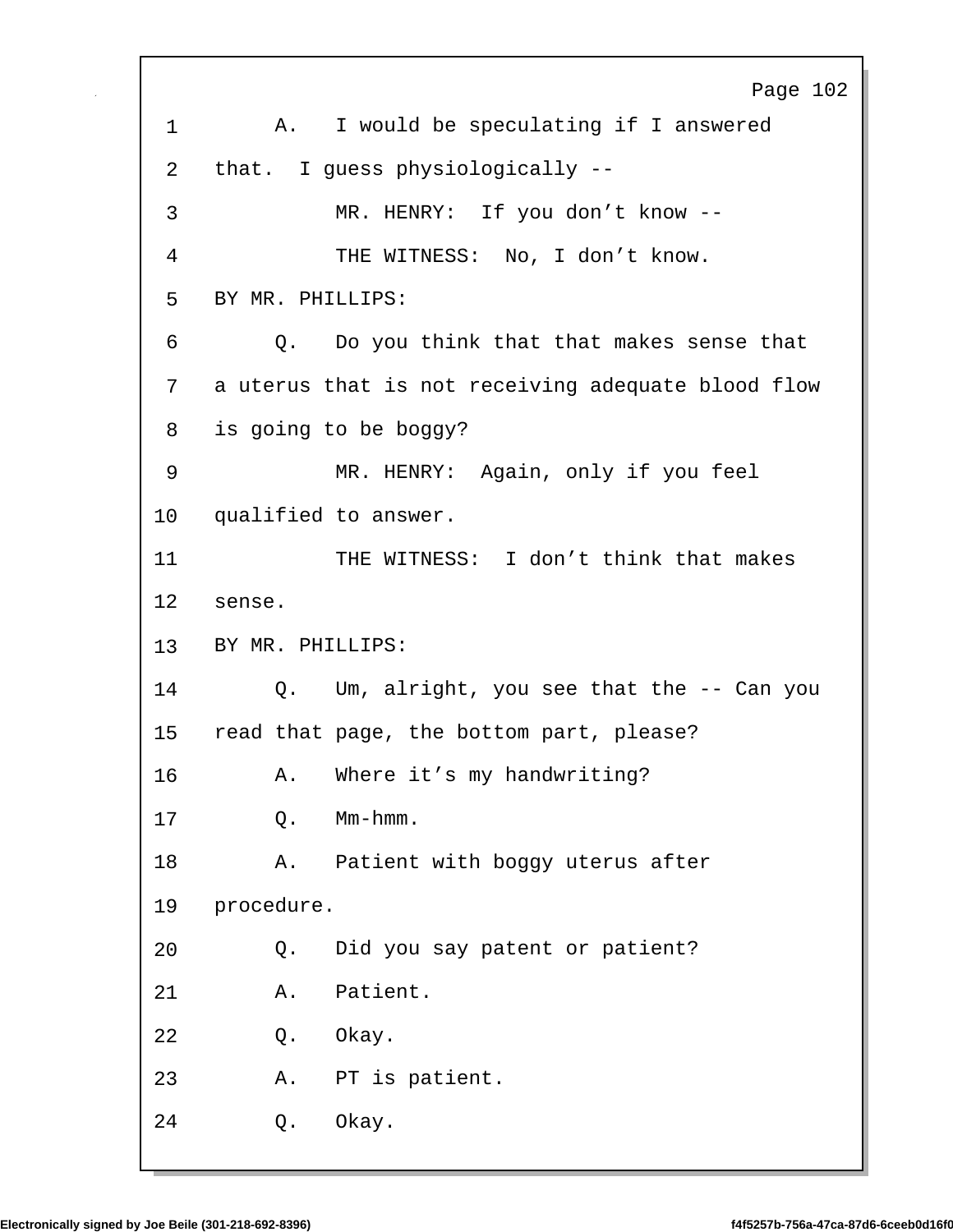Page 103 1 MR. HENRY: Start again. 2 BY MR. PHILLIPS: 3 Q. Yeah. 4 A. Patient with boggy uterus after 5 procedure. MVA and 7 flex used with cessation of 6 bleeding and a firm uterus. Misoprostol 800 7 micrograms rectal placed. 8 0. What does MVA mean? 9 A. Manual vacuum aspirator. 10 Q. Okay. And then -- So are you saying 11 that after you did the second procedure with the 12 manual vacuum aspirator with the 7 flexible the 13 bleeding stopped and the uterus firmed up? 14 A. Correct. 15 Q. And did you come to a conclusion as to 16 why that happened? 17 A. Because I had stimulated the uterus to 18 contract. 19 Q. Was there any blood that you took out 20 with this manual aspiration with the flexible the 21 first time you used the flexible? 22 A. I'm speculating, but I think it was only 23 about 5 or 10 cc. 24 Q. Okay, a very small amount.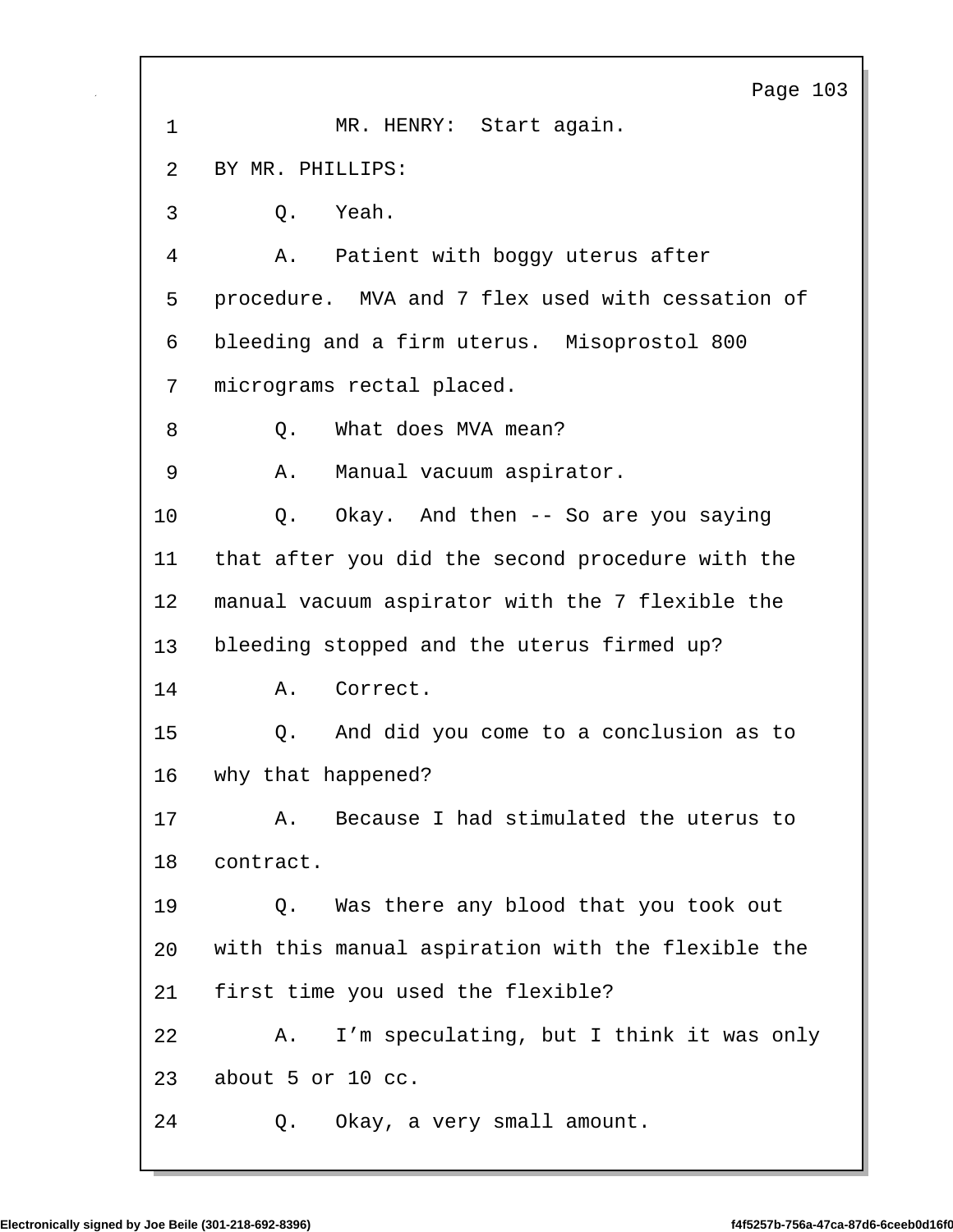Page 104 1 A. Very small, yeah, about a teaspoon. 2 Q. Were you able to rule out an occult 3 bleed in Mrs. -- Strike that. 4 Were you able to rule out an occult 5 bleed in Ms. Reaves' uterus at the time you did 6 this second aspiration, which is the first time 7 you did a flexible cannula? 8 A. I wasn't able to rule in or out an 9 occult bleed. 10 Q. Okay. Um, let's go back up where it 11 says upper right -- I'm sorry, middle right of the 12 page, page 31, it says uncomplicated MVA. Are you 13 referring to the first procedure that you did? 14 A. Where are you looking? 15 Q. Here. 16 A. Uncomplicated MVA and suction curettage. 17 Q. When you say uncomplicated MVA and 18 suction curettage, is that the first procedure you 19 were referring to on page 31 when you circled 20 that? 21 A. Both of those I deemed uncomplicated. 22 Q. Okay. Tissue examined by RHA. What 23 does that mean? 24 A. It means the reproductive health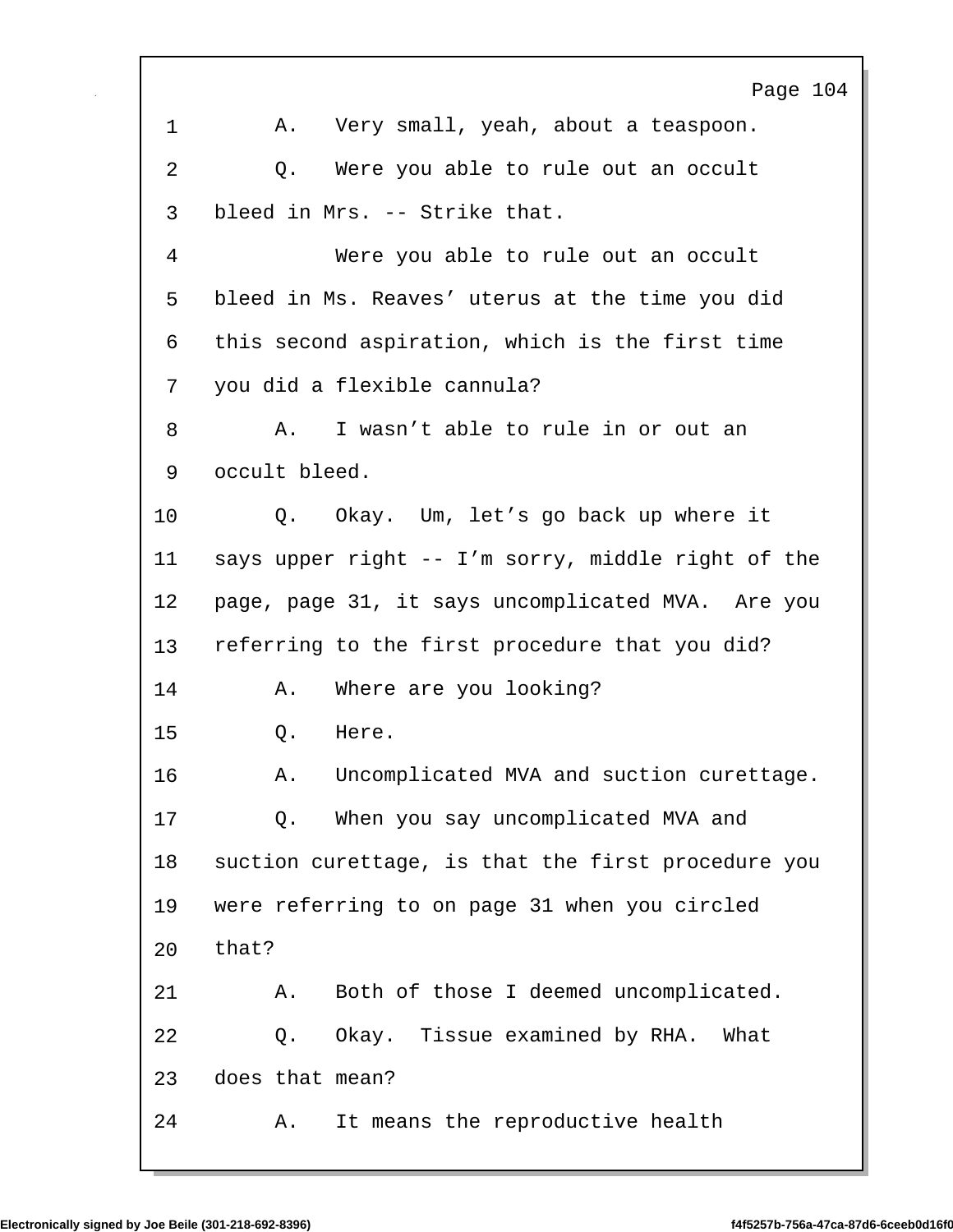Page 105 1 associate working in the lab that day. 2 Q. What is fetal part C plus T plus 4L 3 identified. What does that mean? 4 A. Calvarium -- Oh, calvarium, thorax, and 5 four limbs. 6 Q. Okay. Clean stripe on ultrasound at end 7 of procedure. What does that mean? 8 A. It means that the uterus was empty. 9 Q. What does the stripe refer to? 10 A. Endometrial stripe is a sign that 11 opposing sides of the uterus are together and so 12 you see the line formed by them touching. 13 Q. Alright. So when you put on page 31 14 uncomplicated MVA and SC, you're referring to both 15 the rigid cannula suction as well as the flexible 16 cannula suction procedure. Right? 17 A. Correct. 18 Q. So you're referring to the first two 19 procedures? 20 A. Correct. 21 Q. Okay. Um, after you did the second 22 procedure with this flexible cannula, you couldn't 23 find a source for what you felt was abnormal or 24 excessive bleeding, the bleeding that prompted you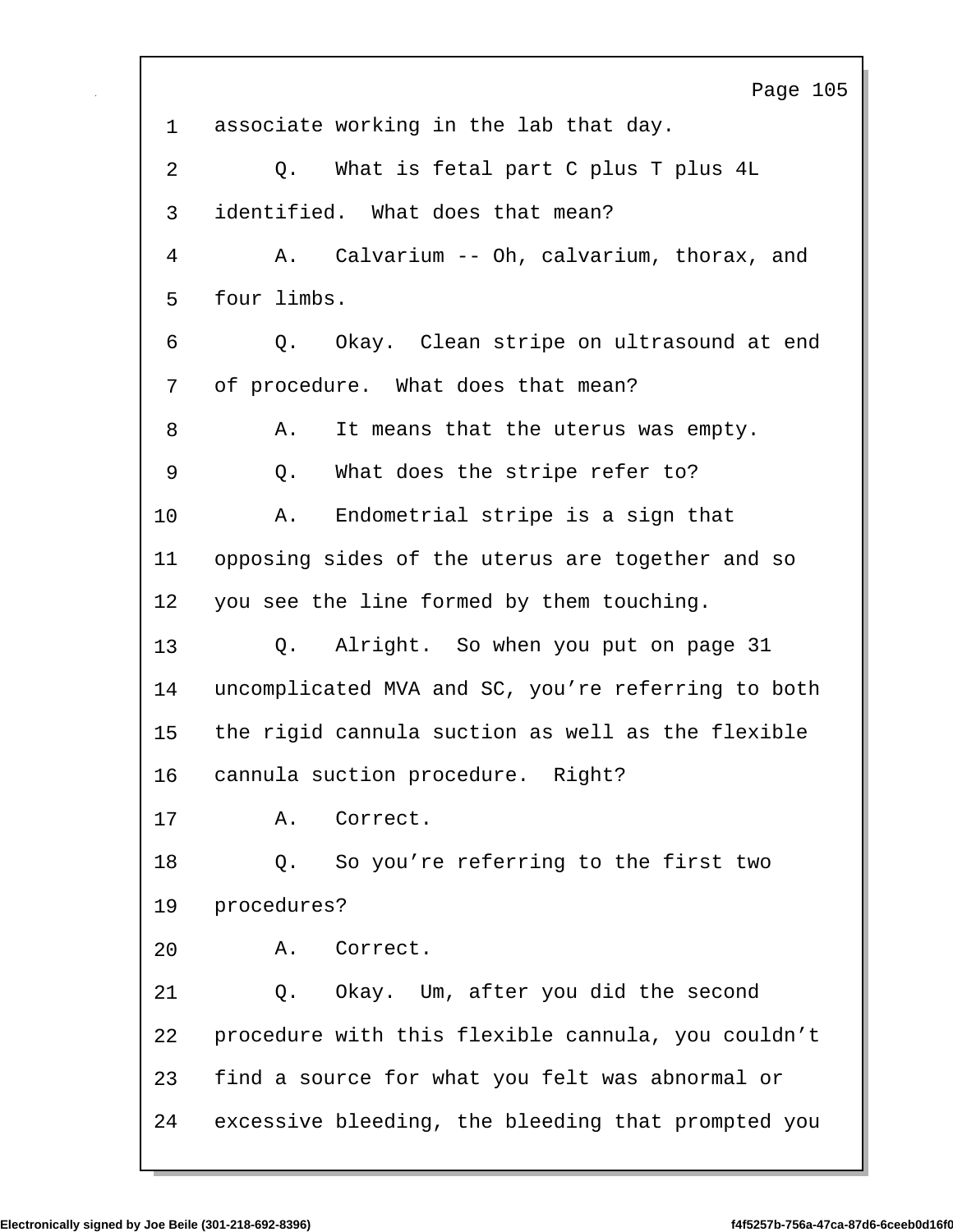Page 106 1 to do the second procedure. Is that right? 2 A. No, that's not right. 3 Q. Okay. 4 A. The bleeding was because she had a boggy 5 uterus. Her uterus was atonic. 6 Q. Okay. 7 A. Which is the most common cause of 8 bleeding. 9 Q. Did -- Strike that. 10 It's true that you never arrived at a 11 reason for her having a boggy uterus after the 12 first procedure. Correct? 13 A. Because her uterus wasn't squeezing. 14 Q. Okay. But you never arrived at the 15 reason why that was occurring. It was just a 16 condition that you saw -- 17 ` A. Correct. 18 Q. -- but you -- you didn't know the reason 19 why. You just said I have a boggy uterus, I got 20 to find out -- 21 A. Right. 22 Q. You never determined why Ms. Reaves had 23 a boggy uterus after the first procedure on July 24 20th. True?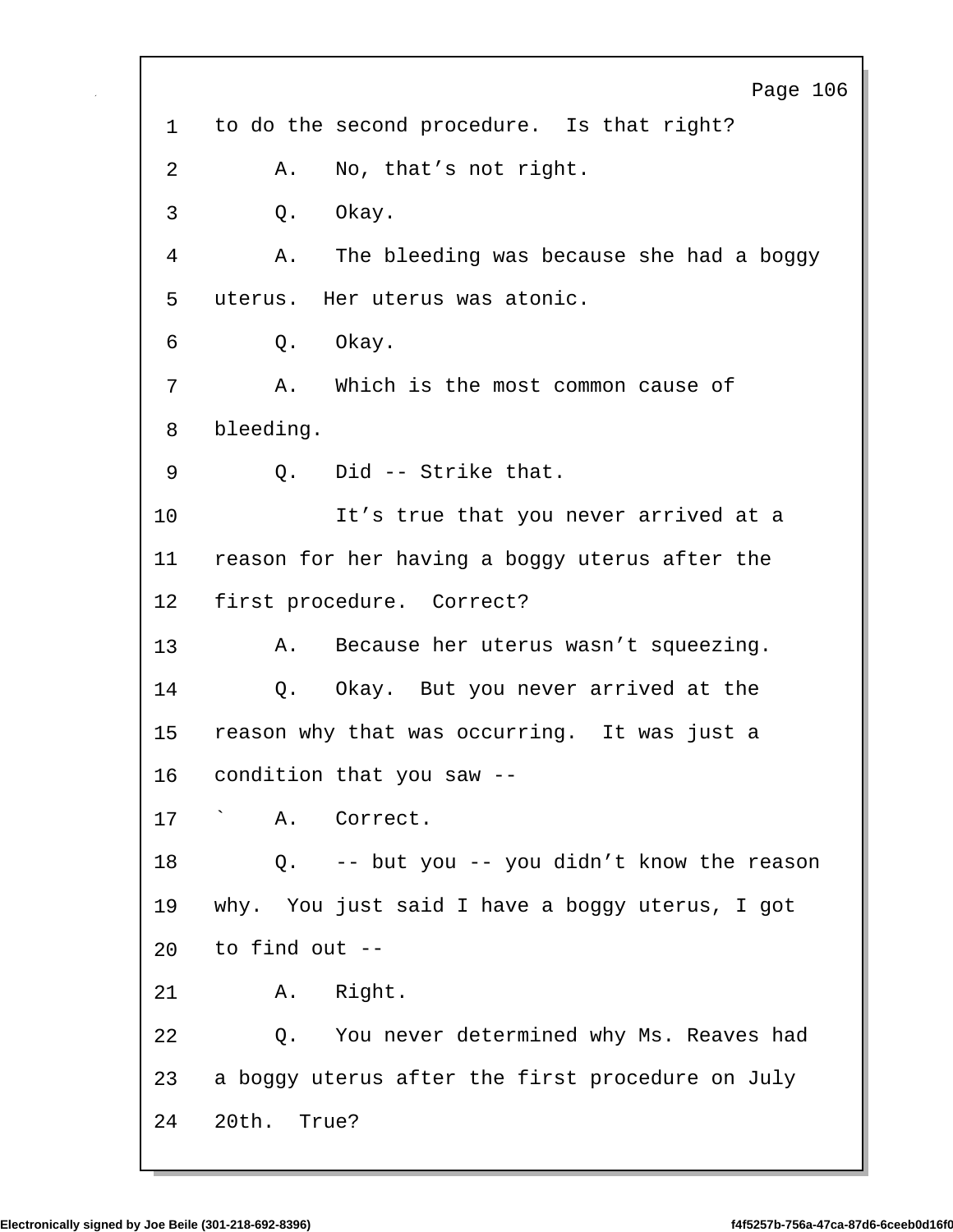Page 107 1 A. The physiology, no. 2 Q. Okay. Okay. When did you do the third 3 procedure? 4 A. I think if I look at the records, we got 5 her back into the room at about 3, and then the 6 procedure started about 3:04. 7 Q. And why did you bring Ms. Reaves -- 8 Strike that. 9 Where did Ms. Reaves go after the second 10 procedure and before the third procedure? 11 A. She was in the recovery room. 12 Q. How far away is the recovery room from 13 the operating room? 14 A. Across the hall. 15 Q. Alright. And why was Ms. Reaves brought 16 into the operating room for the third procedure? 17 A. Because once I realized that she was 18 still bleeding, then I wanted to know what was 19 going on. I wanted to look, listen, and feel. 20 Q. And how did you realize that Ms. Reaves 21 was still bleeding that prompted you to take her 22 in for the third procedure? 23 A. Because if you recall, I had mentioned 24 she had been in the recovery for about half-an-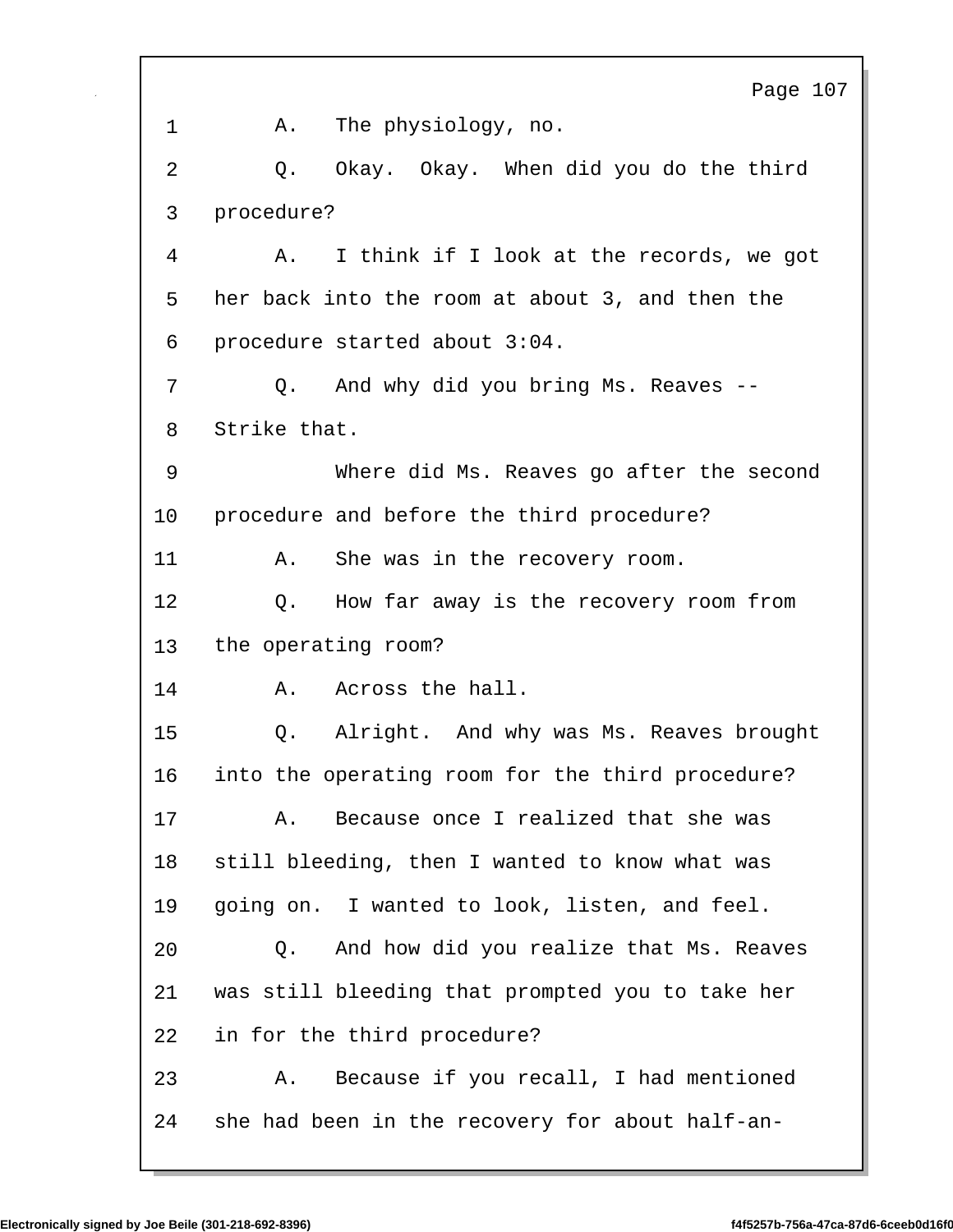Page 108 hour. They checked her pad and it was soaked, and I didn't know if that had occurred right after the procedure or during that whole time, and so I wanted to see from kind of time zero what the current level of bleeding was. 6 Q. And what did you see -- What did you see just before you brought her in for the third procedure? 9 A. She had a moderately soaked pad. It wasn't as soaked as before, but it hadn't as been as long of a time period. 12 Q. When you saw the moderately soaked pad prior to the third procedure, that was more than you expected. True? 15 A. True. 16 Q. What -- what were you thinking at that time as far as the reason that Ms. Reaves was still bleeding just prior to this third procedure? 19 A. Her uterus was probably boggy again. 20 Q. And did you have any explanation as to why Ms. Reaves' uterus was boggy just prior to this third procedure? 23 A. Second trimester procedures have a greater likelihood of not firming up, but other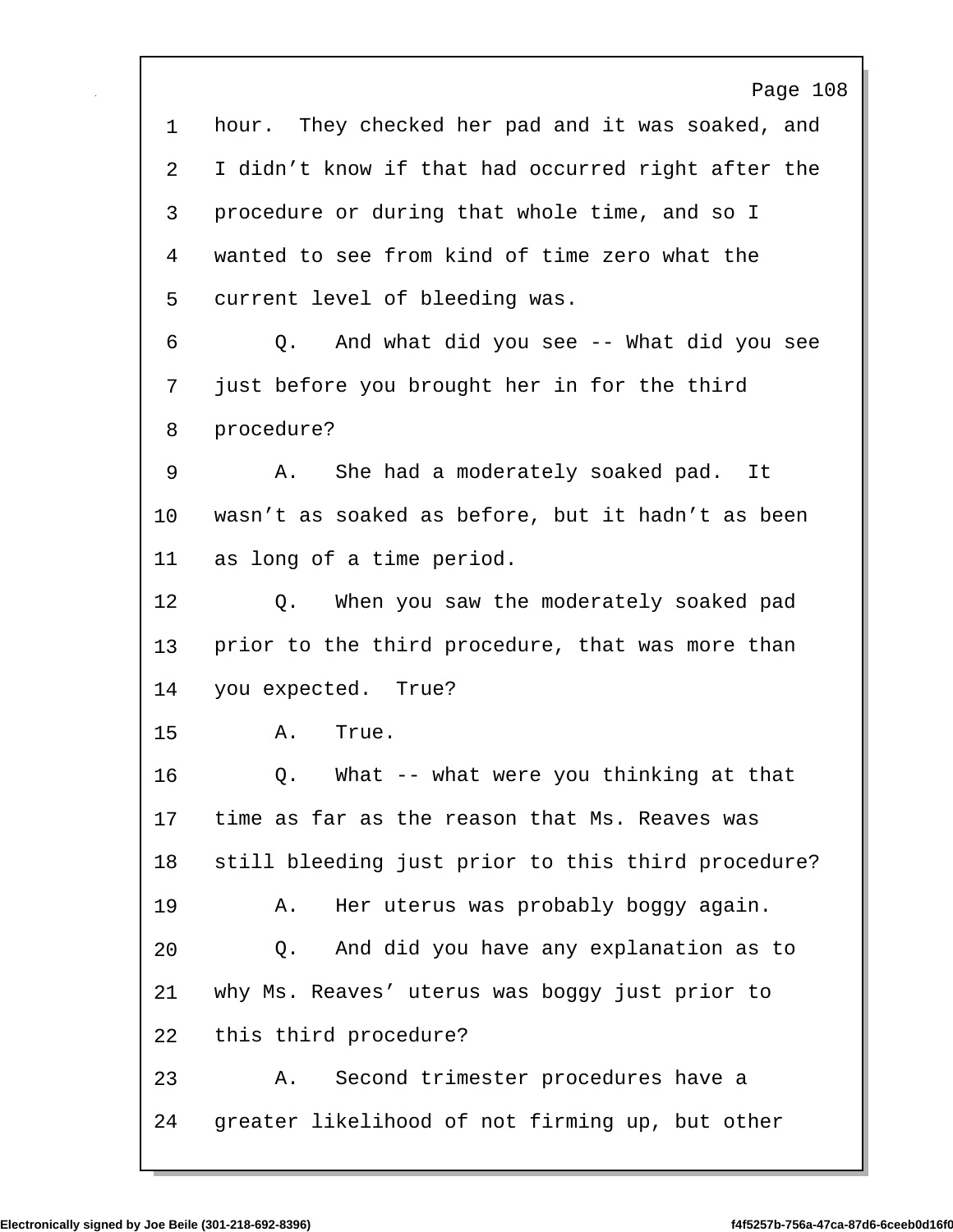Page 109 than that, I have no -- And the history of her being boggy, so her uterus had already shown me that it wasn't clamping down very well. 4 Q. Prior to the third procedure on July 20th, you couldn't rule out a uterine perforation in Ms. Reaves. Correct? A. I couldn't rule it out? I couldn't rule it out. 9 Q. Okay. And even up until the time Ms. Reaves left Planned Parenthood on July 20th, you couldn't rule out the fact that she had a perforated uterus. Correct? A. I couldn't rule it out. 14 Q. Um, and rule out means exclude. Correct? A. That's my understanding, yeah. 17 Q. Okay. Now, the third procedure that you did on Ms. Reaves on July 20th, what do you call that procedure? 20 A. Aspiration. 21 Q. Okay. And what type of cannula did you use in the third procedure? 23 A. I think a 7 flex. 24 Q. The same as the second?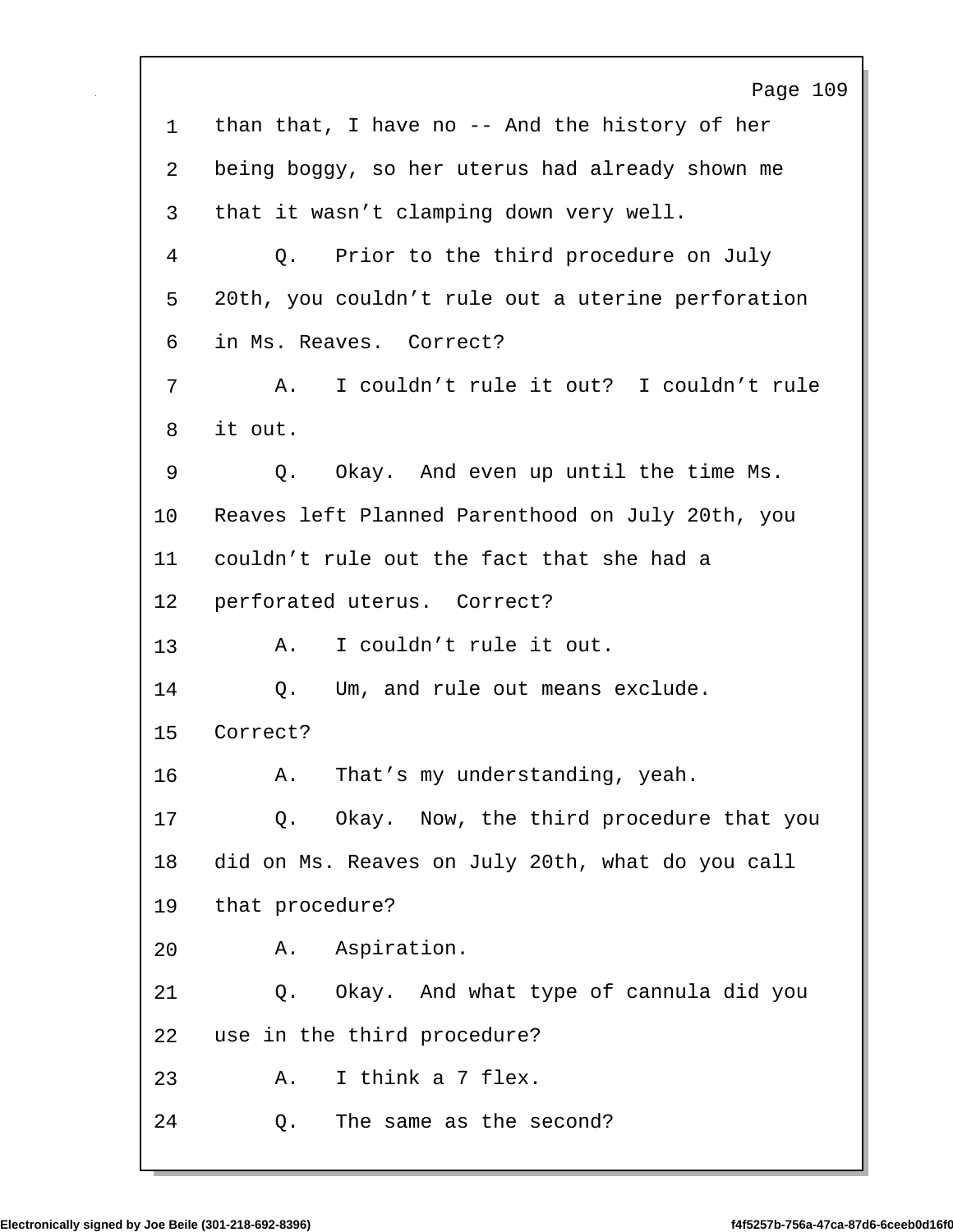Page 110 1 A. Yes. 2 Q. Now, the third procedure you did on Ms. 3 Reaves, were you able to visualize with your eye 4 what was going on inside Ms. Reaves uterus? 5 A. I did have ultrasound guidance. 6 Q. Okay. But were you able to visualize 7 with your eye -- your naked eye by looking up Ms. 8 Reaves' vagina and cervix into her uterus at all, 9 in either the second or third procedure? 10 A. No, I wasn't. 11 Q. So you're relying on the ultrasound to, 12 quote, visualize, unquote, the uterus in the 13 second and third procedure for Ms. Reaves. Is 14 that right? 15 A. Correct. 16 Q. Are you able to identify an occult 17 hemorrhage on ultrasound? 18 A. It depends on where the hemorrhage is 19 you would be able to either see the -- an abnormal 20 fluid collection. 21 Q. Okay. And based -- Did you review the 22 Northwestern records in this case? 23 A. I saw -- I was given a copy of them. 24 Yes.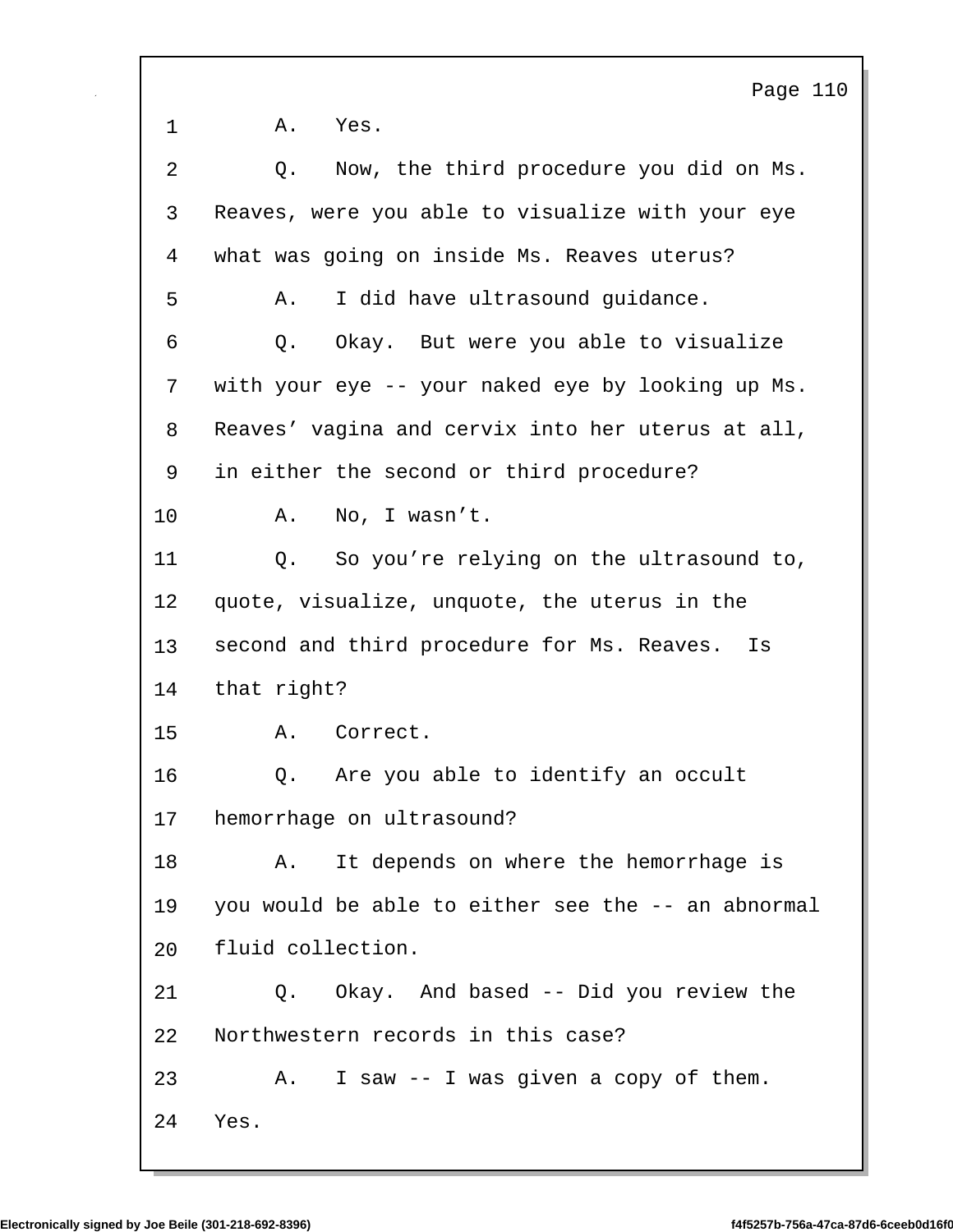Page 111 1 Q. Okay, did you review them? 2 A. I tried my best. 3 Q. Well, did you review the operative 4 reports for Ms. Reaves at Northwestern? 5 A. I don't recall if that was in the 6 package I got. 7 Q. Um, did -- Why don't you take a look at 8 that. 9 A. No, I've never seen this one before. 10 MR. HENRY: You want to break? If -- if 11 you're going to have her read it, I want to make 12 sure she has enough time. 13 THE REPORTER: This is the end of tape 14 number two. The time is 3:17 p.m., and the 15 running length of this tape is 55 minutes and 25 16 seconds. 17 (WHEREUPON, a videotape 18 change was made.) 19 THE REPORTER: This is the beginning of 20 tape number three. The time is 3:25 p.m. We're 21 now back on the record. 22 BY MR. PHILLIPS: 23 Q. Okay, Doctor, based on your review of 24 the autopsy while we were off the record, where in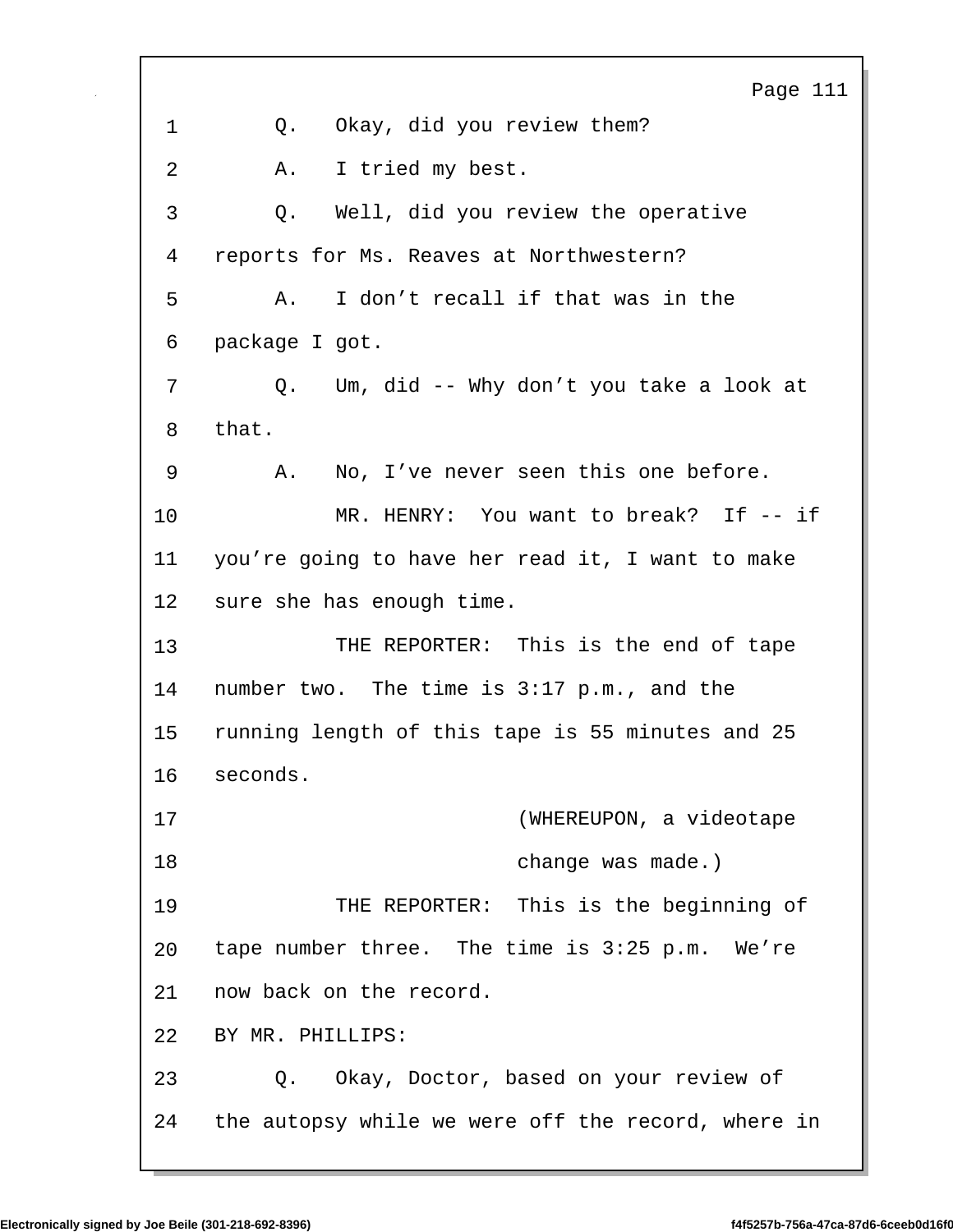Page 112 the uterus was the perforation identified? 2 A. The autopsy identifies something in the left -- I think the left broad ligament. Yeah, left broad ligament. 5 0. Okay. That's the left side of Ms. Reaves body. Is that right? 7 A. Correct. 8 Q. Okay. And, um, that uterine perforation is identified in autopsy. You can't rule out the fact that that occurred at Planned Parenthood. Correct? A. It's not clear that a perforation occurred at Planned Parenthood. Q. So my question is, you can't say whether or not that perforation I identified -- Strike that. You can't say whether or not the perforation -- perforated uterus identified at autopsy occurred at Planned Parenthood or not. Correct? A. I can't say that. 22 Q. Okay. If the perforation did occur at Planned Parenthood, you would have been the person who caused that perforation. Correct?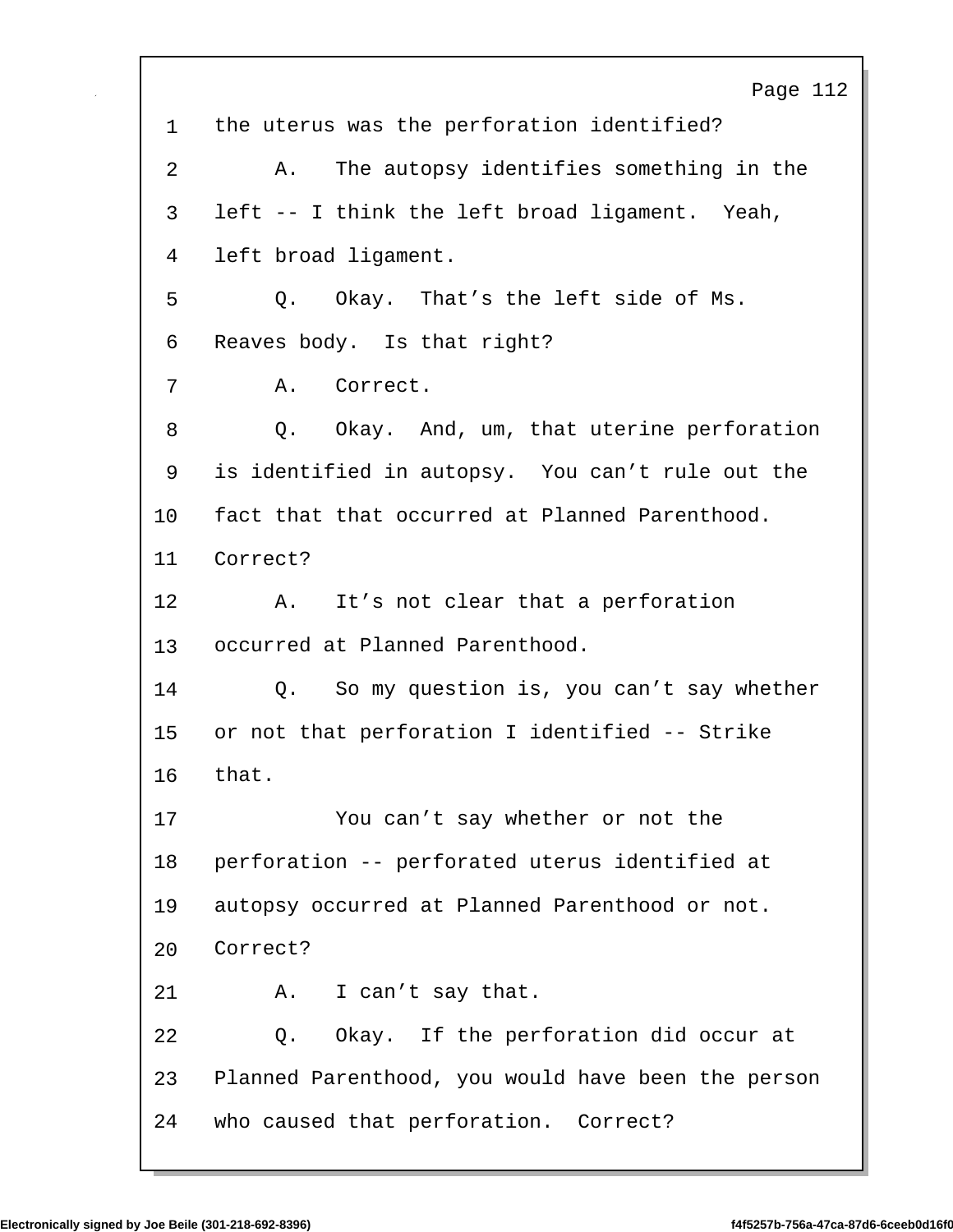Page 113 1 A. If there had been a perforation, yes. 2 Q. Okay. Is there anything about the 3 location of that perforation that speak for or 4 against that perforation occurring at Planned 5 Parenthood? 6 A. Not that I can -- Not to my knowledge. 7 Q. Okay. Thank you very much. Looking at 8 Group Exhibit No. 5A through -- Oh, I'll just -- 9 Wait, never mind. If she's nice enough to do 10 that, I'm going to be nice enough to wait. 11 Um, looking at Exhibits 32 and 33 -- 12 A. The pages? 13 Q. Yeah, lower right hand corner of the 14 Planned Parenthood records. 15 A. Okay, say those numbers again, please. 16 Q. Looking at the anesthesia record, which 17 is -- 18 A. Oh, okay. 19 Q. -- pages 32, 33, 34. Correct? 20 A. Correct, that's what I have. 21 Q. How many liters of lactated ringers, the 22 IVF did Ms. Reaves receive at Planned Parenthood? 23 A. I'm not sure if it would be a thousand 24 on page 34 is the repetition of what's on 33. So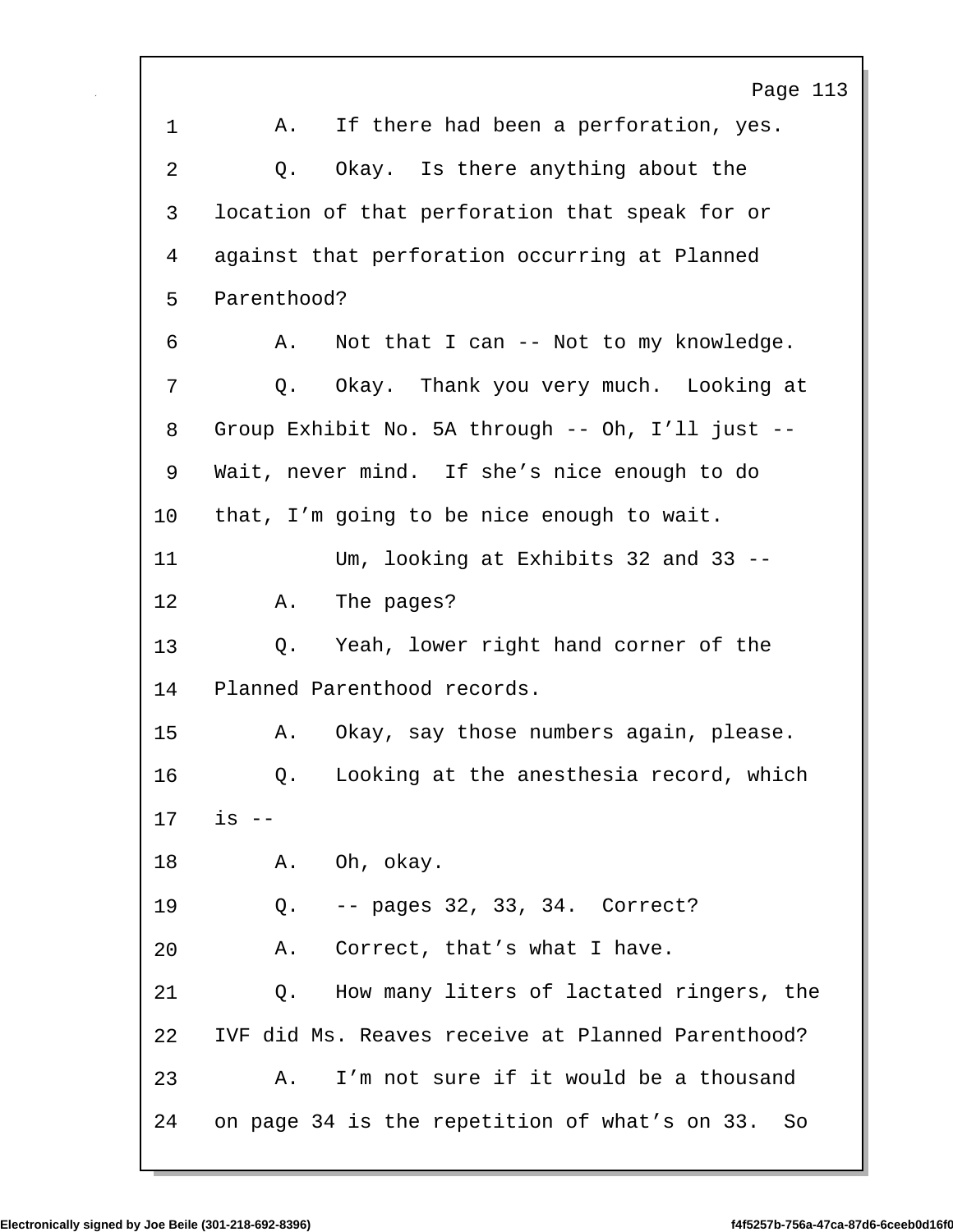Page 114 it would be -- She has written the total as a thousand. 3 Q. Um, pages 33, 30 -- No, strike that. 4 Pages 32 through 34 were filled out by the CRNA. Right? 6 A. Correct. 7 Q. Your handwriting does not appear on pages 32 through 34. Is that right? 9 A. Correct. Q. So you're not sure whether Ms. Reaves received 1,000 or 2,000 liters of IVF. Correct? 12 A. Correct. 13 Q. Okay. Is there any way you can from your memory or from deciphering these documents whether it's 1,000 or 2,000 liters of intravenous fluids? A. I couldn't tell. 18 Q. Okay. Um, the reason -- Who made the decision to give Ms. Reaves between 1,000 and 2,000 liters of IVF? Was that you or was that the anesthesiologist? A. Again, it's not clear if she did get the 1,000 to 2,000 or total 1,000, but it was the anesthesiologist who -- who was in charge of IV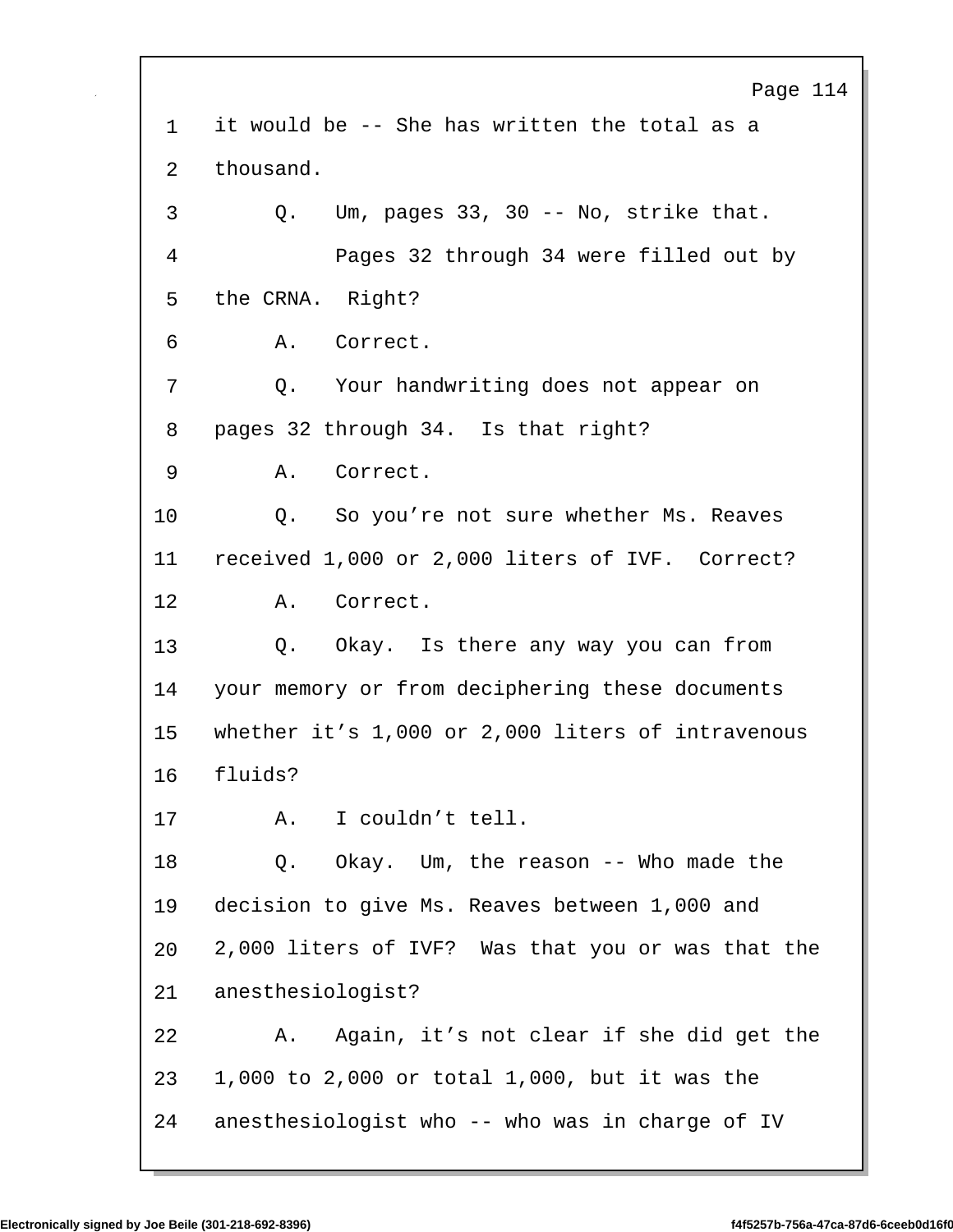Page 115 fluids. 2 Q. And the reason that the IV fluids were given to Ms. Reaves, somewhere between 1,000 to 2,000 milliliters was because of the blood loss. 6 A. The IV was started because she was getting sedation. So at least 250 cc is given to every patient who has sedation. 9 Q. Okay. So anything in excess of the 250 cc of IV fluid that Ms. Reaves received was given in response to her bleeding. Right? 12 A. Or the amount of time that she had an IV in because in order to keep it patent, keep the IV patent, you have to have fluid continuously flowing or it'll clot off. 16 MR. ATWOOD: Steve, can we go off the record for 1 second? I'm confused. Is she saying milliliters or liters? 19 MR. PHILLIPS: Good point. 20 THE WITNESS: Milliliters. 21 MR. ATWOOD: Because -- Yeah, because there were some questions asked, and I thought you were saying 1 to 2,000 liters, and I'm thinking

how.

Right?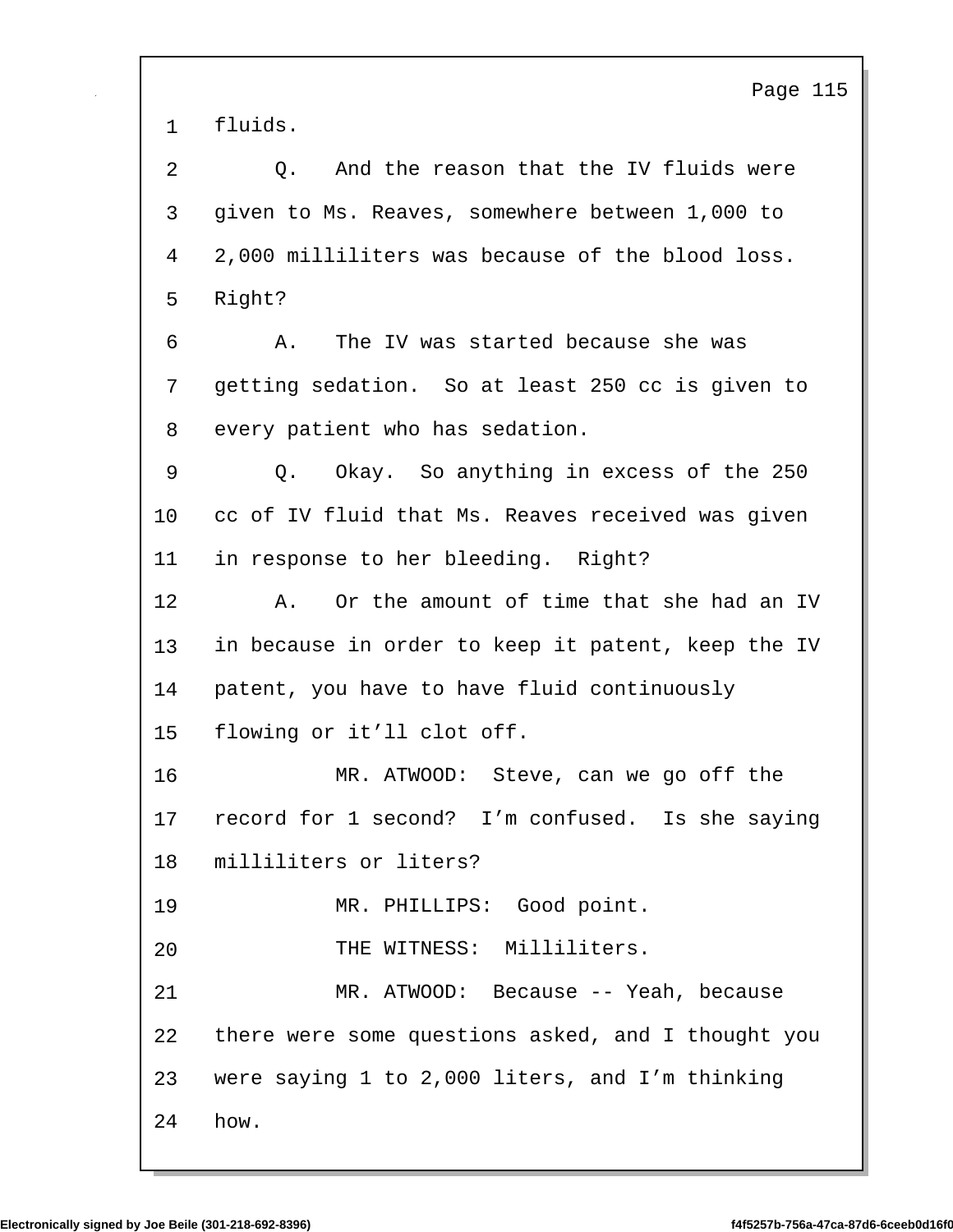Page 116 MR. PHILLIPS: You're right. I screwed up. 3 MR. ATWOOD: So -- Okay. 4 MR. PHILLIPS: My fault. BY MR. PHILLIPS: 6 Q. Okay. Earlier in the deposition when you or I or both of us talked about between 1,000 and 2,000 liters -- 9 MR. HENRY: Either 1,000 or 2,000. 10 THE WITNESS: Milliliters. BY MR. PHILLIPS: Q. Yeah, we're actually talking milliliters. Right? 14 A. Milliliters. Correct. 15 Q. Um, if Ms. Reaves did not have the abnormal or excessive bleeding after the first procedure, how many milliliters of fluid would she have gotten probably, somewhere between 250 and 350 or 250-ish? 20 A. It could be 250 to 500 depending on the size bags they were hanging and the speed of the - - that the nurse left it open in the discovery room? Q. What do think it would've been, 250 or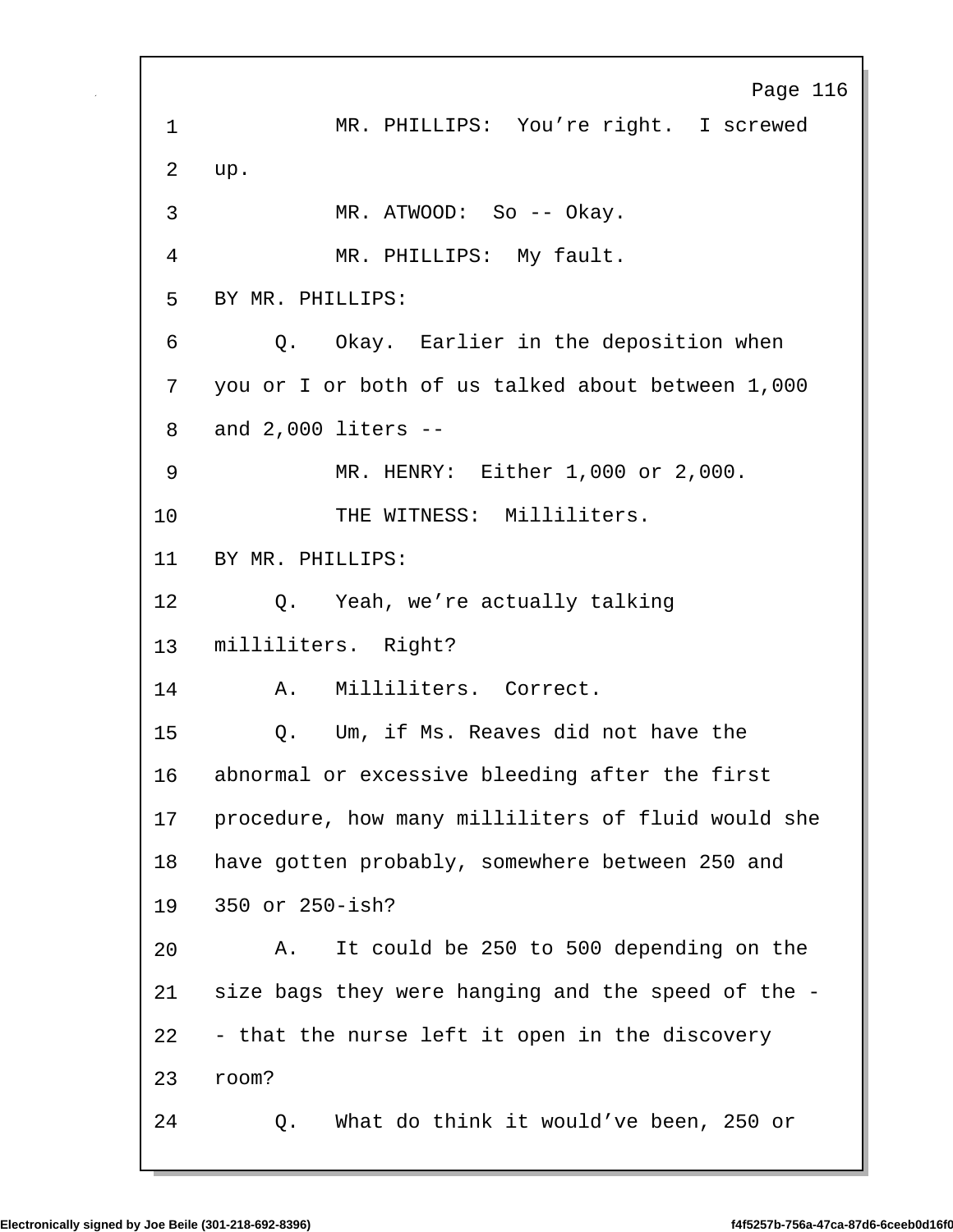Page 117

500?

A. I'd be guessing.

3 Q. Okay. Looking at Exhibit 5A through 5V, as in Victor, are you able to determine whether or not there is a uterine perforation on any of those ultrasounds?

A. No, I'm not.

8 Q. Okay. Are you able to determine whether or not there is clot -- blood clot, either occult or nonoccult on any of those ultrasounds, Exhibit 5A through 5B?

A. No, I'm not.

 Q. Okay, that's all I have. Is -- is the reading of those ultrasounds to determine whether or not there is a uterine perforation on there, is that beyond your expertise?

17 A. Can I diagnose a uterine perforation? If there's free fluid that I can see, I can diagnose it. 20 Q. Have you ever seen a uterine perforation on ultrasound?

22 A. I have.

23 Q. How many have you seen?

24 A. Probably 10 -- 6 to 10.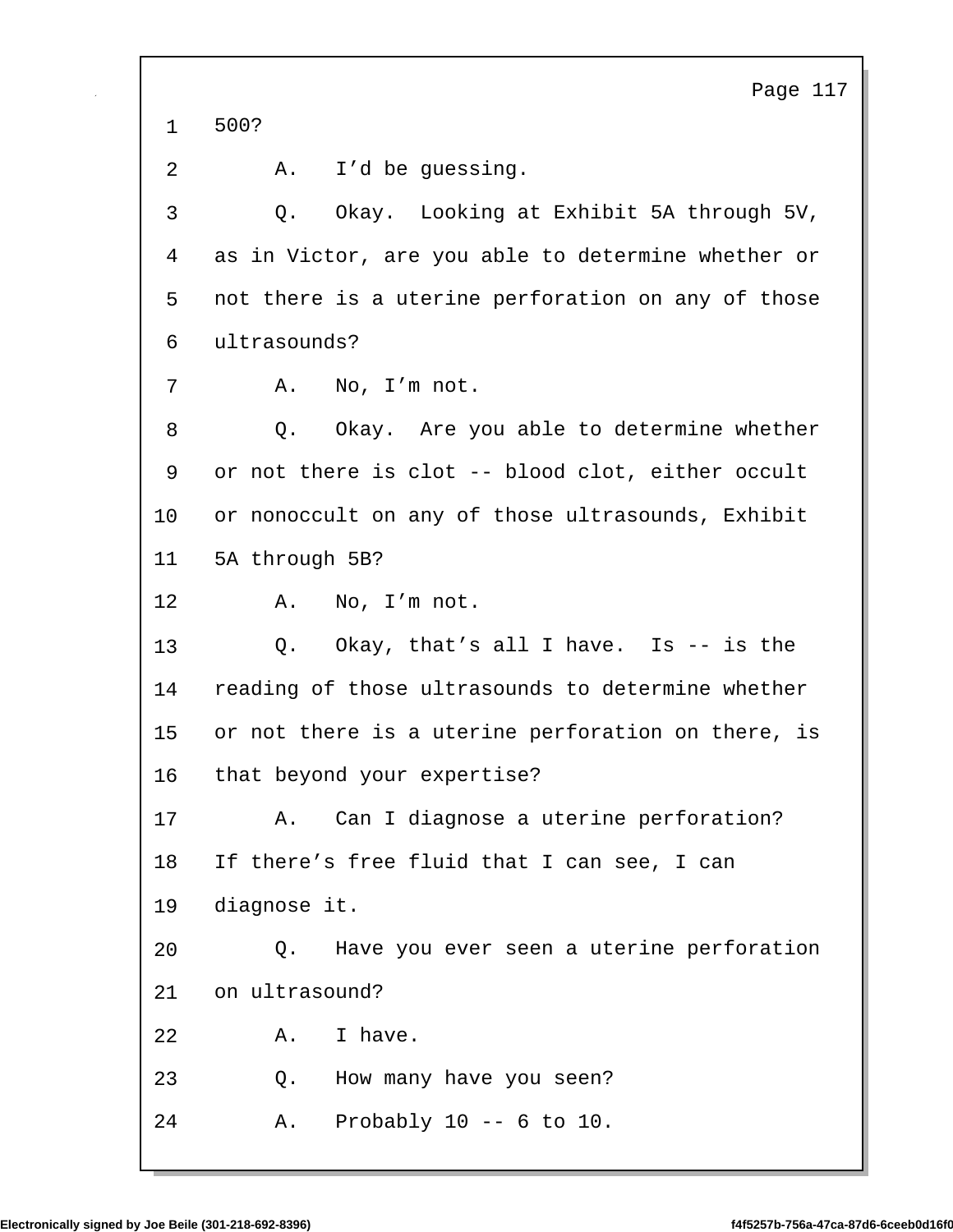Page 118 1 Q. And when is the last time, prior to Ms. 2 Reaves, did you see a uterine perforation on an 3 ultrasound? 4 A. In person or in a book? 5 Q. In person. 6 A. Probably five or six years prior. 7 Q. Are those ultrasounds, 5A through 5V, 8 are any of them internal ultrasounds, vaginal 9 ultrasounds? 10 A. I believe yes. 11 0. Which ones? 12 A. The first ones when we went back into 13 the room. 14 Q. Okay, would you look at those? 15 A. So sometimes the transducer will tell 16 you. I'm not sure I could tell you which ones 17 exactly were vaginal. 18 Q. What is your best estimate -- your best 19 understanding of which one of those ultrasounds in 20 Group Exhibit 5 are -- are vaginal? 21 A. Again, I wouldn't be able to tell you 22 certainly, but once I had the speculum in I didn't 23 have a vaginal probe. 24 Q. Give me your best understanding of which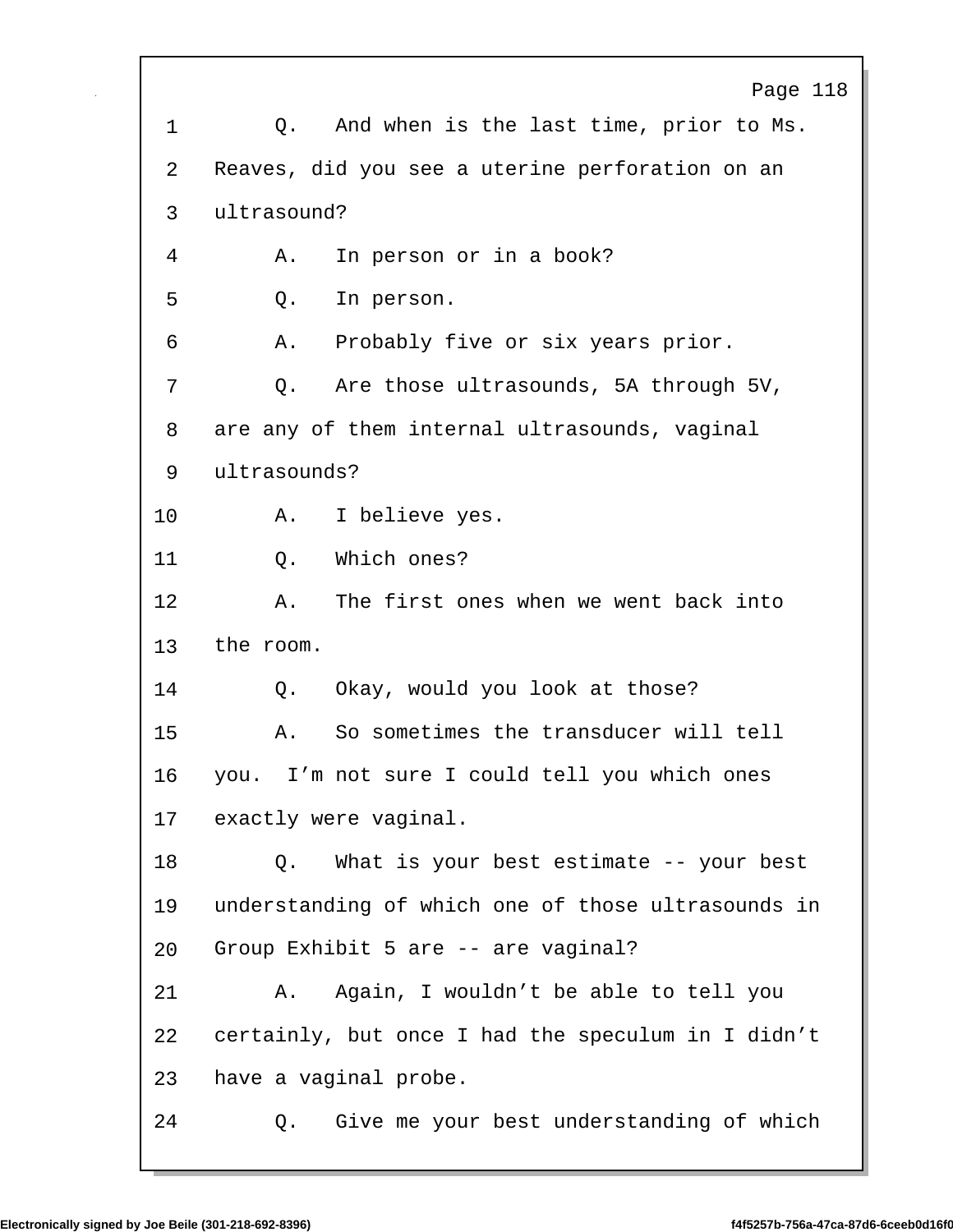Page 119 of those are vaginal ultrasounds of Group Exhibit 5? 3 A. If any of them are vaginal, and again I can't be certain, it would probably be just the first ones after we went back into the room. 6 MR. HENRY: And what are the numbers on the back? THE WITNESS: Oh, I'm sorry. C, D, and E, maybe F. BY MR. PHILLIPS: Q. But you don't know whether they truly are vaginal ultrasounds. Correct? A. I can't recall, and I don't know how to read on here which is which. 15 Q. Could you turn to page 39 please. 16 A. Yes. Q. Do you see -- Who's writing is this, do you know? 19 A. It is one of the nurses. 20 Q. Do you know -- and strike that. 21 Do you agree that at the time of -- around the time of discharge Ms. Reaves had heavy bleeding, uncontrollable bleeding? 24 A. No.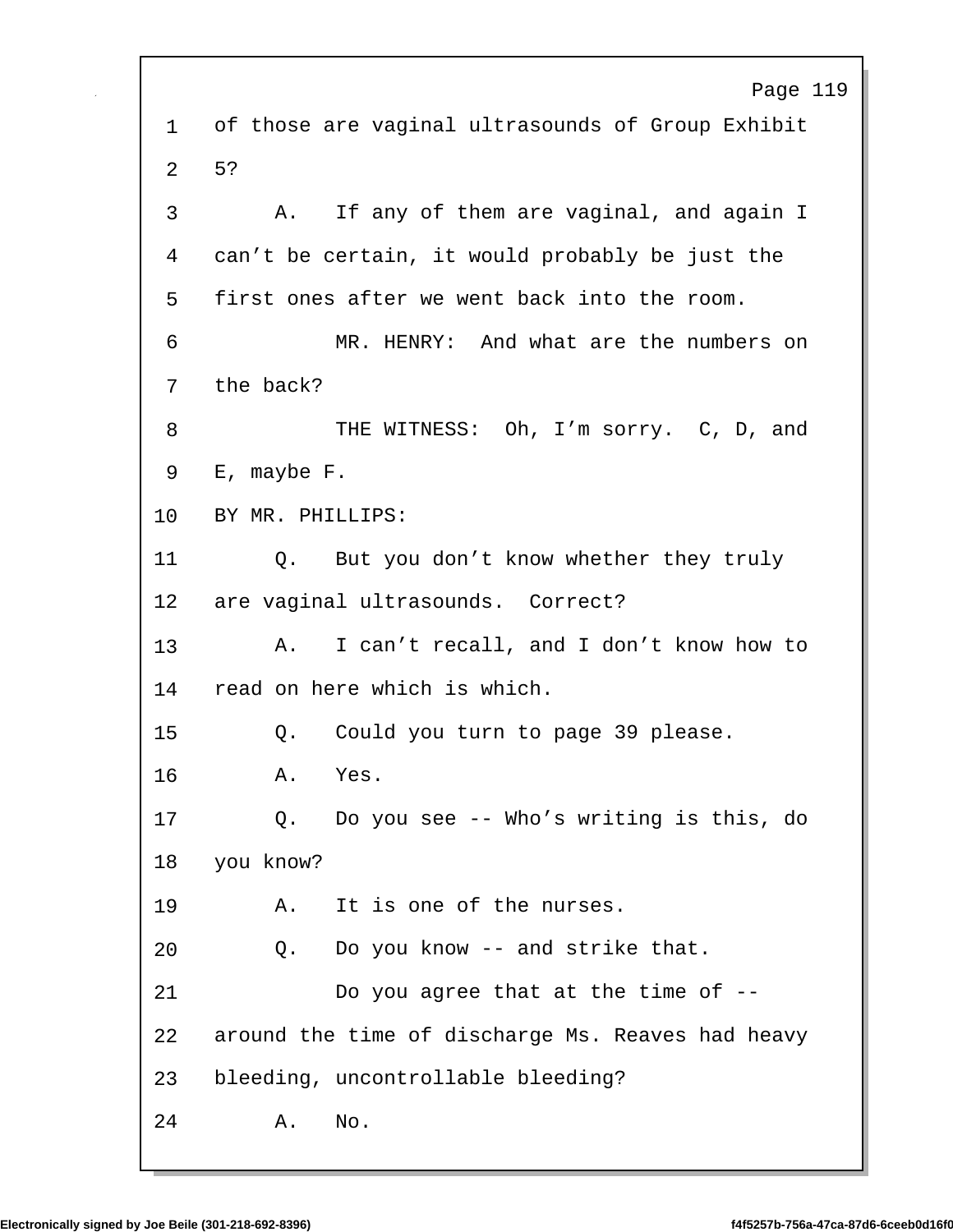Page 120 1 Q. Do you know how this nurse on page 39 arrived at this diagnosis of heavy bleeding, uncontrollable bleeding? 4 A. Because when the patient was in the recovery room, she had the heavy bleeding at -- I think at the time that this was written, the patient was in the procedure room. 8 Q. So let me ask you this. At 1350 -- sometime after 1353 was Ms. Reaves in the procedure room? Oh, at some time after 3:53, was Ms. Reaves in the procedure room? 12 A. Yes. 13 Q. And that was when she received the flexible catheter aspiration -- third one? 15 A. The second -- Yes. Q. Okay. The heavy bleeding that's on page 39 is what led to you doing the third procedure. Is that right? 19 A. But the heavy bleeding is documenting the time after I had done that. Q. Okay, my -- Here's my question. There's a nurse on page 39 who's referring to heavy bleeding, uncontrollable bleeding. 24 A. Right.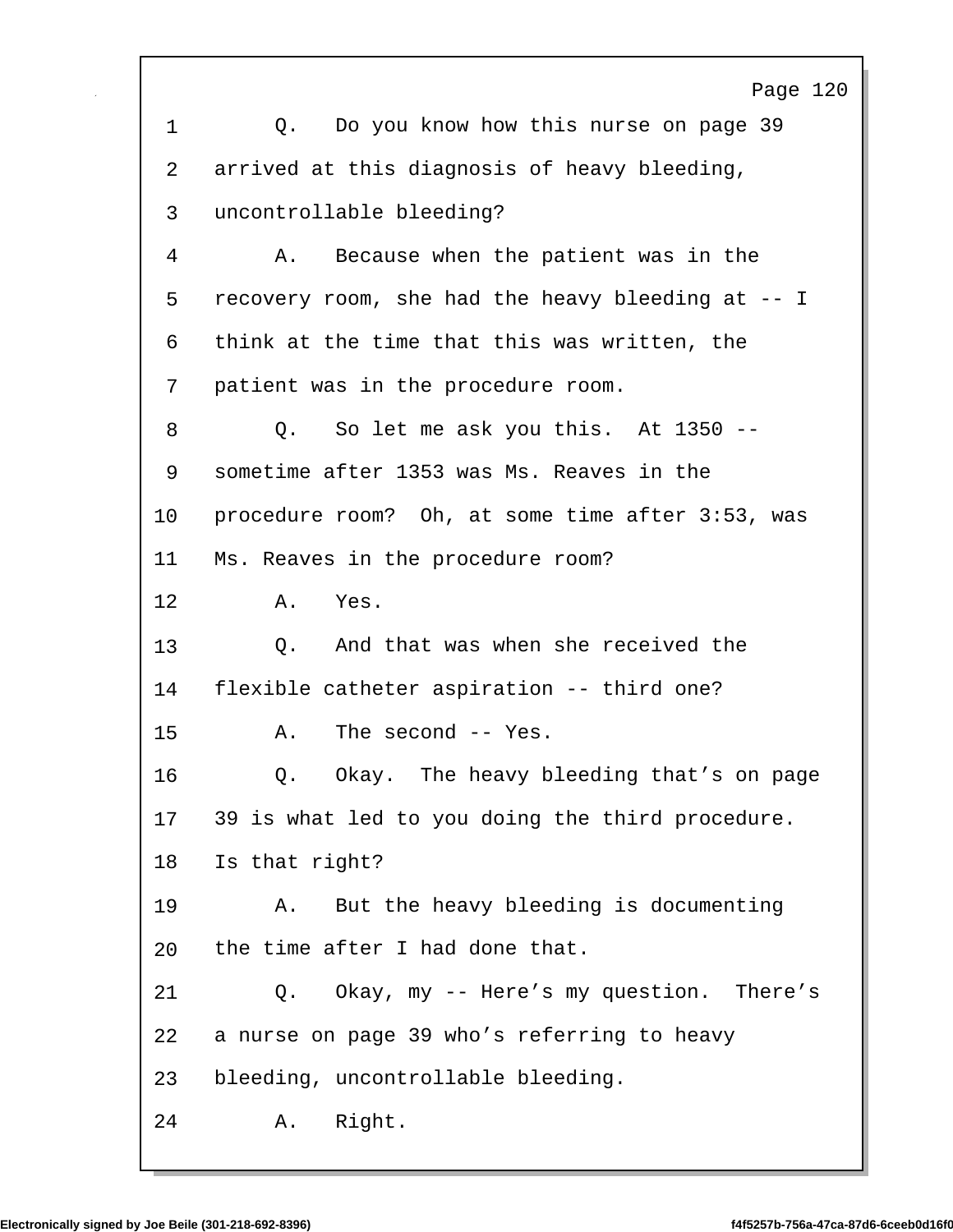Page 121 1 Q. Did you at any time either before the third procedure or after the third procedure determine that Ms. Reaves had heavy bleeding, uncontrollable bleeding? 5 A. She had heavy bleeding prior to me taking her back to the procedure, and in the procedure room the bleeding was controlled. 8 Q. And that was the third procedure? 9 A. Correct. Q. Okay. So it's your understanding that this diagnosis of heavy bleeding, uncontrollable bleeding by the nurse was prior to the third procedure? 14 MR. HENRY: Let me just object because it causes her to speculate as to what the nurse meant, but -- If you know, you know; if you don't, you don't. 18 THE WITNESS: I would assume the nurse meant based on what she had seen in the recovery room. BY MR. PHILLIPS: 22 Q. Okay, do you believe that Ms. Reaves had uncontrollable bleeding prior to the third procedure?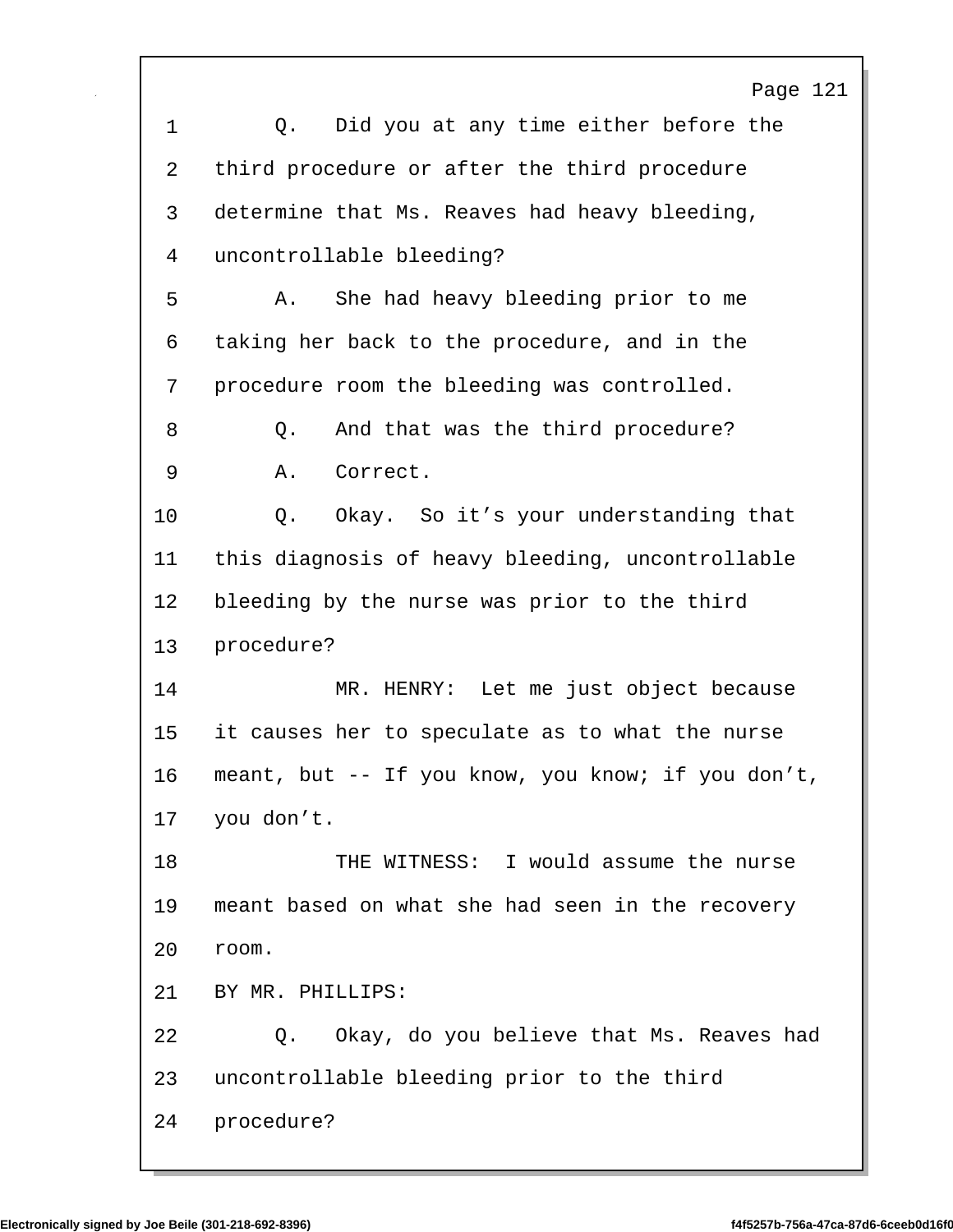Page 122 1 A. It was uncontrolled but it was 2 controllable because I controlled it. 3 Q. Okay. Um, who decided to call the 4 ambulance? 5 A. I did. 6 Q. And what time did you decide to call the 7 ambulance? 8 A. Again, I'd have to speculate on times 9 because some of the clocks are not calibrated 10 appropriately, but I think I had decided after we 11 were in the procedure room that I wanted to call 12 the ambulance. 13 Q. Okay, what time did you -- did you call 14 the ambulance? And I know the clocks may be -- 15 A. I didn't call the ambulance, the nurse 16 does. 17 Q. What time did you order the ambulance be 18 called, and I know the clocks can be off 1 or 2 or 19 3 minutes. I get that, but I want to know what 20 time? 21 MR. HENRY: You want an exact time? 22 BY MR. PHILLIPS: 23 Q. A range. 24 A. I'd speculate around 4, sometime before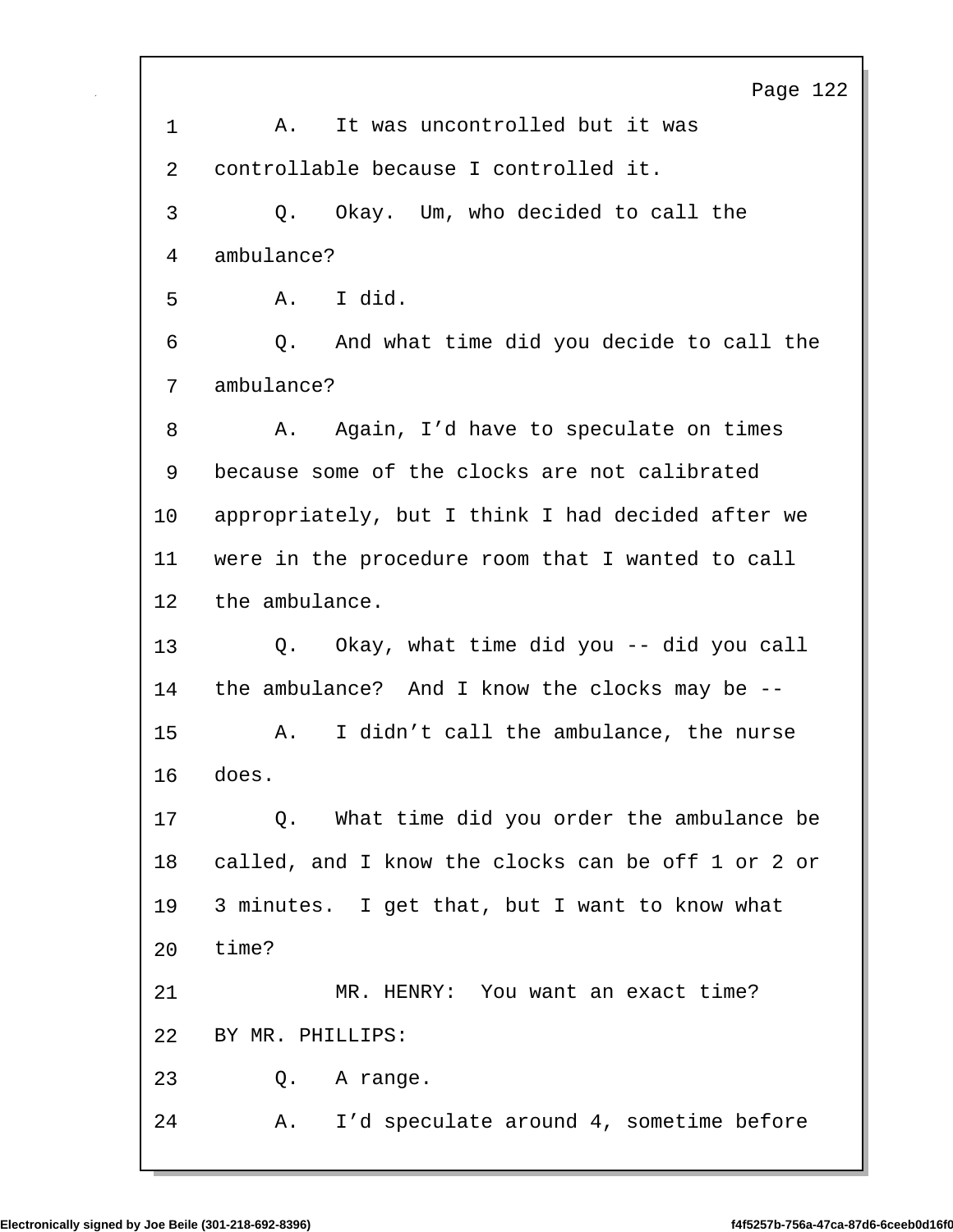Page 123 1 4. 2 Q. How long before 4? 3 MR. HENRY: If you know, again. 4 THE WITNESS: I don't know. 5 BY MR. PHILLIPS: 6 Q. Alright, well, look at page 40. 7 A Mm-hmm. 8 Q. Do you know whose writing this is? 9 A. I don't. If I guessed it's one of the 10 recovery room nurses. 11 Q. Do you have any reason to believe that 12 any of the events that are written in page 40 are 13 inaccurately either observed or recorded? 14 A. I don't have any reason to believe that. 15 No. 16 Q. Okay. Um -- 17 A. Oh, can I clarify one thing? 18 Q. I guess. 19 A. The -- At one point she says the patient 20 returned to the procedure room for re-aspiration 21 in which she began to bleed. It was she was 22 brought to the procedure room because she was 23 bleeding. 24 Q. This nurse wrote down patient brought to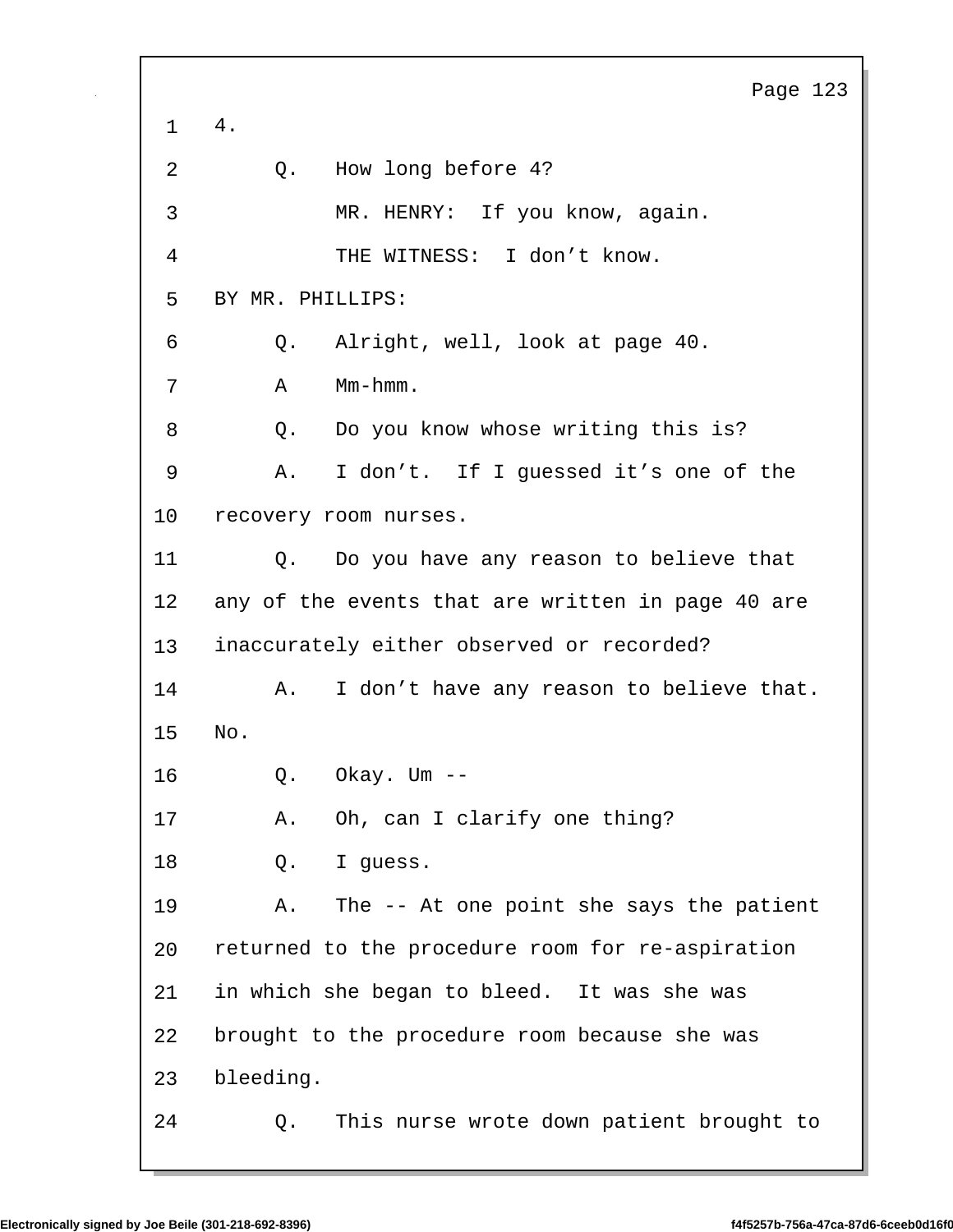|                | Page 124                                          |
|----------------|---------------------------------------------------|
| $\mathbf 1$    | recovery room for observation. Patient in         |
| $\overline{2}$ | recovery for 45 minutes. Bleeding was checked and |
| $\mathsf{3}$   | had one thick pad soaked with blood. Do you agree |
| 4              | with that?                                        |
| 5              | Α.<br>Yes.                                        |
| 6              | Page 40 continues patient returned back<br>Q.     |
| 7              | to chair to observe for 15 more minutes. Patient  |
| 8              | checked pad again for bleeding, in which bleeding |
| 9              | was heavy with large clots passing. Do you agree  |
| 10             | with that?                                        |
| 11             | Α.<br>Correct.                                    |
| 12             | Did you see the large clots?<br>Q.                |
| 13             | No.<br>Α.                                         |
| 14             | Q. Do you have any reason to believe that         |
| 15             | the nurse who wrote with large clots passing on   |
| 16             | page 40 was incorrect in her observations or      |
| 17             | recording?                                        |
| 18             | I don't have any reason to believe that.<br>Α.    |
| 19             | Okay. On page 40 it continues. Patient<br>Q.      |
| 20             | went -- returned to procedure room for re-        |
| 21             | aspiration in which she began to bleed heavily.   |
| 22             | Do you agree with that?                           |
| 23             | No.<br>Α.                                         |
| 24             | And what do you disagree with?<br>Q.              |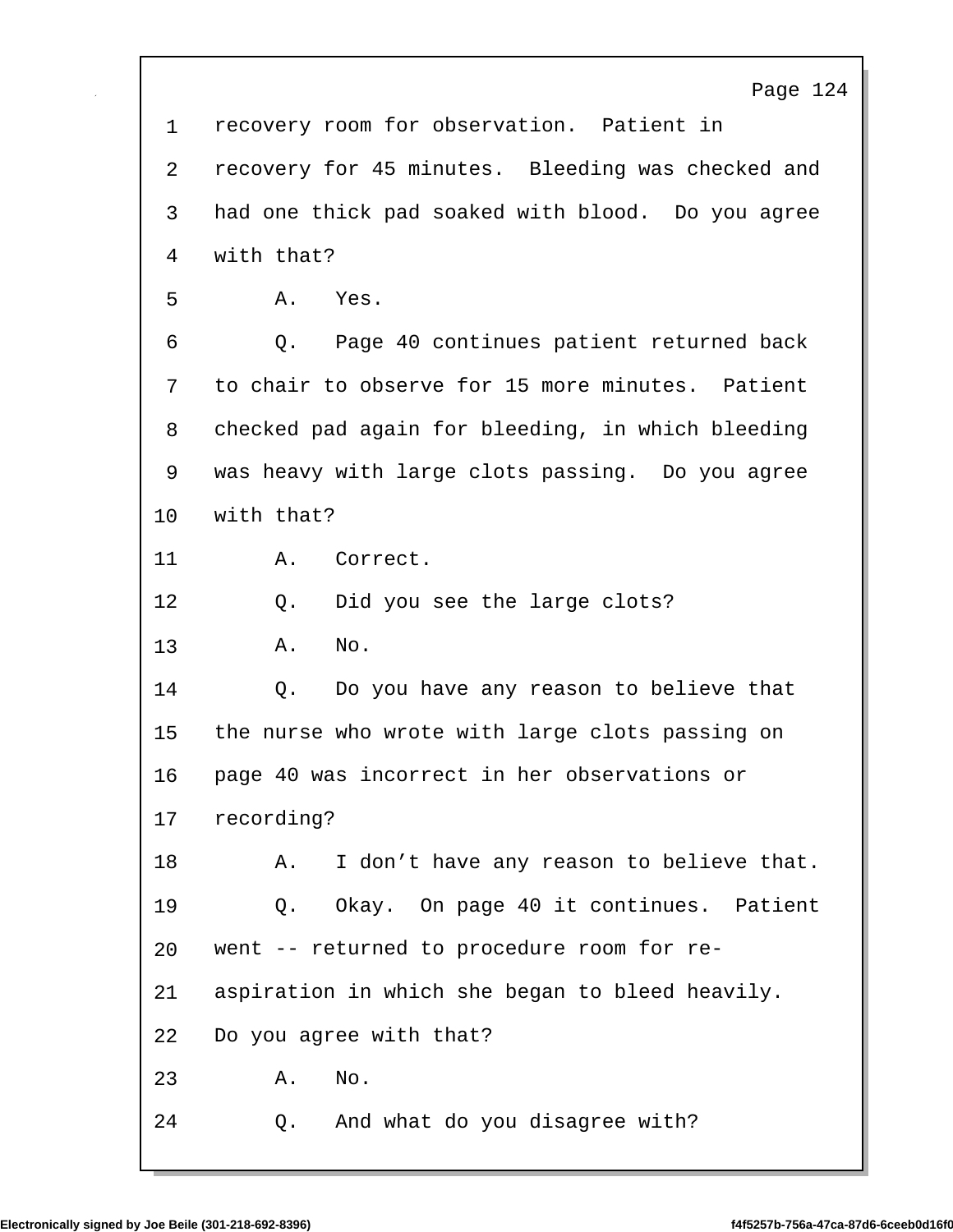Page 125 1 A. She was -- 2 MR. HENRY: She just -- she just 3 testified to this, but say it again. 4 THE WITNESS: She was brought to the 5 procedure room because she was bleeding heavily 6 but wasn't bleeding heavily in the procedure room. 7 BY MR. PHILLIPS: 8 Q. Okay. 9 A. In fact, we had stopped the bleeding in 10 the procedure room. 11 Q. And that was the second procedure. 12 Right? 13 A. No, that's the third one, since you're 14 counting all three. 15 Q. Okay. And then patient was given at 16 3:12 10 units of Pitocin IV dorsum right hand. 17 **A. Mm-hmm.** 18 Q. Do you agree with that? 19 A. I -- I gave -- I asked them to give her 20 Pitocin. 21 Q. Do you have any reason to believe that 22 this sentence on page 40, patient was given at 23 1512 10 units of Pitocin IV dorsum right hand -- 24 Do you have any reason to believe that's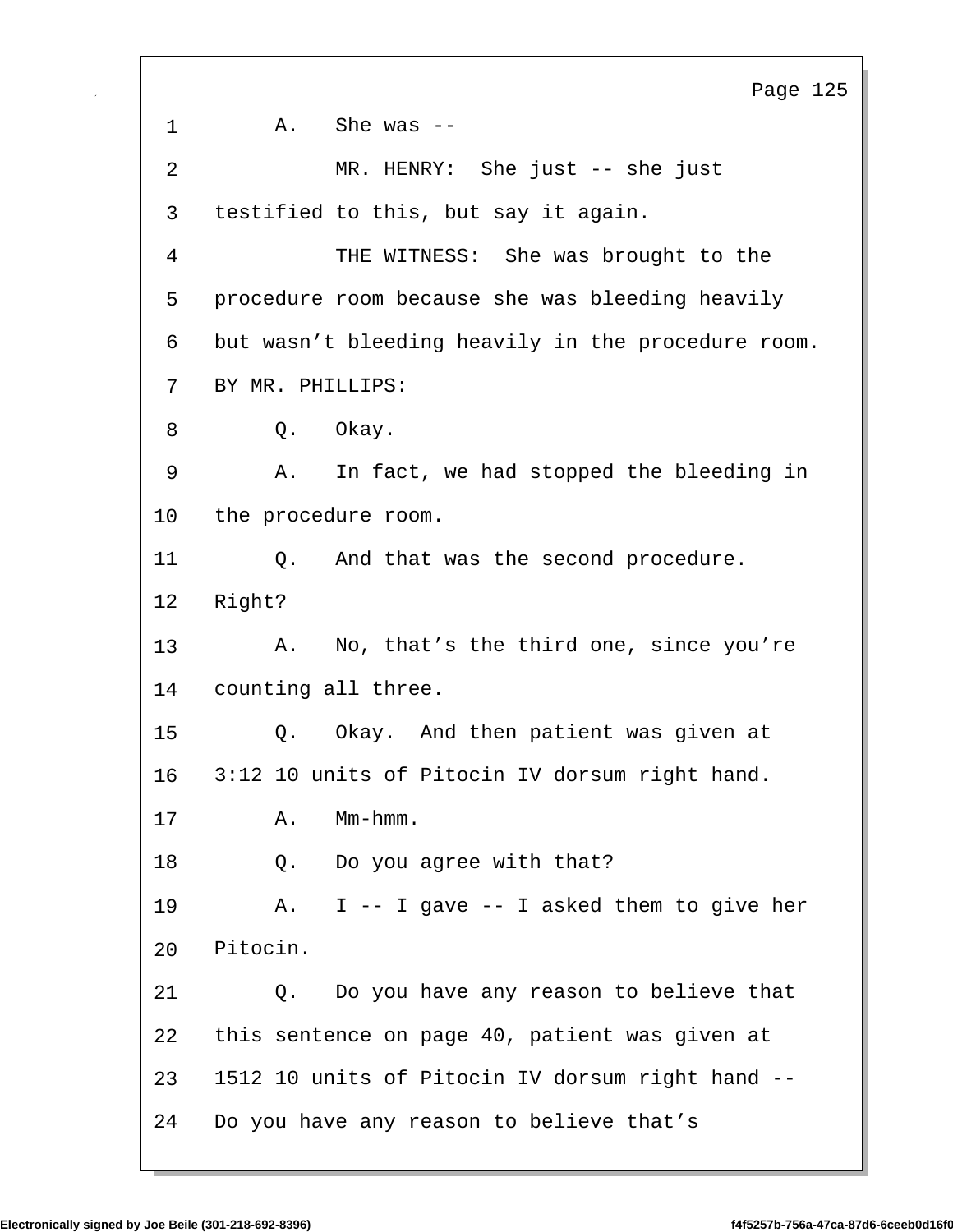Page 126

1 inaccurate?

2 A. I have no reason to believe it's 3 inaccurate.

4 Q. And then page 40 continues at 1522 10 5 units of Pitocin IV dorsum right hand given. Do 6 you have any reason to believe that's inaccurate? 7 A. I do not.

8 Q. And then it says at 1525 Methergine 9 IM/milliliter/0.02 [sic] milligrams given IMO. Do 10 you have any reason to believe that's inaccurate? 11 A. It's IM. But, no, that is correct. 12 Q. And page 40, 1553 Toradol 30 milligrams 13 IV given at dorsum right hand. Do you have any 14 reason to believe that's inaccurate? 15 A. No. 16 Q. And on page 40, it says patient 17 continued heavy bleeding. Do you have any reason 18 to believe that's inaccurate? 19 A. Yes. 20 Q. And why is that inaccurate? 21 A. Because her bleeding had subsided. 22 Q. Completely stopped? 23 A. No subsided. 24 Q. Meaning that it slowed down?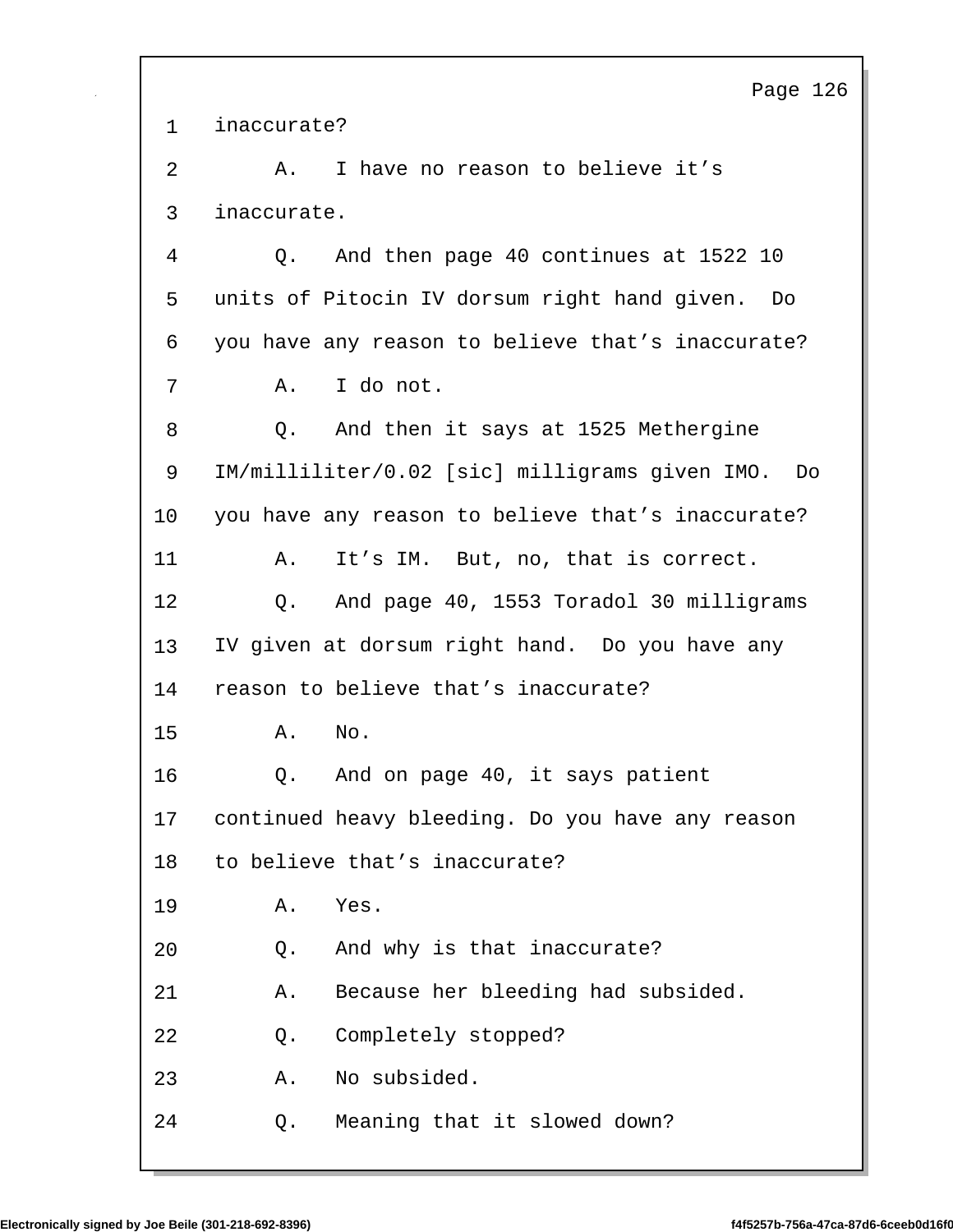Page 127 1 A. Yeah. 2 Q. And how would you describe when this 3 nurse on page 40 wrote patient continued heavy 4 bleeding, how would you describe the bleeding, as 5 light, medium, or heavy? 6 A. Light. 7 Q. Okay. And then page 40 it says 1617 8 ambulance came, patient sent to ER via ambulance 9 CFD. Do you see that? 10 A. Yes, I do. 11 0. Is that accurate? 12 A. I'm not sure if it was Chicago Fire but 13 I did hand her off to paramedics. 14 Q. Okay. And it says patient in stable 15 condition? 16 A. Correct. 17 Q. Is that accurate? 18 A. Correct. 19 Q. Do you recall -- The notes indicate that 20 you had a conversation with a resident from 21 Northwestern. 22 A. Correct. 23 Q. Do you recall any of the conversation 24 that you had with the resident at Northwestern?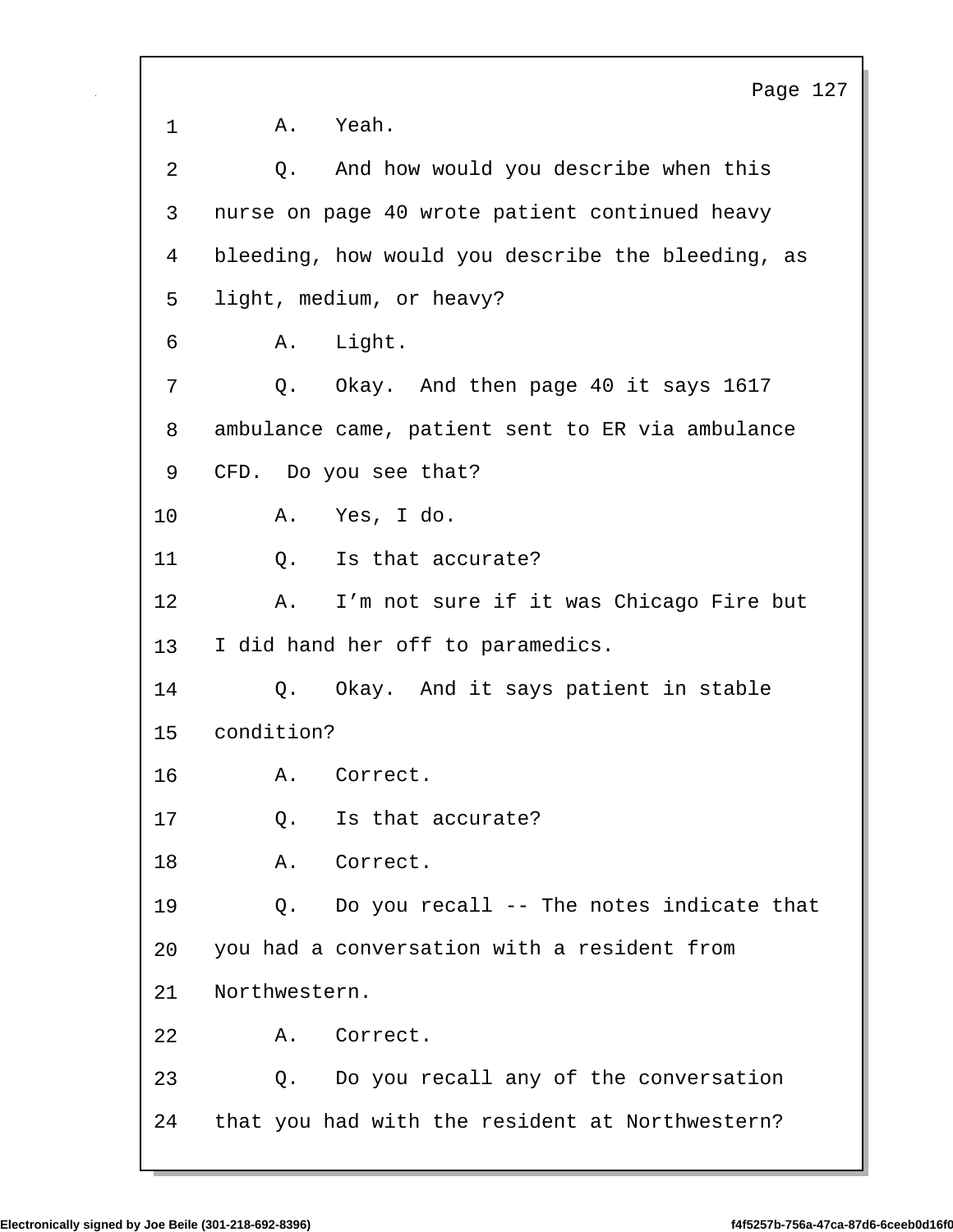Page 128 1 A. I do. 2 Q. And who was the resident that you spoke 3 to at Northwestern? 4 A. I don't remember who it was. It was 5 whoever had the on-call pager. 6 Q. How many residents did you speak to at 7 Northwestern on the day of Ms. Reaves transfer? 8 A. At least two that I can recall. 9 0. Male or female? 10 A. They sounded female. 11 Q. And the first resident you spoke to at 12 Northwestern on 7/20, what did she say to you and 13 what did you say to her? 14 A. I told her that I was transferring a 15 patient after a 16 week procedure, that she had 16 had a boggy uterus after. We brought her back for 17 a re-aspiration because she was bleeding. Her 18 uterus was contracting down fine, but on 19 ultrasound I couldn't really identify her anatomy. 20 I was a little confused by it. And so while her 21 bleeding had subsided, I wanted her to be 22 monitored. 23 Q. And what did the resident say to you? 24 A. I will see her when she gets here.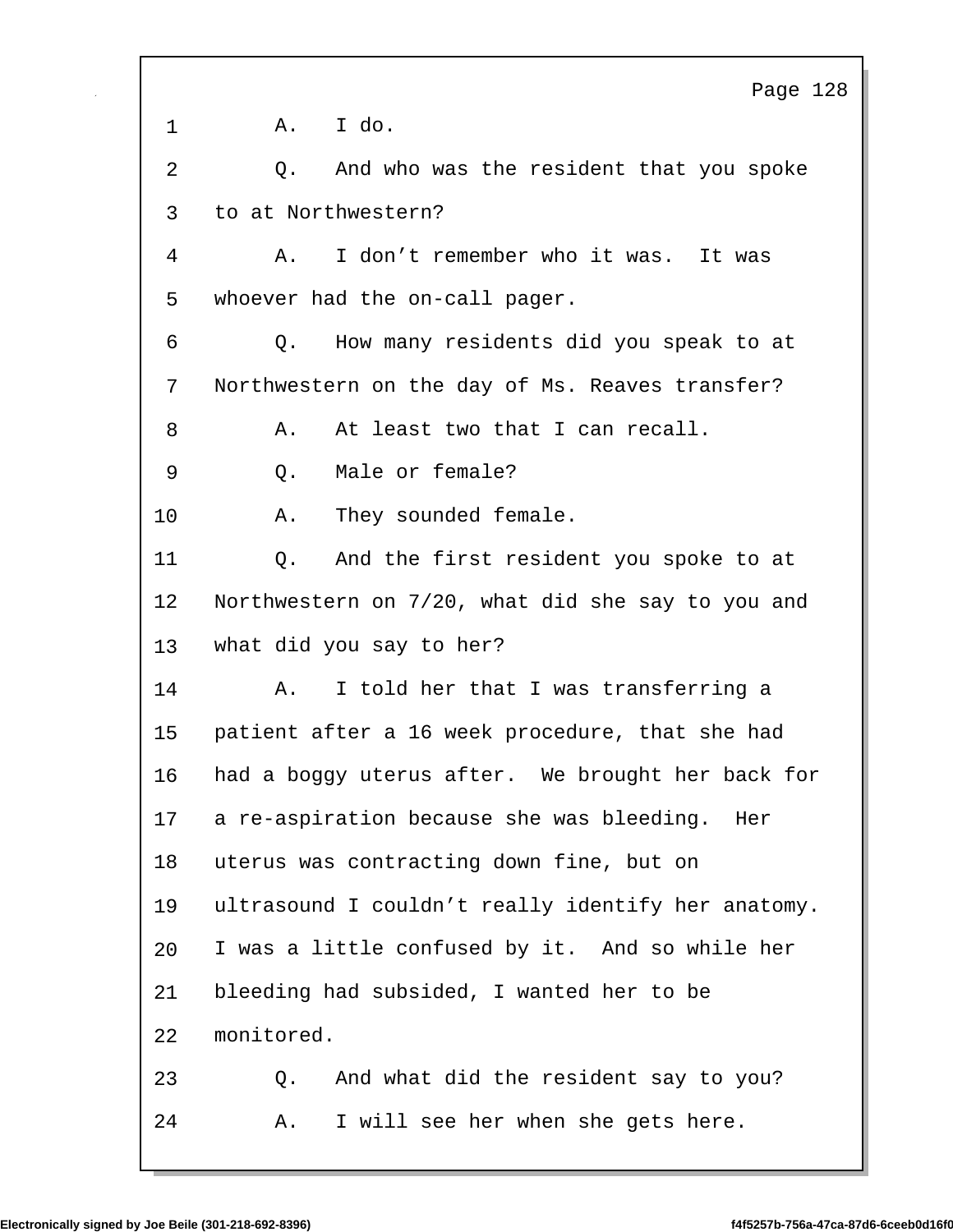Page 129 1 0. Now, you had a second conversation with 2 the resident at Northwestern? 3 A. Yeah. Yes. 4 Q. How long after the first conversation 5 was the second conversation with the resident? 6 A. The second conversation was at about 7 7:30 at night. 8 0. And was that a female as well? 9 A. Correct, and that was the intern. 10 Q. Okay. Now, the first resident you spoke 11 to at Northwestern, was that prior to the time 12 that the ambulance picked up Ms. Reaves? 13 A. That I don't recall because I had 14 trouble getting in touch with Northwestern. We 15 tried calling them multiple times, and I stopped 16 waiting by the phone. 17 Q. How many times did you call Northwestern 18 before you spoke to a resident? 19 A. Well, when I spoke to the resident, we 20 page them, but I had called the emergency room I 21 think three -- two or three times. 22 Q. Over what period of time did you call 23 Northwestern two or three times before someone 24 responded. How many minutes?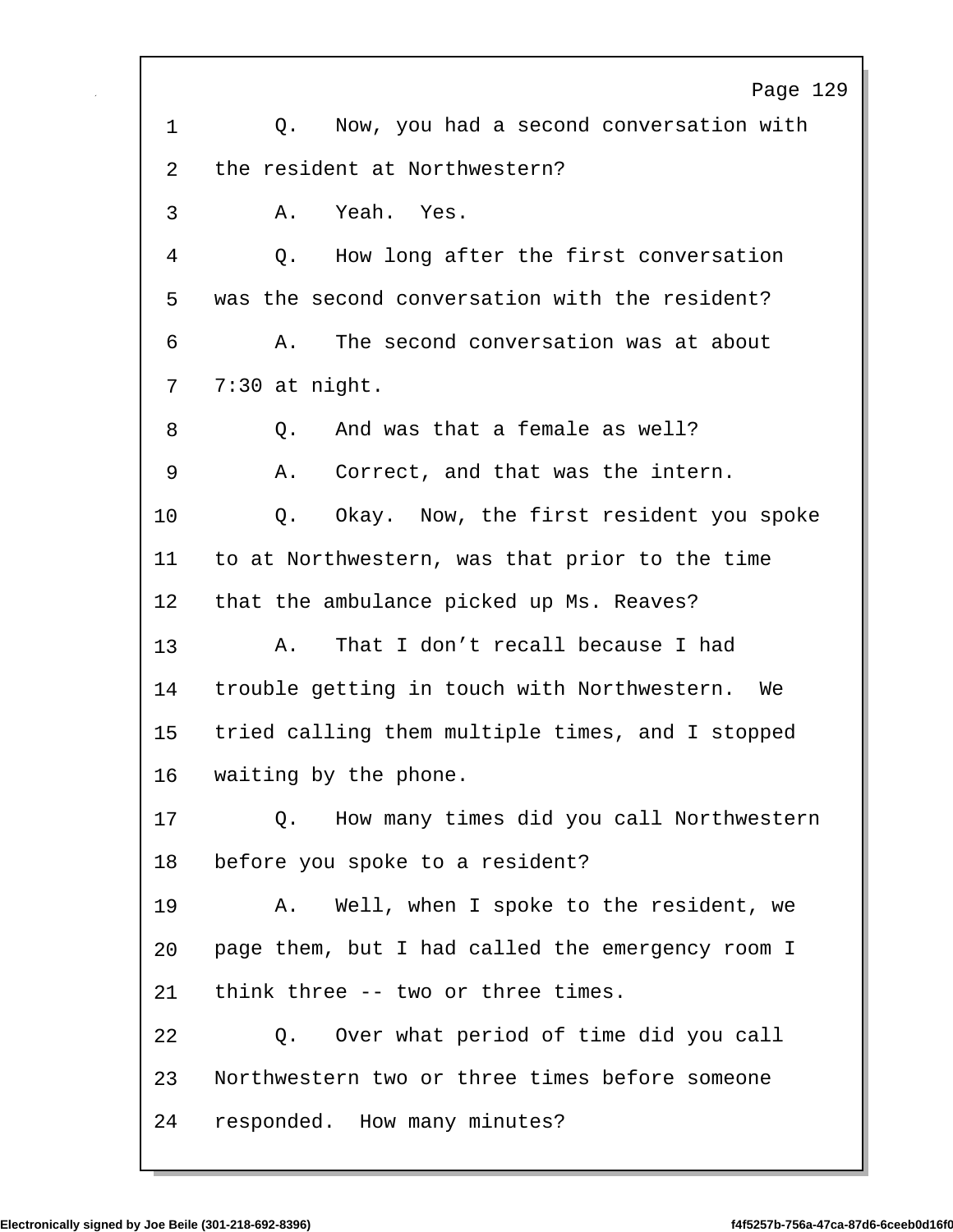Page 130 1 A. I would be guessing. I don't know 2 exactly. 3 Q. What's your best estimate, 20 minutes, 4 30 minutes? 5 A. No, maybe 10 minutes. 6 Q. Okay. 7 A. Because at that point the patient was 8 already being transferred. 9 Q. The first resident you spoke to at 10 Northwestern, what service was that resident on? 11 A. OB/Gyn. 12 Q. Now, at about 7:30 at night you spoke to 13 an intern? 14 A. Correct, I think it was the intern. 15 Q. And, um, was that a general medicine 16 intern? 17 A. No, it was the OB/Gyn intern. 18 Q. Okay, now, the intern you spoke to, the 19 OB/Gyn intern at about 7:30 p.m., what did you say 20 to her, what did she say to you? 21 A. I asked her how Tonya was doing, and she 22 said they just got out of the OR. They had done 23 an aspiration and she said that they had gotten 24 some placental tissue. They were giving her blood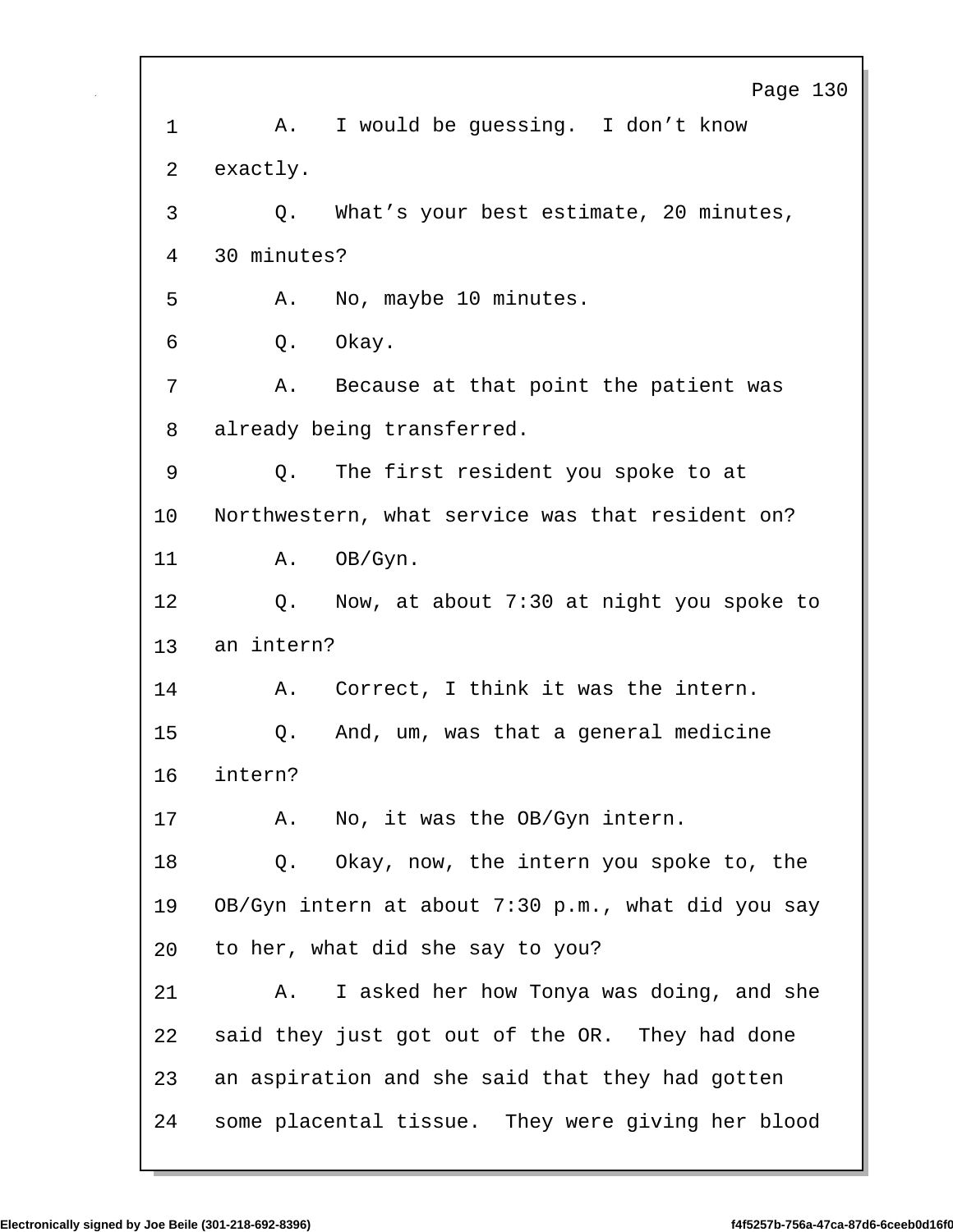Page 131 and she was stable. And I asked the resident -- I know it was an intern because I asked her when she said that there was some placenta left, I asked her if they had identified a cotyledon, which is a component of the placenta, it's got little pieces, and I know at a term delivery you look for the placenta in whole, but I didn't know you could do that at 16 weeks, and so she said she didn't know the answer, but she would check with the senior resident. 11 Q. And did you ever hear back from that person? 13 A. No. 14 Q. Um, did -- Do you recall any conversations you had with Tonya Reaves at any time during the course of the procedures or after the procedures? 18 A. Yes. 19 Q. And what do you recall? 20 A. After the third aspiration when the bleeding was controlled but I had made the decision to send her to the emergency room, she was still lying in the bed. She was with Ms. Joyce, her mom, and she was telling me that she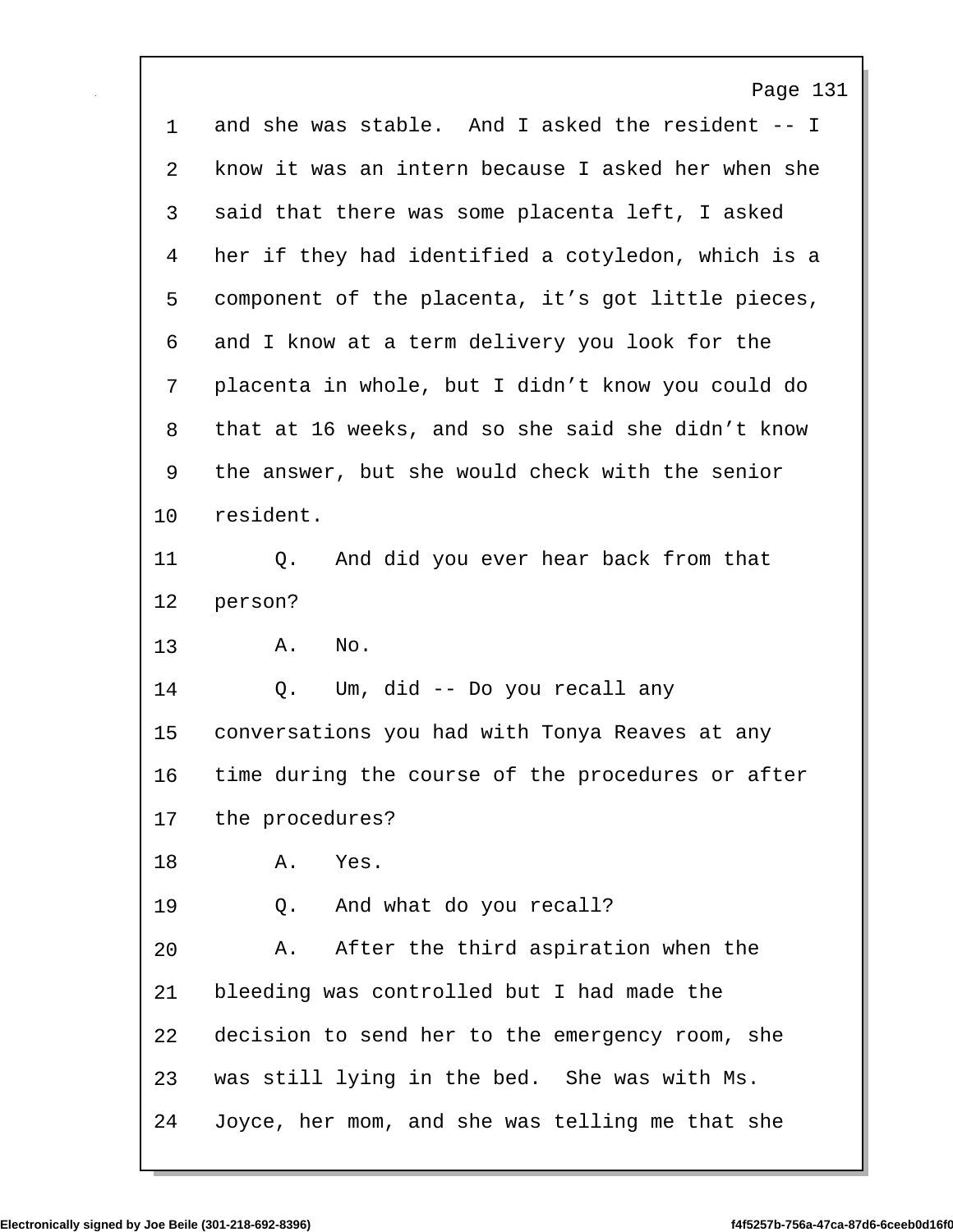Page 132 felt fine and that she really didn't want to go. 2 Q. Anything else? 3 A. She was worried about the car because it was parked in the Treasure Island parking lot. 5 Q. Do you recall any conversations you had with Ms. Johns, her mother, Tonya's mother? 7 A. Yeah, I was introduced to her as Ms. Joyce. 9 Q. Okay. 10 A. But I do remember in detail our conversation. 12 O. Tell me about that. 13 A. So after the third aspiration and prior to calling the ambulance, I went to talk to her to explain that I really wanted to call an ambulance. And part of the reason I was talking to her is Tonya wanted me to tell her mom before I called the ambulance because she didn't want her mom freaking out. So I went in and talked to Ms. Joyce, told her that, um, I had seen more bleeding than I would've liked, everything was stable now but because her uterus had been a little -- I think I used the word floppy -- that's usually what I use with patients or family -- I wanted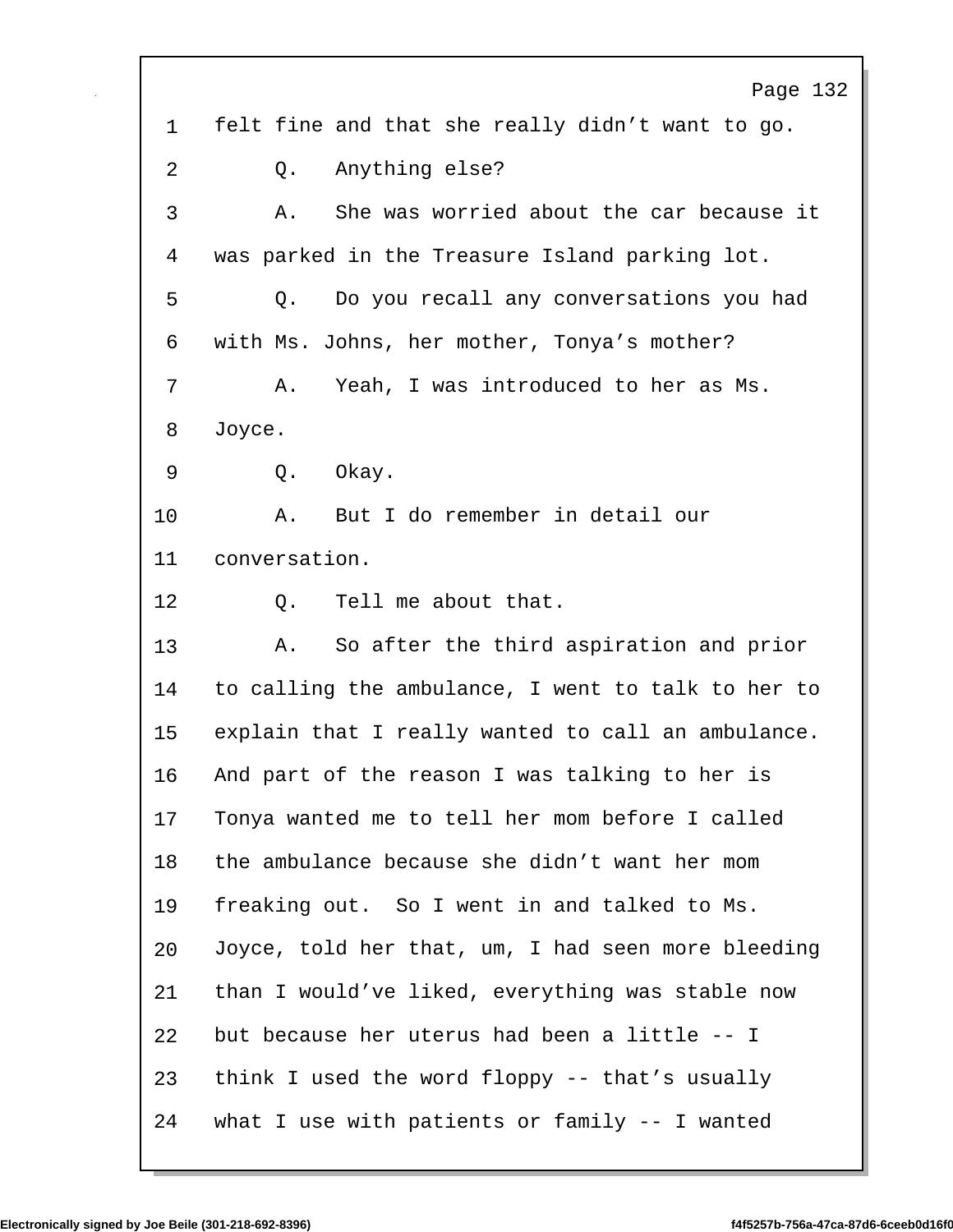someone to monitor her in case it got floppy again and didn't contract down, but I also told her that I -- based on the ultrasound there was something that I couldn't identify in her anatomy, so I wanted to be sure that someone could get whatever appropriate -- could look at it and tell me what that was.

8 Q. What did you see on the ultrasound that you couldn't identify that caused you some concern?

11 A. In specifically 5C, 5F, and then all of -- a lot of these L and N, I thought I was looking at the body of two uteri. I thought I was looking at two fundi here, because there's two rounded heterogeneous -- Could you hold that up for the camera and point out what you're referring to? And point, if you would -- Put it next to you and point out. Can you zoom in on that so we don't have to mark that up? 20 THE REPORTER: Just -- 21 THE WITNESS: Where do you want me to put it? 23 BY MR. PHILLIPS: Hold it behind you. It's the old fashioned way, and you can just point

Page 133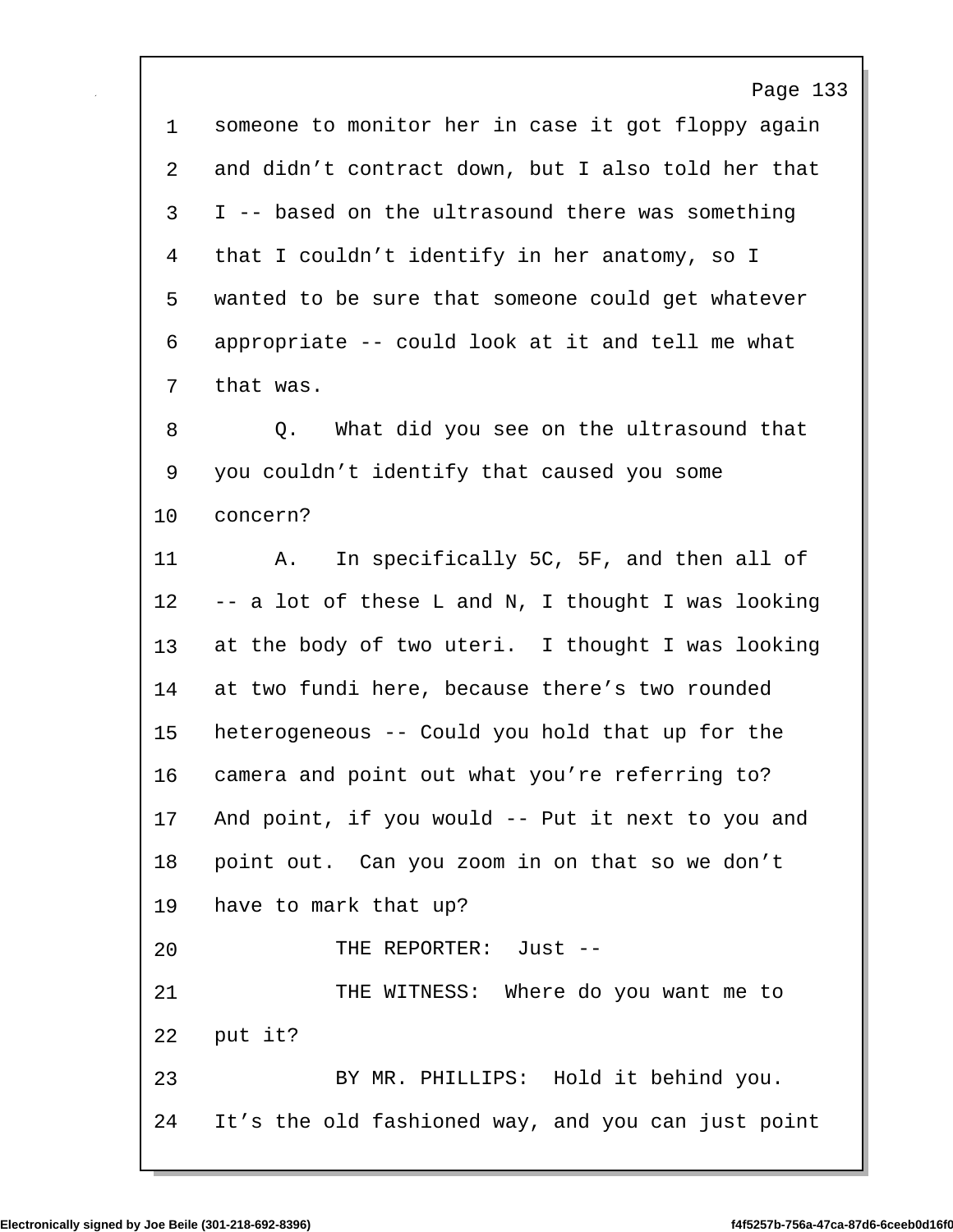Page 134 out what you thought. 2 THE WITNESS: So this is the first ultrasound that we did when we went back in the room. 5 THE REPORTER: Okay. Just one moment, please. MR. PHILLIPS: I'm going to hold it. 8 THE REPORTER: Okay, one moment, please. Just hold it straight. Let me -- let me zoom in. MR. PHILLIPS: I'm going to hold it. 11 THE REPORTER: Okay, one moment, please. Okay, go ahead. 13 THE WITNESS: So for the first ultrasound, this right here looks like a uterus with a possible endometrial stripe, but there's another heterogeneous collection there and I didn't know what that was. BY MR. PHILLIPS: 19 Q. Anything else on these ultrasounds that confused you? 21 A. Well, in all of the different views, that persists. 23 THE REPORTER: One moment, please. One moment. Let me zoom out. Okay, can you show us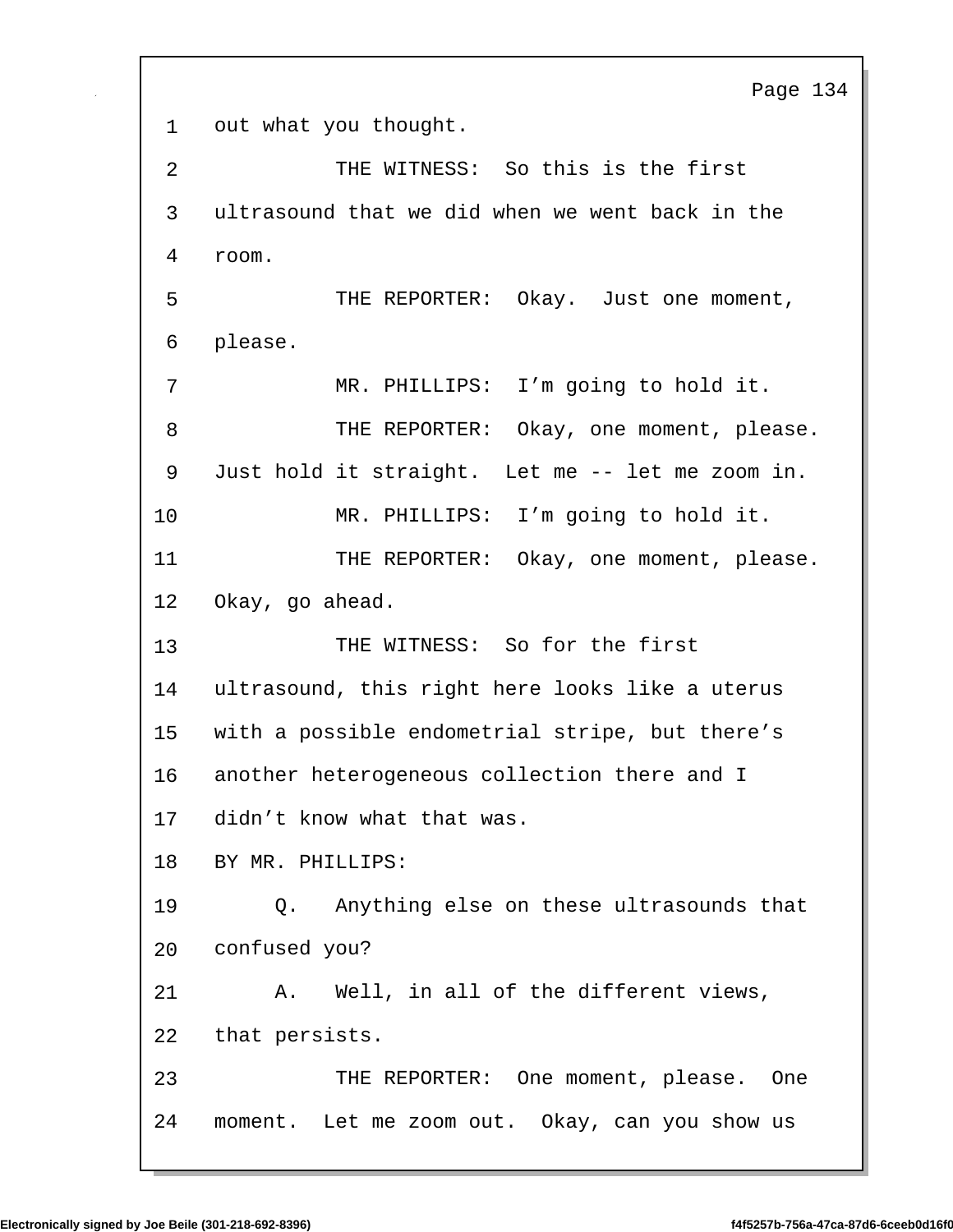Page 135 1 again, please? 2 THE WITNESS: In all of the subsequent, 3 I still keep seeing these two well-rounded solid 4 structures. 5 BY MR. PHILLIPS: 6 Q. Did you ever keep any personal notes 7 with regard to Tonya Reaves that aren't in the 8 Planned Parenthood records? 9 A. No, I sent one E-mail to my medical 10 director regarding the transfer. 11 Q. Okay. And do you still have that? 12 Well, you still have the E-mail. Right? 13 A. I think so. 14 Q. Okay. 15 A. Yeah. 16 Q. Um, did you make any notes in any diary 17 or anything like that about Tonya Reaves? 18 A. I don't keep a diary. 19 Q. Did you publish anywhere or have you 20 spoken about Tonya Reaves case anywhere? 21 A. I've spoken to colleagues about the 22 case. 23 Q. Look at page 41 of the records, please, 24 which is your note. Can you -- can you read that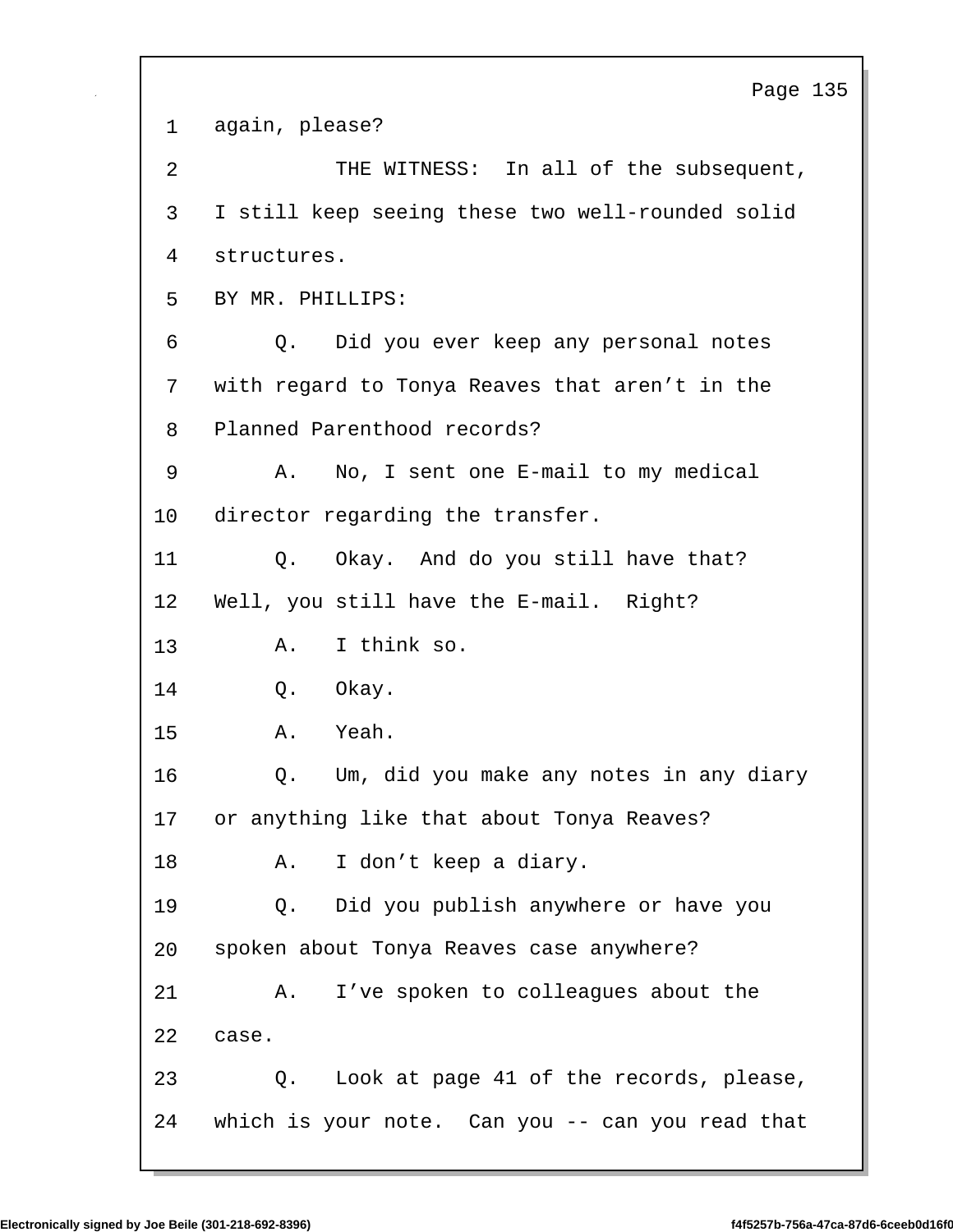Page 136

note, please, out loud?

2 A. Patient had increased vaginal bleeding in recovery. Brought to procedure room. Ultrasound consistent with bicornuate versus two uteri. Under ultrasound guidance, both canals entered. Aspiration done with approximately 20 cc of clot removed. Sent to pathology for evaluation. Patient monitored, and after 15 minutes approximately 10 cc clot in the vagina. Patient given Pitocin 20 milligrams IV, Methergine 0.2 mg IM and approximately 10 minutes later decreased vaginal bleeding. Continued tender at uterus. Spoke with Dr. Hoke, who's my medical director. Transferred to Northwestern Memorial Hospital for monitoring. Explained to patient's mom. Telephone call to ER and transferred but no answer. Paged to OB/Gyn; resident report given. Patient vital signs stable throughout. 911 called. No Pitocin was given after the second aspiration and Methergine during. 21 Q. Are you on staff at Northwestern? 22 A. I am clinical faculty. 23 Q. Can you admit patients at Northwestern under your name?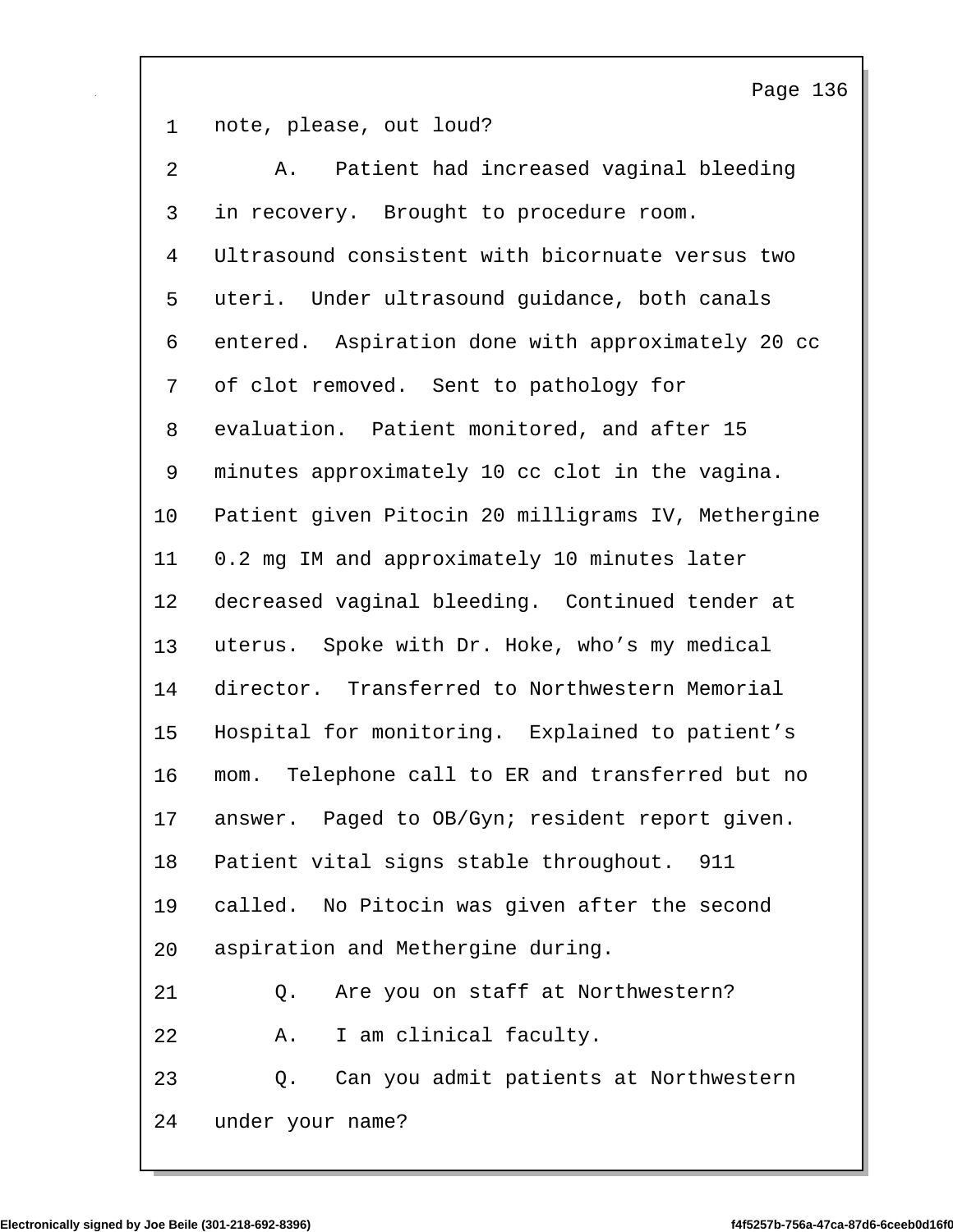Page 137 1 A. Northwestern doesn't allow family 2 medicine doctors to have privileges in their 3 hospital. 4 Q. Okay. Did you ever talk to Mr. Alvin 5 Jones, who's Tonya's fiancee? 6 A. I never spoke with Mr. Alvin Jones. 7 Q. Did you speak to any member of Tonya's 8 family, other than her mother? 9 A. When I called to give condolences to Ms. 10 Joyce, someone else answered the phone, and I 11 think it was an uncle, but I don't recall who that 12 was. 13 Q. Do you recall any of that conversation? 14 A. Yes, I do. I asked to speak to Ms. 15 Joyce because I wanted to give my condolences for 16 Tonya's death. 17 Q. And what did he say to you and what did 18 you say to him? 19 A. I don't remember exactly what he said, 20 but there was a hesitation in letting me talk to 21 Ms. Joyce. 22 Q. Did you talk to her at that time? 23 A. I did ultimately. 24 Q. And what did Ms. Johns/Joyce say to you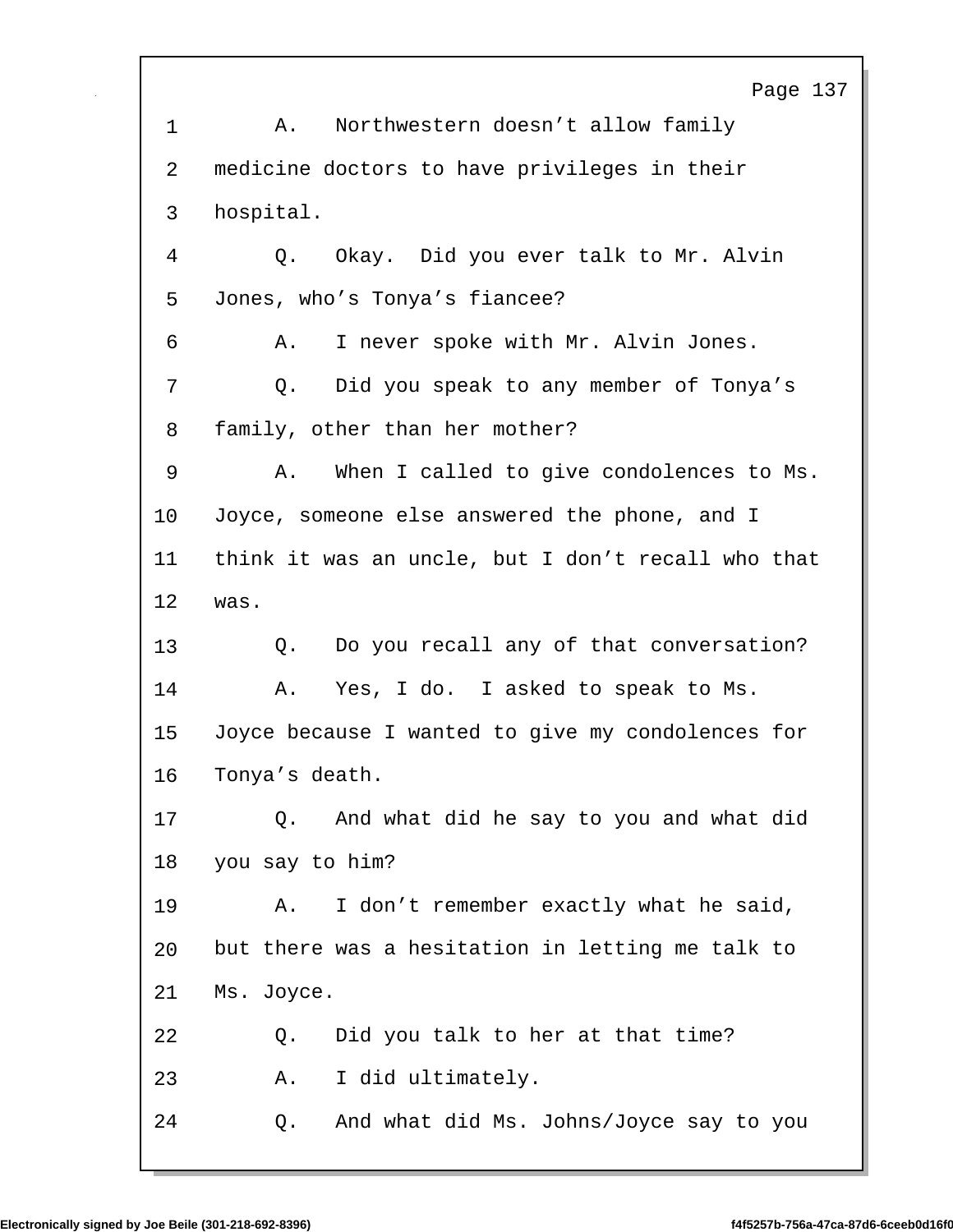|                | Page 138                                           |  |
|----------------|----------------------------------------------------|--|
| $\mathbf 1$    | when you called afterwards to give her your        |  |
| $\overline{2}$ | condolences?                                       |  |
| 3              | Thank you.<br>Α.                                   |  |
| 4              | That's it?<br>$Q$ .                                |  |
| 5              | I think we talked about how difficult it<br>Α.     |  |
| 6              | was, how sad she is. It was a brief conversation.  |  |
| 7              | When you say you talked to Ms. Joyce<br>Q.         |  |
| 8              | about how difficult it was when you made that call |  |
| 9              | after Tonya died, when you're saying how           |  |
| 10             | difficult, you're talking about the fact that the  |  |
| 11             | lady died, a young woman died?                     |  |
| 12             | That her daughter was dead. Correct.<br>Α.         |  |
| 13             | Did you tell Ms. Johns/Ms. Joyce what<br>Q.        |  |
| 14             | you thought happened or how it happened?           |  |
| 15             | No.<br>Α.                                          |  |
| 16             | What brand and model was the cannula<br>Q.         |  |
| 17             | that you used, the flexible one and the rigid one? |  |
| 18             | As I mentioned before, I don't know the<br>Α.      |  |
| 19             | brand.                                             |  |
| 20             | Okay. How many inches is the opening of<br>Q.      |  |
| 21             | the cervix from the outside of the vagina?         |  |
| 22             | How many $-$ Is the cervical os from the<br>Α.     |  |
| 23             | vagina? It depends on the patient.                 |  |
| 24             | Ms. Reaves?<br>Q.                                  |  |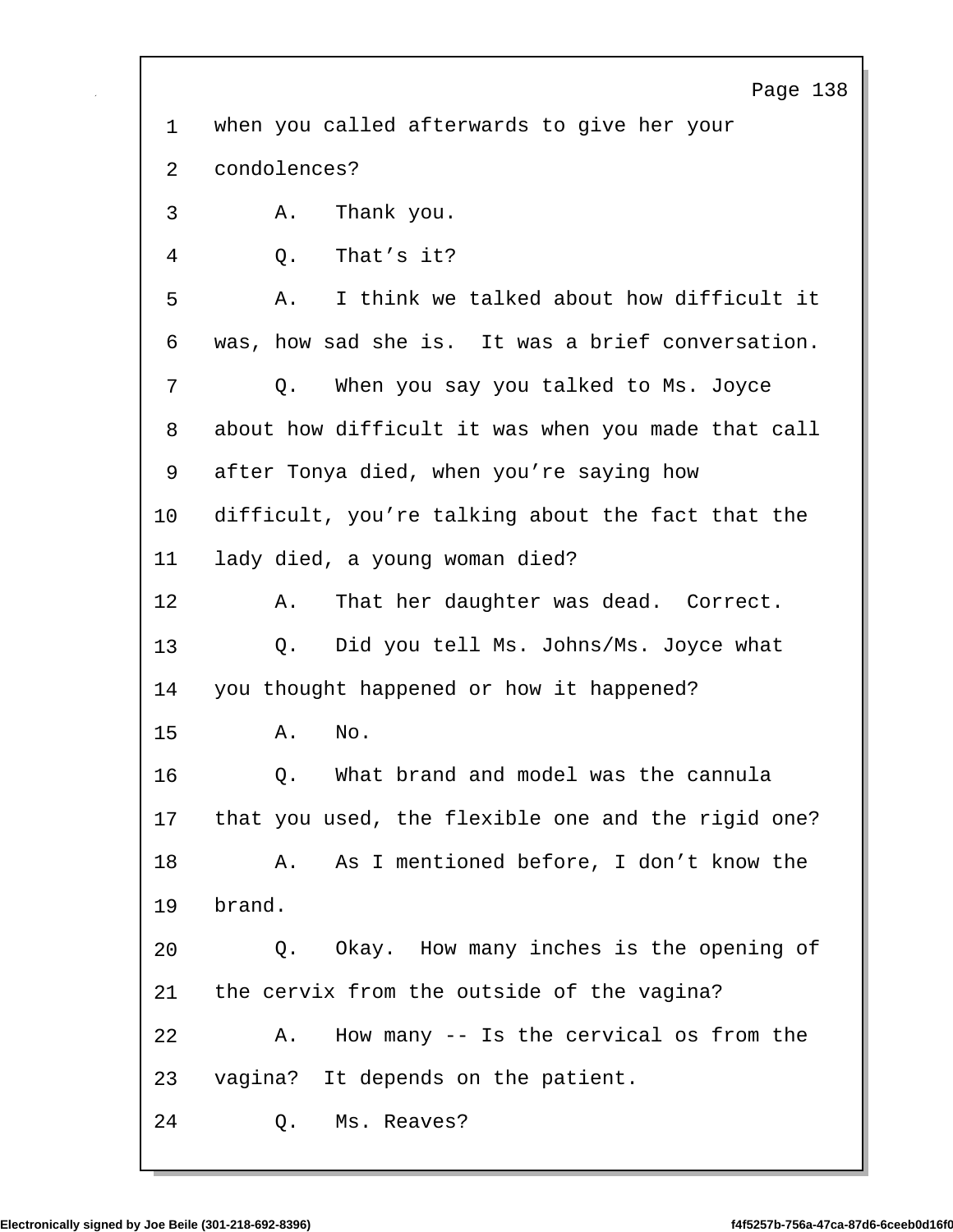Page 139 1 A. I don't know exactly. 2 Q. Do you have an estimate? 3 A. I'd be guessing. 4 Q. Is there anything about Ms. Reaves that 5 made her more high risk than any other or high 6 risk, or was she just your normal average patient? 7 A. I never like calling any patient normal 8 or average. There was nothing about her history 9 or physical exam that was remarkable. A second 10 trimester procedure does carry more risks, 11 primarily because of the uterus itself. 12 Q. Right, but -- 13 A. Tonya was -- 14 O. Go ahead. 15 A. -- by definition her body mass index was 16 31, which theoretically is more difficult as far 17 as procedures, but her habitus didn't make it 18 difficult for me. 19 Q. Do you think that there was anything 20 about Tonya Reaves made her more -- that made her 21 at risk or a higher risk than any one of your 22 other abortion patients? 23 A. Than any other 16 week patient? No, I 24 don't think there was anything in particular.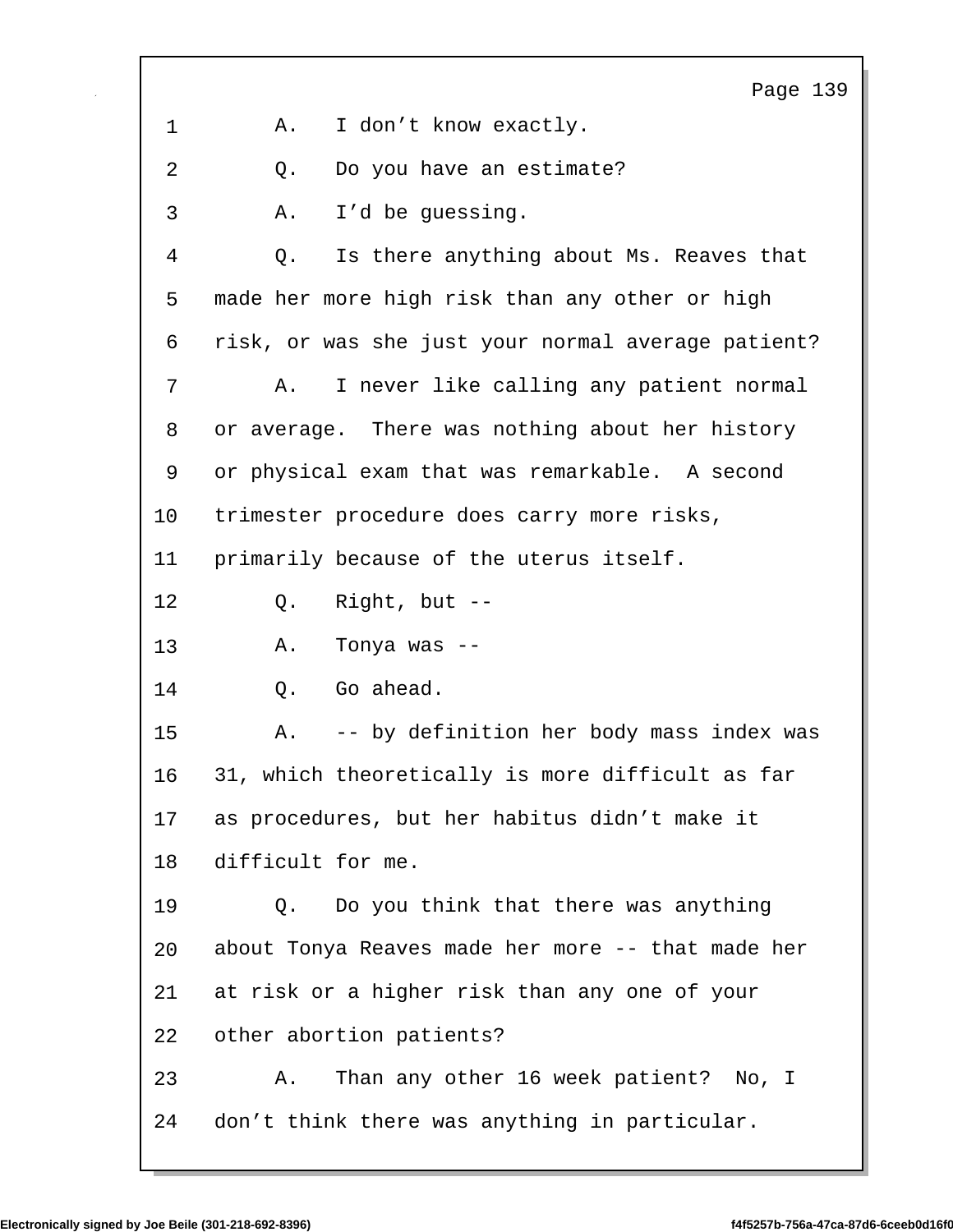Page 140 1 Q. Um, did you ever use -- Did you ever 2 curettage Tonya's uterus with anything other than 3 the flexible or the rigid cannula? 4 A. I don't recall. 5 Q. If you had used a curettage other than 6 the flexible or rigid cannula, would you have 7 noted that in the record, or you may have? 8 A. Yeah, I would have. 9 Q. You would have? 10 A. I use a curette infrequently and so I do 11 note when I'm using it. 12 Q. Okay. And so based on the -- Is there 13 any evidence in the record that you used a curette 14 at all with -- 15 A. No. 16 Q. Now, after you aspirate the first 17 procedure, second procedure, third procedure you 18 did on Tonya, you used the tip of the cannula to 19 curettage the uterus. Right? 20 A. No. 21 Q. Did you use any type of curettage 22 procedure at all with Tonya? 23 A. No. What I was trying to clarify is 24 that the anatomy of the flexible cannulas, some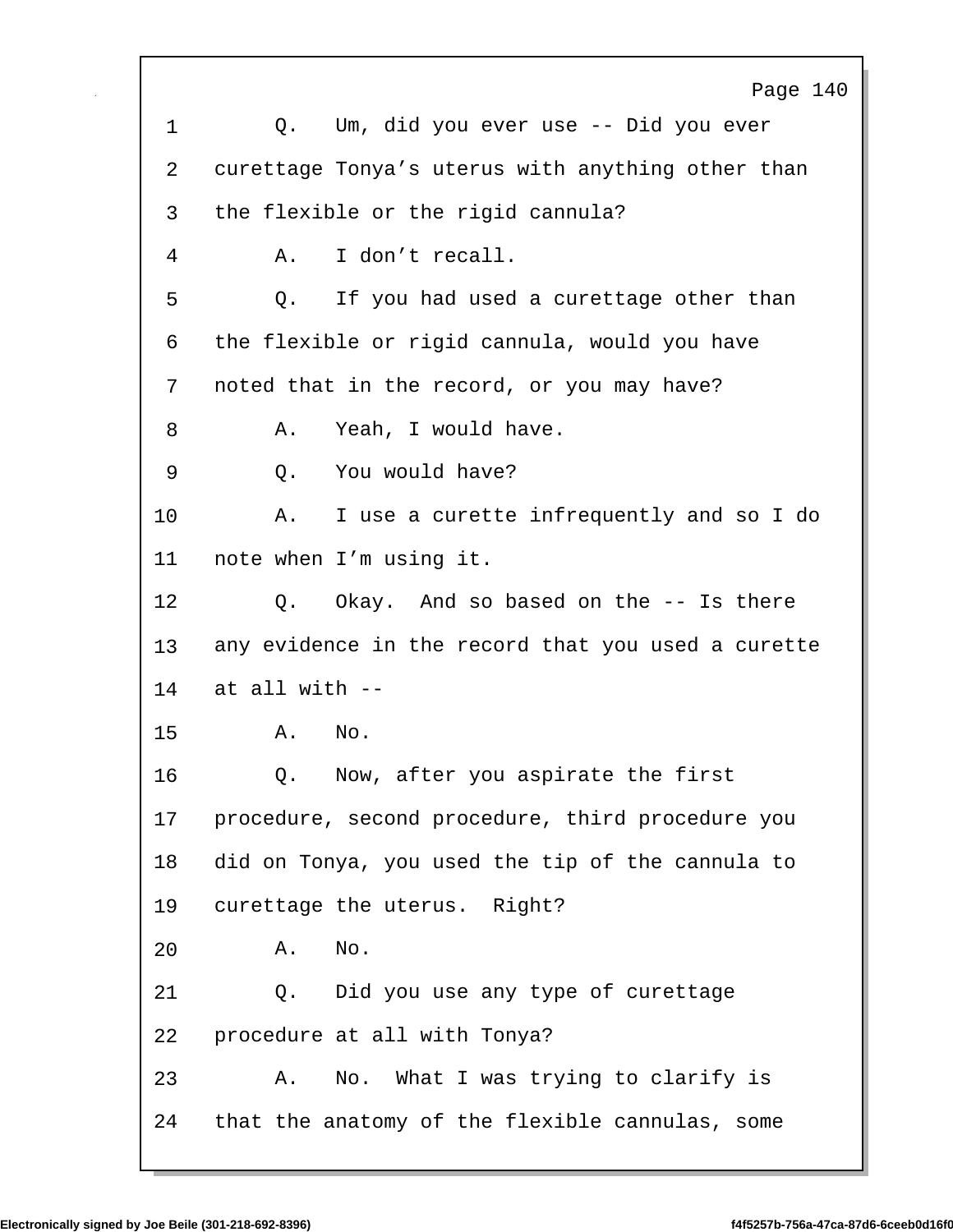Page 141 1 people will say by virtue of it having a 2 horizontal line, that will curette. 3 Q. Okay. But you didn't use any curette in 4 any form whatsoever on Tonya? 5 A. No. 6 Q. And you used an ultrasound for -- for 7 both the second and third procedures on Tonya? 8 A. Correct. 9 Q. How many abortions did you perform on 10 7/20? 11 A. I don't know. 12 Q. Do you have any idea? 13 A. No. 14 Q. They keep track of that at Planned 15 Parenthood, I presume? 16 A. I would think so. 17 Q. Do you have any idea idea how many 18 abortions you performed on 7/19 or 7/18? 19 A. No. 20 Q. Do you -- What did you do the morning of 21 7/20? Did you do abortions or were you at your 22 clinic doing something else? What did you do that 23 morning? 24 A. The day in question I was at Planned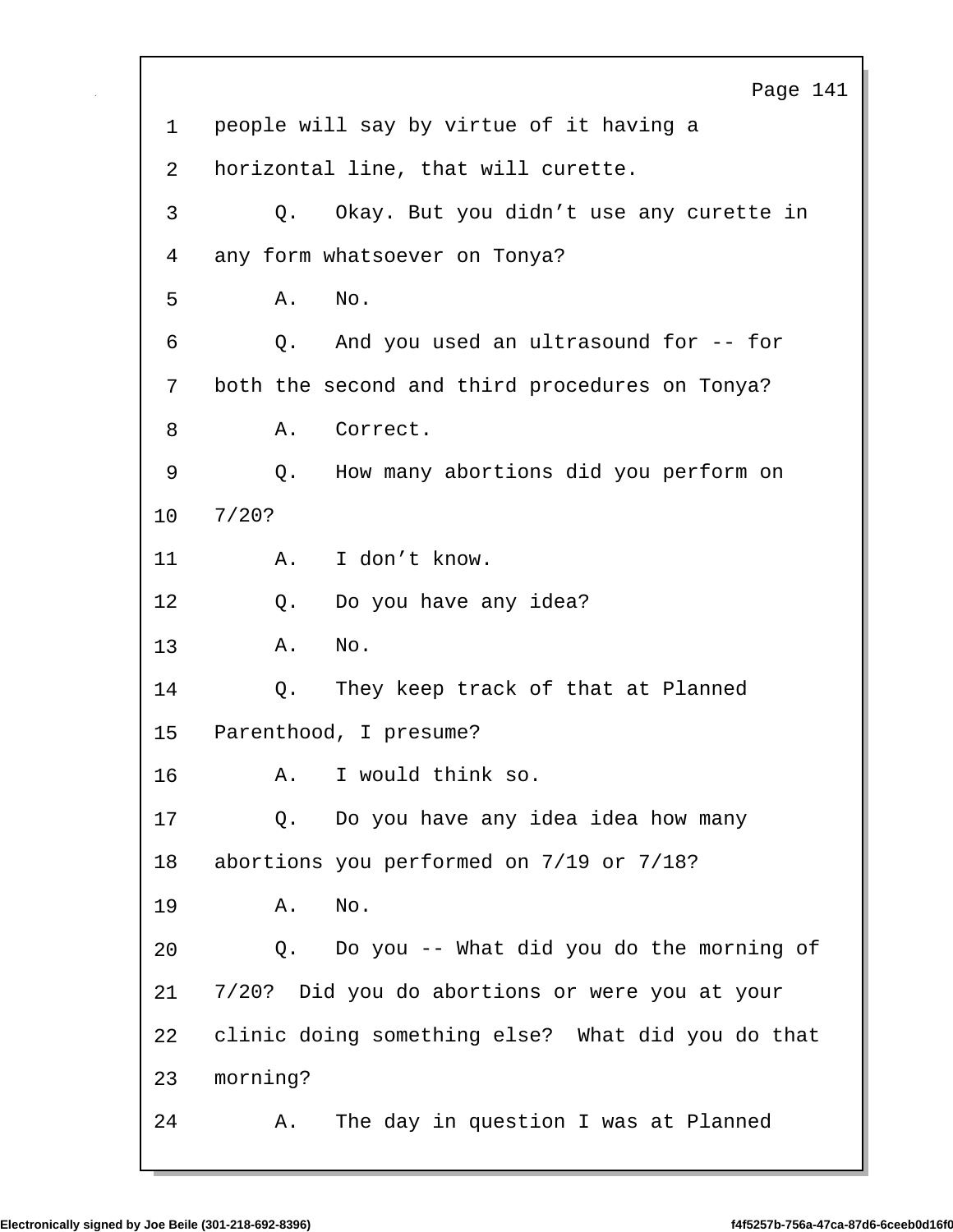Page 142 1 Parenthood all day. 2 Q. What time did you start at Planned 3 Parenthood on 7/20? 4 A. I don't know exactly. I usually get 5 there some time between 9 and 9:30. 6 Q. Okay. 7 A. Sometimes a little earlier than 9. 8 Q. And what were the hours that you were 9 scheduled to work at Planned Parenthood on 7/20? 10 A. I don't have hours. I am there until 11 all patients are seen and everything's done. 12 Q. Okay. How many hours typically do you 13 spend at Planned Parenthood on a day like in July? 14 A. It can vary anywhere from, gosh, six 15 hours to nine hours, I guess. 16 Q. And how long does it take you to perform 17 a first trimester abortion? 18 A. Approximately 5 minutes. 19 Q. Um, do you have any idea how many 20 abortions you performed at Planned Parenthood at 21 7/20? 22 A. No. Did you perform any abortions after 23 Tonya on 7/20? 24 A. After I saw her the first time, yeah.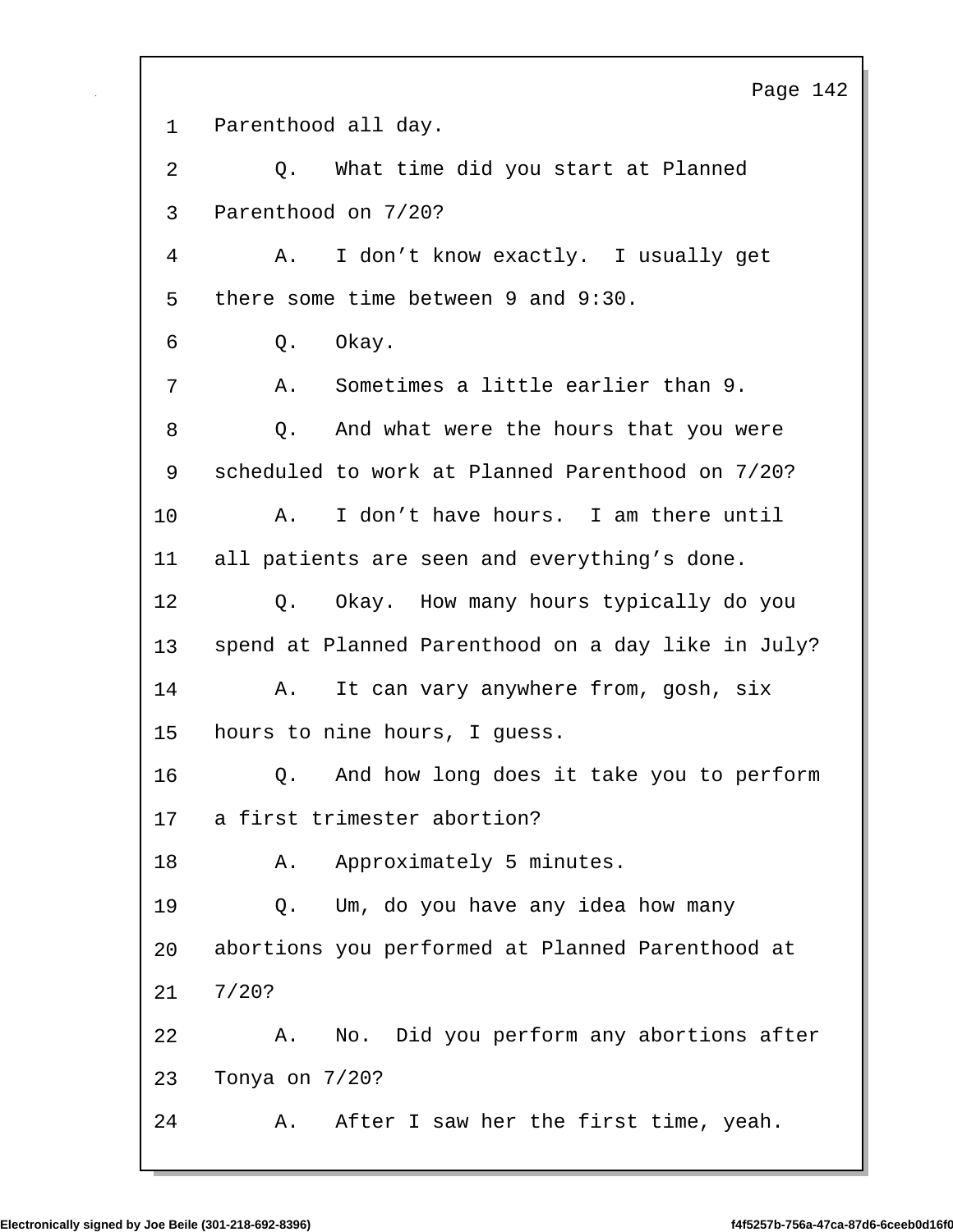Page 143 1 Q. How many? 2 A. I don't know. 3 Q. Any idea? 4 A. No. 5 Q. After -- after the third aspiration for 6 Tonya, did you perform more abortions on 7/20? 7 A. I am speculating but I think -- 8 MR. HENRY: No, you're not speculating. 9 Either you know or you don't know. 10 THE WITNESS: I don't know exactly. 11 BY MR. PHILLIPS: 12 Q. Do you have an idea? 13 A. Approximately two. 14 Q. What time did you leave Planned 15 Parenthood on 7/20? 16 A. I don't know. 17 Q. Did you go to Northwestern at all on 18 7/20 to see Tonya or to talk to anybody? 19 A. I didn't go to Northwestern. 20 Q. You've been an advocate for abortion 21 services for many years? 22 A. Yes. 23 Q. Have you lobbied any politicians or 24 governmental bodies with regard to abortion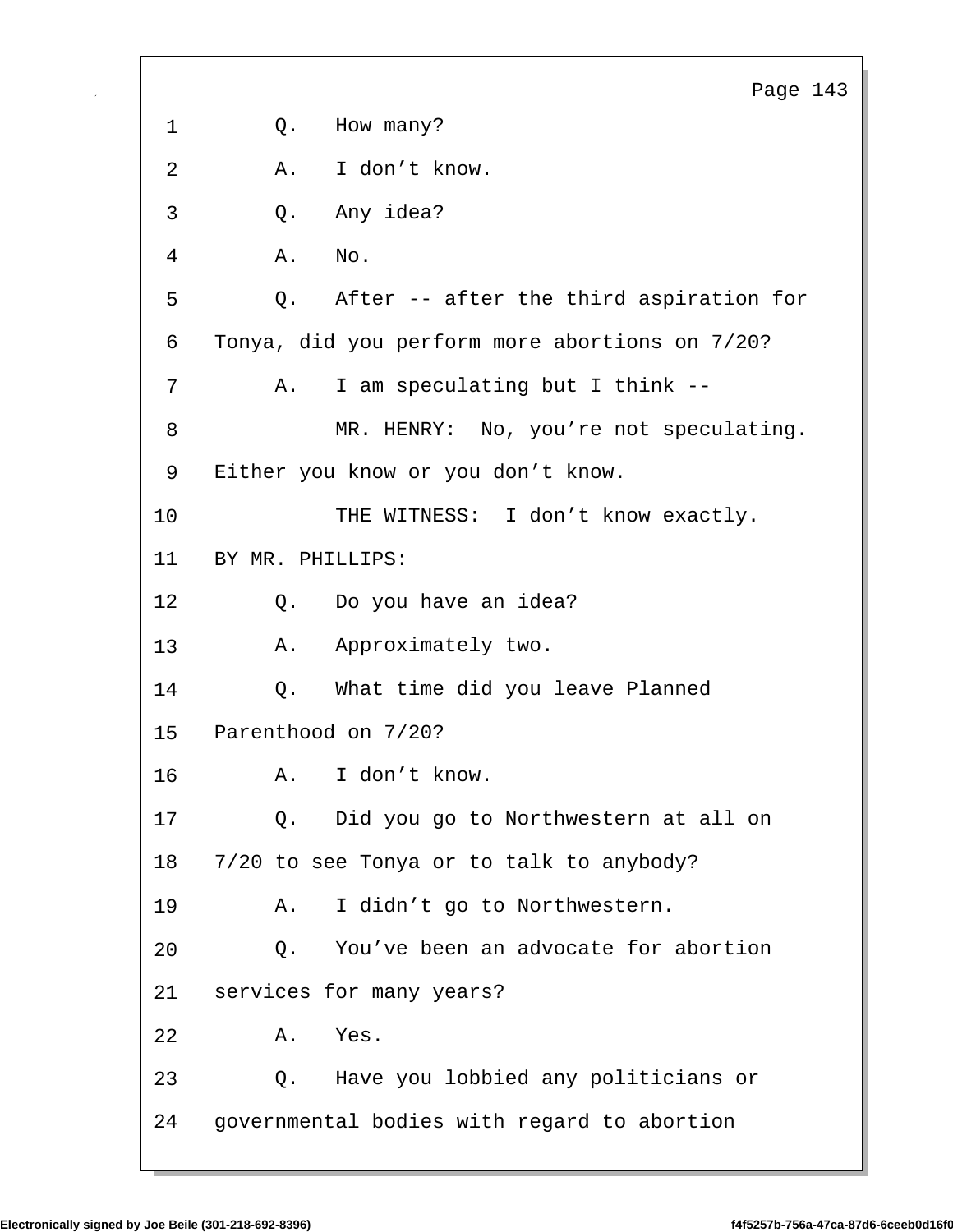Page 144 services? We're close.  $A.$  I haven't  $-$  MR. HENRY: Well, yeah, I've got questions to ask too and we're 3 minutes away. 5 MR. PHILLIPS: Oh, oh. 6 THE WITNESS: I can call my sitter. I don't -- I haven't lobbied, like politically lobbied. BY MR. PHILLIPS: 10 Q. Okay. A. I'm often called to speak, but -- Q. You've heard about complication rates with regard to first term and second term abortions. Right? A. I've heard about it. 16 Q. Your complication rate is actually extremely low. Agreed? 18 A. Correct. 19 Q. Less than any published statistics you've seen. Right? A. I haven't -- I don't think I've seen published statistics, and I don't know accurately my complication rate. 24 Q. Have you ever seen or consulted any type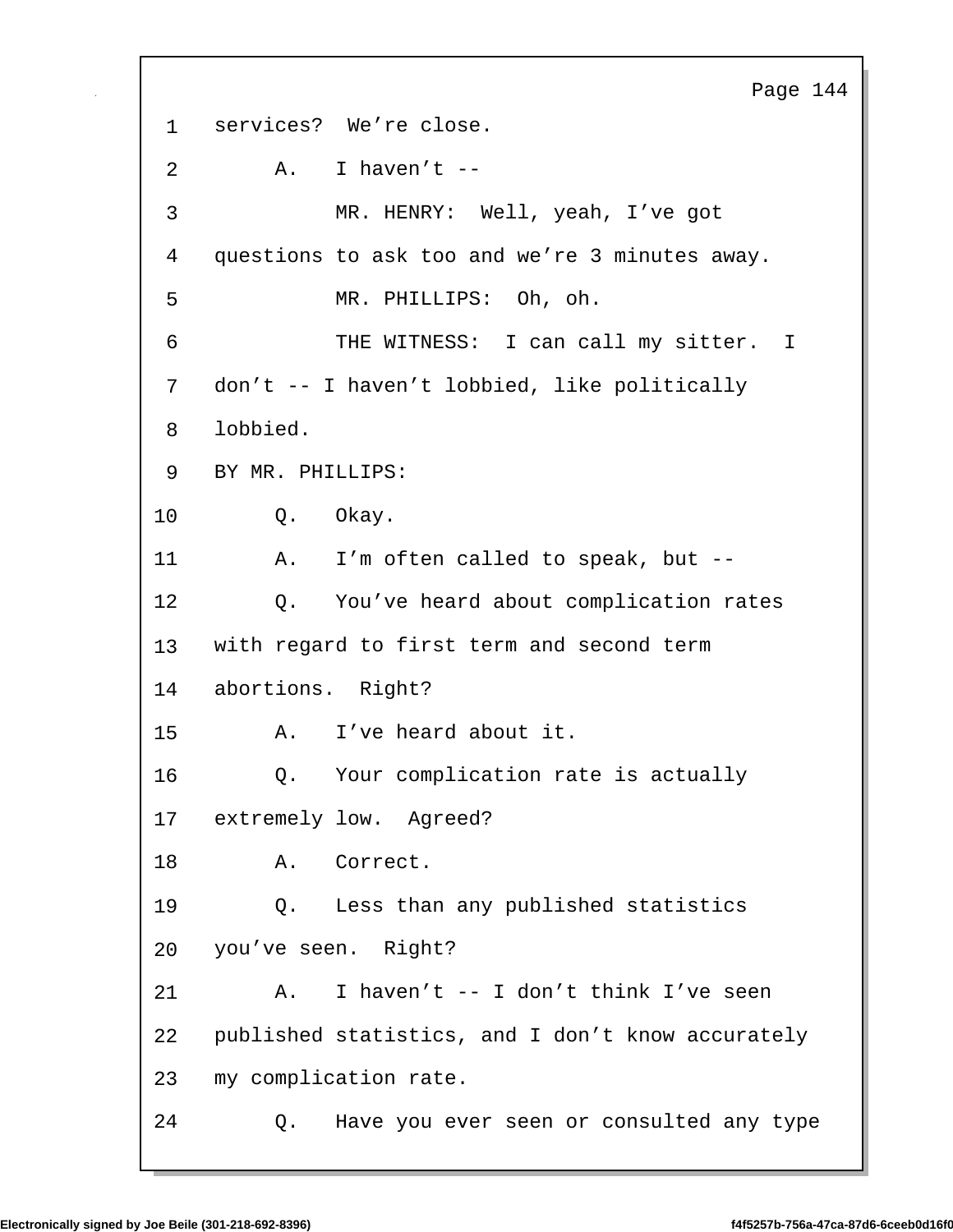Page 145 of published statistics with regard to complication rates for first term or second term abortions? 4 A. Historically when I was training, I looked at that data. 6 Q. Do you remember what it says, any of them? A. I don't recall. 9 Q. Okay. Do you have any idea as far as any literature with regard to the reasons complications occur rather than just the fact that complications do occur? A. One of the reasons is if someone's not trained properly. One of the reasons is if it's not a safe and legal abortion, but other than that, I don't know of any reasons. 17 Q. Okay. So one of the major reasons is that's there complications following abortions would be negligence by the provider. True? 20 MR. HENRY: Objection. She never said that. MR. PHILLIPS: I'm asking a question. 23 THE WITNESS: What I would say is that complications that may occur have to do with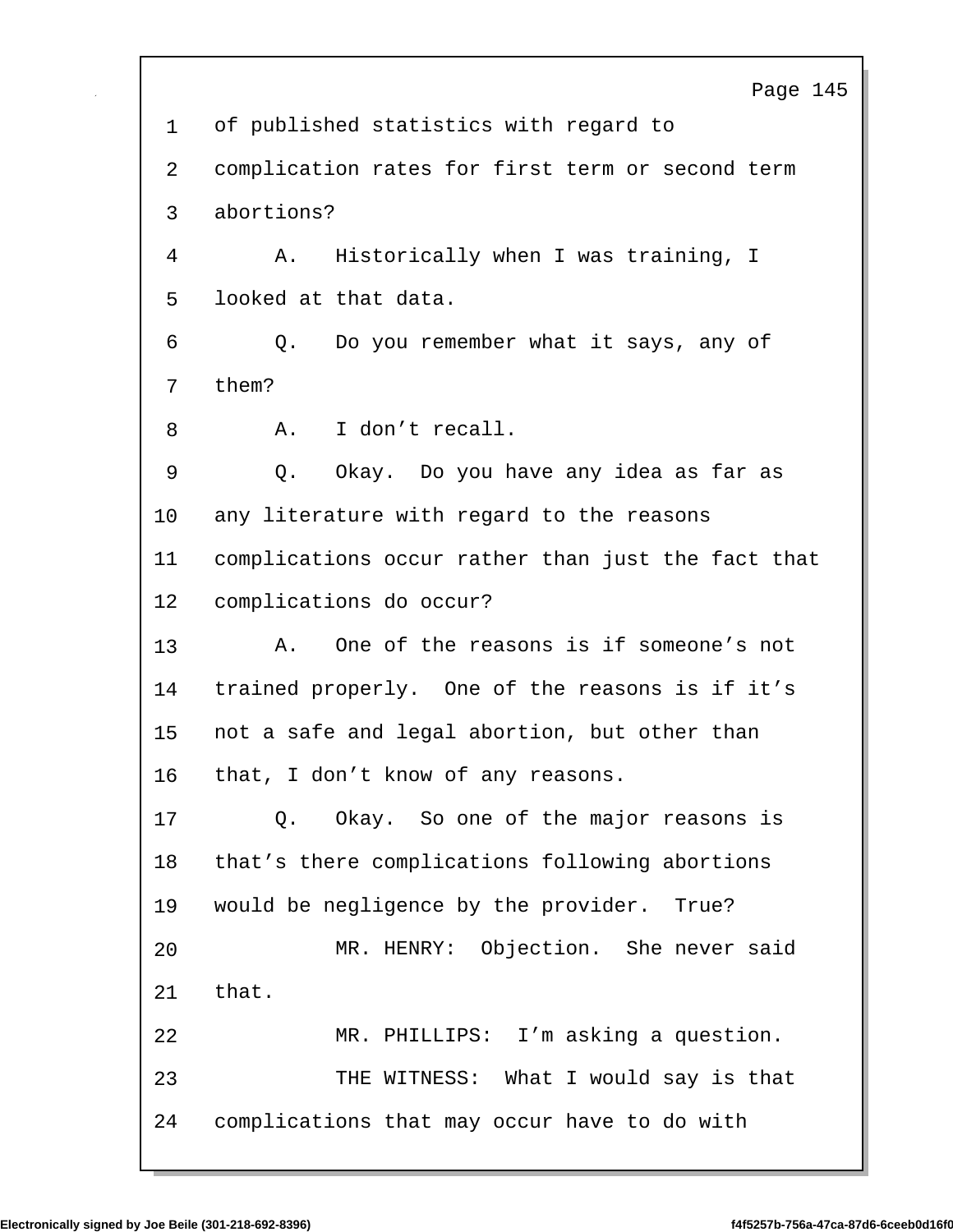Page 146 someone not being trained appropriately. BY MR. PHILLIPS: 3 Q. Okay. Is that negligence, performing an abortion and not being trained appropriately? I would think it would, wouldn't it? A. Well, I can't speculate, but if someone's not trained to do something, then they shouldn't do it. 9 Q. I mean, a doctor should not perform abortion services if they're not trained appropriately. True? 12 A. I would agree with that statement. 13 Q. And it would be negligence to not be trained appropriately and perform abortion services. True? 16 A. Based on what you're saying, if someone didn't -- didn't have the skill and training, then yes. 19 Q. Okay. And, um, one of the major reasons for abortion complications is improper training or inadequate training. Right? 22 A. I disagree. I think in the United States right now because of the low rate of complications, a lot of is it is what we would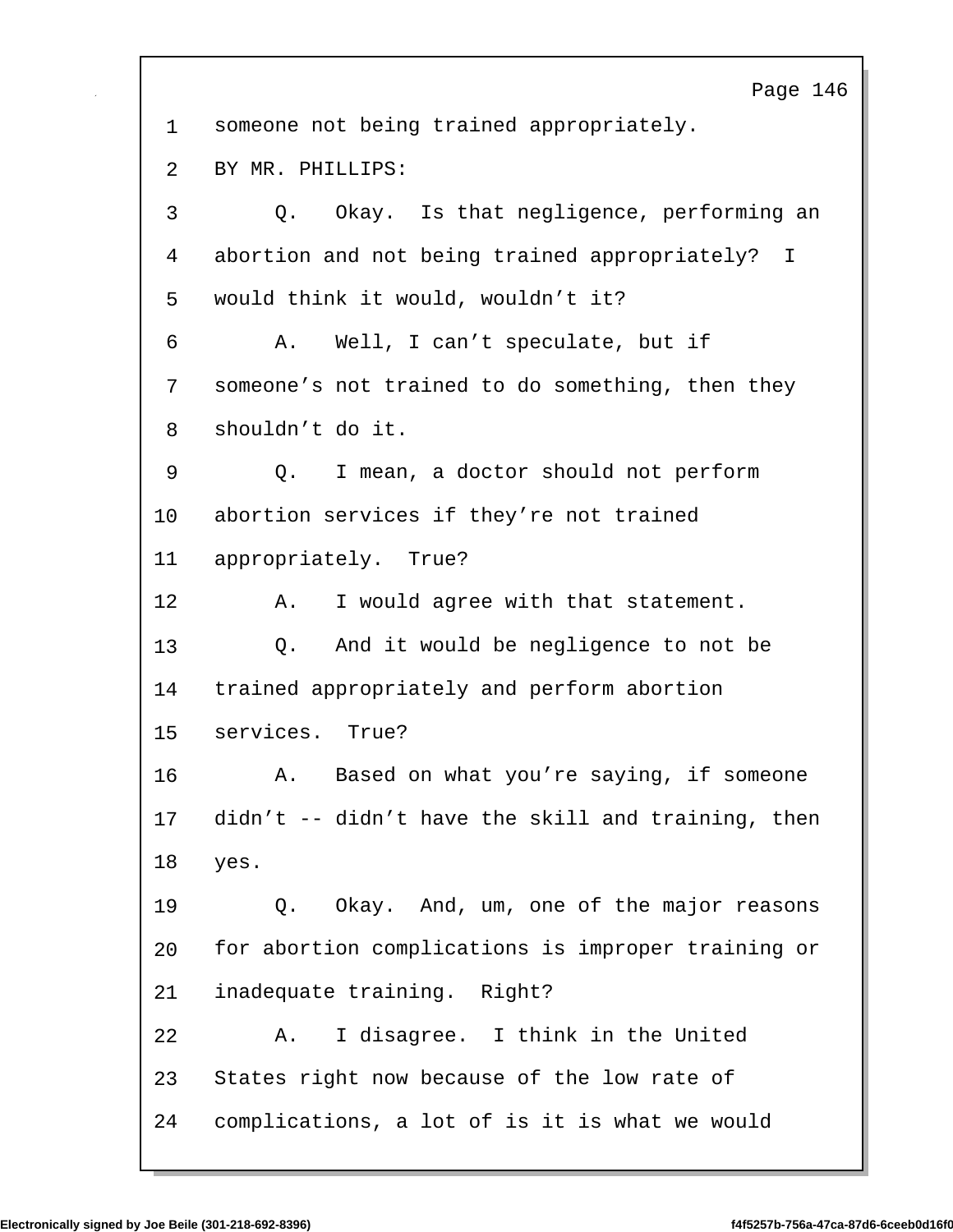Page 147 call idiopathic where you don't really know why something has happened. 3 Q. Have you ever seen any studies as to determine why complications occur following abortions and a breakdown of the reasons? 6 A. No. 7 Q. Certainly one of the reasons for complications following an abortion is physician negligence. True? 10 A. I would agree with that statement. Q. In fact, that's a major cause, isn't it? 12 MR. HENRY: Again, objection. BY MR. PHILLIPS: Q. Isn't that a major cause? A. I don't know the answer to that. Q. You don't know whether physician negligence is or is not a major cause. Is that right? A. Well, if you're asking about the cause of complications in abortions, I don't know if the cause is negligence. 22 Q. My question is do you know whether or not physician negligence is a major cause of complications with abortions?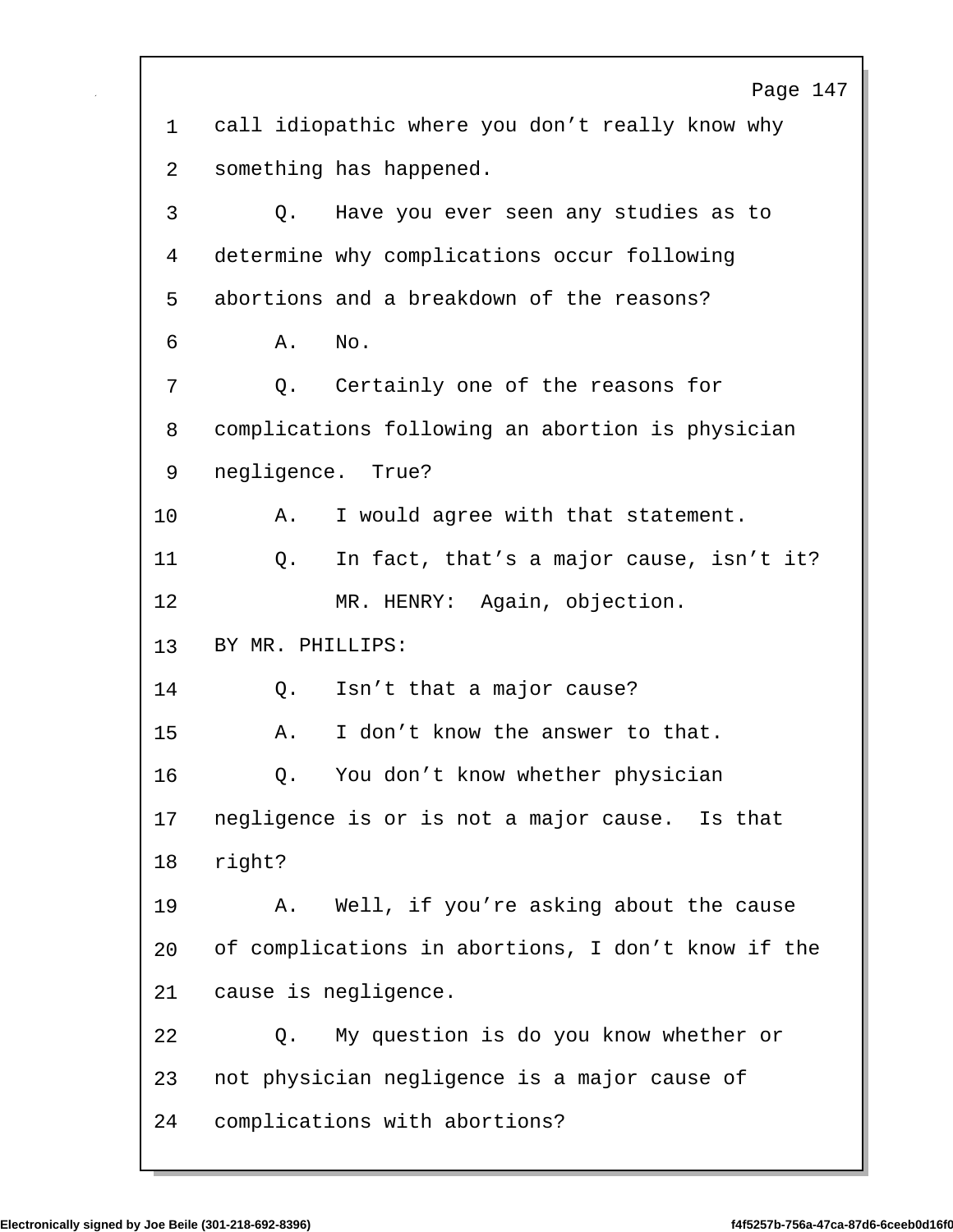Page 148 1 A. In the United States, I believe that it is not, but I'm -- Based on what I read about in 2001. Q. Are you guessing because that data's old? 6 A. Um, based on the data in 2001, that answer is correct. I'm not sure what's changed in the last 12 years. 9 Q. How many abortion providers are there in Illinois that you're aware of for first term abortions? 12 A. I don't know that number. MR. HENRY: You know, we're past four o'clock, so why don't we just -- MR. PHILLIPS: I'm almost done, unless you want to -- What do you want to do? 17 MR. HENRY: Well -- MR. PHILLIPS: I'm close. I mean I'm real close, but you want to make a call? Can you stay for a few minutes? 21 THE WITNESS: I probably can. I was prepared to be here earlier and so that's my child care. MR. HENRY: I know, that's the issue.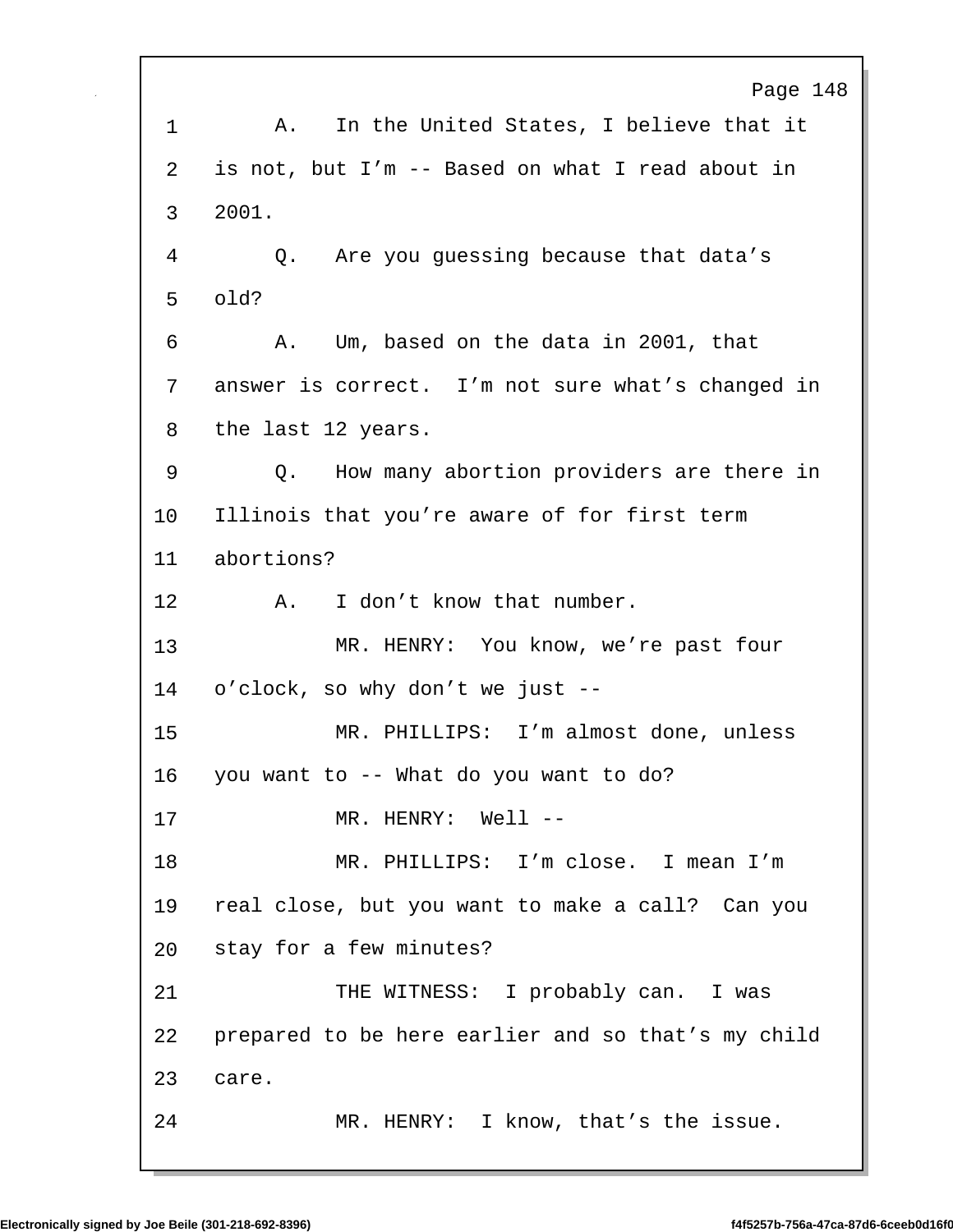Page 149 1 THE WITNESS: I'm more than happy if you 2 want to pause I can call and see if they can stay. 3 I don't mind, it's just -- I just found out about 4 the change in time yesterday. 5 MR. PHILLIPS: I'm really close. It's 6 your call. 7 MR. HENRY: Well, what's really close? 8 You've been really close for a while? 9 MR. PHILLIPS: Have I? 10 MR. HENRY: Yeah. 11 MR. PHILLIPS: I'm on my last page, and 12 I think I've asked most of them, so I'm -- 13 MR. HENRY: Okay, well, it looks like 14 another 15 or 20 minutes? 15 MR. PHILLIPS: Oh, no, no, no, no, no. 16 I'm thinking less than 5. 17 THE WITNESS: Let's go. 18 BY MR. PHILLIPS: 19 Q. When the phrase risk of complications is 20 used, it means that certain conditions occur. 21 True? 22 A. Can you please repeat that? 23 Q. You've heard the phrase that there's 24 risks of complications with a certain procedure.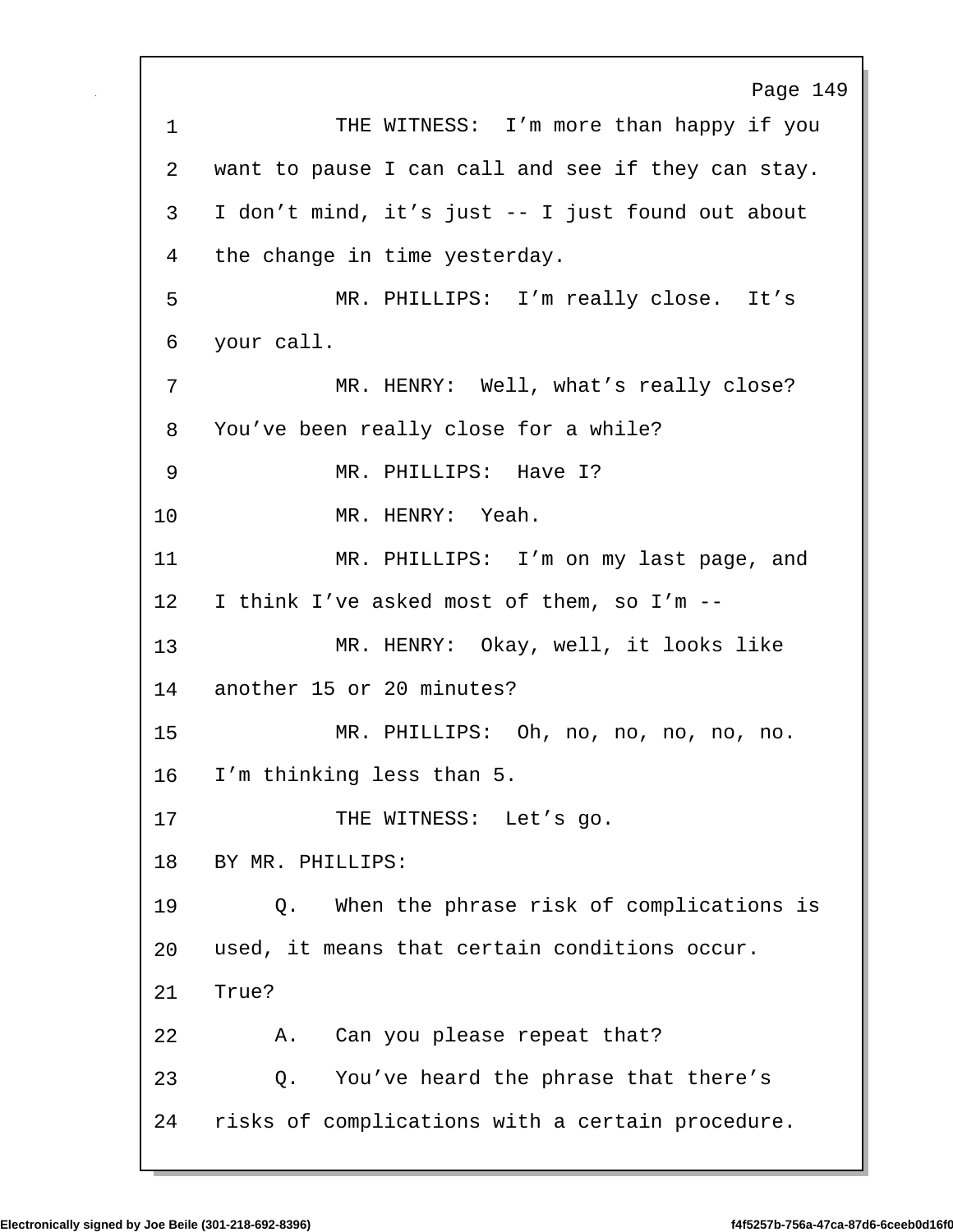1 Right?

2 A. Correct.

3 Q. The phrase risk of complication or risk 4 of the procedure simply means that certain 5 conditions can occur.

6 A. Correct.

7 Q. The phrase risk of complication does not mean why those complications occur or the reasons for those complications. It just means that the complications occur. Is that true?

11 A. Correct.

12 Q. Is there any conversation you had with Ms. Reaves or Ms. Johns or any family member that you and I have not spoken about? A. I don't think so. Q. That's all I have. 17 E-X-A-M-I-N-A-T-I-O-N BY MR. HENRY: 19 Q. All the instruments that are used for an abortion procedure, those instruments can be used properly and the patient can still experience a

22 perforation. Correct?

23 A. Correct.

24 Q. That's the reason why patients are told

Page 150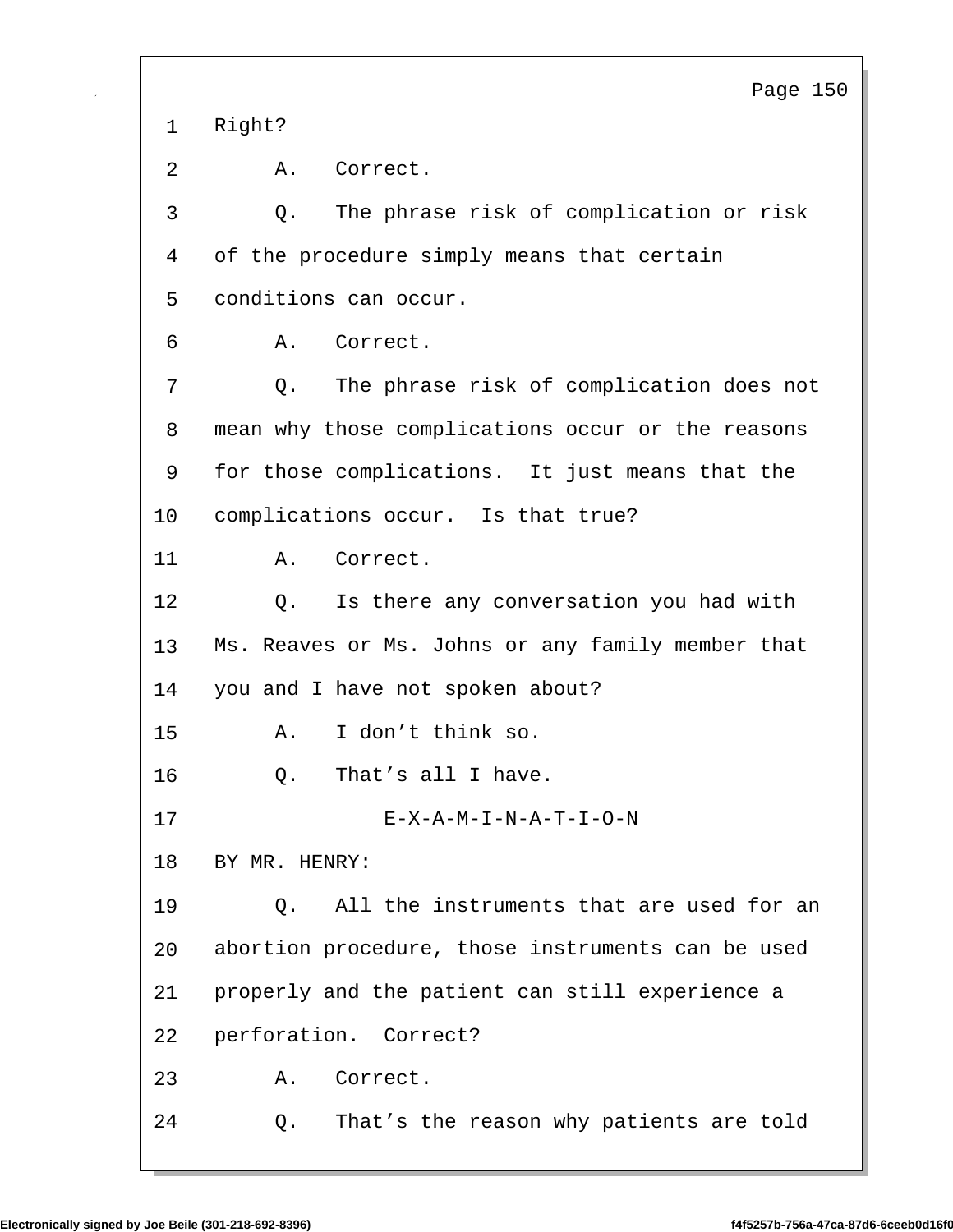Page 151 1 about the risk of perforation prior to the 2 procedure. Correct? 3 A. Correct. 4 Q. Using ultrasound is not a guarantee that 5 you will not have a perforation. Correct? 6 A. Absolutely. 7 Q. The ultrasound is not a -- does not give 8 you a 3-dimensional picture. Correct? 9 A. Correct. 10 Q. And atonic uterus is the most common 11 cause of a boggy uterus. Correct? 12 A. Atonic uterus and boggy uterus are 13 synonymous. Atonic uterus is the most common 14 cause of hemorrhage or bleeding from a pregnant 15 uterus. 16 Q. After an abortion procedure? 17 A. Either after an abortion or of delivery. 18 Q. Your -- your note that you read talks 19 about that the ultrasound was consistent with a 20 biconuate -- 21 A. Cornuate. 22 Q. Cornuate versus two uteri. Explain 23 that. 24 A. A normal uterus should be shaped like a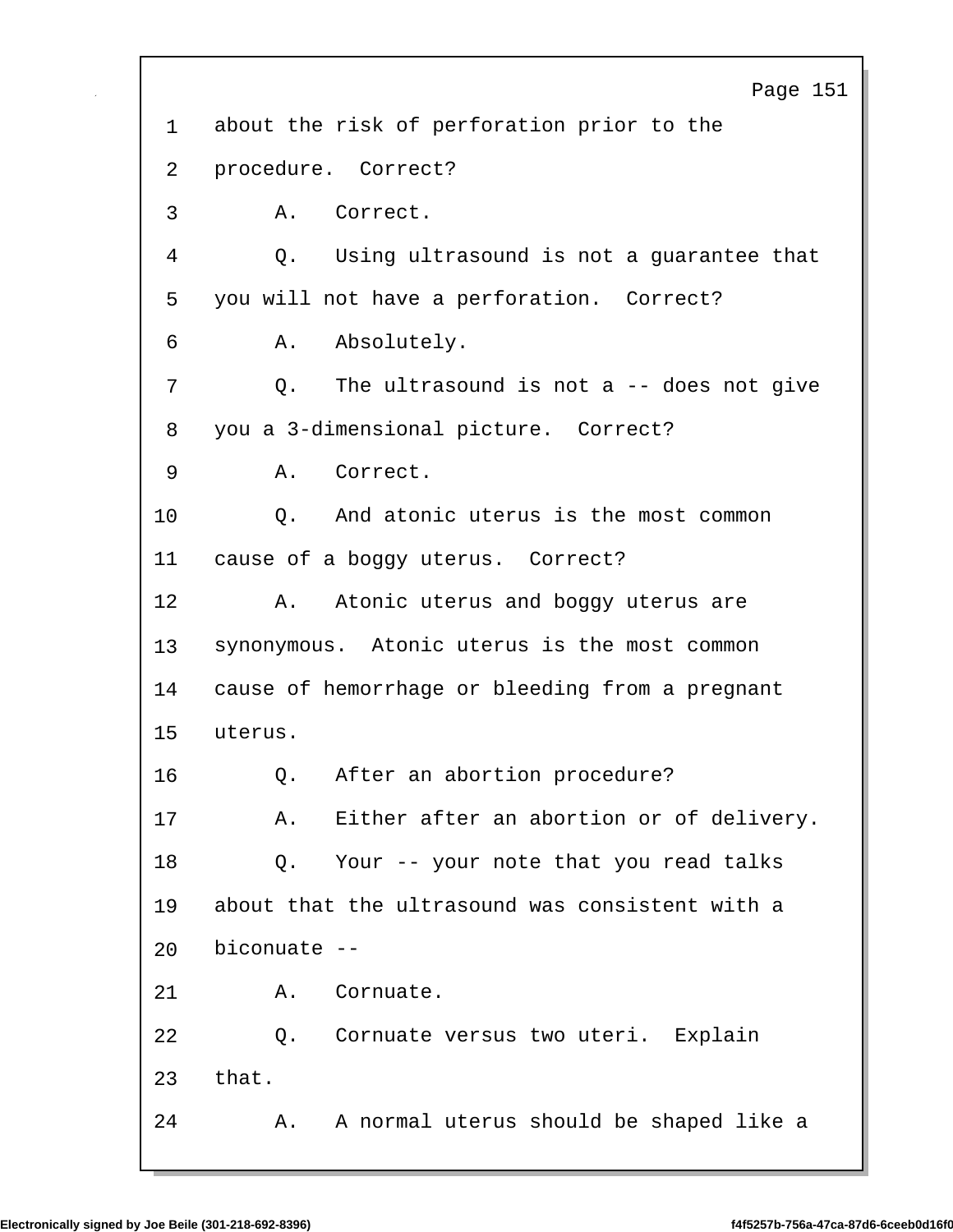Page 152 balloon and a bicornuate has two horns. It almost looks like a heart, and two uteri would literally be two separate balloons next to each other. And so when I did the ultrasound and saw two heterogeneous masses, it looked like two uteri, which is incredibly rare. I've seen it before, but it would be more likely that she had a bicornuate uterus. 9 Q. The ultrasound did not reveal any findings that suggested that a perforation had occurred. Is that correct? 12 A. Correct. 13 Q. Was there anything on physical examination while the patient was still at planned parenthood that indicated to you that there was a perforation that had occurred? 17 A. None at all. 18 O. That's all I have. 19 F-U-R-T-H-E-R E-X-A-M-I-N-A-T-I-O-N BY MR. PHILLIPS: 21 Q. Um, you referenced a conversation with a Dr. Hoke, the medical director of Planned Parenthood. 24 A. Mm-hmm.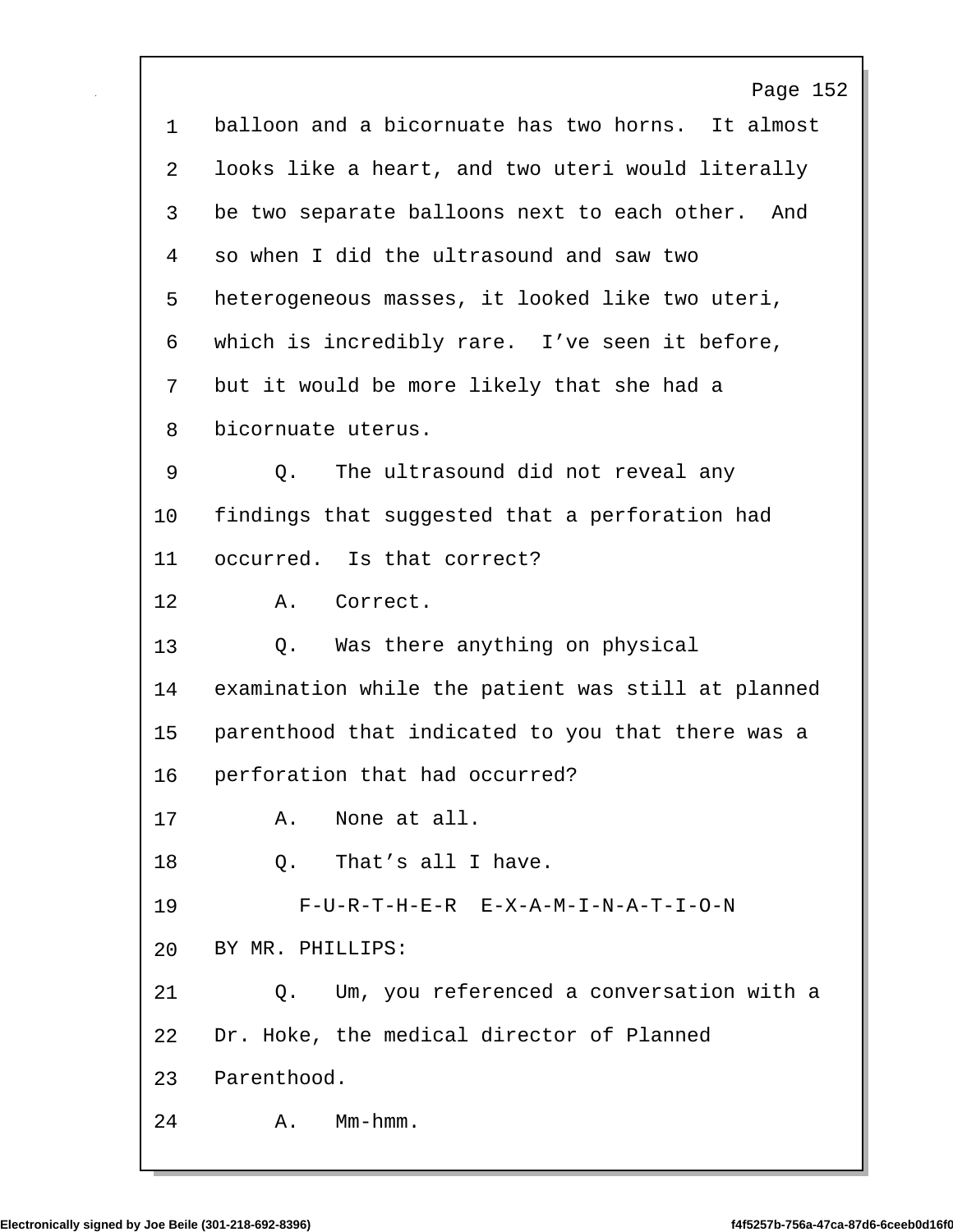Page 153

1 Q. Yes?

2 A. Correct.

3 Q. What did you say to Dr. Hoke, and what 4 did Dr. Hoke say to you during this conversation 5 you had with him about Tonya? 6 A. Her. She's the medical director. I 7 called her to let her know that I had a patient, 8 16 week, had had some heavy bleeding in the 9 recovery room, we brought her back. Her uterus 10 had been boggy and the bleeding was controlled, 11 but I wanted to send her to the emergency room. 12 Q. What did Dr. Hoke say to you? 13 A. She said if the uterus -- if the vaginal 14 bleeding had stopped and the patient was stable I 15 didn't have to sand her. 16 Q. Any further conversation? 17 A. With Dr. Hoke that day? I ultimately 18 did send her an E-mail confirming that I had sent 19 the patient. 20 Q. Did you ever verbally discuss Tonya with 21 Dr. Hoke again? 22 A. Yes. 23 Q. When? 24 A. The next day.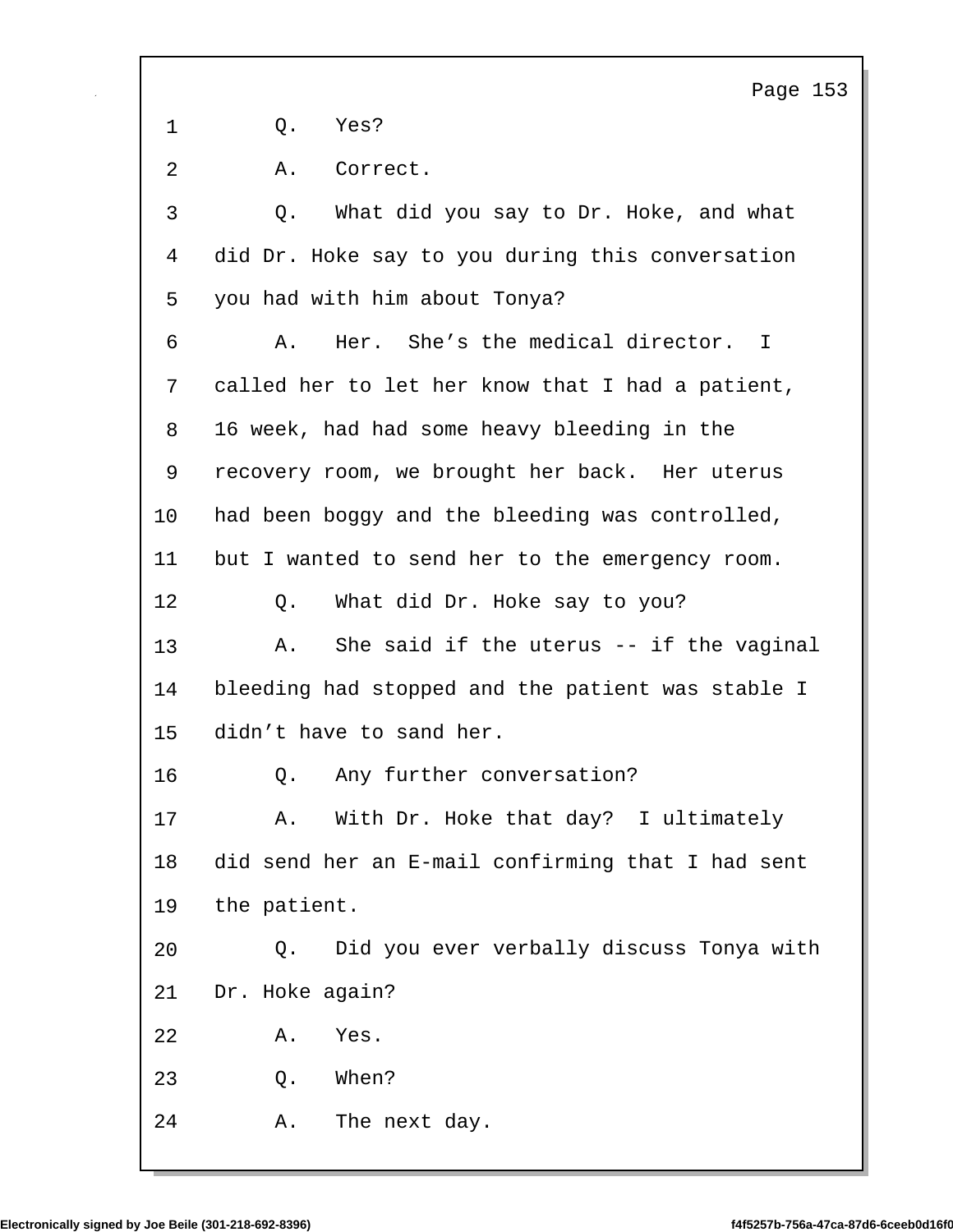Page 154 1 0. Tell us about that conversation. What did you say to her, what did she say to you? 3 A. I got a phone call at about five o'clock, maybe 5:30 or 6. It was evening, and she called to let me know that Tonya had died. 6 Q. Anything further? 7 A. She tried to tell me as much as she knew about the course of events, but there was nothing substantive. 10 Q. What did Dr. Hoke tell you about the course of events this day after Tonya died when she told you that Tonya died because I had been on the phone with the resident at 7:30 and the patient was stable, so when did she die, and she wasn't certain but she thought it was sometime around 11 or 12. She actually hadn't been contacted either. The way we found out she died is a reporter had contacted Planned Parenthood asking about the death of the patient, at which time I think either Caroline -- either the vice president or the medical director tried to figure out what -- what patient of ours had died. 23 Q. Did Dr. Hoke or any other physician evaluate Tonya or the ultrasounds on July 20th?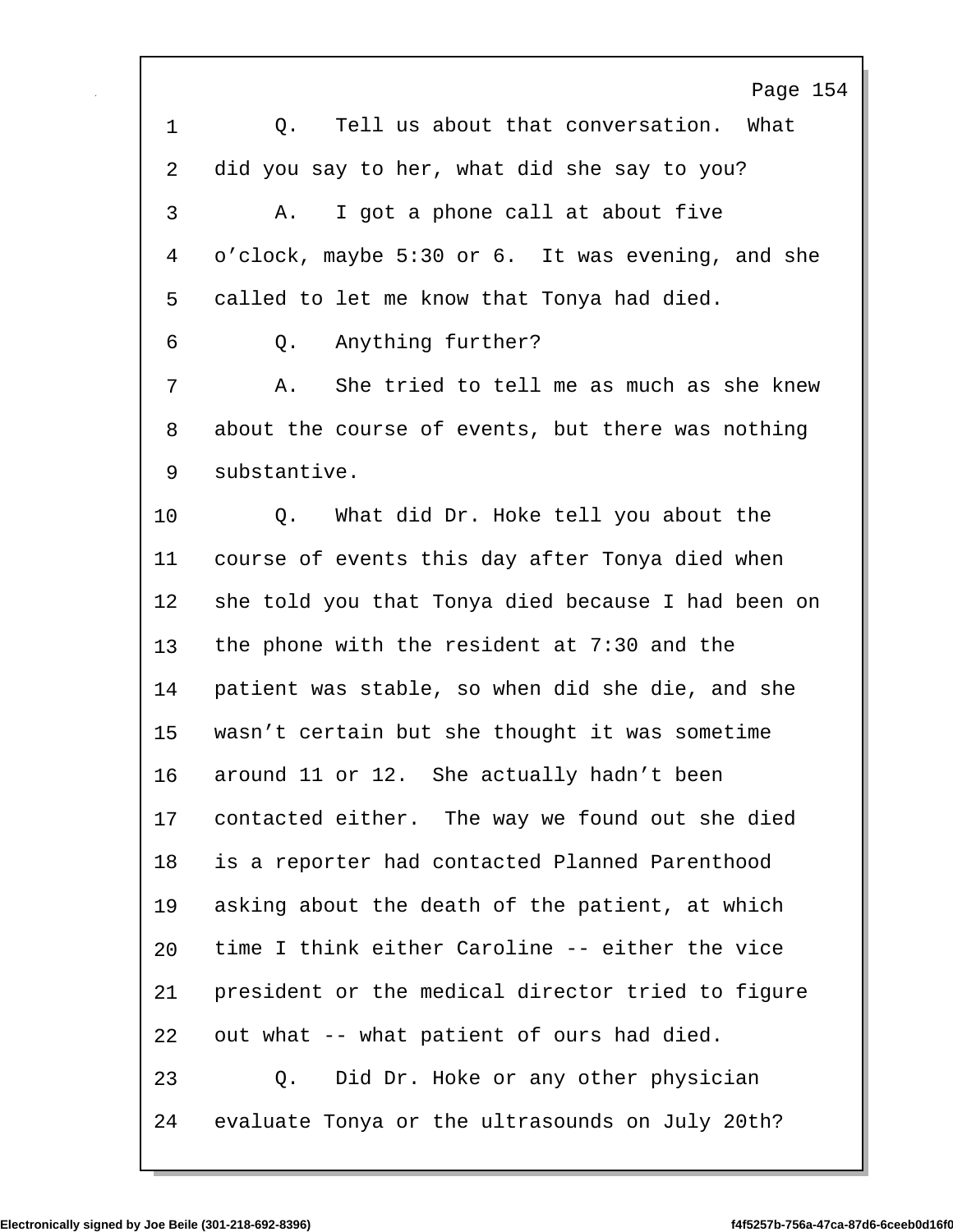Page 155 1 A. At Planned Parenthood? Not to my knowledge. 3 Q. Okay. So no other physician assisted you or evaluated Tonya at Planned Parenthood. Correct? 6 A. Correct. 7 Q. Did any other physician. Strike that. Did any other physician or person visualize the ultrasounds or consult on the ultrasounds for Tonya? 11 A. Any other physician? No, we did send copies to -- I think we sent copies to the ER but they don't Xerox well. 14 Q. Okay. So my question is, while Tonya was at Planned Parenthood or even after she was at Planned Parenthood, you're not aware of any physician evaluating or reading those ultrasounds? 18 A. Correct. 19 Q. Um, did any other person at Planned Parenthood ever visualize Tonya's cervix or into her vagina during the course of your procedures? A. It's possible that the staff in the room who are assisting me, but, no, they weren't looking in her vagina.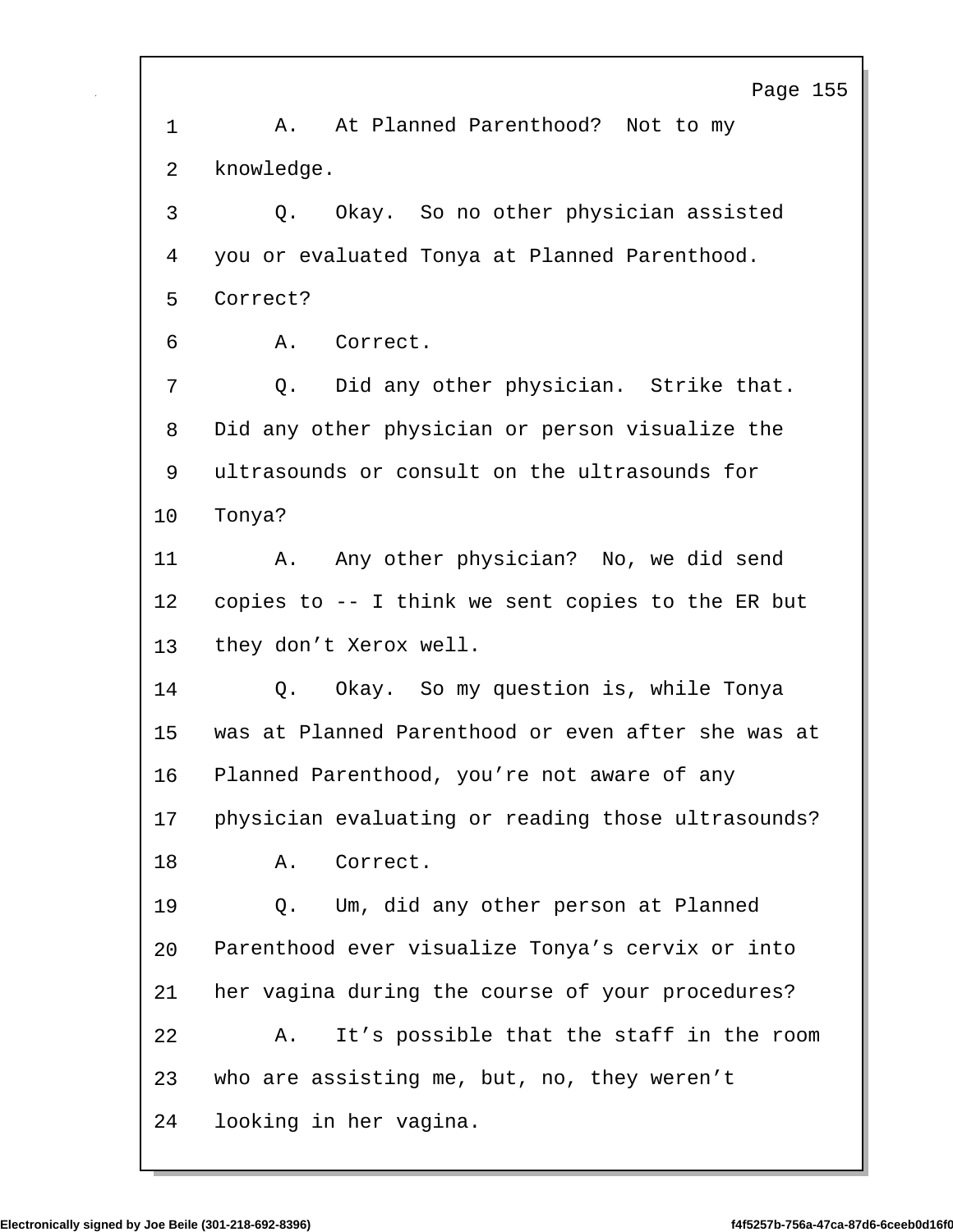Page 156 1 0. Okay. There was no other healthcare provider at Planned Parenthood who was determining why Tonya was bleeding abnormally or uncontrollably or whether or not she had a perforated uterus or not, other than you at Planned Parenthood. Correct? 7 A. Well, the nurses in the recovery room assessed the bleeding, but after the procedure, while we were waiting for the ambulance to come, I was the only one. Q. What I'm trying to get at is there was no other person at Planned Parenthood who was making a determination whether or not Tonya had a perforated uterus, other than you. Correct? 15 A. Can you rephrase that? Q. All I'm trying to get at is there was no other physician who was assisting you -- 18 A. Correct. 19 Q. Hang on. There was no other physician at Planned Parenthood who was assisting you, consulting with you, guiding you, working with you during the course of your care and treatment for Tonya Reaves. Right? 24 A. Correct, I was the only physician in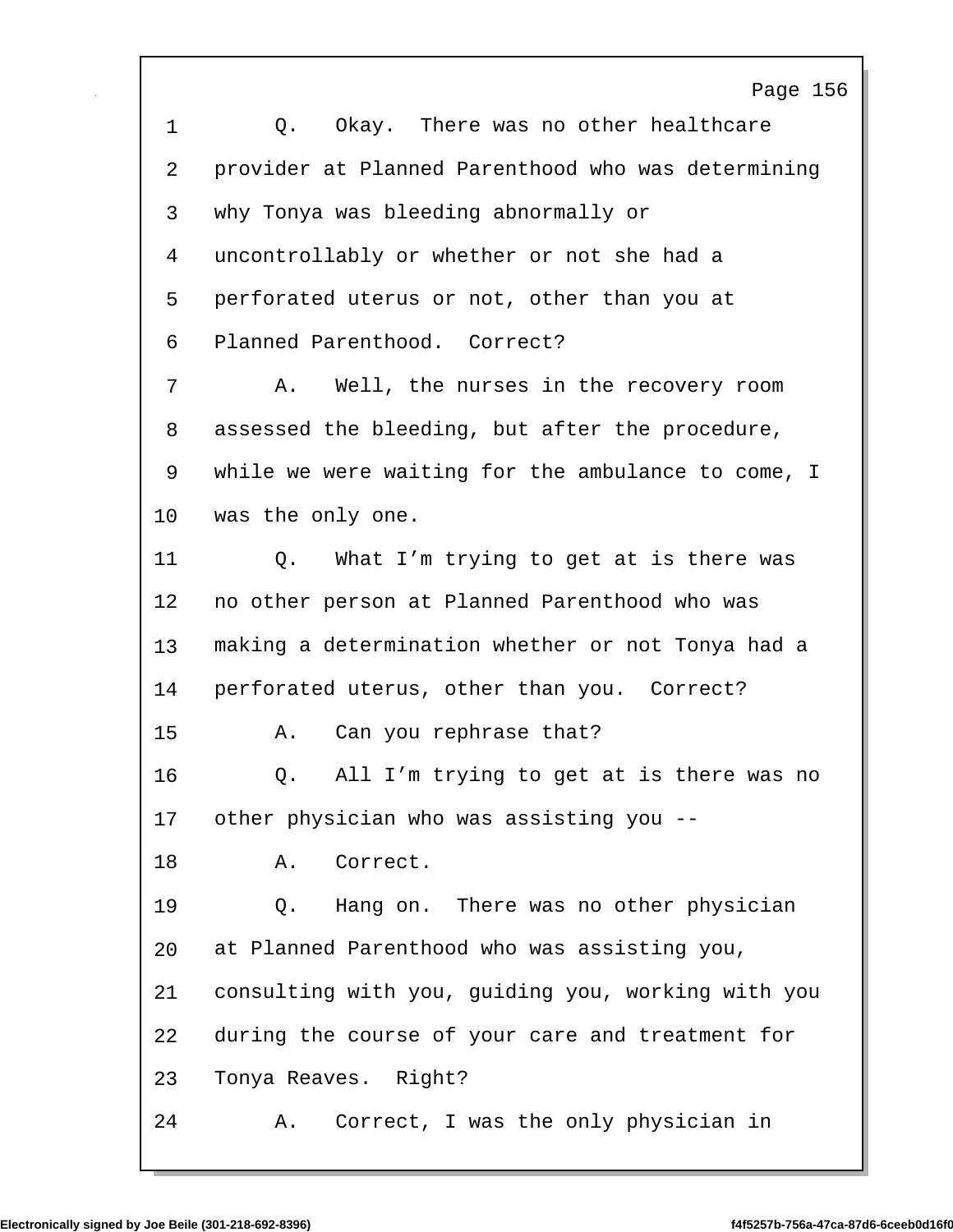Page 157 1 person. 2 Q. Okay. Have you ever published anything, 3 documents or in the literature about Tonya Reaves' 4 case? 5 A. No. 6 Q. Okay. Do you plan on doing that? 7 A. No. 8 Q. Okay. That's all I -- Have I exhausted 9 your memory with regard to conversations with 10 anybody about Tonya Reaves? 11 A. No. 12 Q. Okay, what else you got? 13 A. My conversations with Ms. Joyce, the 14 mom. 15 Q. Okay, what else -- What other 16 conversations with Ms. Joyce that we haven't 17 talked about? 18 A. When I went in the room, she was trying 19 to understand what was going on, and I was 20 explaining to her that I wasn't exactly sure, 21 Tonya was stable, and she said, well, what could 22 happen, what could happen, and I said there's 23 always a risk of someone dying, but I don't think 24 that will happen because she's stable right now,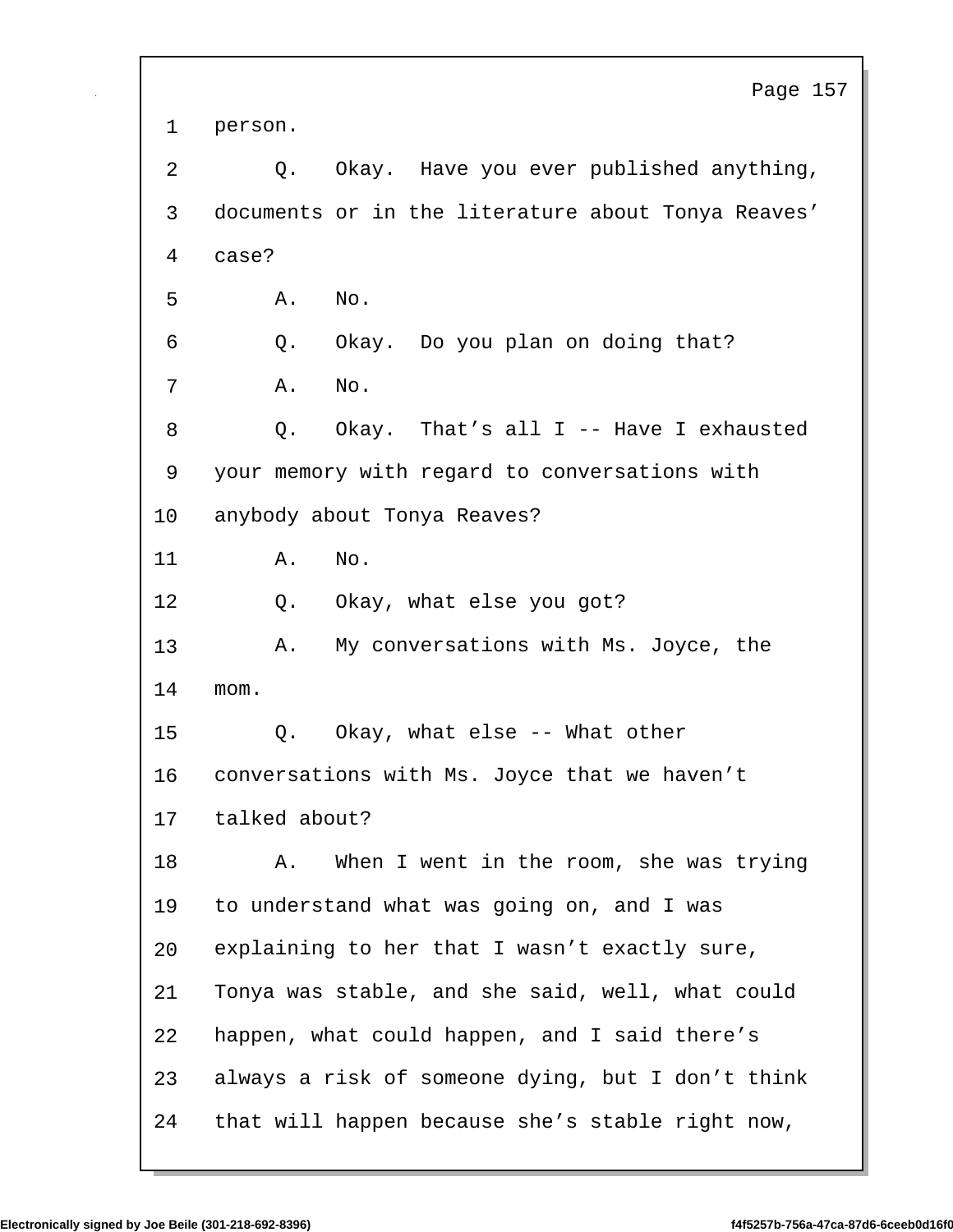Page 158 and in this situation if there's some bleeding going on or if they can't stop bleeding, then they may have to remove her uterus, but at that time that seemed like the worst case scenario. 5 Q. And when was that conversation at, after the second? 7 A. After I had -- After the third aspiration and before I called the ambulance, because Tonya wanted me to talk to her mom before I called the ambulance. 11 Q. Any further conversations with any person about Tonya Reaves that you and I have not spoken about? 14 A. When Tonya was being transferred in the ambulance chair, so she was up and alert sitting in the -- they -- instead of a gurney, they have the gurneys that sit up. She was with Ms. Joyce, and she was kind of giggling that she didn't want to go and who would watch the car. 20 Q. At the time Tonya was transferred from Planned Parenthood to Northwestern in the ambulance, was she still bleeding? 23 A. Not when she moved from the table to the paramedics. She was not actively bleeding at that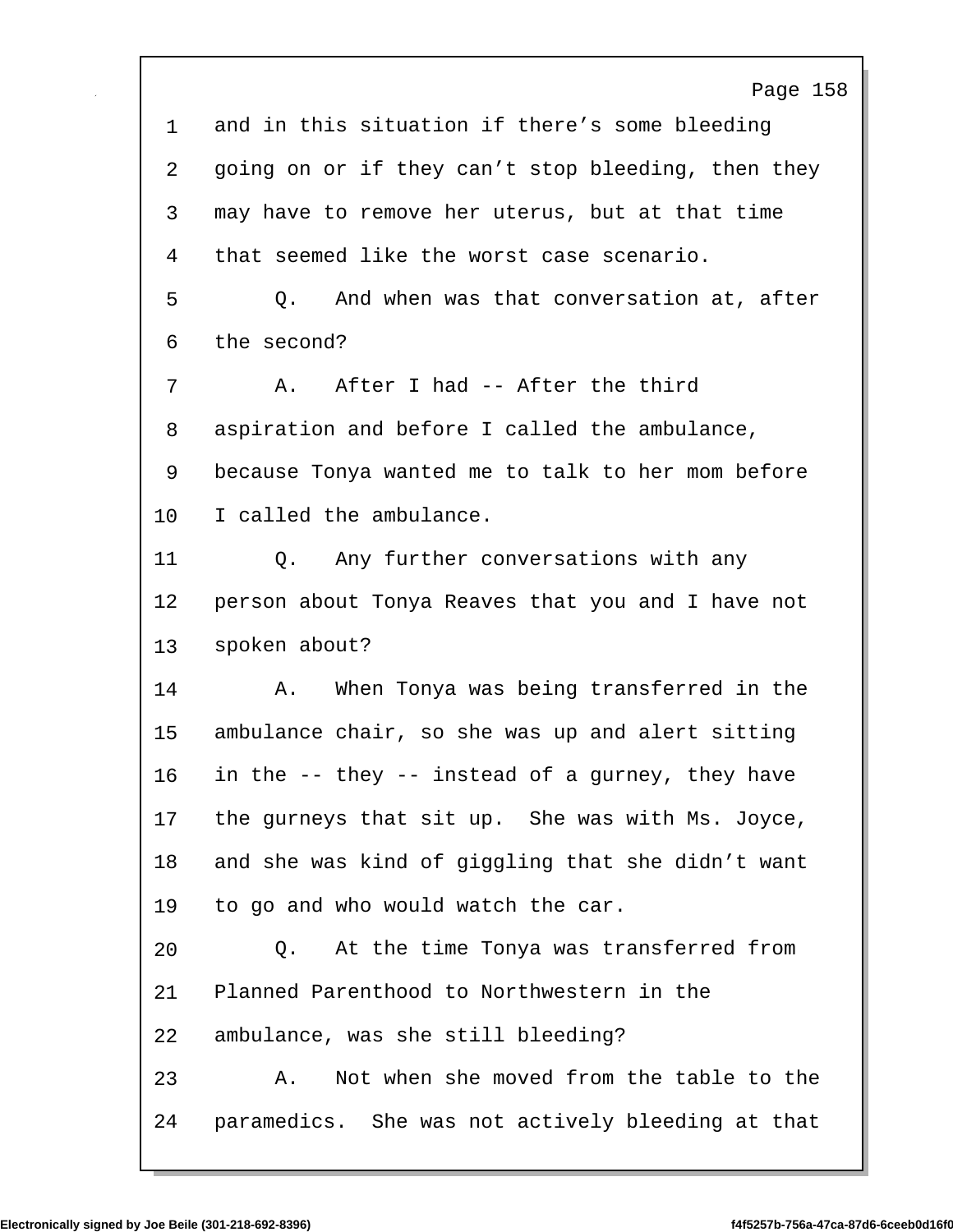1 time.

|  | And how do you know that? |  |  |  |  |
|--|---------------------------|--|--|--|--|
|--|---------------------------|--|--|--|--|

3 A. Because I checked.

4 Q. How did you check?

5 A. When we transferred her, there was a clean chuck under her, and there were little drops of blood, which is normal to come from the vagina, but there wasn't any pooling.

9 Q. Prior to the time that the ambulance 10 door closed and took Tonya away, when was the last 11 time you saw bleeding beyond absolute minimum?

12 A. Prior -- prior to the third evacuation when I placed that speculum she had bleeding -- or clot in her vagina and then I aspirated, and then at that point we had given the Methergine, we had given Pitocin. She had already had the misoprostol and there was not any notable bleeding.

19 Q. Now, how many minutes was it between the 20 time that the third procedure ended, the third 21 aspiration and the time the ambulance left Planned 22 Parenthood? 23 A. Um, I think about 20 minutes.

24 Q. And how many minutes was it between the

Page 159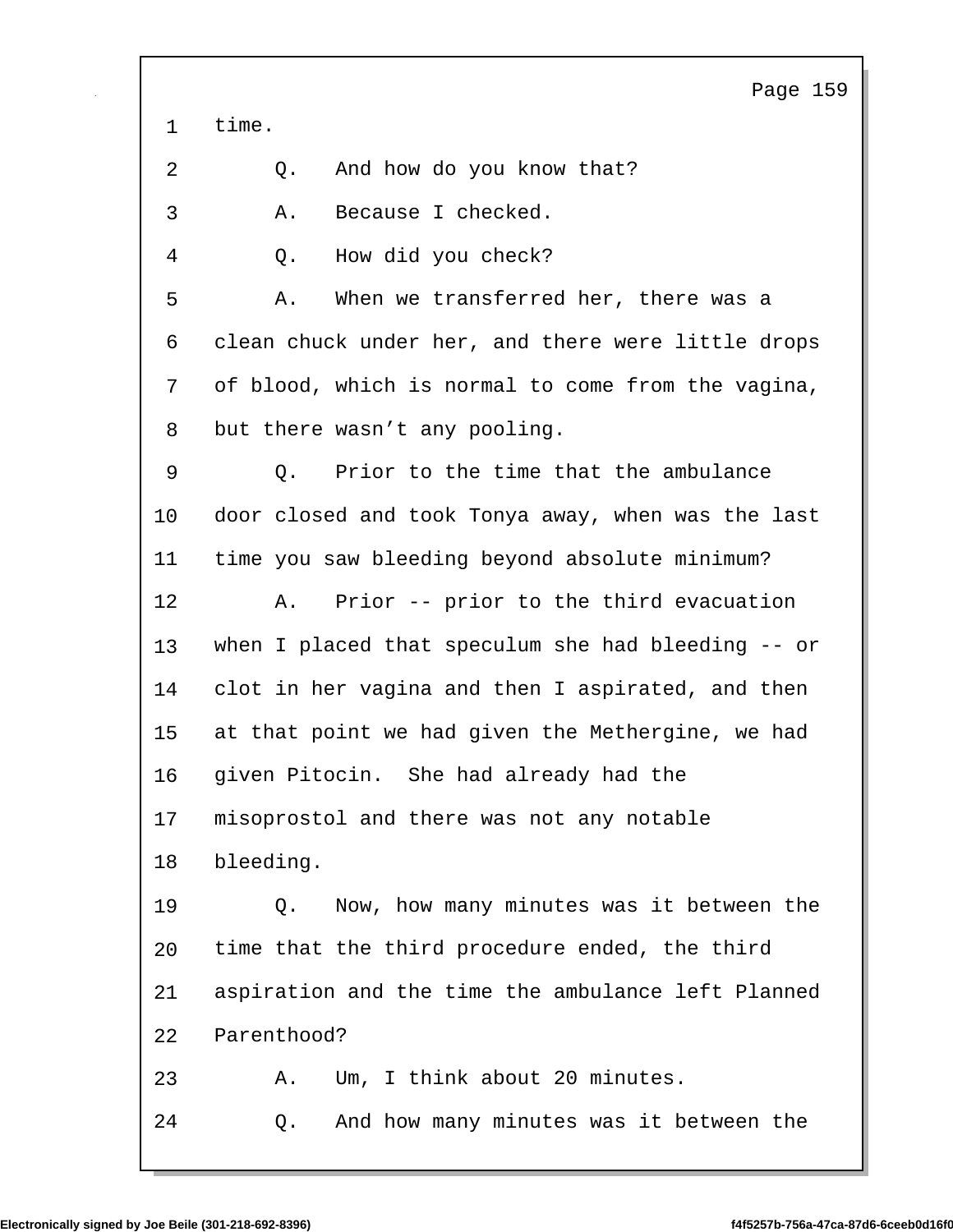Page 160 1 time that the second aspiration ended and the 2 third aspiration began? 3 A. Well, she -- The second one was at about 4 1:04, approximately 1:04, and then she came back 5 at 3 -- What 15 -- 3. 6 Q. And how many minutes was it between the 7 time the first aspiration ended and the second 8 aspiration began? 9 A. Maybe 4 minutes. 10 Q. Okay, that's all I have. 11 MR. ATWOOD: I have one quick que -- 12 MR. HENRY: Just one more question. 13 F-U-R-T-H-E-R E-X-A-M-I-N-A-T-I-O-N 14 BY MR. HENRY: 15 Q. When you spoke to the intern at around 16 7:30 that evening, did the intern mention to you 17 that when they did their procedure they had found 18 any perforation? 19 A. No, I asked what she saw, and she said 20 that there was a little bit of -- and she used the 21 word placenta; I use products of conception, and 22 she said the patient had been severely anteflexed. 23 Um, but otherwise -- 24 Q. But there was no mention of them finding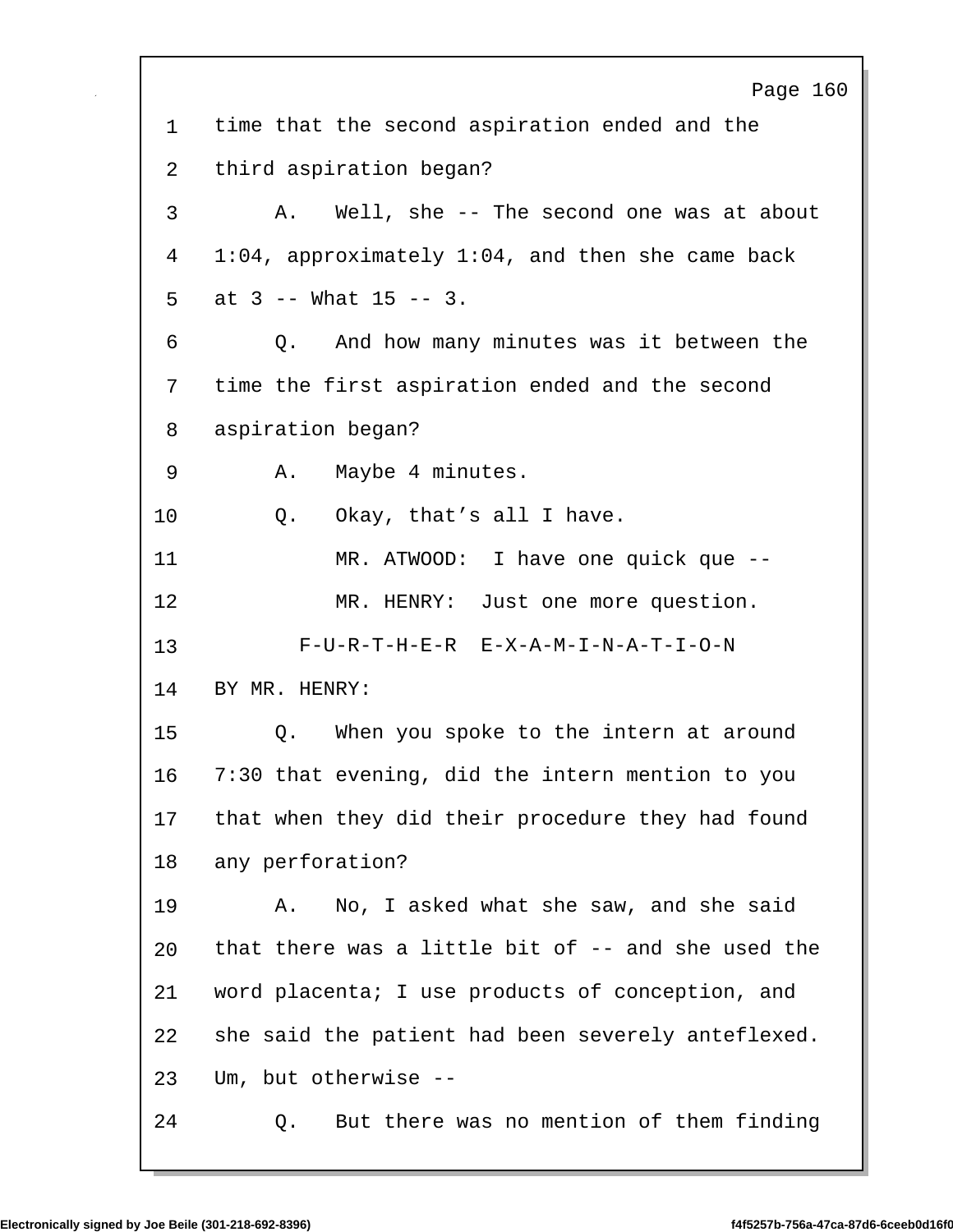Page 161 1 a perforation? 2 A. No. 3 Q. Okay, that's all I have. 4 MR. ATWOOD: Brian, I have one quick 5 question. 6 E-X-A-M-I-N-A-T-I-O-N 7 BY MR. ATWOOD: 8 Q. On that -- The conversation you had with 9 the resident on-call, I mean that first call you 10 had -- 11 A. Correct. 12 Q. -- from -- 13 A. When I was giving report. 14 Q. Right, that call. Did you ever mention 15 to that resident that you suspected a perforation? 16 A. I -- I didn't mention that. 17 Q. Okay. Fair enough. Thanks. 18 F-U-R-T-H-E-R E-X-A-M-I-N-A-T-I-O-N 19 BY MR. PHILLIPS: 20 Q. Did you ever mention to that resident 21 that you called anything that suggested there may 22 be a perforation or words to that effect, or you 23 just said I'm sending a patient over with 24 bleeding?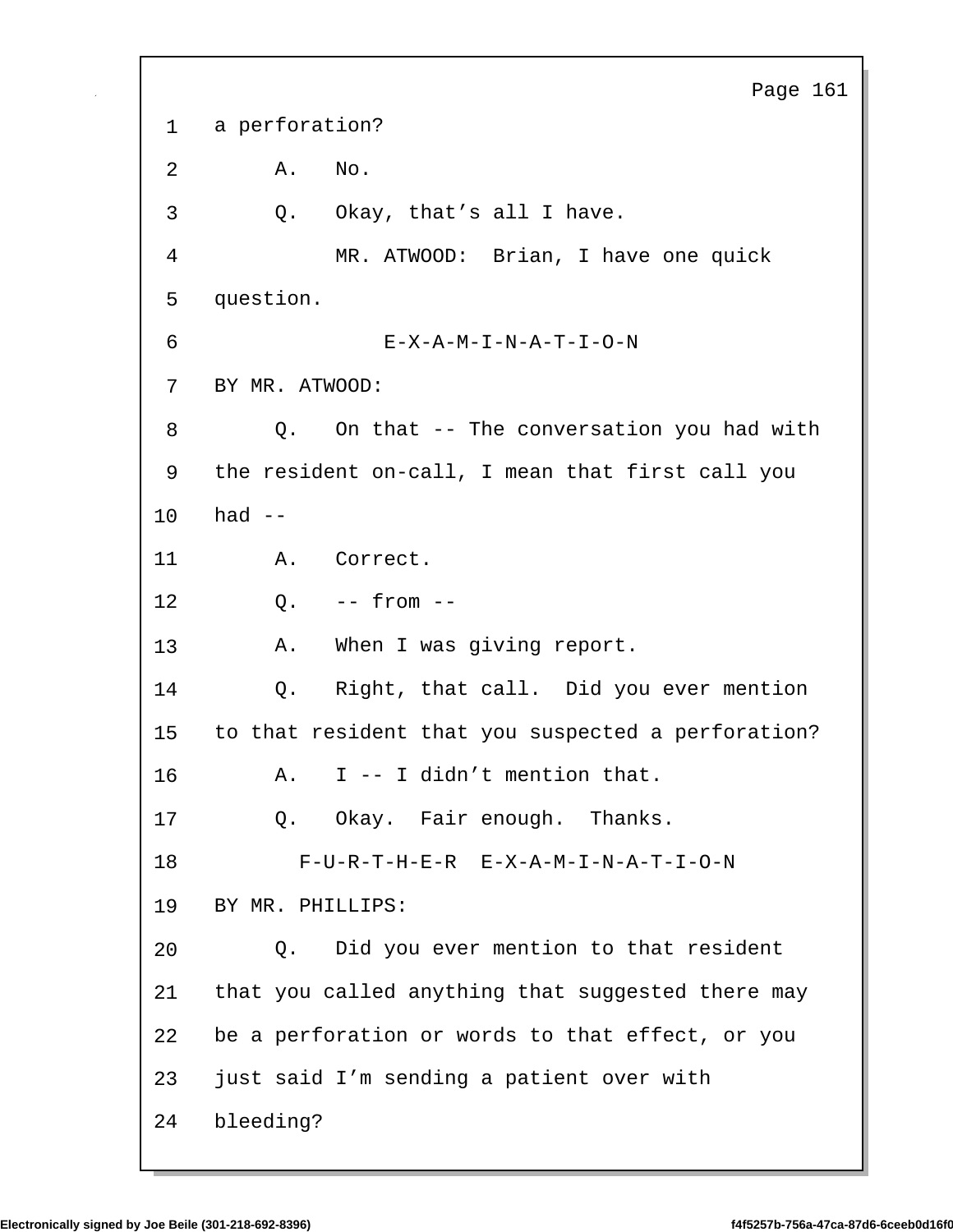Page 162 A. No, I said I'm sending a patient over with anatomy that I can't identify who had bleeding, and so I wanted that to be clarified. Q. Okay, that's all I have. 5 THE REPORTER: Signature? 6 MR. HENRY: Reserved. 7 MR. PHILLIPS: We better attach all the exhibits before we go on an Easter egg hunt. 9 THE REPORTER: This is the end of tape number three. This is the end of today's testimony. The time is 4:17 p.m., and the running length of this tape is 52 minutes and 15 seconds.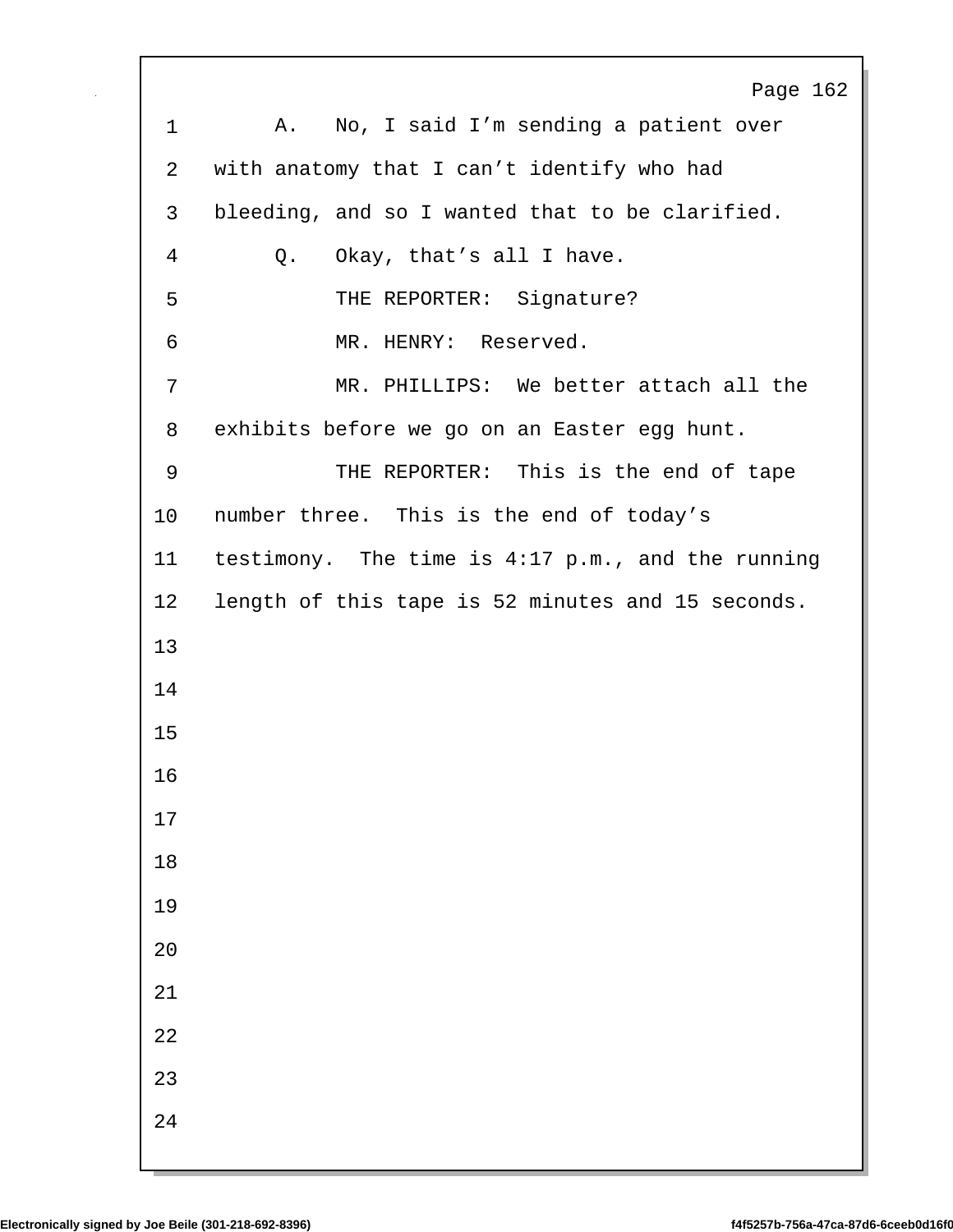Page 163 STATE OF ILLINOIS ) 2 ) SS: COUNTY OF C O O K ) 4 I, JOE NUNEZ BEILE, a Notary Public within and for the County of Cook and State of Illinois, do hereby certify that MANDY GITTLER, M.D., the deponent, was by me first duly sworn to testify the truth, the whole truth and nothing but the truth in the cause aforesaid; that the deposition of the said MANDY GITTLER, M.D., was taken before me at 161 North Clark Street, Suite 4925, Chicago, Illinois, commencing at the hour of 1:19 p.m. on the 22nd day of August, A.D. 2013, and was concluded at the hour of 4:17 p.m. on that date. 16 I further certify that the testimony given at said deposition by said witness was recorded by an audio/visual recording device, by me in the presence of said witness and thereafter transcribed into typewriting under my direction and control. **I** further certify that the foregoing transcript of said deposition is a true, complete and correct report of the entire